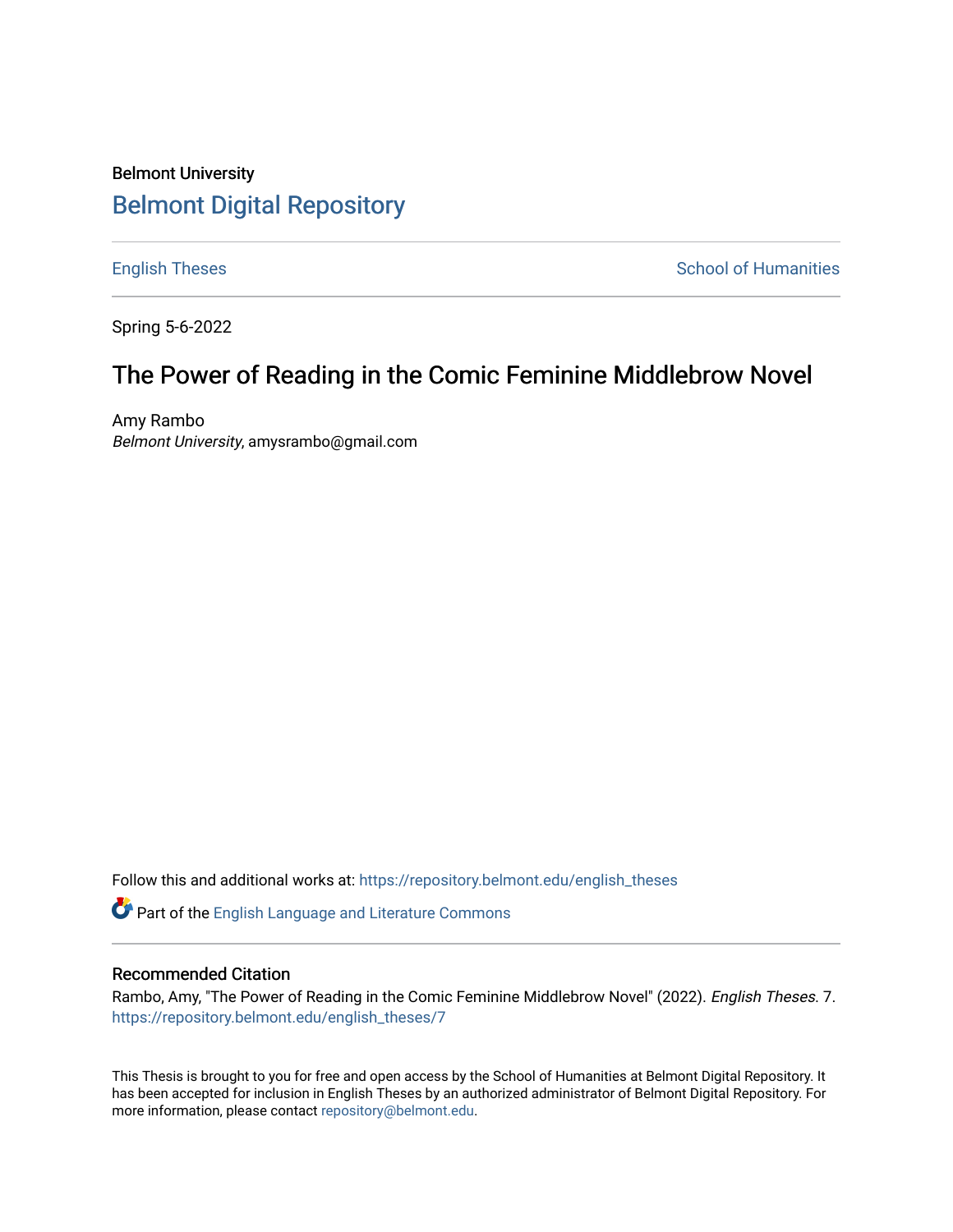**The Power of Reading in the Comic Feminine Middlebrow Novel**

**Amy Rambo**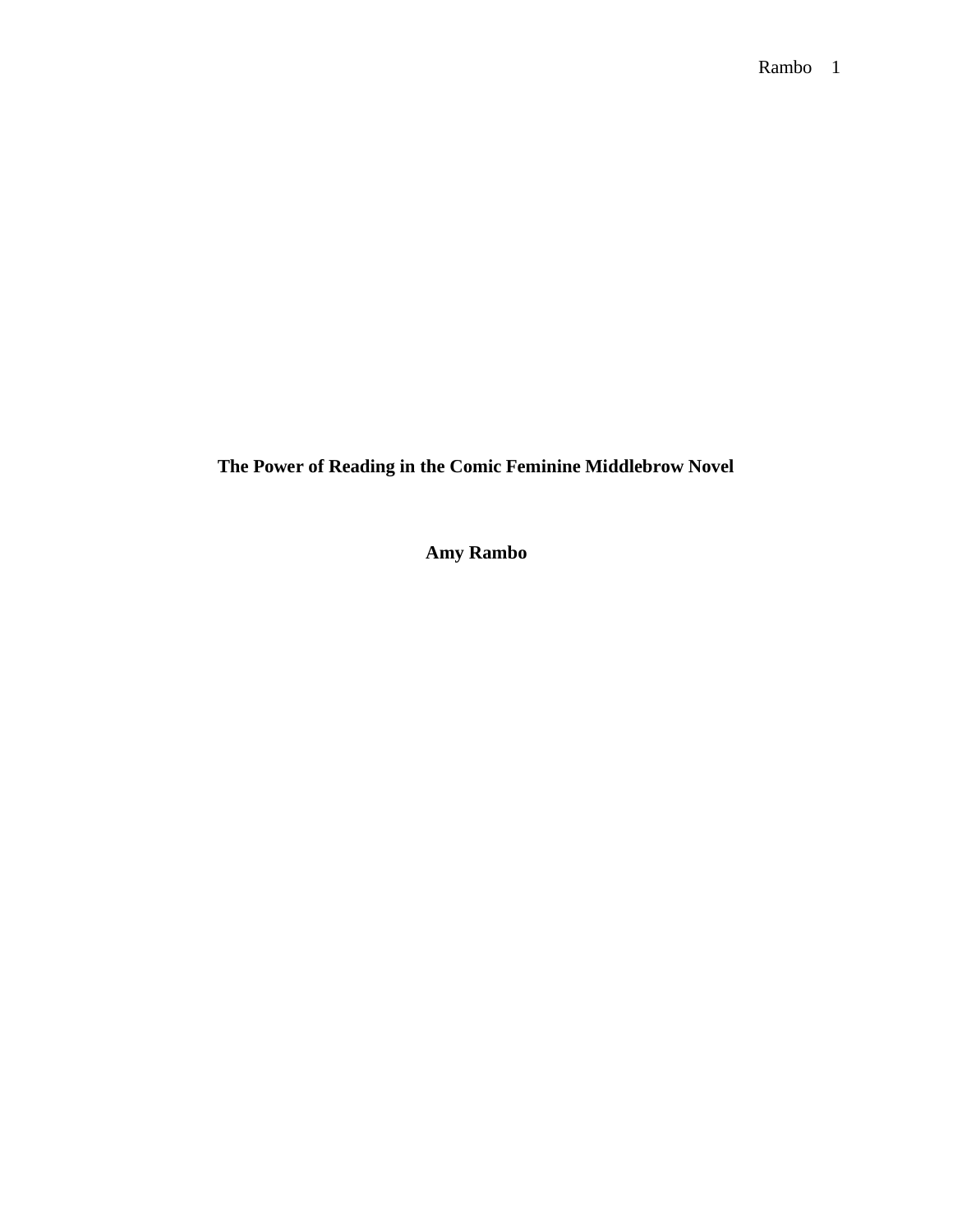## **Table of Contents**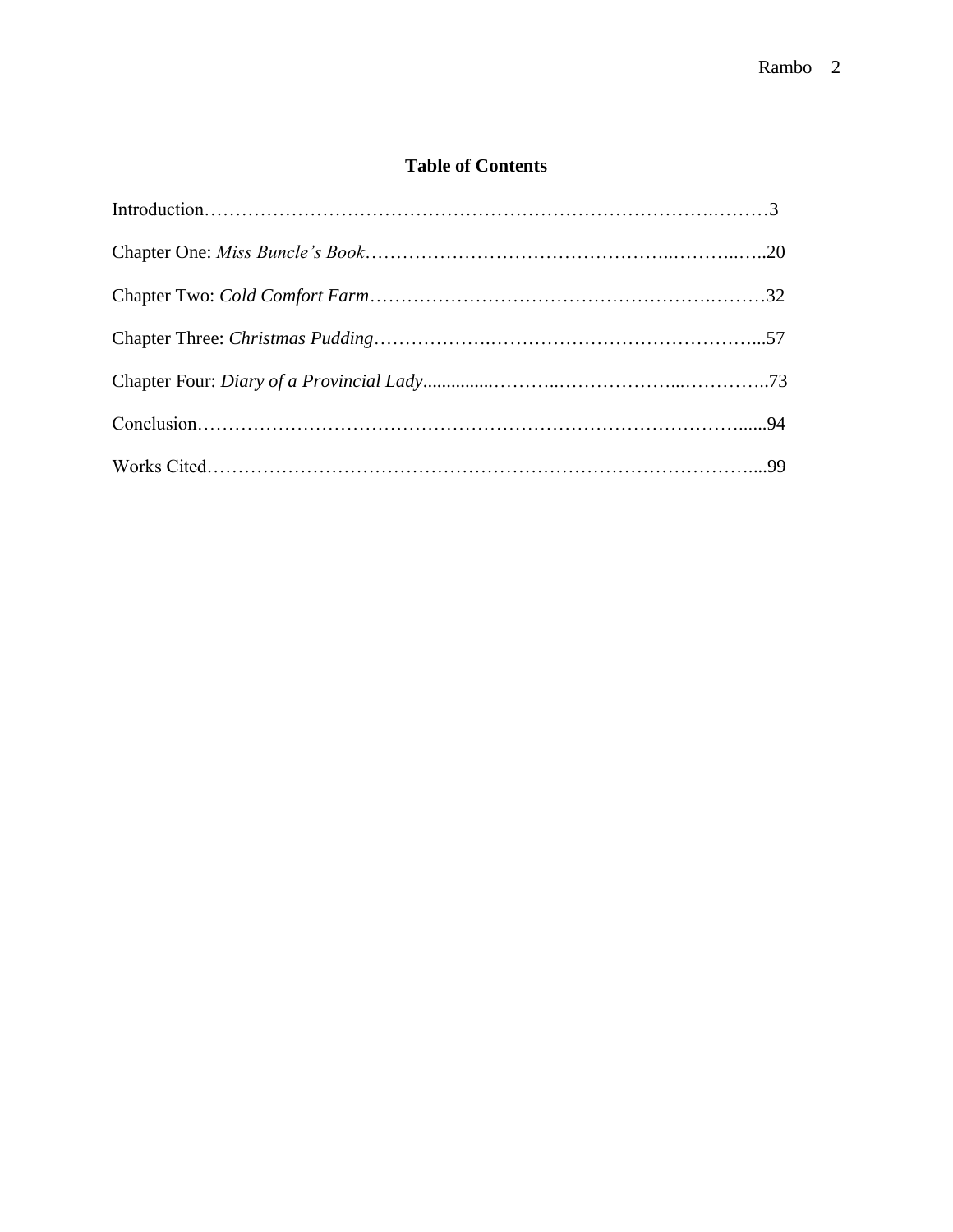#### **Introduction**

Among the great events of the early twentieth century—two world wars, a global depression, the rise and fall of fascist regimes—the beginning of the1930s was a period of flourishing for British novelists. Nevertheless, in *British Writers of the Thirties*, Oxford professor Valentine Cunningham focuses almost exclusively on poets. He places his critical focus upon poetry rather than prose because "the novel, in the 1930s, as in the whole period since the form established itself in Britain, was the classic medium of the woman writer" (26). For Cunningham, this feminine dominance places the novel so far outside of his critical consideration that despite its 500-page length, his chronicle of writers in the 1930s "lacks the space to do full justice" to any women other than Virginia Woolf (27). He concedes, though, that "their place can be marked on the '30s map for future reference" (27). Since the 1980s, literary critics have come to the "mark" left by Cunningham and filled in the space with critical discussions of highbrow or Modernist writers such as May Sinclair, Sylvia Townsend Warner, and Rebecca West. This thesis, however, goes even further into the feminine literary landscape of the 1930s to analyze the work of comic feminine middlebrow writers: D.E. Stevenson, Stella Gibbons, Nancy Mitford, and E.M. Delafield. Occupying the space between devastating World Wars, class levels, feminist movements, and high and low culture, comic feminine middlebrow novels bring front and center the concerns of ordinary middle-class women during the inter-war period. *Miss Buncle's Book* by D.E. Stevenson, *Cold Comfort Farm* by Stella Gibbons, *Christmas Pudding* by Nancy Mitford, and *Diary of a Provincial Lady* by E.M. Delafield reveal different topics pertinent to the day, but, ultimately, they all elevate reading as a means of female empowerment during times of immense change. When reading these texts, contemporary middle-class women in the 1930s encountered a variety of female characters written to be mirror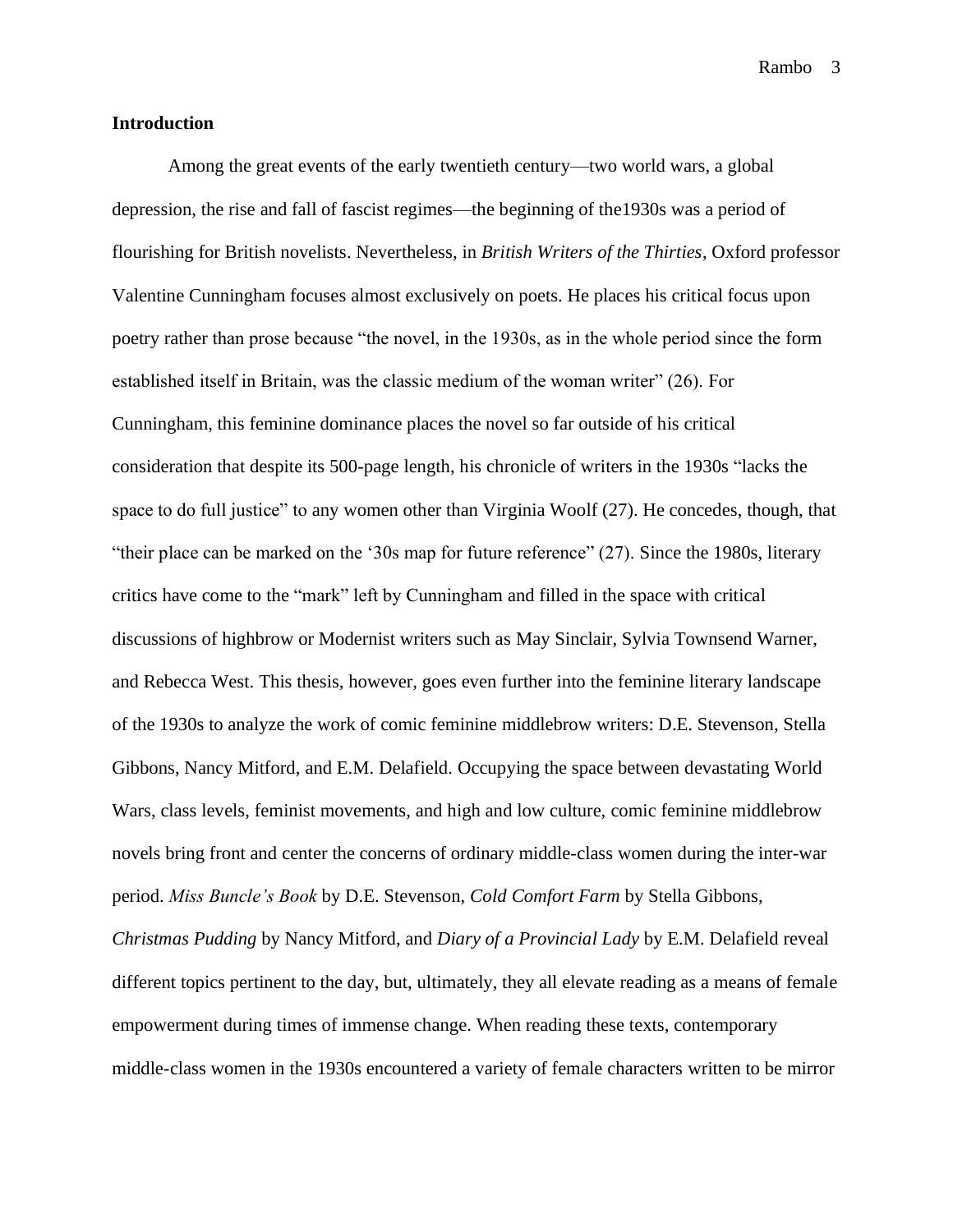images of their readers except for the fact that the fictional women have the power and agency to negotiate or renegotiate their identities as women. Therefore, embedded within the four novels is the message that by reading books, especially middlebrow books, women could become better readers of the real world around them and more attuned to the value of their own voices and opportunities as middle-class women.

Understanding who a typical middle-class woman was in the 1930s is an essential if difficult task for anyone seeking to analyze middlebrow novels. The historical distance between today and the novels' publications preclude any kind of first-hand ethnographic study such as the one conducted by Janice Radway in *Reading the Romance*. In the 1980s, Radway sought to find out how women interact with the messages in Romance novels and the ways these "cultural forms are embedded in the social lives of their users" by conducting first-person interviews and surveys (Radway 8). Without similar means at my disposal, I turn instead to the scholarship of cultural historians who have studied the characteristics of the middle class, feminist movements, and reading culture of the 1930s likely to have impacted the middlebrow audience.

A decade of extremes, the 1930s would be remembered by W.H. Auden as a "low, dishonest decade" (Gardiner xiii). Given the long shadow cast by the Great War, the Great Depression, and the rise of Fascism, it seems difficult to dispute Auden's version of the age. However, for the middle class in Great Britain, there were signs of prosperity in the midst of the gloom. Many middle-class areas were only lightly touched by the Depression, and prosperity in the form of "home ownership . . . rapidly multiplying acres of suburban semi-[detached houses] . . . a branch of Woolworths in every town . . . lidos, cinemas, paid holidays," and book ownership were experienced in ever-expanding numbers (xiii). If anything, it was the expansion of the middle class in power and number that caused the most tension between the classes.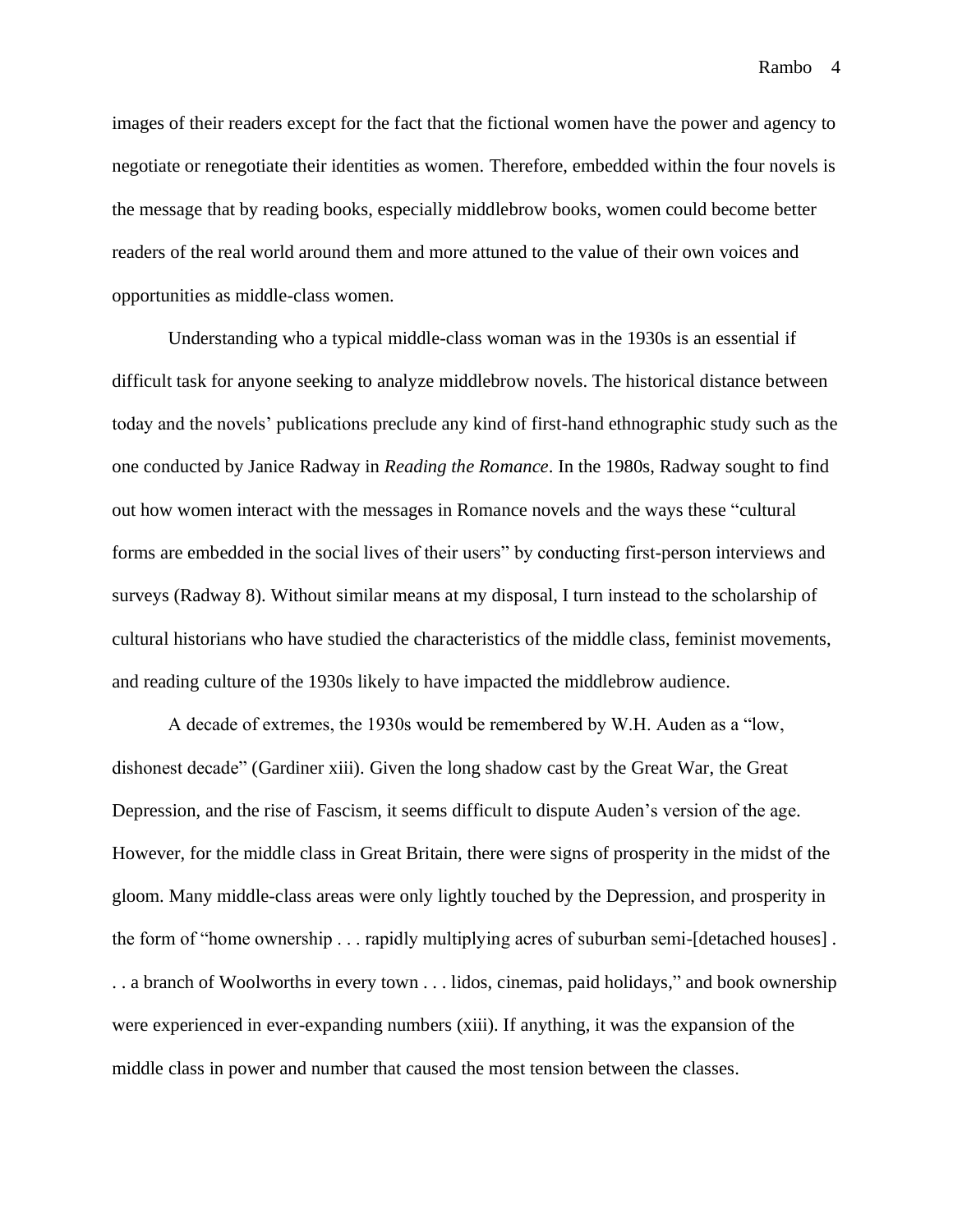During the early decades of the twentieth century, Britain's highly stratified society experienced significant shifts and changes. that increased class awareness in different levels of society. While some of these shifts came from the top as "the upper class lost caste with property and incomes" becoming less and less lucrative, "most significant was the influx from below" (Humble 74). By the 1930s, the numbers of "salaried workers in private employment in the United Kingdom nearly tripled [and] civil servants more than doubled in number," leading to an expansion of the definition of lower-middle class (74-75). In *Forever England*, Alison Light asserts that the very term "Middle Class" included a wide range of people "from the typist to the teacher," including "the florist and the lady doctor, the library assistant and the suburban housewife" (13). Rather than recognize the "mutual attitudes" that would unite the middle class as a whole, many women became increasingly attuned to and vocal about the finer distinctions separating the lower-middle from the upper-middle class.

As a result of class growth, many middle-class women felt uncertain about their class identities, leading to ever-increasing means for measuring and fine-tuning intra-class stratification. Whether or not one fit into the middle class, or where one fell on the spectrum of the amorphous "middle" became highly contestable. Evelyn Waugh recalled that everyone on that spectrum, of course, considered himself a gentleman, and "everyone draws the line of demarcation immediately below his own heels" (83). Where a woman drew that line—or had that line drawn for her—depended upon "subtle calibrations of class" (Gardiner 525). The calibration processes, "measured less by income than by occupation and status, were signalled in numerous ways including accent, domestic situation, and dress" (525). For middle-class women, this process could at once be both destabilizing and freeing. If her place on the spectrum of the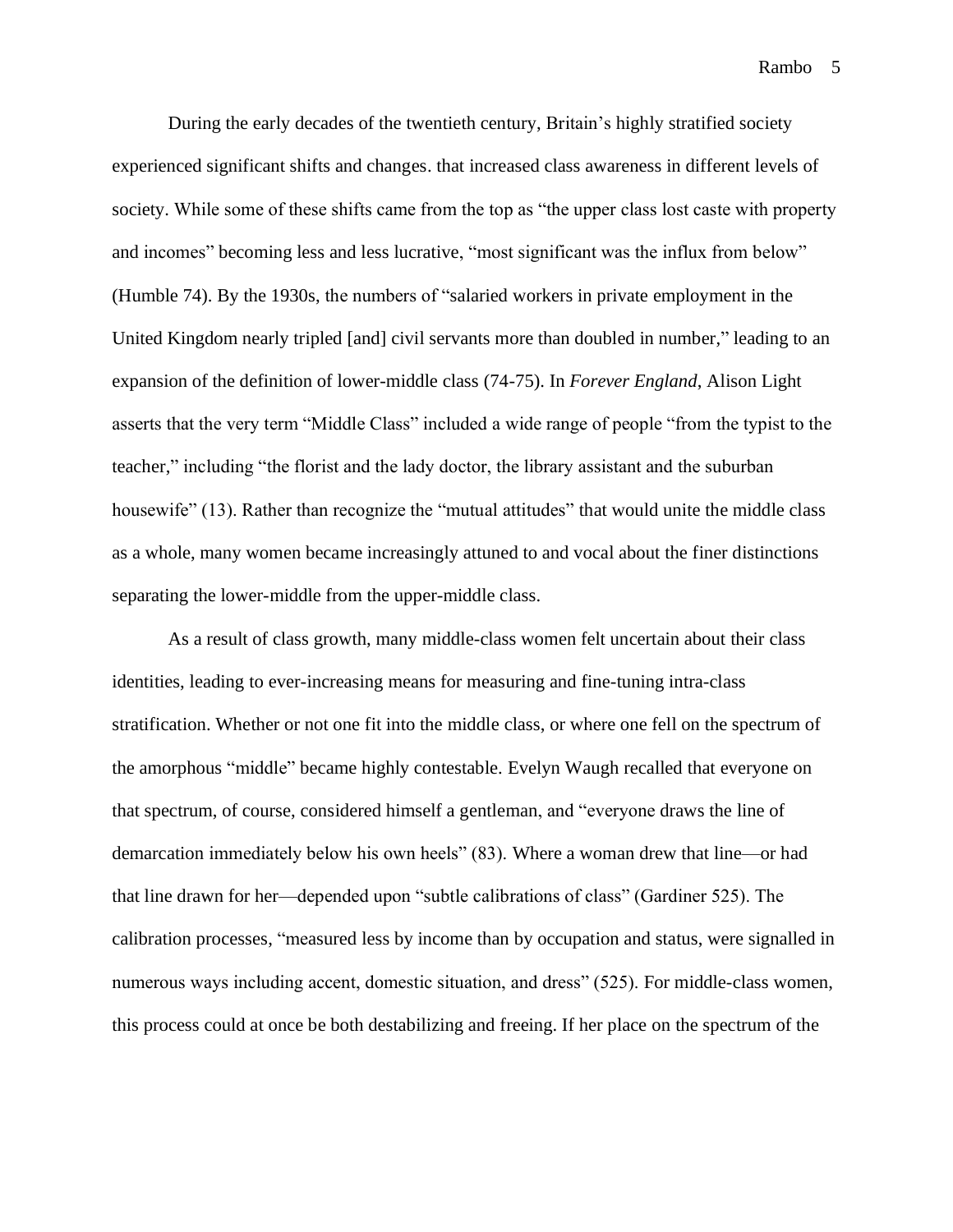middle class was changeable, then she herself could potentially assert her will and affect that change.

As the outward means for social stratification, particularly dress and domestic situation, became the means for social negotiation, a corresponding social smugness and anxiety often characterized the lives and literature of the 1930s. In *the Feminine Middlebrow Novel*, Nicola Humble discusses the paradox of the age that both created a "sprawling complexity of middleclass identities" and "retained a firm attachment to the binary model of a middle class split into upper and lower sections" (84). Determining upper-middle-class status or lower-middle-class status gave way to a "seductive mode of thinking about class that allowed you to confirm your own status by ruling others out. . . . The meanings of 'upper-middle-class' and 'lower-middleclass' or their coded equivalents were entirely dependent on who was doing the categorizing" (84-85). As Humble points out, hardly anyone at the time categorized themselves as lowermiddle class, but would instead use the less specific "middle class" as a self-determinant. Due to these constant negotiations, "snobberies and smugnesses" were created on all sides, resulting in a great deal of class anxiety that impacted the literature of the time (84). Being middle class themselves, the authors of middlebrow novels reflected the social anxieties and negotiations of their day in such a way that the novels usually either function as a kind of conduct literature or mock the whole enterprise of pretentious social posturing.

Social change and anxiety also extended into the relationships between middle-class and working-class women, creating what became known as "the servant question." Middlebrow novels "echo the contemporary sense of a domestic sphere in a state of flux" due to the dwindling numbers of women willing to work as domestic help (Humble 109). From 1900 to the 1930s, working women employed in domestic help had fallen by a third due in part to the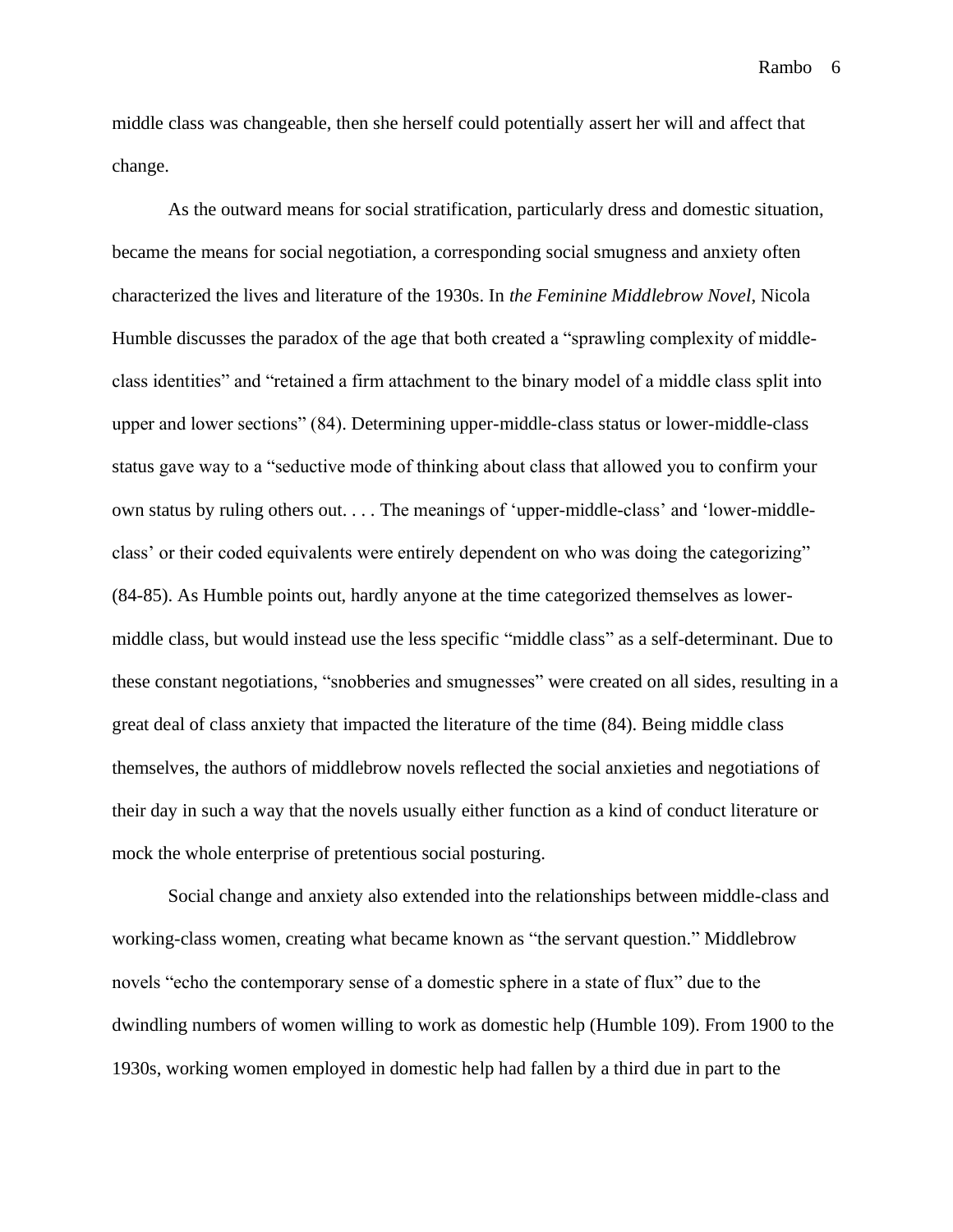changes in the nature of the job (Gardiner 41). Instead of employment within a Victorian or Edwardian country house where women joined forces below stairs with a number of other working-class men and women, the typical domestic help job in 1931 was a "'cook-general'... accommodated in a poky back bedroom in a middle-class villa" (42). Many working-class women had found domestic help jobs unappealing before this change took place, but adding isolation to the other backbreaking requirements rendered these jobs almost unendurable. Even when facing unemployment, most working-class women refused live-in domestic help posts by the start of the 1930s (42). Correspondingly, for many middle-class women who grew up in a household which employed several domestic servants, their own households were increasingly quite different. Finding servants and keeping servants became a frequent topic of discussion for middle-class women and a source of anxiety for them, an issue that comes up in many middlebrow novels. In response to the changing nature of the middle-class household, a "new commercial culture of 'home-making'" found increased popularity as the '30s continued (Light 10). Nicola Humble estimates that "at least sixty new women's magazines were started in the years between 1920 and 1945," many of which worked to convince middle-class women "that housework was stylish" (124). Underlying the marketing strategies of these magazines was the assumption that as full-time domestic help for the middle classes faded into the past, women would be the ones to fill in the gaps whether or not women desired domesticity themselves.

When looking back upon the lives of middle-class women during the 1930s, the clearest consensus is that the time period mixed conservatism and progressivism together. Alison Light argues that while the growing home-making culture "was conservative in assuming this to be a female sphere, it nevertheless put woman and the home, and a whole panoply of connected issues, at the centre of national life" (10). Light argues that the complex nature of women's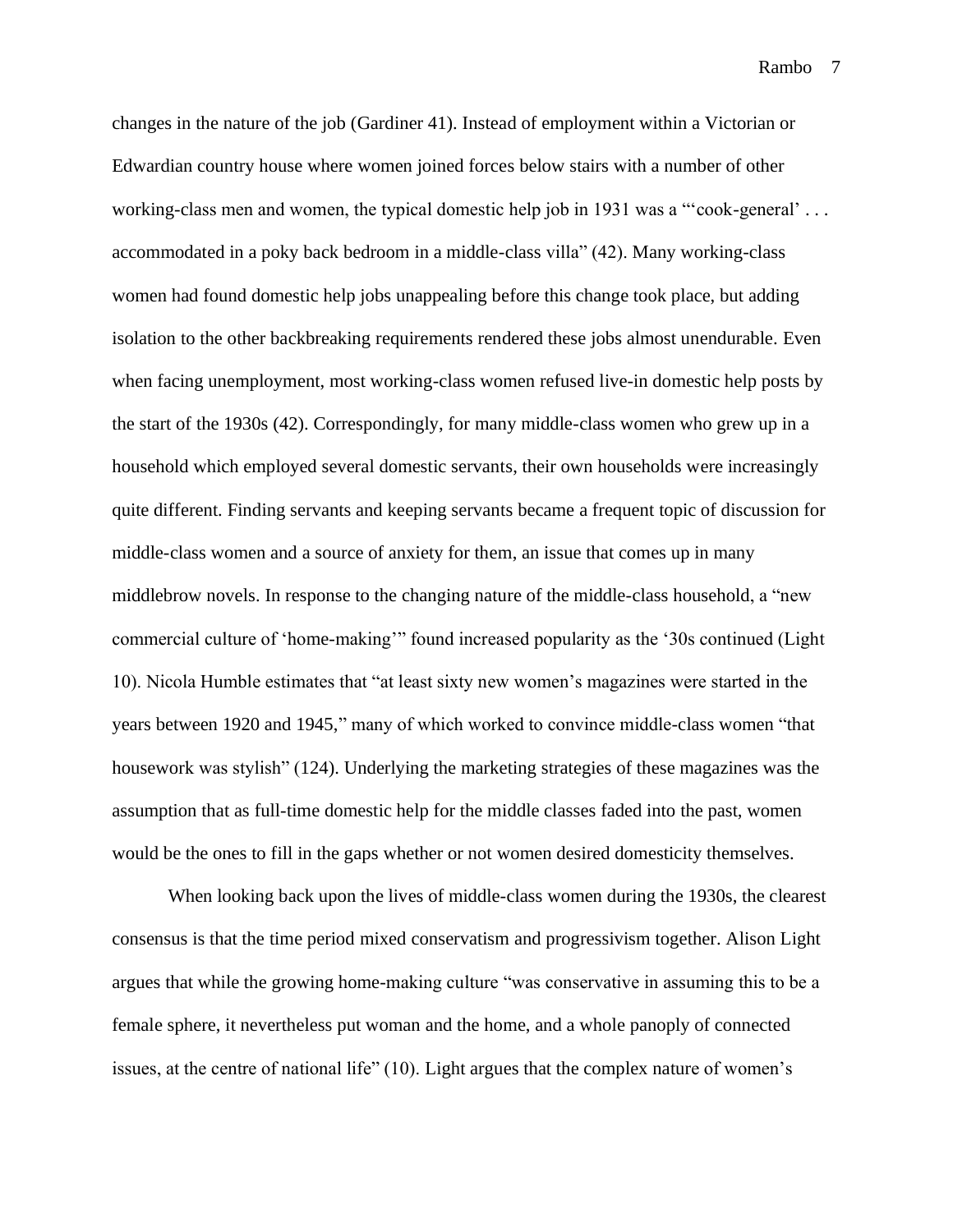issues during the inter-war period act as a push and pull between tradition and change. While many middle-class women read *Good Housekeepin*g and embraced their lives as wives and mothers, a number of others embraced the changes accelerated by the Great War by traveling the world, earning college degrees, or forging new paths within a number of male-dominated professions.

The cataclysmic effects of World War I triggered a gender crisis as expectations for men and women were upended by their differing reactions to the war. Because so many men lost their lives, a myth that all the "right men" had died began to take root in public perception. Given the scale of the deaths, some believed as Vera Brittain did, that "the first-rate were gone from a whole generation," and that those men who did live were second-rate survivors (Wallace 24). However, that was not the only way in which men began to be perceived differently. Whereas in pre-war society men were seen as stoic, rational, and controlled, the war reversed these assumptions in many cases. In *English Feminism 1780-1980*, Barbara Caine explains that the mental and physical injuries men endured during the war led them to feel "emasculated" because "for the first time, large numbers of men suffered from nervous diseases, especially hysteria once seen as a specifically female problem" (180). Even deeper than this, though, was the fact that "the war, for all its apparent celebration of masculinity and male bonding, [had] led to death and destruction" (180). The masculinity that the Victorian and Edwardian ages previously so venerated had proven deadly on the one hand and vulnerable to damage on the other. For women, the war had the reverse effect, moving cultural perceptions away from the previous assumptions that women were fragile, emotional, and hysterical. While the war revealed men to be capable of emotional or mental fragility, "the women for whom they fought became increasingly strong and independent" (Caine 180). During the war, many women stepped up as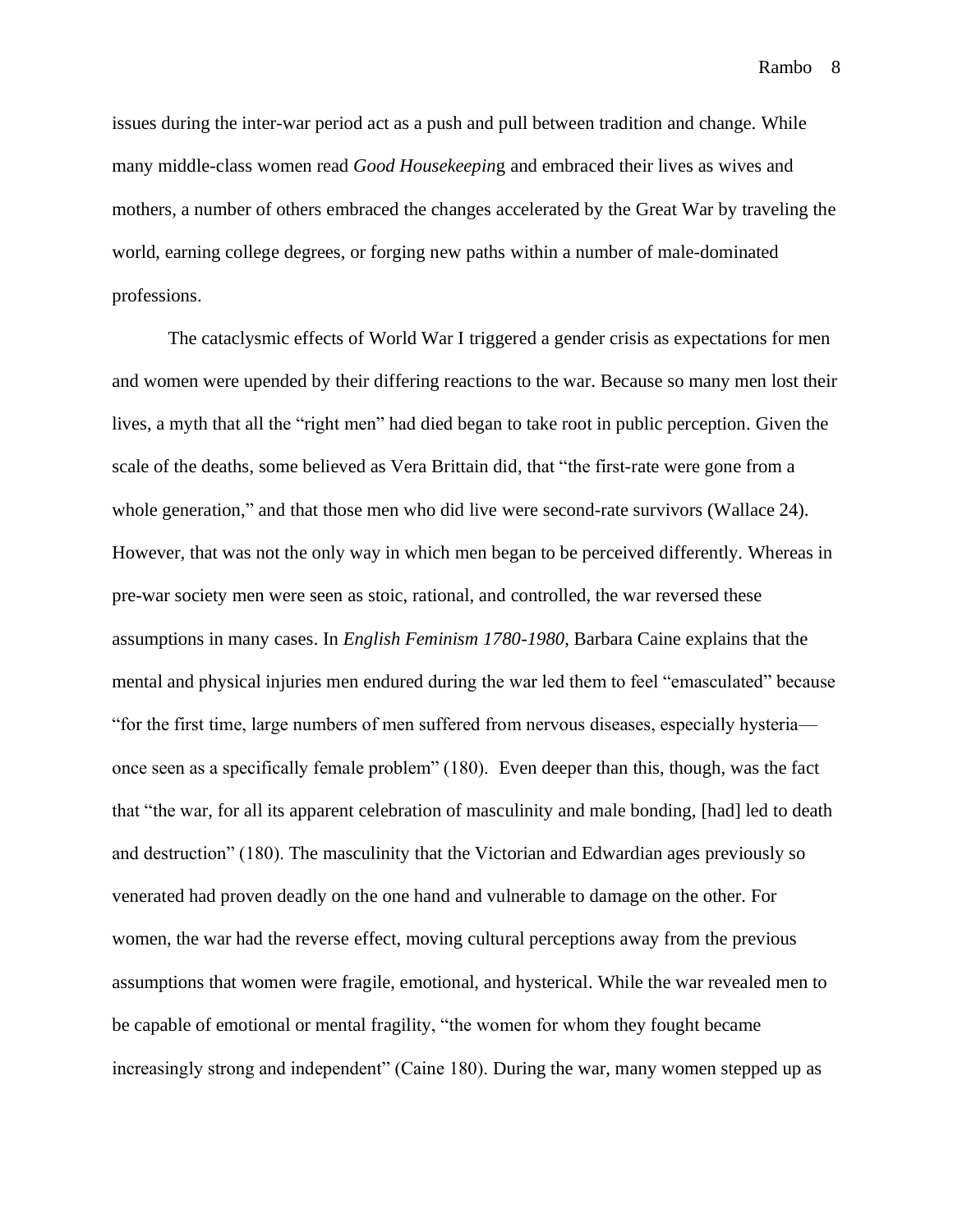heads of households, war-work employees, and nurses or ambulance drivers braving close proximity to the battlefield. Their poise and fortitude throughout revealed that "femininity" could include rational thought and controlled emotion previously considered masculine qualities.

For a time, the gender expectations upended by the war created a sense of greater equality and progress for the rights of women. The war, along with the passing of several key pieces of legislation, "increased female emancipation" during the 1920s (Light 8). The "Representation of the People Act" passed in 1918 gave some women the right to vote, and then the "Sex Disqualification (Removal) Act" passed in 1919, granted women the right to work, sit on a jury, and receive a degree (Gardiner 552). Although the acts did not cause a tidal wave of equality to break upon women all at once, they nonetheless opened some doors through which many women walked. Women such as Evelyn Cheesman who "became the first woman curator at the London Zoo" in 1923, or Hilda Matheson who in 1926 was "appointed the BBC's first-ever Director of Talks," and Margaret Bondfield" who "became the first woman cabinet member and privy councillor" in 1929, blazed trails through territory previously barred to women (Nicholson 242- 243). These were the days of the Flappers and Bright Young Things shortening their skirts and chopping off their hair. In *The Women at Oxford: A Fragment of History*, Vera Brittain recalls that at this time in academia "many posts, prizes, and scholarships were . . . open to women which had been closed before," and that women undergraduates were excited to don their caps and gowns (158). By the start of the 1930s, enough women had moved into the arenas of politics and employment as to give them a conspicuously visible pubic presence (Gardiner 551). In 1933, "a British branch . . . of the International Federation of Business and Professional Women" formed because of the growing numbers of British business women (Nicholson 264). While not sweeping or all-encompassing, the strides into the public arena made by women in the inter-war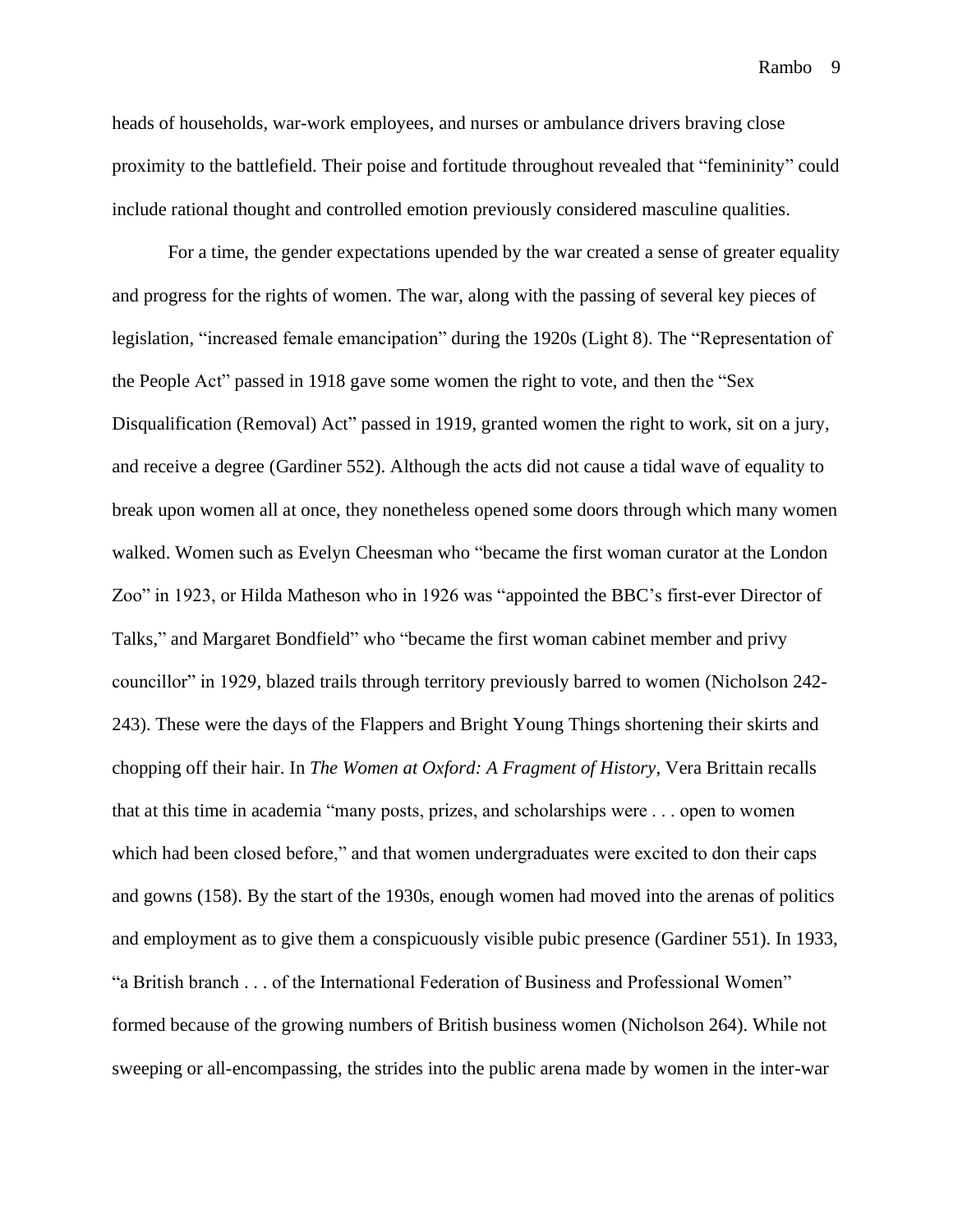period were nonetheless significant. As evidenced in many middlebrow novels, some feeling of liberation existed and a variety of opportunities were open that had been closed before the war.

Despite the progress made in women's equality just after the Great War, pushback against these developments gained momentum as the 1920s moved into the 1930s. In *A Room of One's Own*, Virginia Woolf suggests that "the history of men's opposition to women's emancipation is more interesting perhaps than the story of that emancipation itself," and one chapter of that opposition could certainly be written about the reactionary backlash against women during the 1930s (55). Vera Brittain refers to this time as an "anti-feminist" move that swept through the intellectuals at Oxford starting in 1927 when university leaders voted to limit the number of women who could be admitted to the University (Brittain 171). The kind of backlash described by Brittain moved out from Oxford and into the wider culture as the flapper gave way to the housewife.

Opposition to the expansion of women out into the public spheres of society came from several different directions. After the expansion of the vote by the "Equal Franchise" Act in 1928, economic factors heavily impacted the legal progress of women's rights. As the Depression broadened into a global event, it "brought to an end the spate of reform legislation and any real commitment to feminist issues . . . within the broad political framework" (Caine 196). Destabilizing economic forces that gave rise to job and food anxieties along with the change in the working class added force to the pushback against women's equality. The backlash often took the form of cultural messaging disseminated to women in the form of the everincreasing number of women's home magazines, cookbooks, and domestic manuals (Humble 127). Women, such as Virginia Woolf, decried this growing emphasis on domesticity as regressive and oppressive. Again, in *A Room of One's Own*, Woolf sarcastically declares that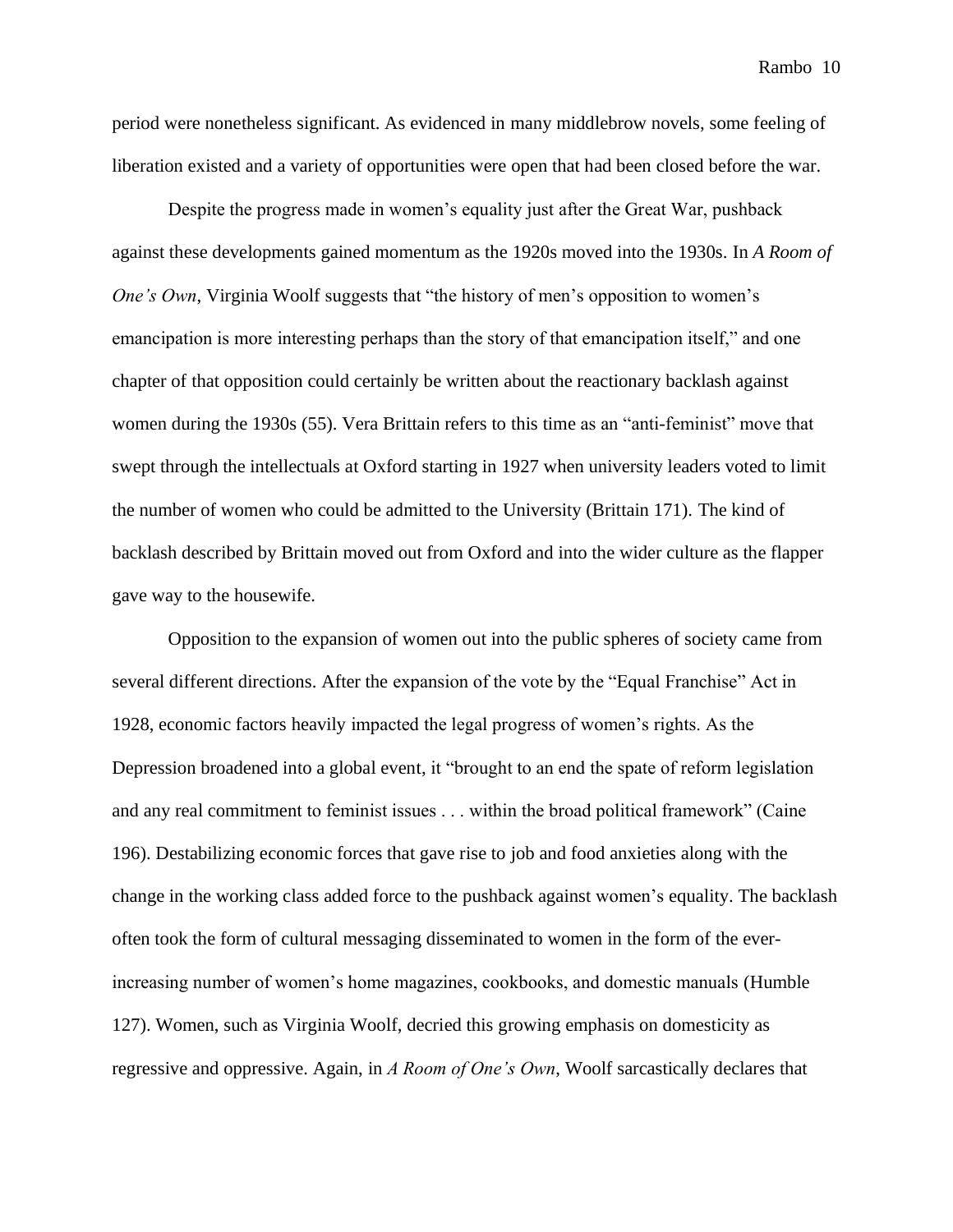"Anonymity runs in [women's] blood. The desire to be veiled still possesses them" (50). Behind her statement lies her frustration over the ways dominant culture inhibited women from seeking a place in the public square. Later she explicitly states, "women, like me, have other interests besides the perennial interests of domesticity" (83). For Woolf, the push toward the home and the private sphere represented traditional expectations at best and regressive attitudes at worst as the push toward domesticity became even more sweeping and widespread.

A comprehensive view of the period, however, reveals that leading feminists of the day were often deeply divided over the push towards domestic issues. Critics such as Alison Light have noted that the "more inward-looking, more domestic and more private—and, in terms of pre-war standards, more 'feminine'" public rhetoric, was not always negative (8). She continues by stating that for some in the period, placing women's issues at the center of national conversations by extension validated those very issues as significant. Essentially, Light argues that the period reflects a "tension in English social life" that she calls "conservative modernity: Janus-faced, it could simultaneously look backwards and forwards" (10). In other words, to give women's issues any publicity and attention at all legitimized them as essential topics within larger cultural conversations even if many of these issues were about women and their place in the home. Her assertion reflects the divided nature of feminism in the 1930s where many were simultaneously advocated for different ideas of feminism. While some feminists pushed for greater movement into the public arena and equality with men, others pulled back to argue that fighting for the domestic rights of women was not inherently anti-feminist.

The mixture of conservatism and progressivism, or the Janus-facing priorities as Light put it, fractured the feminist movements of the 1930s after the passage of the 1928 Equal Franchise Act. Many women saw winning the vote as an end to the battle for women's rights. As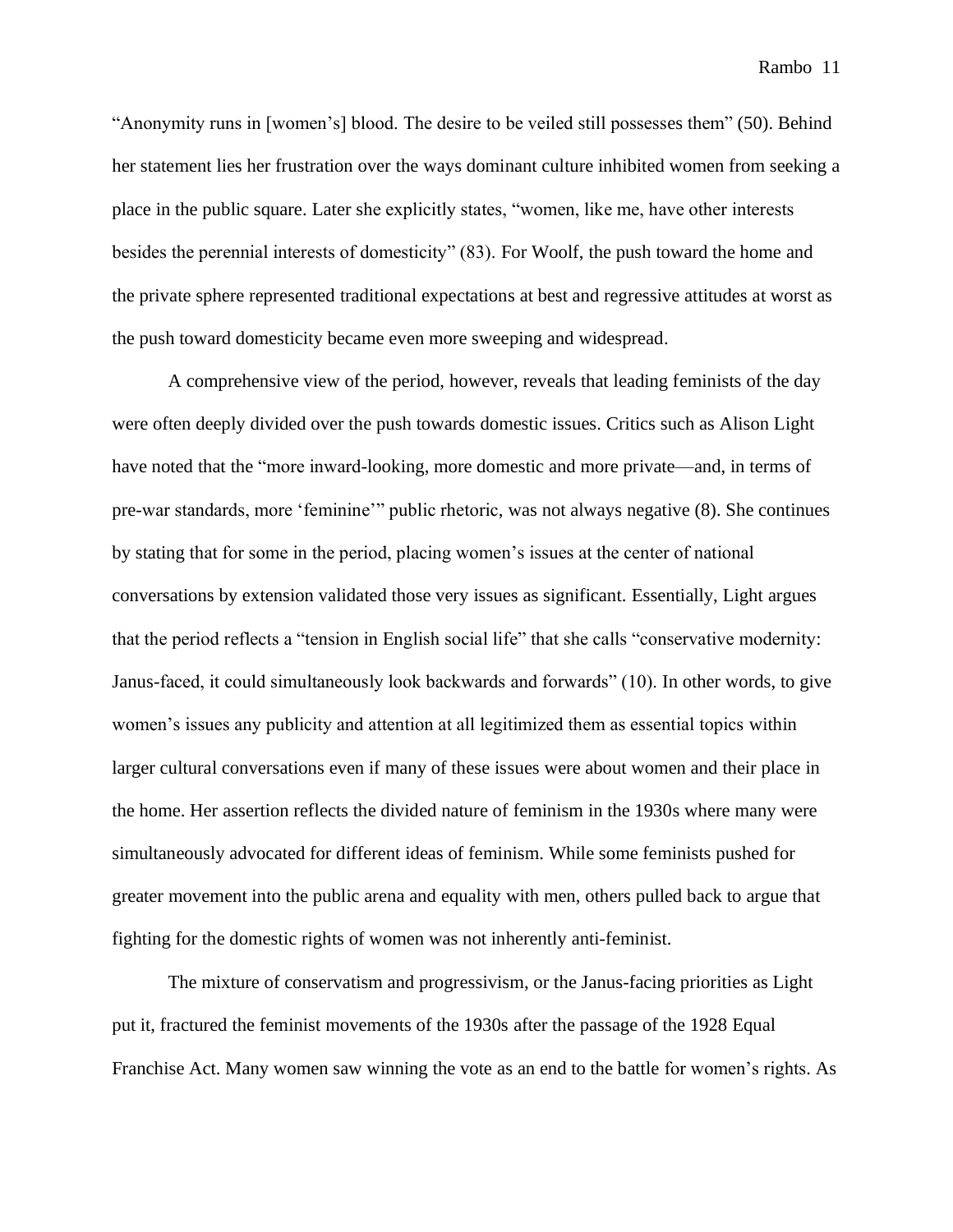Diana Wallace points out in *Sisters and Rivals in Women's Fiction*, throughout the 1930s, "the first histories of the women's movements begin to appear" when leaders such as Sylvia Pankhurst and Rose Macaulay turned back to record the history of the Suffragette movement rather than continuing to push for its advancement (Wallace 41). Without the unifying issue of suffrage, deep ideological differences divided women into several different feminist movements working toward a variety of goals, leaving many with the impression that the period was "antiprogressive" (Light 9). For a long time, it was believed that feminist activity disappeared altogether after 1928; in actuality, the women of the period simply divided into different ideological camps (Caine 173).

Ideological differences among feminists tended to fracture along the definition of what it meant to be a feminist. According to Barbara Caine, the deepest divide ran along the "classic division between 'equality' and 'difference' feminism" (189). Difference feminism was spearheaded by Eleanor Rathbone who considered herself a "social reformer" eager to "secure due recognition, in deed as well as words, for the occupation of motherhood" (188). Most often, this meant advocating for the protection of the rights of women, particularly working-class women, by advocating for "new issues" such as "Family Endowment, Birth Control, [and] Social Insurance" (190). Rathbone's "new" feminism shifted the focus to a feminism for women as inherently distinct from men. On the other side of the debate were the "old feminists" who saw feminism as the fight for the equality of women with men. They believed their work to be "completing the equality programme established by Victorian feminism and more especially by the suffrage movement" (190). Leaders of the equal rights feminists were Lady Rhondda, of *Time and Tide*, and Winnifred Holtby who stressed "the need for women to be seen as 'human' rather than to be categorized in terms of their sex" (189). For Holtby in particular, feminism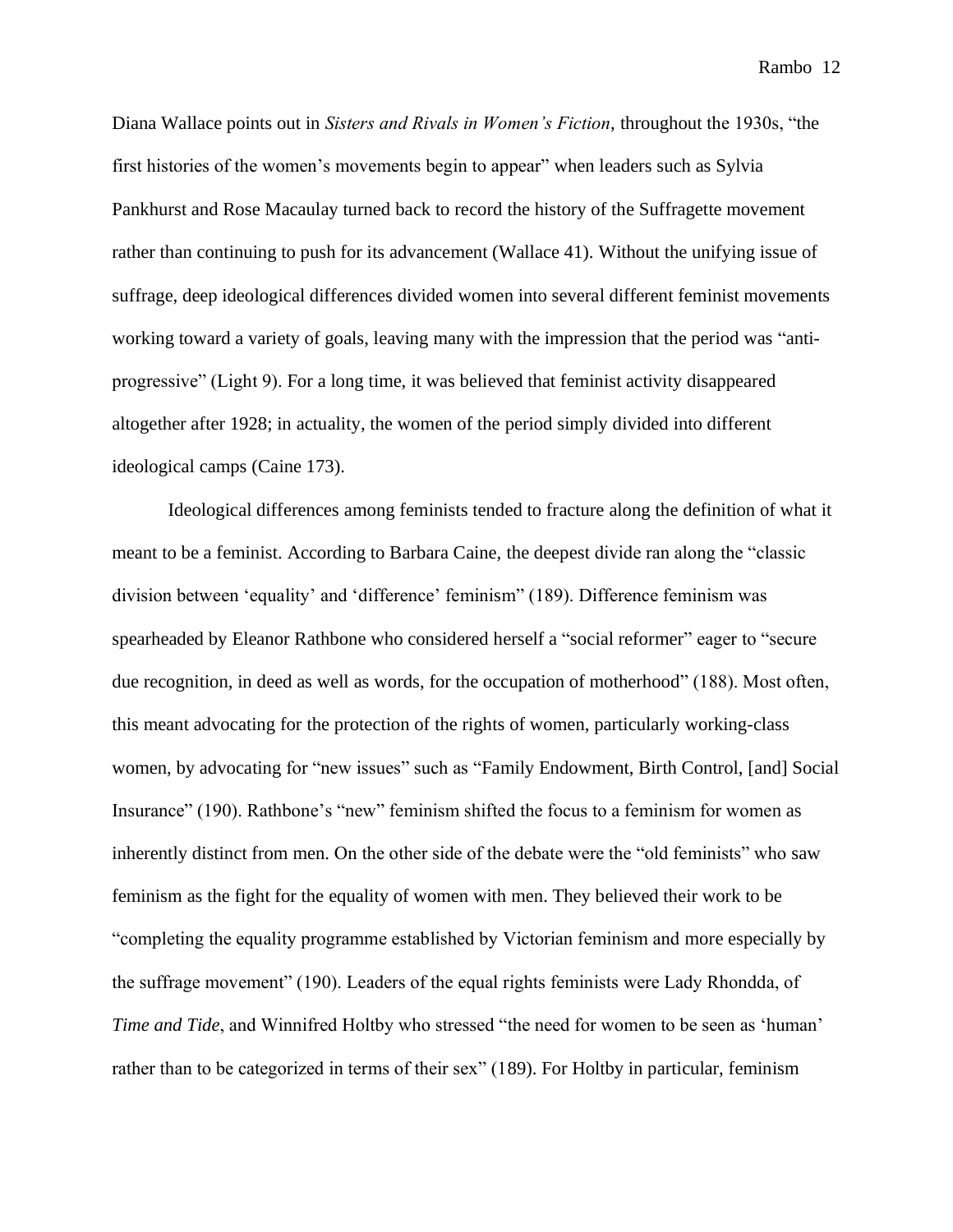meant one thing, political equality. Middle-class feminists most often found themselves aligned with the old feminists because their main concern was for the equal working rights of married middle-class women. Feminists such as Vera Brittain advocated for more flexibility in marriage and more rights for married women so that marriage could stop being synonymous with a burden for women and could instead "symbolize 'the union of two careers and two sets of ideals and aspirations'" (Caine 189). While debates between the groups did exist, for the most part they divided into their separate camps and worked for the rights of women along their separate fronts, reducing the impact of both sides.

Nowhere does the story of inter-war feminism play out more than on the pages of *Time and Tide* magazine, whose own trajectory mirrors that of the changes in the feminist movement as a whole. Started in 1920 by the independently wealthy Lady Rhondda, the magazine "wore its feminism overtly during its early years, and relied on the support it drew from suffrage networks and other women's organizations to build its readership base" (Clay "Introduction"). During the 1920s the magazine published many articles debating old and new feminism, and it became a key platform for promoting women's issues. However, Lady Rhondda intended from the beginning to extend the magazine's reach beyond a gender-specific audience. As a result, a "rebranding" took place in the early '30s which shifted the magazine from a "women's magazine" to the more gender neutral "journal of opinion" (Clay "Introduction"). Catharine Clay, a researcher out of the University of Edinburgh, argues that although this shift in branding likely contributed to the period's overall reputation as a time of feminist decline, the women running the magazine would not have regarded the moment this way. For Clay, a study of the periodical itself, as well as of the correspondence between the contributors, points to a strategic decision on the part of the magazine's editors to push women's voices into the historically male-dominated spaces of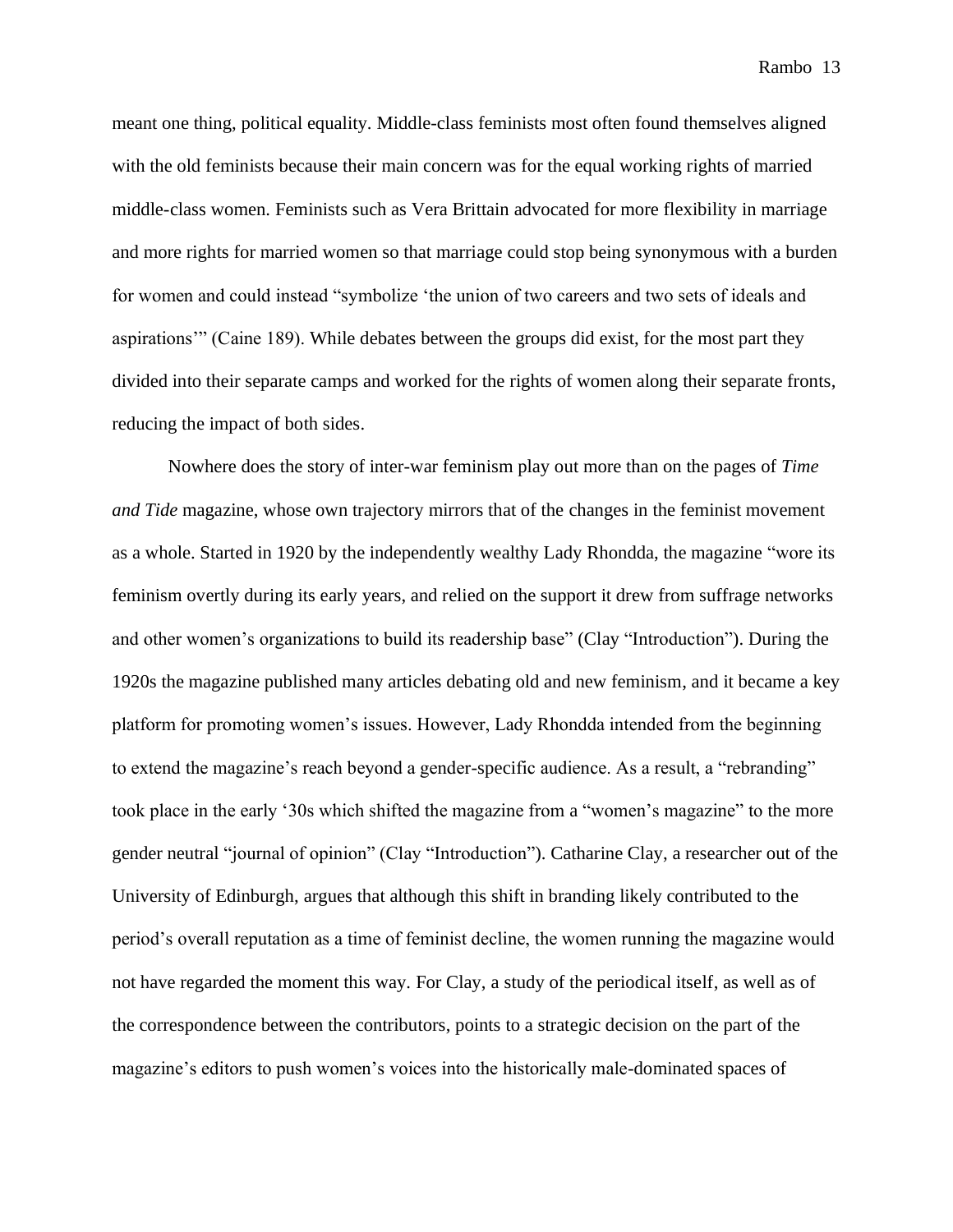politics and foreign affairs by downplaying the previously overt feminist rhetoric (Clay "Introduction"). Compromises were made, such as women publishing articles anonymously, raising questions regarding the best means for the best ends; nevertheless, for the women of the period, "*Time and Tide*'s reorientation towards international movements and causes was for its feminist core of collaborators a natural extension of their rights as global as well as national citizens" (Clay "Introduction"). Given the turn in general towards global issues throughout the 1930s, it is not difficult to understand why these women made the editorial decisions they did, never mind the way it would look in retrospect.

In addition to publishing the current "issues" of the day like feminist concerns and foreign policies, *Time and Tide* championed the arts by reviewing and promoting the work of both highbrow and middlebrow authors. As the magazine gave space to works of Modernism as well as works of popular culture, it became an important "publicity vehicle for women writers" (Clay "Introduction"). The list of contributors from the early 1930s is a veritable who's who of women writers of the day, from the highbrow Virginia Woolf and Rebecca West to the middlebrow E.M. Delafield and Stella Gibbons (Clay "Introduction"). Some of the fiercest battles between the highbrow and middlebrow were waged on the pages of *Time and Tide,* which managed to remain a platform for both styles throughout the period. Working both sides became another strategic move by the editors to widen their audience and maintain the ability to "negotiate their relationship to contemporary culture, both elite and popular" (Hammill 208). By publishing the feminist debates and artistic "brow" debates of the period, *Time and Tide* cemented itself as a historical recorder of women's issues in the inter-war period.

Unpacking the "battle of the brows" of the 1930s requires a careful examination of the original binary that bookends the whole discussion. According to Nicola Humble, "highbrow"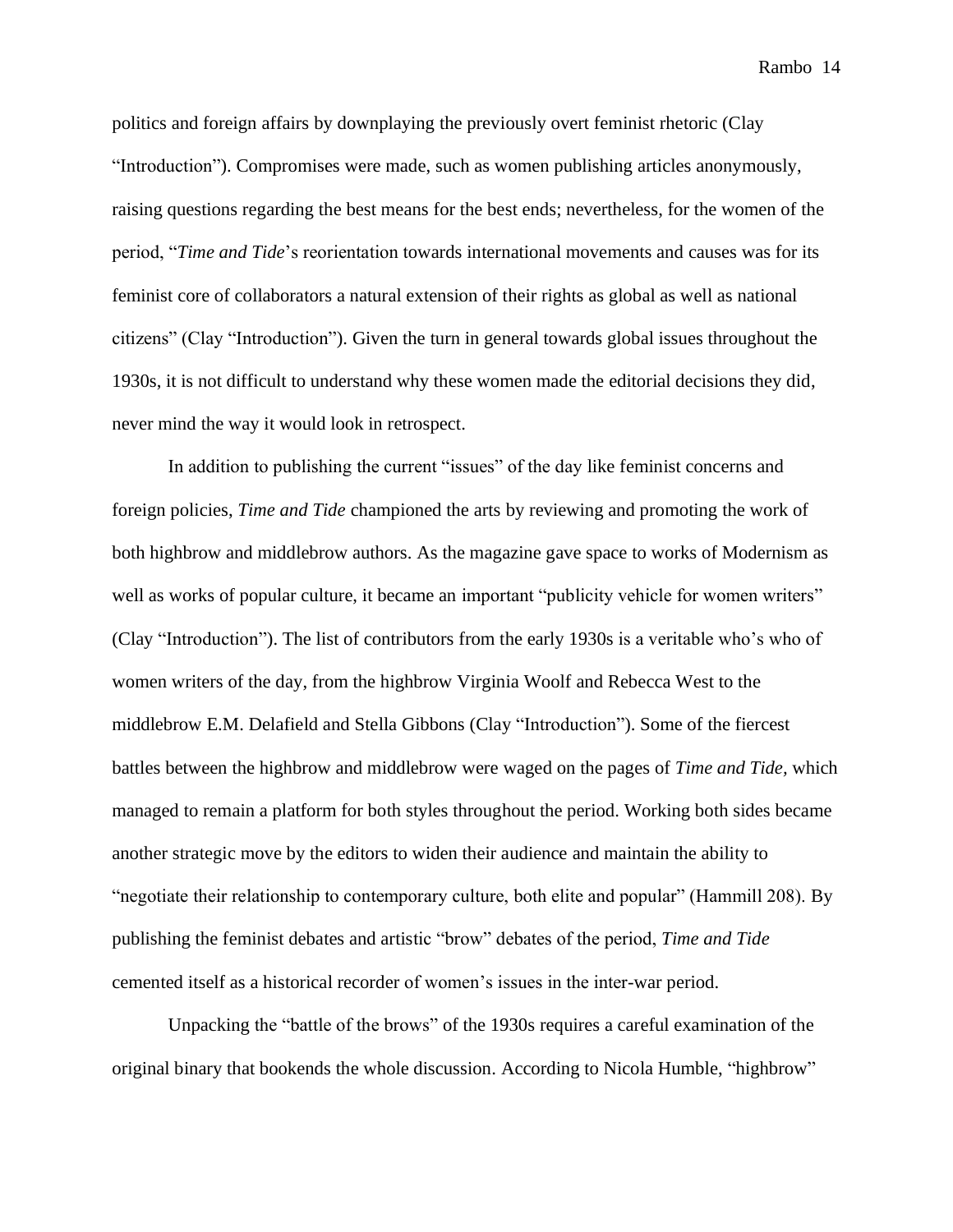was a slang term first used in America in 1911 (10). Its opposite, "lowbrow," is recorded for the first time two years later (10). Their use as distinguishing terms for literature did not gain popularity until the late 1920s when a reviewer in the *Daily Express* wrote of needing a term that could convey the quality of a work between the two polar extremes. Humble sees the date of the review, 1928, as significant because it reflects the implications of larger class trends after the Great War with the "expanded suburban middle class, more affluent, [and] newly leisured" that shifted reading interests (10). The date also corresponds with the height of Modernism. While the term "highbrow" does not refer exclusively to works that would fall within what is now called "Modernism," there is overlap in that "highbrow" meant works of a particular complexity. The works considered highbrow during the inter-war period were "experimental and avant-garde" for the time and are often the same ones now considered Modern (Hammill 9). On the other end of the spectrum is the "mass-market publishing of types or categories" intended to "induce repetitive consumption," such as mystery or romance novels (Radway 23). Essential on the lowbrow end is the work's easy consumption because of its formulaic construction. Distinguishing between highbrow's "philosophically or formally challenging novel" and lowbrow's "trashy romance or thriller" created a binary from which the middlebrow emerged.

Occupying the nebulous middle between these two paradigms means the middlebrow novel can be difficult to define on its own terms, and often key features of the genre get misrepresented. To put language around the middlebrow is often to call upon the highbrow and/or lowbrow as Nicola Humble does when she describes the middlebrow as "floating comfortably between the mire of the lowbrow and the lofty difficult peaks of the highbrow" (255). "Floating" is the operative word because novels categorized as middlebrow can be situated differently from one another with some closer to the highbrow side and others to the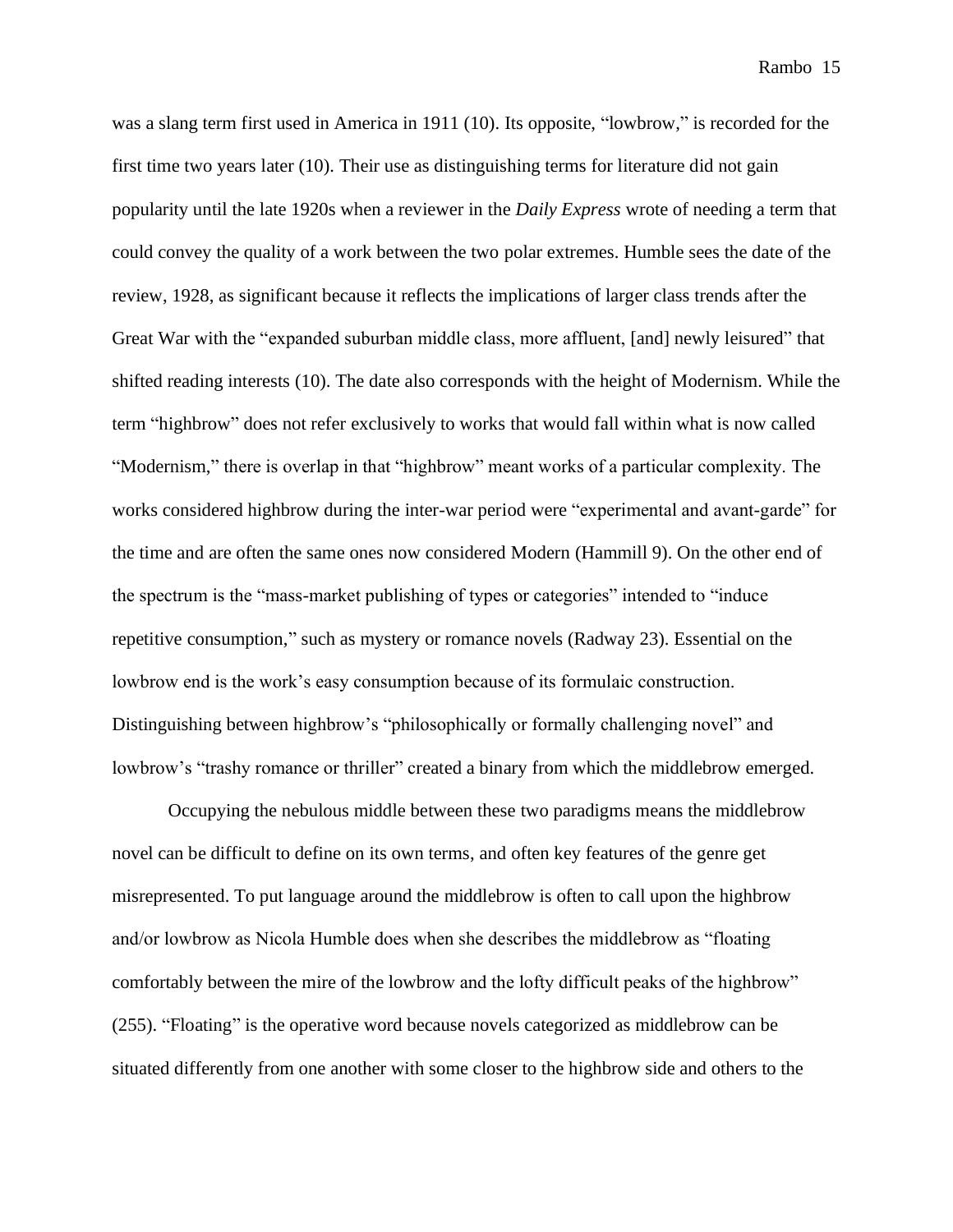lowbrow side. Also, middlebrow novels were often recognized for being particularly light and amusing. Humble also highlights the ways in which a middlebrow novel will contain "both conservative and radical models" of womanhood and offer readers "narrative excitement without guilt, and intellectual stimulation without undue effort" (174 and 11). The vast majority of middlebrow readers were middle-class women, and the changes in the form often reflected changes in middle-class concerns. Perhaps because of its "middle-ness" or "parasitic" nature, the middlebrow genre was "ignored by the academy" for most of the twentieth century (Hammill 6). This could also be "because of a misperception that it is so straightforward as to require no analysis, while in fact its witty, polished surfaces frequently conceal unexpected depths and subtleties" (6). Discussions regarding the superficial nature of the middlebrow compared to the complexity of the highbrow were not lost on authors of the time. Middlebrow novels often feature self-referential discussion about the "brows" and a self-deprecating humor towards their reputation as superficial. While these witty and amusing elements of the middlebrow novel were once thought to indicate their inherent shallowness, they are actually one of the genre's most interesting features.

The growth of the middlebrow as a recognized genre in the inter-war period was driven by the expanding middle class, which shaped the ways books were disseminated. According to Clive Bloom in *Bestsellers: Popular Fiction Since 1900,* throughout the nineteenth century, "novel reading (as a frivolous pastime) was seen by commentators as typically 'female' . . . [readership] being largely made up of middle- and upper-class women anyway," and post-World War I, "newer groups of middle-class housewives or female office workers needed books to read at home and while commuting" (31). Growth in readership led to growth in demand, and the market adjusted as "two types of literary institutions come to a new national prominence . . .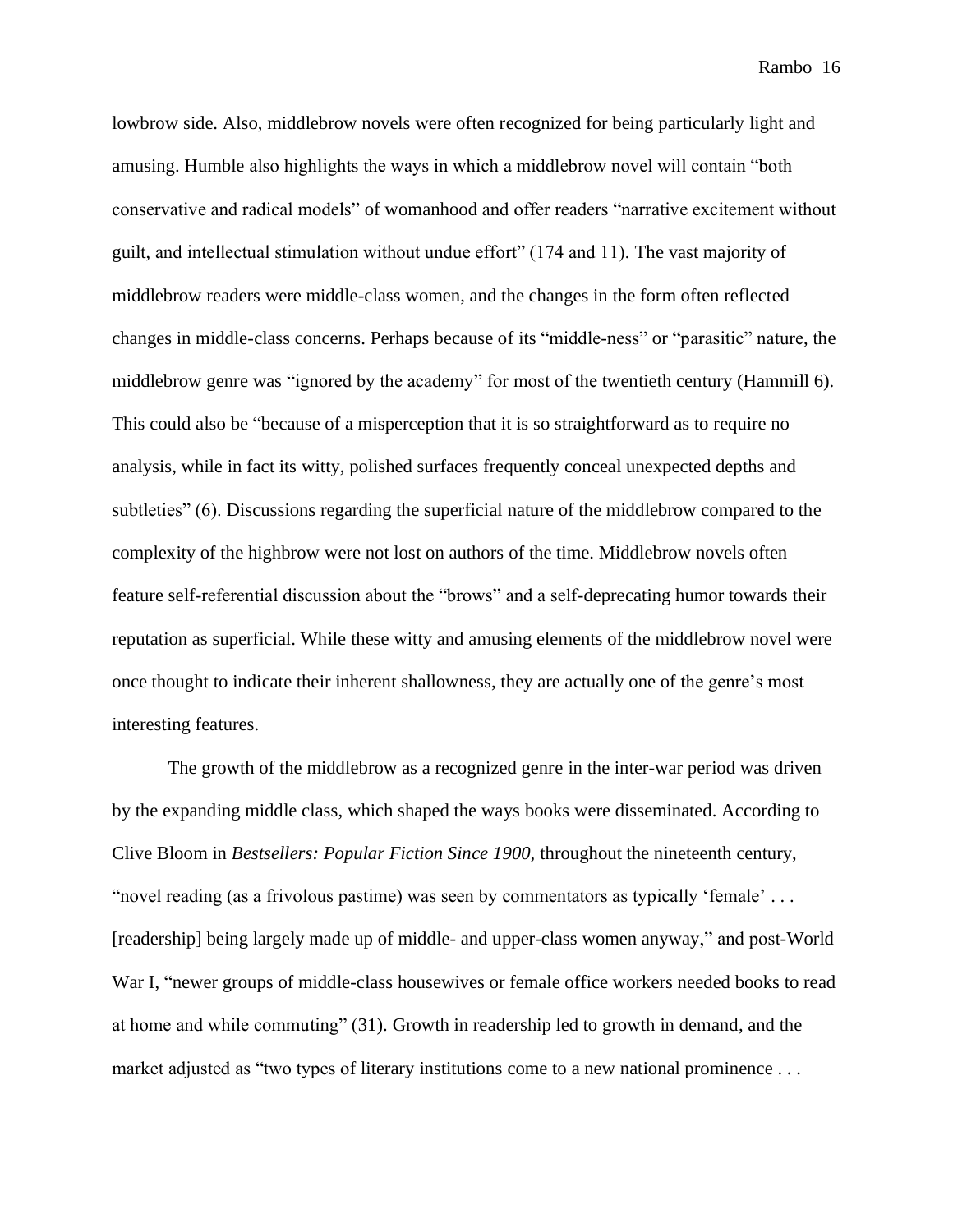lending libraries and book clubs" (Humble 36). Humble acknowledges that the private lending library was a well-established institution by the inter-war period; however, the period became a time of "rapid expansion that would lead to a W.H. Smith or Boots Booklovers' Library in every reasonably-sized town" (36). Private institutions were not the only ones to see growth; "public library provision expanded . . . with an increase of books in stock from 15 million in 1924 to 42 million in 1949" as the number of branches quadrupled (36). Often these institutions offered a variety of subscription levels or membership lists that sent out the latest book based on readers' interests (38). Alongside the circulating library subscriptions developed "the book club and the 'Book of the Month' recommendations of the daily newspapers" (43). Started first in America in 1926 as the Book-Of-The-Month-Club, then in Britain as the Book Society in 1927 and Book Guild in 1930, "selection committees of journalists, novelists, and reviewers would choose the books to be offered each month to the club members, at a significant reduction" (43). Readers benefitted from the clubs' discounts and recommendations, as they provided members with a regular exposure to new books. As the clubs and subscription schemes grew in popularity, their impact on book sales grew as well.

Book clubs became powerful influencers that greatly impacted a book's success as they guaranteed exposure to readers and a place in the discussions between the ever-increasing community of readers. Being selected by the Book Society was seen as a way to ensure "the commercial success of certain books" (Hammill 68). According to Nicola Wilson at the University of Reading, "records in publishers' archives show that a Choice nomination from the Book Society meant a guaranteed additional order of 7,000 copies for the first edition—an enormous amount when typical hardback sales to bookshops and libraries were on average between 3,000 and 5,000 copies" (Wilson). Not only were members of the book clubs' schemes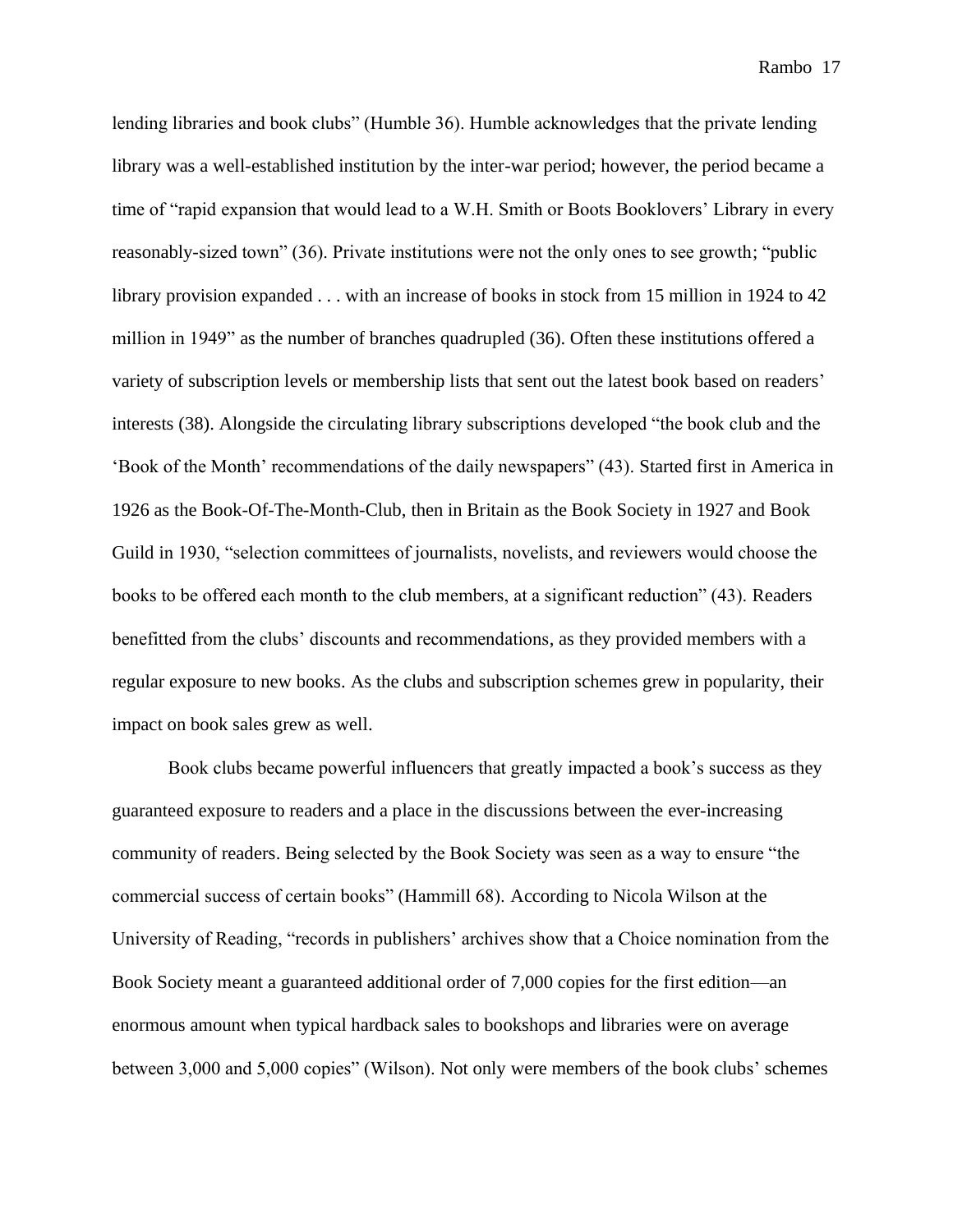exposed to new books, but the book would gain the financial and reputational benefits of becoming a "popular" book. As Nicola Humble indicates, the Book Society's influence also "guaranteed that [a selected book] became a talking point, [and] a shared cultural reference against which the largely middle-class female readers could define themselves" (46). This communal connection around books, which features in many middlebrow novels, reveals the meaningful place books had in the lives of middle-class women. Books "represented an investment of time, money, and household space," and for women this investment grew in importance in the 1930s as it offered a way for middle-class women to distinguish themselves from others (Benton 272). Reading for middle-class women in the 1930s was not solely an individual activity, but a means of forging community, identity, and opportunity.

The growing readership of the inter-war period impacted not only the middle-class women reading novels, but the middle-class women writing them, such as D.E. Stevenson, Stella Gibbons, Nancy Mitford, and E.M. Delafield, each of whom this thesis will explore in separate chapters. All four women are a mix of the conservatism and progressivism characteristic of their time in that all four were middle-class housewives, yet they all also had long and successful writing careers. For Delafield, Gibbons, and Mitford, novel writing was preceded by years spent as journalists or columnists for newspapers and magazines, including *Time and Tide*. The stories they created reflect the time in which they lived where class changes necessitated correctly negotiating place and identity in the pecking order. The inter-war period of the middlebrow novel was a time when reading books could provide women with the social capital needed for conversing with people variously situated on the middle-class spectrum. It was a time when new public opportunities opened for women, but the leading feminist forces dispersed across a range of issues. Women were viewed increasingly as capable and rational while a boom in women's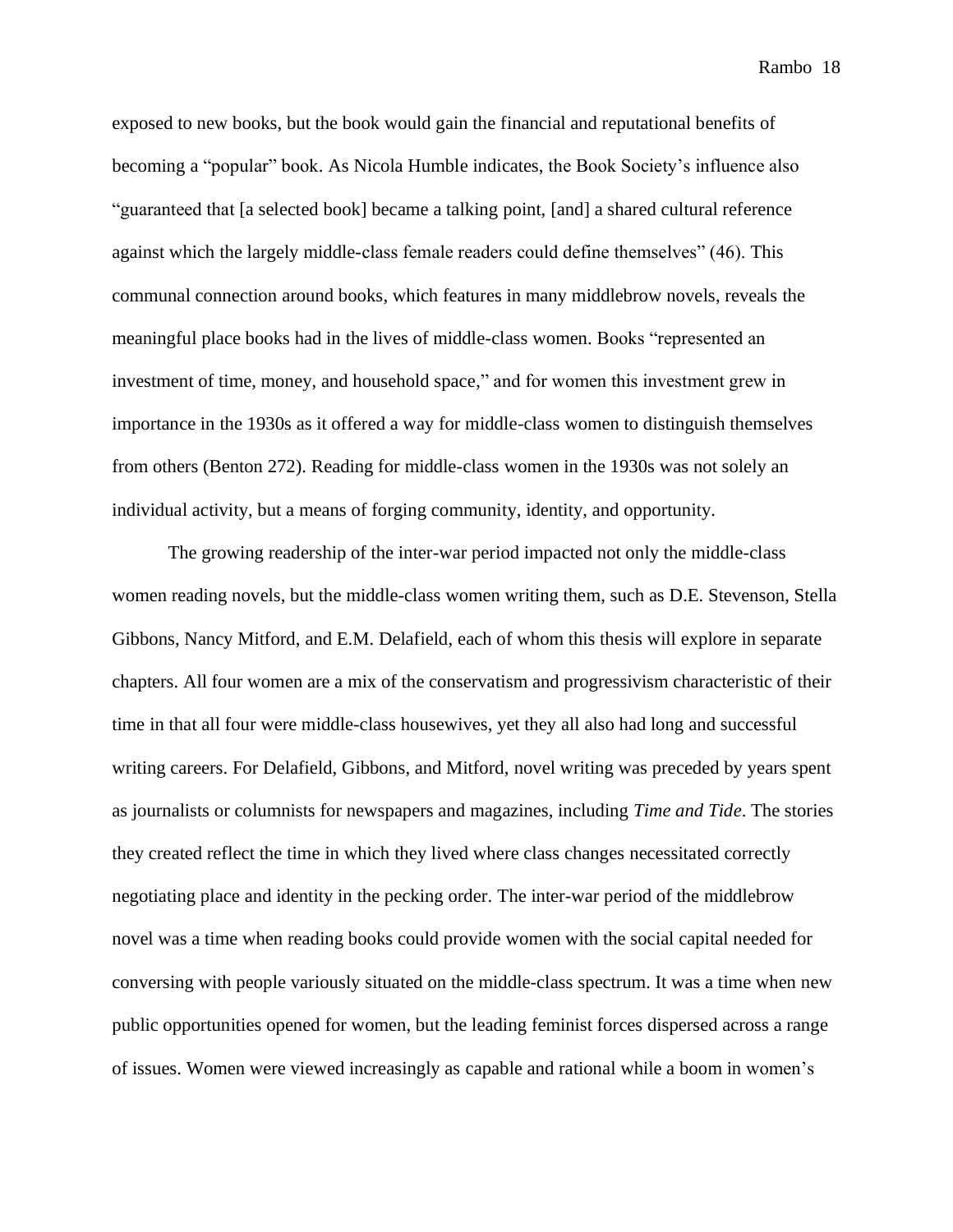magazines declared the domestic role of wife and mother to be the most desirable life. Middleclass women writing middlebrow novels each tackled these issues in unique ways, but all four affirmed to their readers the power of reading. In each chapter I will draw upon the author's background to situate her novel's particular approach to women and the power of reading, focusing on the middlebrow aspects of her novel in terms of what it reveals about the nature of possibility and identity or expectation and class.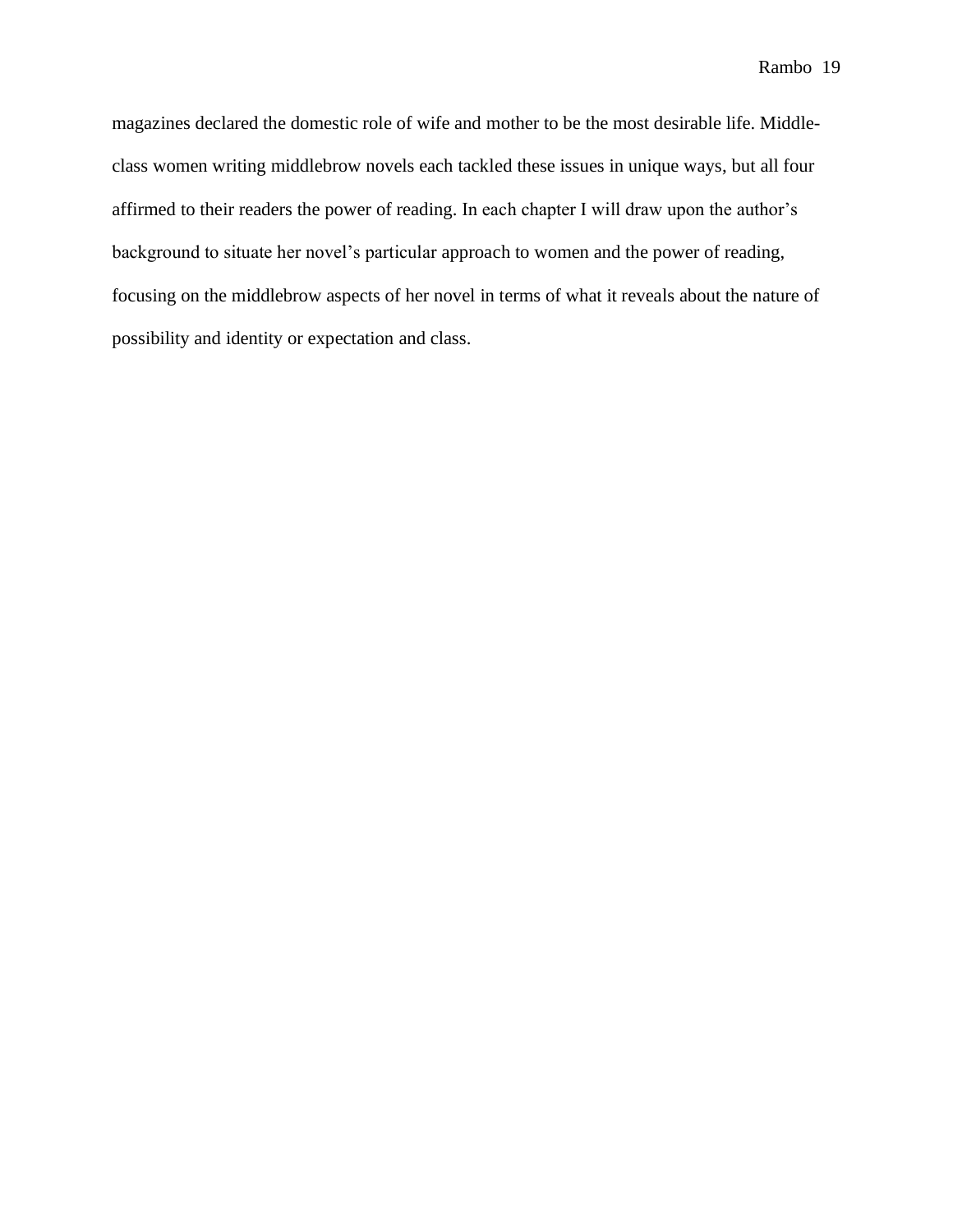### **Chapter One:** *Miss Buncle's Book*

Life in an English village goes topsy turvy when the villagers read their lives upon the pages of a novel in D.E. Stevenson's *Miss Buncle's Book*. Playing upon middle-class anxieties regarding identity and class, Stevenson's work reveals the power and possibility of reading through a "book within a book" plotline instigated by the protagonist, the eponymous Barbara Buncle. On the surface are amusing characters whose various reactions to the book within the book drive the plot forward as some are humorously brought down a peg, others realize their selfishness, and still others gain the confidence to draw closer to those around them. By alluding to Jane Austen's *Northanger Abbey,* Stevenson's subtext lightly critiques a literary culture that easily dismissed middlebrow novels and women authors. As Austen's work questions the conventional wisdom of her day regarding novel reading, so does Stevenson's novel. Through the changing characters, tongue-in-cheek humor, and allusion to Austen in *Miss Buncle's Book*, Stevenson argues that reading middlebrow novels, while not the means for perfecting life, can be an empowering force for good in the lives of ordinary middle-class women.

Dorothy Emily Stevenson was born in Edinburgh in 1892 where she lived a conventional life as a wife and mother and maintained a long and successful writing career. Growing up she had literary connections through her father's side of the family as he was first cousins with Robert Louis Stevenson. Although detailed information about her early life is limited, she was "educated by a governess" and started to write short fiction at the age of eight ("DE Stevenson"). She married Major James Peploe in 1916, and the couple moved to a small town near Glasgow after World War I where they had three children, two sons and a daughter. She moved only once more in her life when the family relocated to Moffat, Scotland in the lowland area of Dumfries and Galloway at the start of World War II. In the midst of a busy life of raising children, singing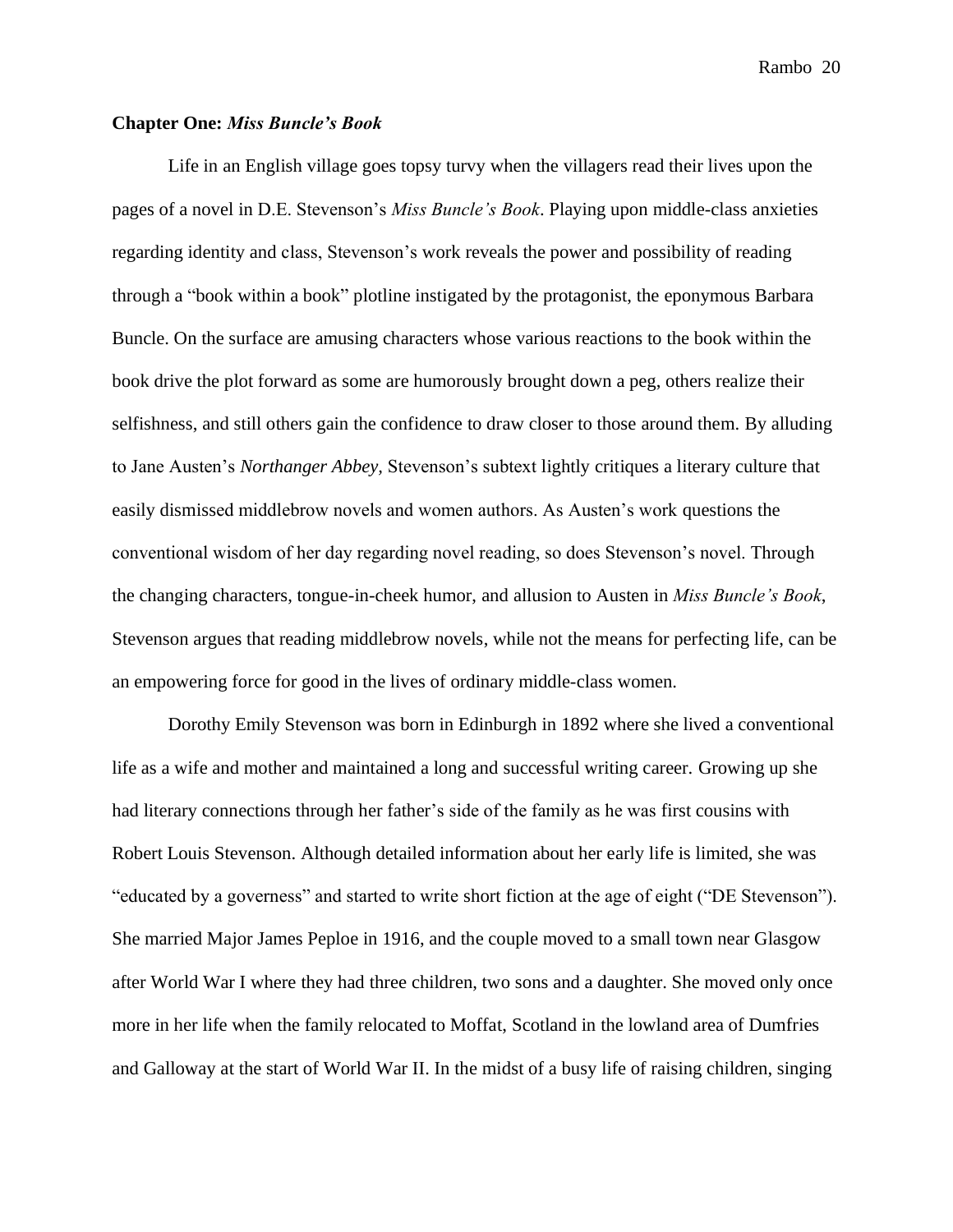in the church choir, and leading local Girl Guides groups, Stevenson also wrote close to fifty novels, publishing at least one a year right up to her death in 1973 at the age of 81 (Jalics). She was a prolific writer of middlebrow novels; the vast majority of Stevenson's stories are set in small villages in Scotland or England, containing humorous characters and lightly romantic plots.

D. E. Stevenson's novels, including *Miss Buncle's Book*, became popular with audiences in both Great Britain and the United States throughout the mid-twentieth century. In total, she sold "over four million copies of her books in Britain and three million in the USA" ("DE Stevenson"). Reviews of *Miss Buncle's Book* in particular can be found in newspapers on both sides of the Atlantic. The *Birmingham Gazette* in 1934 grabs readers' attentions by titling its review of *Miss Buncle's Book*, "Study from Life" and praising Stevenson's "nice light touch" (Adams 8). In the U.S., *The News and Observer* in Raleigh, North Carolina calls Stevenson a "modern Jane Austen" and the novel a "folksy narrative" with "humor that is Puckish" ("Writing and Romance" 35). Articles mentioning the novel can be found among the archives of papers from New Jersey to California. Clearly, Stevenson's light humor and focused attention upon the lives of ordinary, middle-class women appealed to a large number of readers.

Stevenson's first description of the village of Silverstream in *Miss Buncle's Book* embeds within the novel middle-class anxieties regarding status and place along with a middlebrow optimism that change is possible. The novel opens upon a summer's morning as the village baker contemplates how difficult it is to deliver all the breakfast rolls on time given the villagers' differing morning routines (Stevenson 2). Stevenson gives each villager a "place" without explicitly ranking them in terms of finances or social status. Instead, she reveals, through a close third-person narrator, the baker's musings, which contain subtle social cues such as the detail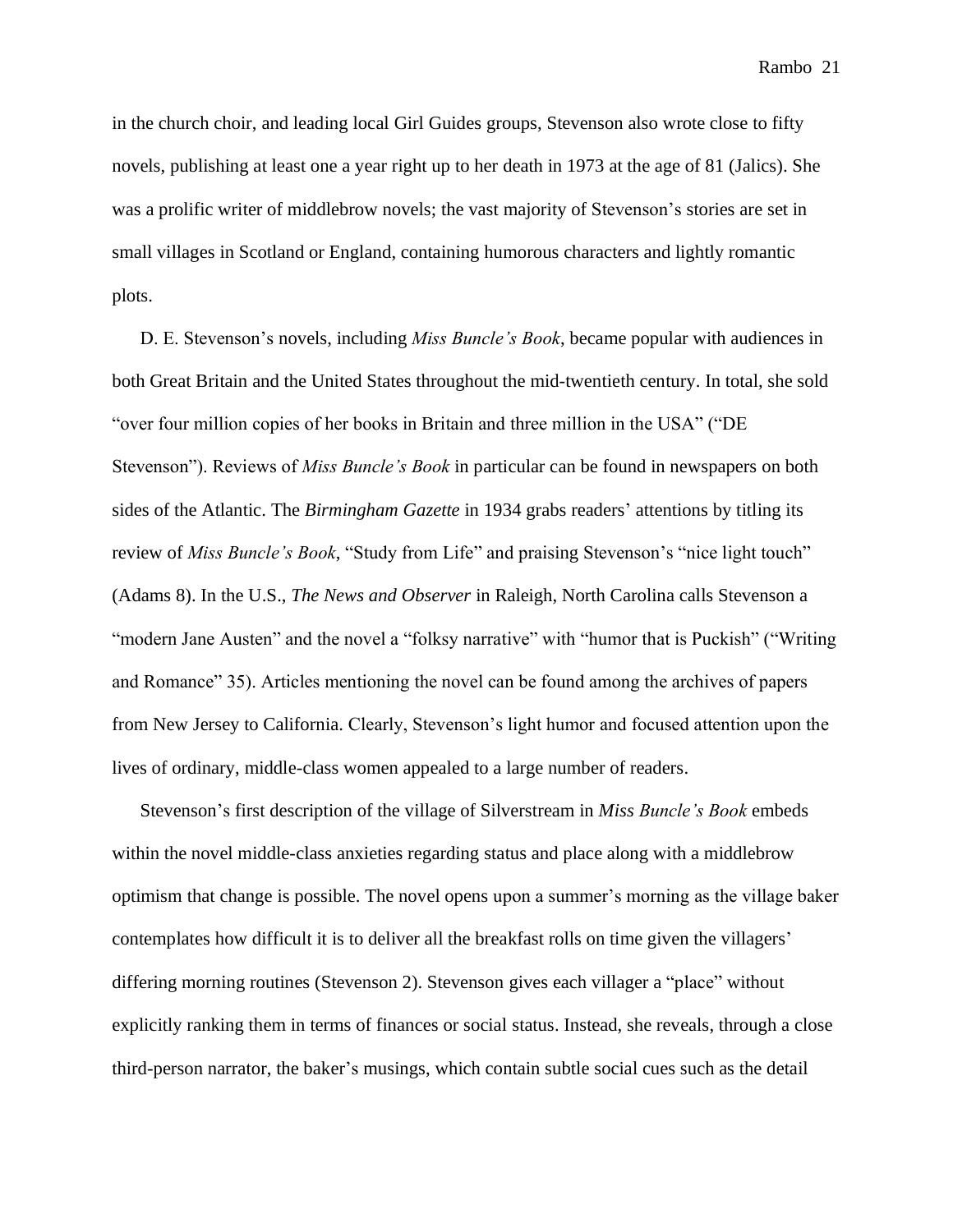about Colonel Weatherhead who still rises early despite being retired from the army, or the young widow Mrs. Greensleeves who sleeps past ten, or Mrs. Dick who rents out rooms to paying guests, giving readers a sense of the village's class structure (2-3). Another way class is indicated is through the mention of household servants. Mentioning which characters have a maid or cook also subtly places them along the lower-, middle-, and upper-middle-class spectrum. The anxiety embedded here is the way the baker imagines rearranging everyone so that the "whole of the hill would be early, and Church End would be all late. No need then to buy a bicycle for Tommy" (3). Although couched in a baker's simple desire for an easier delivery schedule, the implication of who is or is not in their "right" place implies an anxiety over the rigidity of class. Stevenson begins the novel by subtly suggesting that a too fixed class structure may not be inherently good or worth maintaining. Alongside the suggestion that people could benefit from a "reordering," though, is the fact that the exact location of the village is never given, implying that the village could be any village. Over the course of the novel, many characters travel to and from London by train in a short amount of time, which implies that while Silverstream is a country village, it is not completely isolated or restricted. A few villagers will not change when prompted by an outside force, but many more will.

The external force that enters the village is the book within the book, *Disturber of the Peace*, that lands like a bombshell upon the characters, especially Mrs. Featherstone Hogg (Mrs. FH), the resident village grand dame who forcefully resists changing in any way (58). Living literally, and metaphorically, at the top of the hill in a large estate with her husband, Mr. Featherstone Hogg, she dictates all of Silverstream below (3). Stevenson further informs readers of Mrs. FH's status in a scene where several ladies have gathered for tea. Through the perspective of Miss Buncle, Stevenson writes, "Barbara knew when she saw the china that Mrs. Featherstone Hogg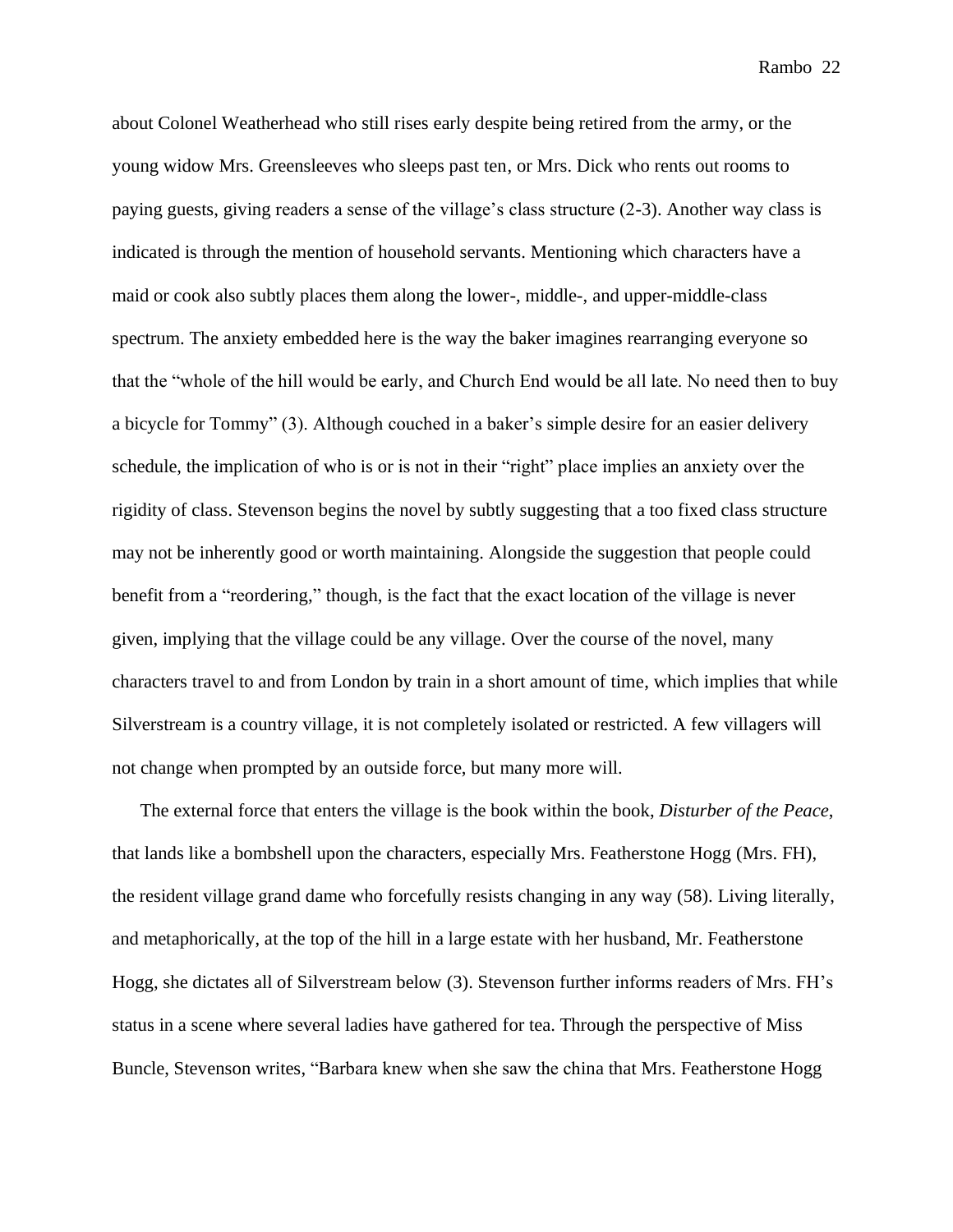was expected" (56). Had it just been any of the other guests to tea, Mrs. Carter the hostess would not have gone to the trouble of bringing out her china. As Barbara wonders how and why Mrs. FH has such a lofty position, Mrs. FH barges in and interrupts the gathering, "'Filth!' She cried. 'Filth!' And flung it onto the table all among the cakes and china and chrysanthemums. It lay there, half resting upon a dish of cream buns, and half propped up against the damson jam  $-$  it was a copy of Barbara Buncle's book" (58). Mrs. FH furiously announces that everyone is in the book with all their little secrets exposed. She informs one woman that the book reveals she wears a wig and another that she lies about adding pectin to her jam (58). Of course, she does not inform them what secret has been revealed about herself. Instead, she demands they find out who wrote the book. From this point to the end of the novel, Mrs. FH is caught in a loop where she strenuously denies that she is anything like the fictional character, Mrs. Horsley Downs, but then declares she will sue the mysterious author for libel since "it was obviously intended for her, because it was exactly like her" (118). The material point Mrs. FH objects to is the revelation that she had been a chorus girl before her marriage. Previously, when she had entered the village as the new bride of the wealthy Mr. Featherstone Hogg, she kept those details of her past secret in order to affect a superiority over others. At the end, Stevenson leaves Mrs. FH in an ambiguous position where she has lost the respect of most of the village. Having her pride and snobbery laid out so clearly on the pages of the novel does not discourage or change Mrs. FH remains determined to be queen bee of the village, but Barbara Buncle's book changes the way others see her. Mrs. FH does not change her ways, but her social superiority over the others is lessened.

Unlike Mrs. Featherston Hogg, many of the other villagers who read *Disturber of the Peace* are transformed by it as it gives them a picture of themselves that causes them to either see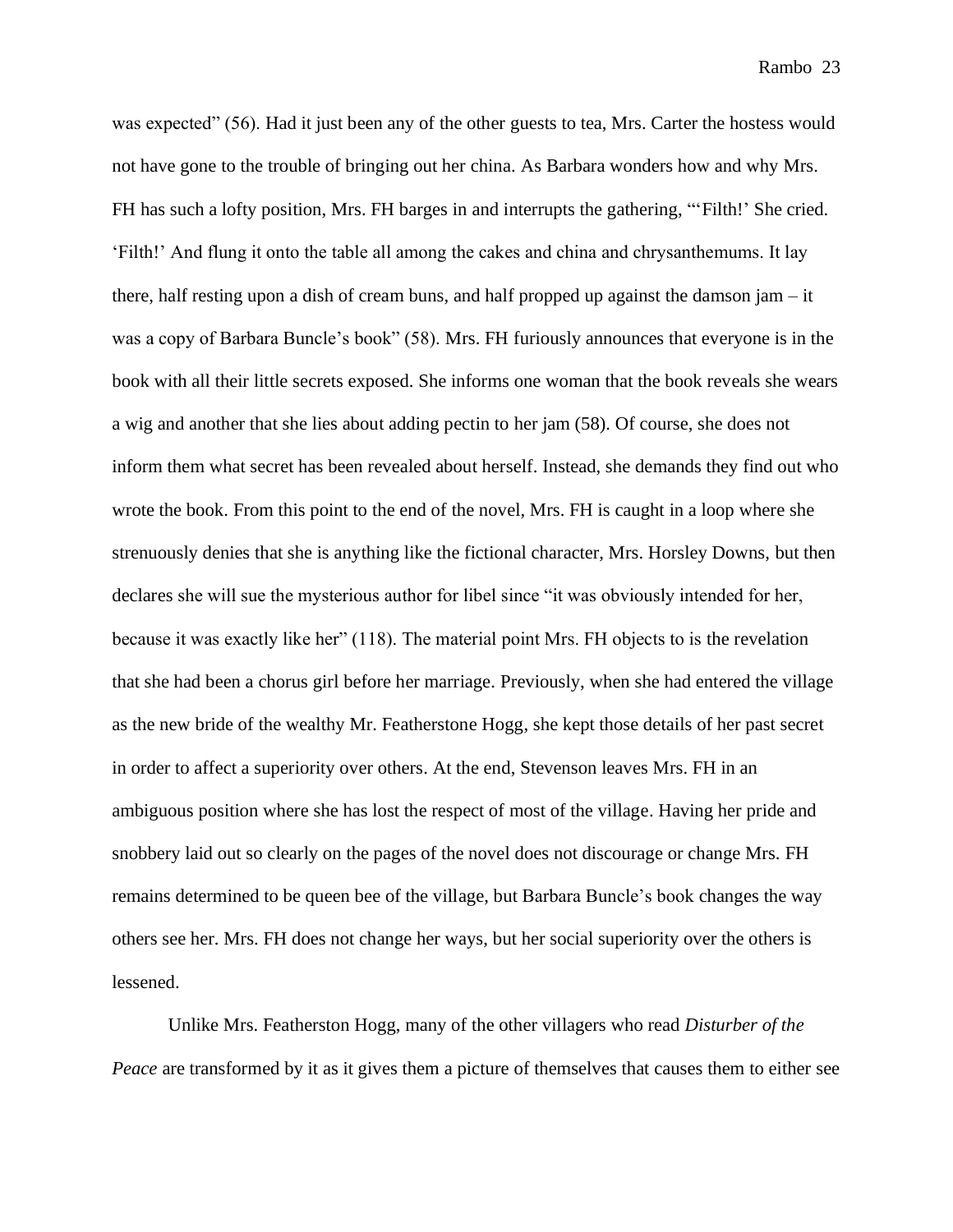the people they love right in front of them, imagine better versions of themselves, or recognize their own faults and foibles. By getting the opportunity to see themselves on the pages of a book, the villagers gain clarity and courage in their "real" lives. Colonel Weatherhead sees his nextdoor neighbor, Mrs. Bold, in a new light as a delightful companion and elopes with her to Rome. An old maid, Miss King, is persuaded to embrace the adventure of traveling abroad for the health of her friend Miss Pretty. The two old maids head off to Egypt at the end of the novel. A grumpy and selfish husband, Mr. Bulmer, realizes how badly he's been treating his wife and children. His all-consuming focus upon his own work means he is "blinded by his selfishness and bad temper" and that his wife "was having a pretty poor life of it with him" (84). He is first embarrassed to know that everyone else in the village sees him this way. Then he is ashamed of the way his selfish behavior has been hurting his wife and children. As a result of seeing the ugly impact of his behavior, Mr. Bulmer makes practical changes to his work habits in an effort to be kinder and more considerate of his family. He learns to appreciate them rather than take them for granted. In consequence, his wife's haggard countenance is restored to a healthier hue.

*Disturber of the Peace* inspires the villagers because Barbara Buncle is able to read the people around her, write them into a novel, and then send her published—slightly veiled observations back out to them. Through the process of reading, writing, and sending, the Miss Buncle character reveals the potential and power of reading. At the start of the novel, the villagers look at Barbara "with contempt . . . nobody in Silverstream cared what Barbara Buncle thought" (31-32). In contrast to their dismissive treatment of her, Barbara sees and notices them. While the villagers interact at a tennis match, "Barbara watched it all with interest; it was such fun to watch people and see how they reacted to one another's personality" (30). As Mrs. FH points out in her tirade against the book, Barbara notices details such as a woman wearing a wig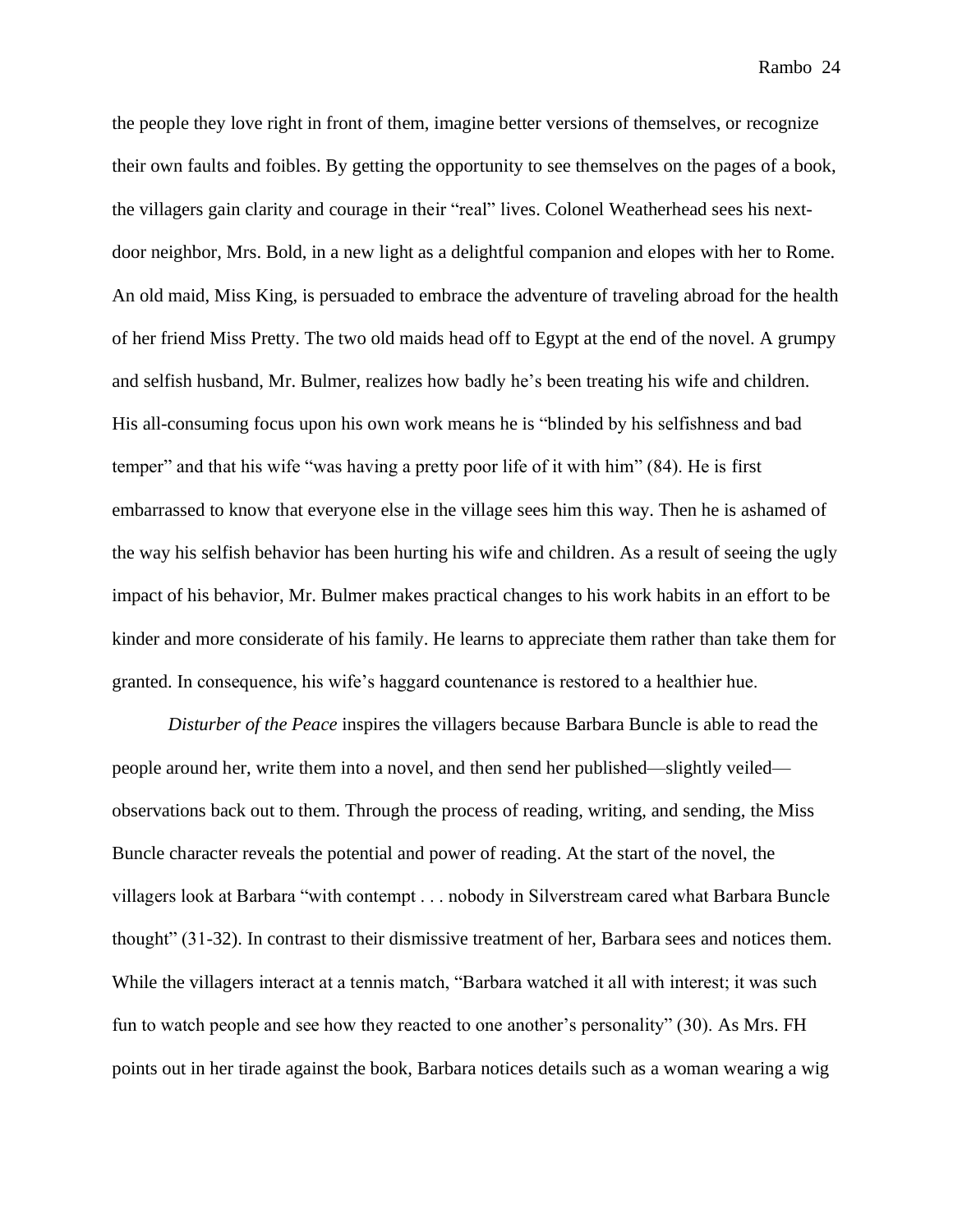and doctoring her jam. By transferring her observations to the page, she transforms Silverstream into Copperfield: "they all seemed so smug and settled, I thought it would be fun to wake them up" (16). Through the act of imaginative writing "she had everybody under her thumb," but Barbara's control, unlike Mrs. FH's, leaves everyone better than they started (183). Barbara has seen them as they really are and imagined better for them than they were able to imagine for themselves. However, Stevenson does not portray this as a magical or perfect process; Barbara's will, while exerted perfectly on her page, is not executed perfectly in "real life." The plot lines of *Miss Buncle's Book* and *Disturber of the Peac*e, diverge in the details and in the end. Whereas the fictional Major Waterfoot elaborately proposes marriage to his widowed neighbor in the moonlight, the "real" Colonel Weatherhead proposes while sitting in her drawing room by the fire (113). At the end of the sequel to *Disturber of the Peace*, the whole village attends the wedding of Barbara's fictional proxy, Elizabeth Wade, but at the end of *Miss Buncle's Book*, Barbara moves away and the villagers find her cottage empty. Even if the process was not exact or perfect, reading the villagers has given Barbara the power to imagine better lives for them, which they are able to read on the pages of her book.

The greatest portrayal of change of any single character in the novel is Barbara Buncle herself whose experience of imagining and then reading a better version of herself builds within her the confidence to start a new life. At the beginning of the novel, the other characters remark that Barbara is frumpy or dull or simple, and her ability to keenly observe human behavior is totally lost on the other villagers (12 and 24). To most of the village, Barbara is simply an idiot, and no one takes the time or effort to really know her (32). Stevenson's close third person narrator, however, reveals the real Barbara to readers. She is a woman bored by the villagers' monotonously predictable interactions: "she had lived for so long among these people . . . that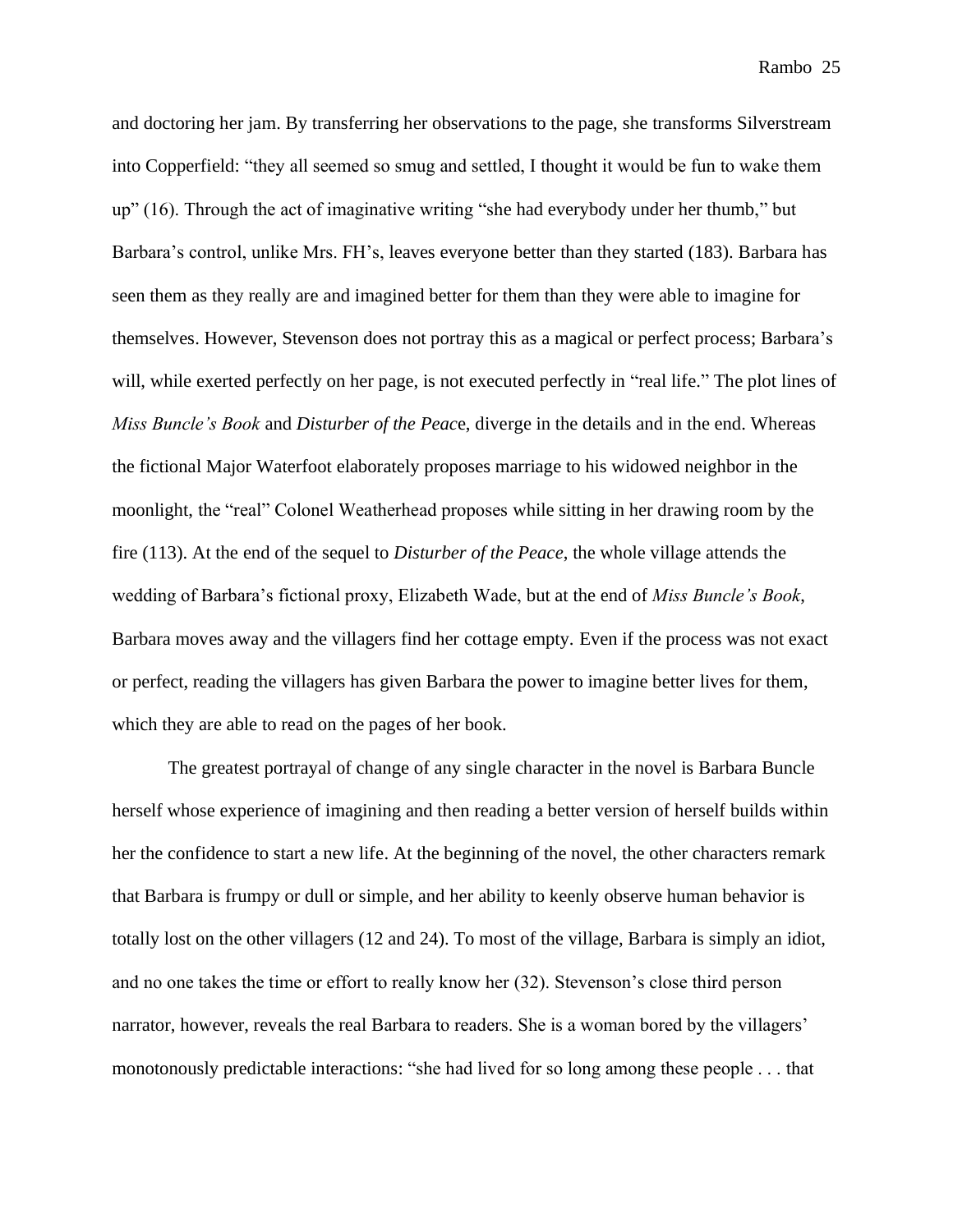she was able to say the expected thing without thinking about it at all" (57). Barbara Buncle then writes into the story a more dynamic version of herself in the form of Elizabeth Wade: "In Copperfield Barbara herself was just as she wanted to be; she was younger, and prettier, and more attractive. People looked at her as she passed, not because she was a 'sight,' but because she was pleasant to behold" (183). As the plot progresses through *Miss Buncle's Book*, Barbara merges with her fictional self, Elizabeth, causing the village to take notice: "'Goodness, you're all new!' [Sarah] exclaimed. 'How nice you look!'" (205). Barbara's transformation is partly a result of the changes in her financial situation. After becoming a bestselling author, she can now afford new clothes and trips to the hair salon. However, Stevenson takes the transformation deeper into the ways Barbara's reading and writing her world develops her ability to communicate her desires and enter into social situations with more confidence: "Barbara Buncle had been bidden to lunch at The Berkeley. . . . It was the most exciting thing that had ever happened to her," and she "enjoyed it all tremendously" (259). Stevenson cements Barbara's transformation with a conventionally comic ending. At the end of the novel, Barbara starts a new life by marrying her editor and leaving Silverstream. Despite the conventionality of the ending in which a man takes her away, the means for her transformation begin when Barbara reads the people around her, picks up her pen, and then sends her novel off in hope of publication.

Although nothing indicates that *Miss Buncle's Book* is explicitly autobiographical, Stevenson's own experiences with the publishing world echoes through the novel. Between her first and second novel there was a nine-year gap during which Stevenson did not publish. Her first novel, *Peter West*, was published in 1923 to mixed reviews and minimal attention. The *Western Daily Press*, a newspaper serving the Bristol area of England, published a review on December 28, 1923. The unnamed reviewer notes that her "descriptions of Highland scenery are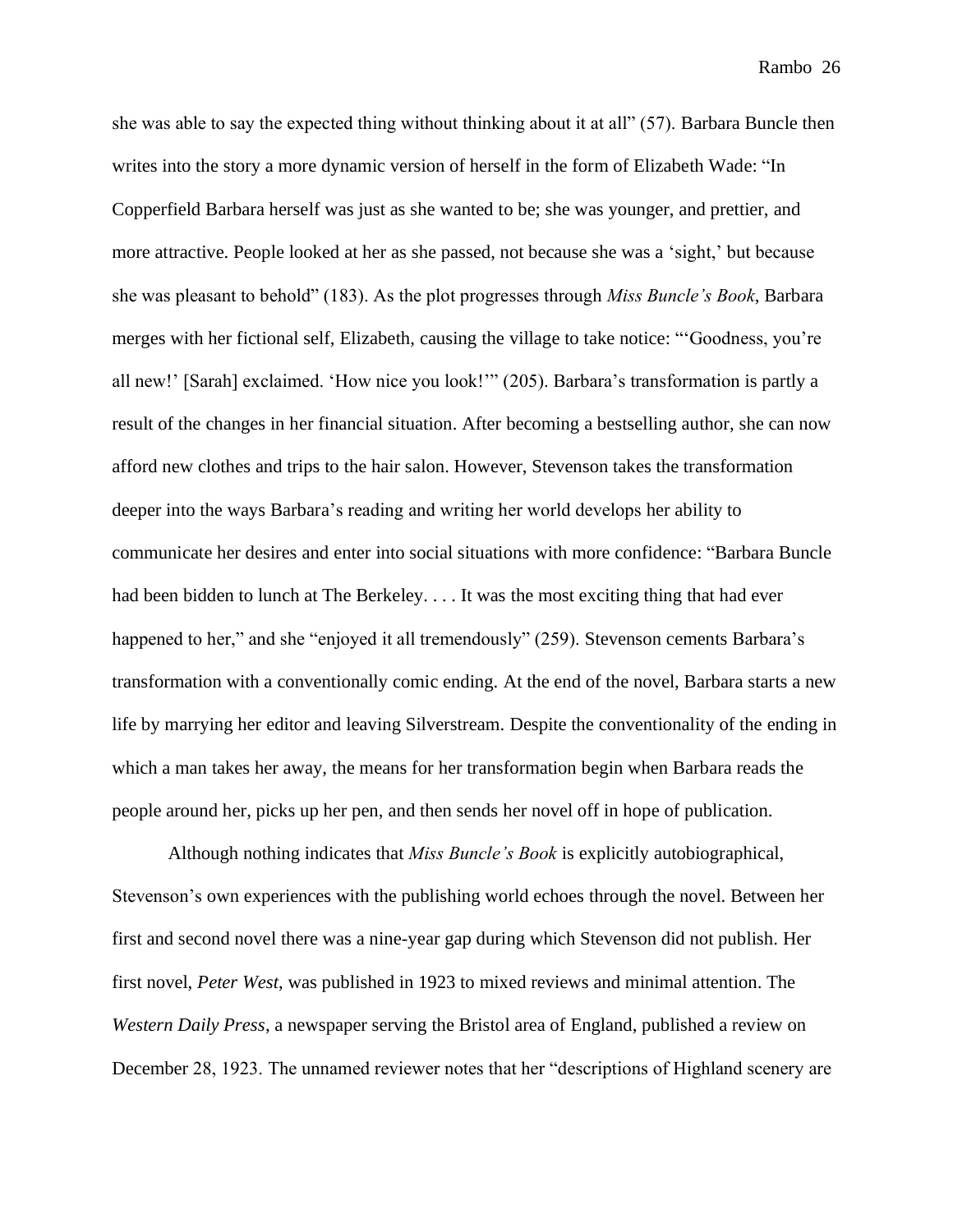true to life," but then has little else to praise about the story ("The Bookshelf" 7). However, it ends with a call to the author for "further contributions from her pen" ("The Bookshelf" 7). Perhaps the lack of enthusiasm towards her work was not sufficient encouragement for Stevenson as she left off writing for the rest of the decade. According to biographer Kristi Jalics, Stevenson kept a diary during the 1920s in which she recorded her experiences as an army major's wife. In the early 1930s a friend, "Mrs. Rupert Ford, whose daughter was about to marry an army officer, borrowed Stevenson's diary to get a sense of what her daughter's life was going to be like. She enjoyed it greatly and urged DES to publish it" (Jalics). *Mrs. Tim of the Regiment*, published in 1932, became a surprise hit. A review in *The Guardian* notes in particular Stevenson's realistic portrayal of the daily struggles and concerns of a military family ("Books of the Day" 5). Given the slightly autobiographical nature of *Mrs. Tim*, it is not surprising that Stevenson's next novel would be about publishing. *Miss Buncle's Book* humorously reflects upon the ideas of life imitating art and art reflecting back upon life alongside the story of a woman publishing a bestselling novel.

Stevenson also lightly mocks the way middlebrow novels were criticized for being commercially successful by writing frankly and explicitly about the transactional nature of publishing. Faye Hammill, in her book *Women, Celebrity, and Literary Culture Between the Wars*, writes that "middlebrow books, especially those which achieve a wide readership, are often denigrated as commercial products, with the highly questionable implication that only experimental art, addressed to a select audience, can escape the contamination of the marketplace" (6). Stevenson addresses the issue of commercialization in the second chapter of *Miss Buncle's Book* by revealing the reasons Barbara's publisher, Mr. Abbott, decides to publish her book. Readers are informed immediately that he is no-nonsense business man: "years of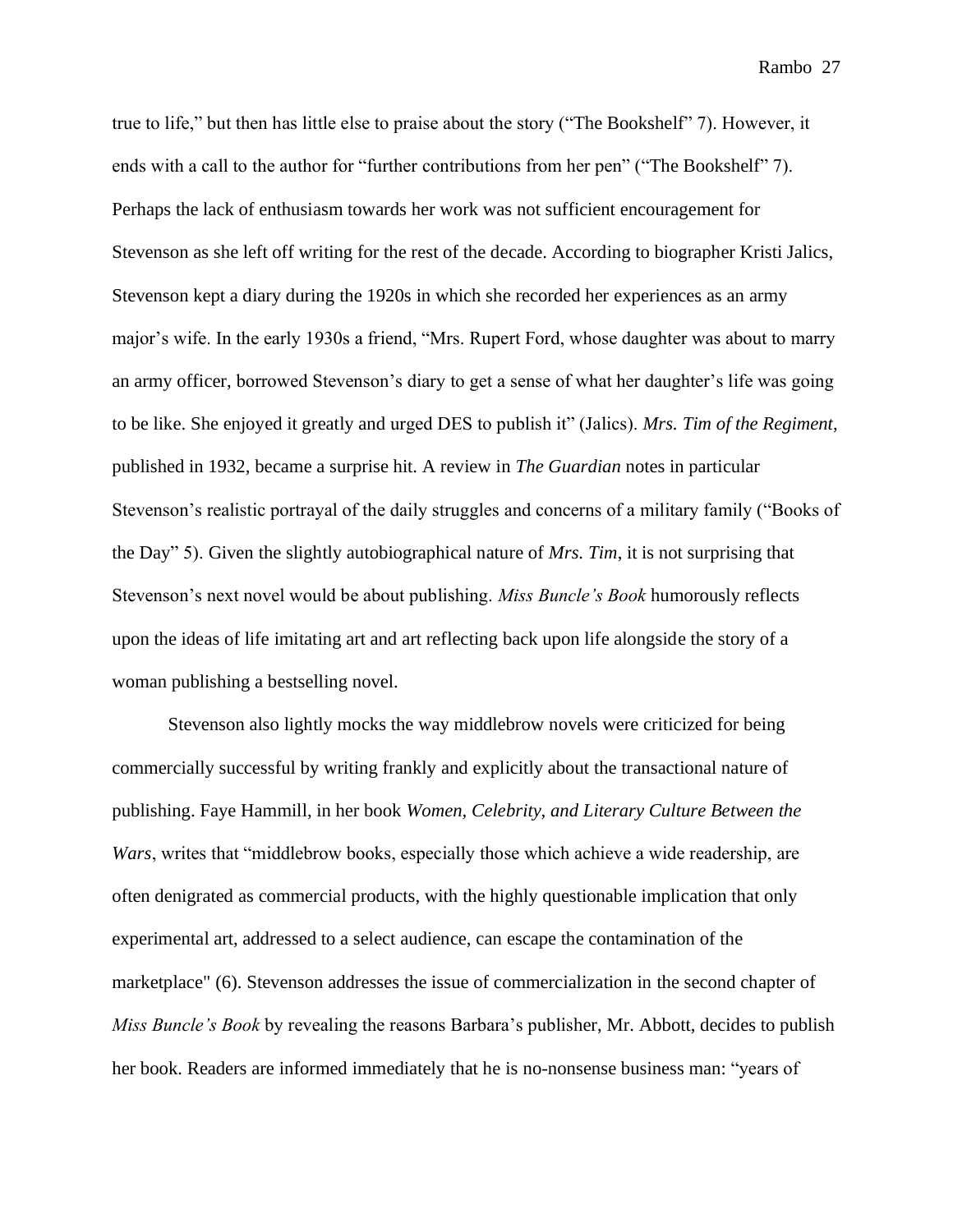publishing had failed to dim his enthusiasm or to turn him into a soured and bitter pessimist. Every new and promising author found favor in his eyes" (7). Mr. Abbott reads Barbara's manuscript and gets excited because he could see its potential for selling well with readers. He is a man who takes pride in making his publishing business successful, which for him means publishing books that will make money. Stevenson matches his pragmatism in publishing with Barbara's pragmatic motivation for writing the book in the first place. In their first meeting, Mr. Abbott asks, "Why did you write it?" Barbara responds, "I wanted money" (13). Her short, frank response is met with a laugh from Mr. Abbott, who reflects that most authors usually hide this motive behind a better sounding one such as "they had a message to give the world" (13). Her suggestion is that the other "higher" motivations authors might talk about, while not entirely false, are more likely pretentious covers for the deepest motivation, commercial success. By bringing monetary motivations out into the open from the very beginning, Stevenson humorously addresses the pragmatic realities of writing, especially for women. Stevenson suggests that since all books in the marketplace go through some sort of commercial transaction, middlebrow books should not be denigrated or dismissed simply because their authors wanted or needed money.

Echoing her real-life experience with the marketability of a gendered name, Stevenson satirically lampoons contemporary issues around gender and authorship. On the cover of her first novel, *Peter West*, Stevenson's name is listed as Dorothy E. Stevenson, but nine years later on her second novel, *Mrs. Tim*, she has the more gender ambiguous D. E. Stevenson. It is unlikely that the difference in success between these two novels came down solely to D.E. versus Dorothy on the byline. Also, there were women during the inter-war period who successfully published under their feminine full names. However, Stevenson pointedly brings up this issue in *Miss Buncle's Book*. Barbara Buncle publishes under a male pseudonym, John Smith, and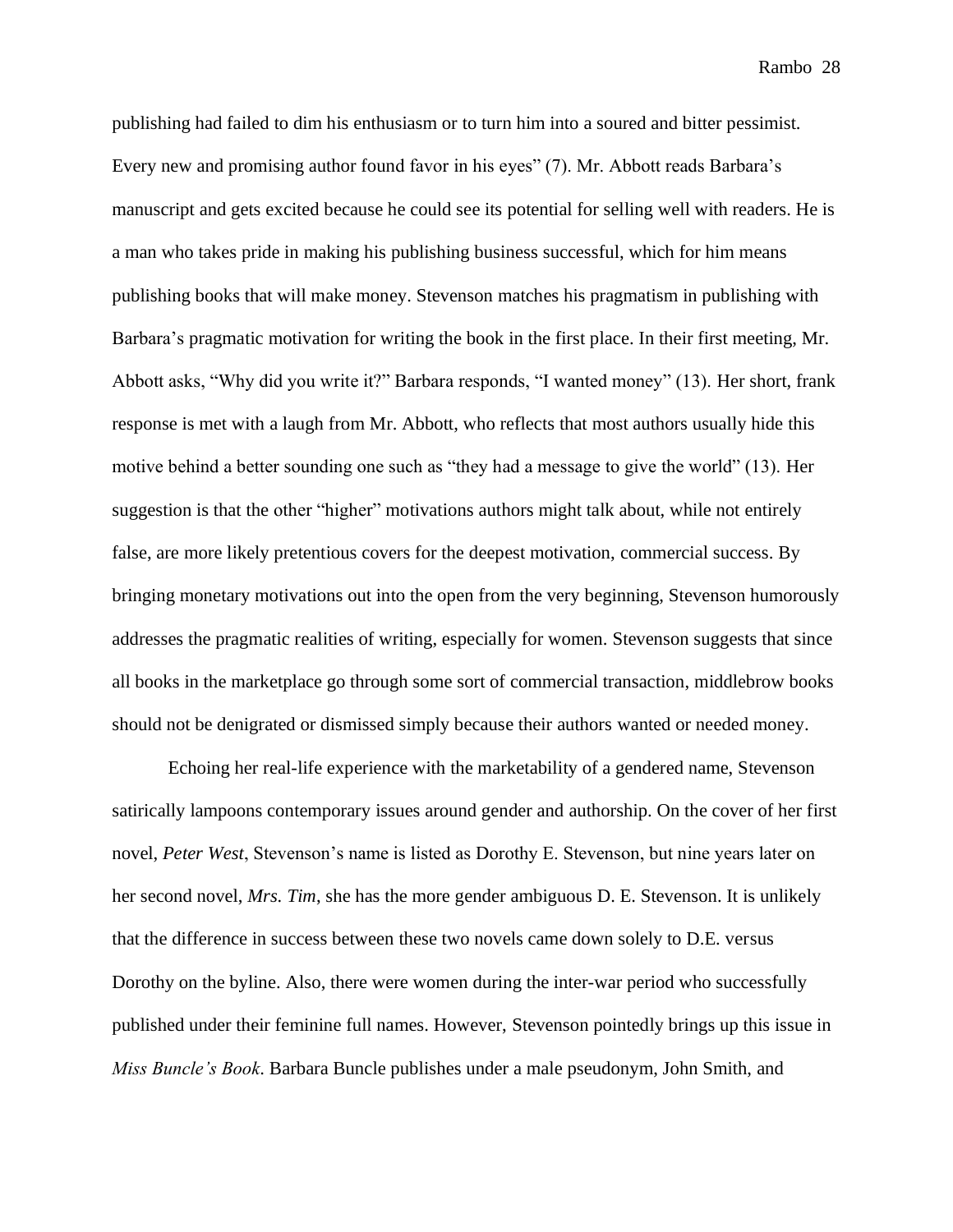despite the prosaic nature of the name, most of Silverstream's residents assume the book has to be authored by one of the male villagers. Mr. Abbott quickly spots the obvious cover in the name, but is still thrown when Barbara comes to his office: "Miss Buncle–John Smith–why hadn't he thought that it might be a woman?" (12). Why had he not, indeed? Stevenson is addressing the whole notion of gender assumptions when it comes to authorship. Later, the village doctor, Dr. Walker, automatically assumes the author is a woman: "I think it was written by a very simple-minded person—a woman" (158) Stevenson writes his reasoning in a way that is so patronizing, the exaggeration creates a satirical tone. Stevenson's character concludes that this woman must have sat down and simply written the people she knew into characters and then let her imagination run away with her (158). In his reasoning, he dismisses the idea that a woman writer could premeditatively construct a complex plot. Stevenson's tongue-in-cheek scene references the patronizing way women could be seen only as writers of less complex novels. Of course, the plot actually becomes quite complex in *Miss Buncle's Book* with the addition of Barbara's fictional sequel, *The Pen is Mightier*. Mr. Abbott himself gets quite dizzy thinking about the way *The Pen is Mightier* is a "novel about a woman who wrote a novel about a woman who wrote a novel – it was like a recurring decimal . . . or perhaps like a perspective of mirrors . . . in which the woman and her novel were reflected back and forth to infinity" (268). Dorothy Stevenson wrote feminine comic middlebrow novels, but that should not suggest that they were devoid of complexity. While conventional in many respects, Stevenson's distinctly middlebrow novel still asks its readers to consider the unfair assumptions society makes about women authors and the choice many of them made to disguise their gender behind their initials.

Stevenson continues to satirize the notion that middlebrow novels do not have a subtext or deeper meaning by having one of her characters link her novel about novels with Jane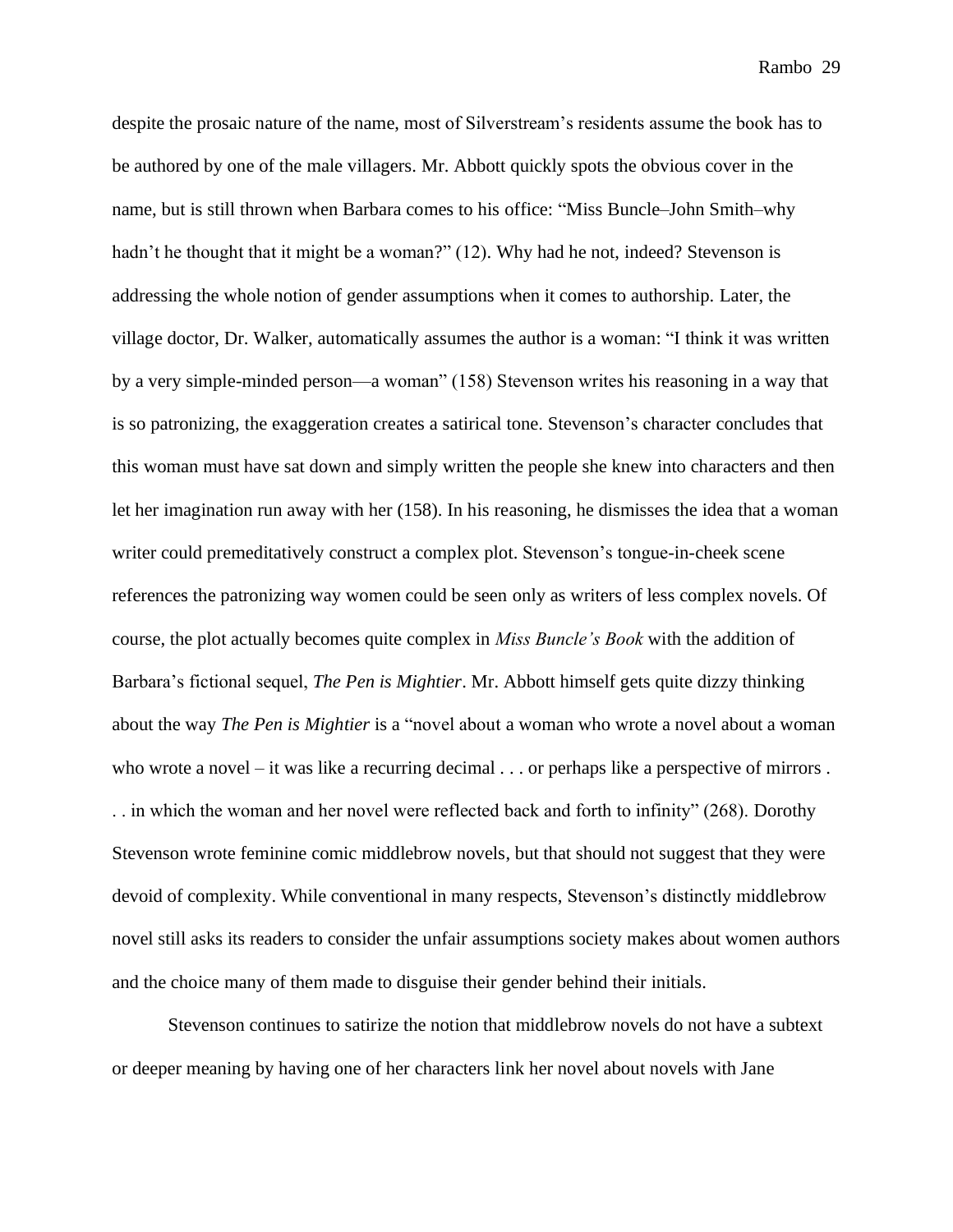Austen's novel about novel reading, *Northanger Abbey*. When Mr. Abbot finishes reading *Disturber of the Peace* for the first time, he muses, "it was not written by a genius, of course, neither was it the babblings of an imbecile" (8). Again, Stevenson is satirizing the whole notion of a female middlebrow author living in the middle ground between two extremes of artistic genius and formulaic hack. He then wonders "whether the book was a delicate satire (comparable only with the first chapter of *Northanger Abbey*) or merely a chronicle of events seen through the eyes of a simpleton" (8). The allusion to the opening of *Northanger Abbey* is key in this moment. Austen spends the first chapter of that novel convincing readers that "no one who had ever seen Catherine Moreland in her infancy, would have supposed her born to be a heroine," but then by the end of the novel has Catherine facing her banishment from the Abbey quite heroically (*Northanger Abbey* 5). Of course, underneath the questions about heroines are the larger questions Austen asks about the role of reading in the lives of young ladies. Austen references Shakespeare and Pope as the "works heroines must read," but the rest of the novel is a satirical treatise on the suitability of novels themselves, especially the–essentially–middlebrow novels of her day, "Cecilia, or Camilla, or Belinda" (7 and 24). Admittedly, Stevenson's work is lighter in satirical substance than Austen's; however, for all its lightness of tone, *Miss Buncle's Book* does contain a subtext that advocates for reading as a means of empowerment because of the ways a book can reflect real life back to a reader. In the literary tradition of Jane Austen, Stevenson's work has elements of social realism that address such issues as the tyranny of class through Mrs. Featherstone Hogg and the tyranny of husbands in Mr. Bulmer. Stevenson concludes that even in a middlebrow novel, "truth is stranger than fiction" (Stevenson 280) just as Austen concludes that it is through novels in which "the most thorough knowledge of human nature, the happiest delineations of its varieties, the liveliest effusions of wit and humour are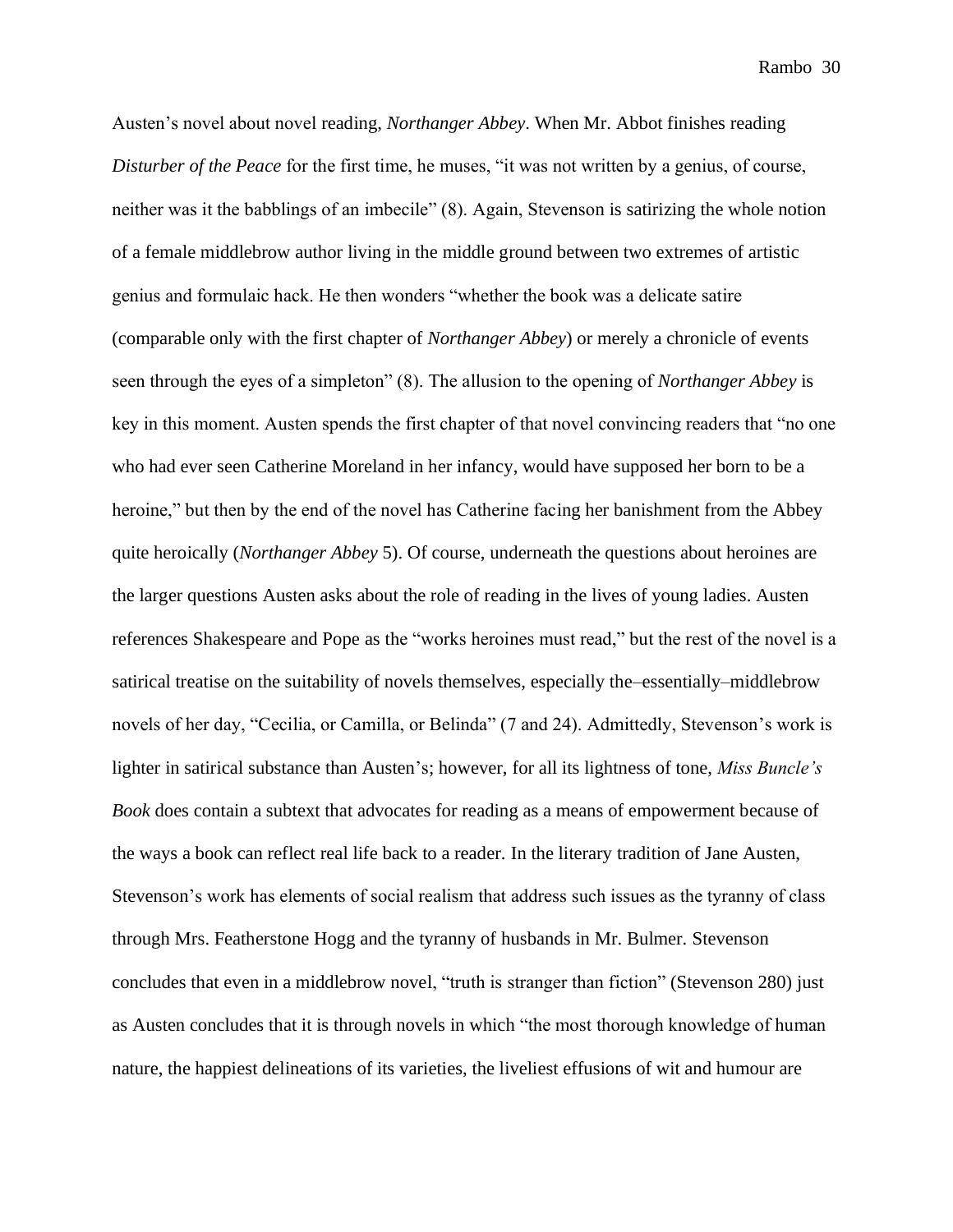conveyed to the world in the best chosen language" (Austen 24). Through her allusion to Austen, Stevenson refutes the contemporary notion that feminine comic middlebrow novels lack subtext.

Underneath its surface of humor and romance, *Miss Buncle's Book* presents readers with the power of the middlebrow novel to address social issues and inspire readers to change for the better. Stevenson's work is conventional in that it does not advocate for a radical overhaul of class or the traditional family, but it does ask for more and better, especially for women. The novel advocates for upper-middle class women to wield their social capital with grace and consideration, for husbands to be kinder to their wives, for neighbors to be more aware of the needs of their neighbors, and for women to be more courageous—whether that means traveling the world or publishing a novel. Through the "book within a book" plot in which the characters make or resist these changes, Stevenson reveals that reading can be a powerful means of inspiring change through imaginative representation. She also suggests that middlebrow novels can inspire just as effectively as any other. By addressing the common misconceptions against the middlebrow, Stevenson's work subtly vindicates their place on the shelves of discerning middle-class readers.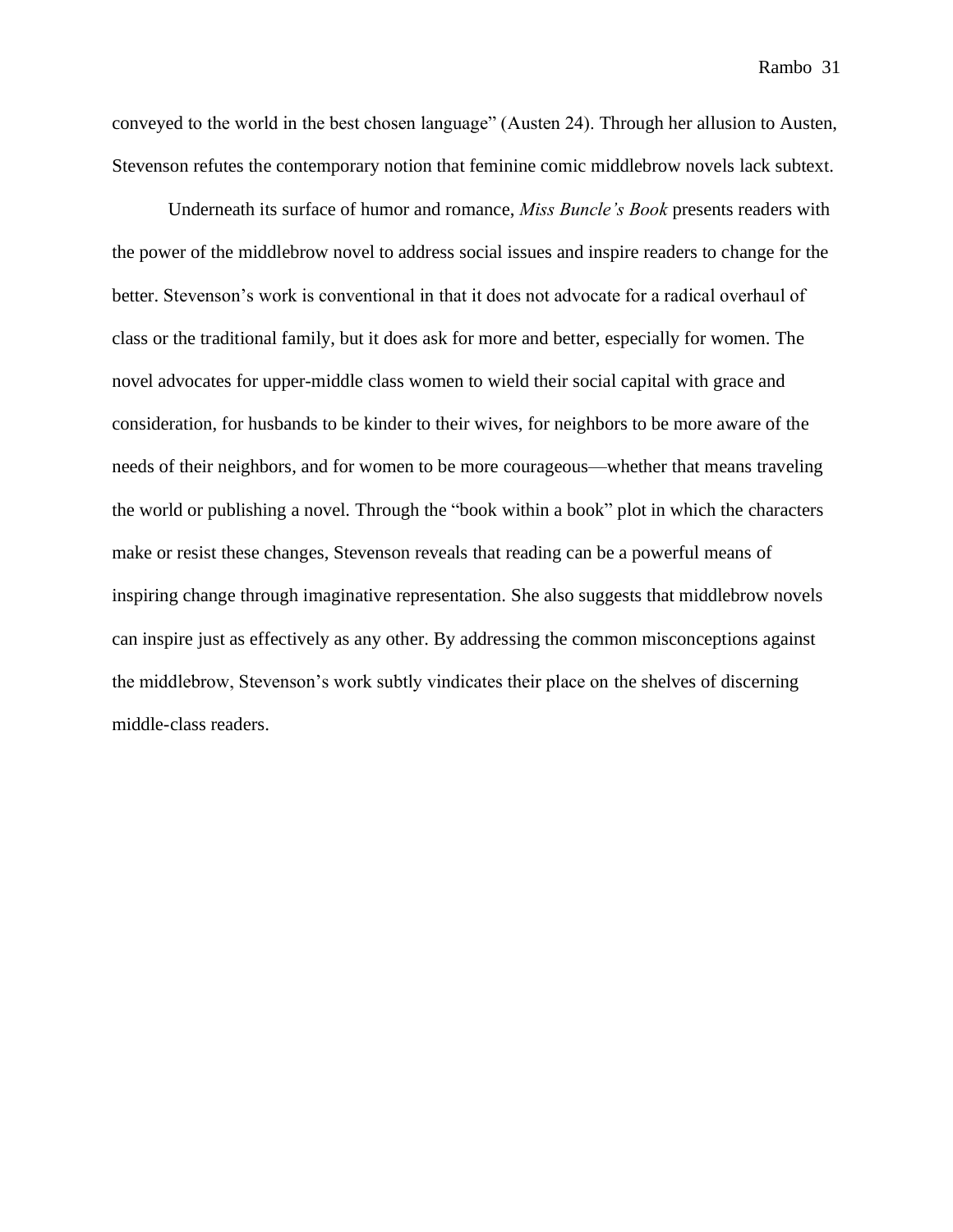### **Chapter Two:** *Cold Comfort Farm*

When the sukebind blooms, chaos breaks out among the Starkadders at Cold Comfort Farm who live according to unchecked passions and whims. However, *Cold Comfort Farm* is no "loam and lovechild" novel, as Stella Gibbons immediately informs readers through the book's inscription from Jane Austen's *Mansfield Park*: "Let other pens dwell on guilt and misery." Gibbons' novel presents an optimistic view of life that extols the virtues of the ordinary and sanguine, with reading portrayed as an empowering means of agency and choice. In the world of *Cold Comfort Farm*, figuring out what one wants, finding out how to fit in, and ordering life in the way one wants it to go can be achieved by middle-class women through a discerning commitment to reading. Gibbons creates a fairytale story that is ultimately a muddled mix of progressive and conventional conceptions of what it means to form an identity as a woman. Through Flora Poste, her anti-damsel-in-distress protagonist, Gibbons creates a modern young woman of action, reason, and compassion. Flora enters the wilds of the countryside of Sussex armed with a love of order, a dedicated self-help philosophy, and a keen knowledge of Jane Austen and the Brontës. Throughout the novel, Gibbons advocates for middle-class women to reject passion for reason, Victorian art for modern innovations, and rural sensibilities for urban sense, but the novel does so while staying within conventional middle-class bounds.

The notion that melodrama can be subjected to human will reflects an experience Stella Gibbons had early in life. Born in London in January 1902, her formative years were marked by a difficult family life due to her father's violent temper. According to her nephew and biographer, Reggie Oliver, Telford Gibbons "drank, and womanized, and occasionally threw knives" (Truss x). Violence seems to have run in the family, as Telford's father reportedly shot blanks into the ceiling "to quell the noise of his children in the nursery upstairs" (Truss x). Oliver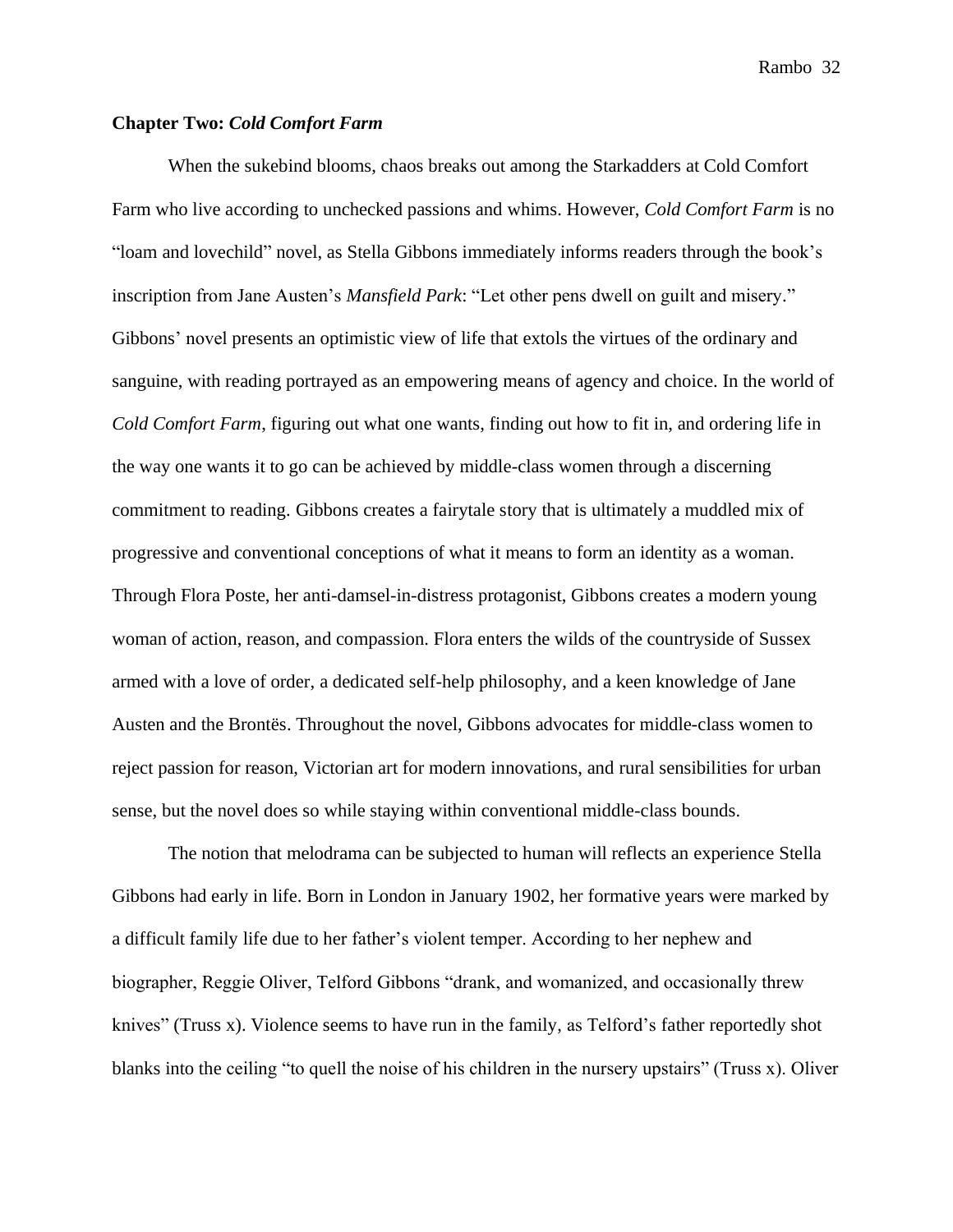also writes of a particularly significant moment in Gibbons' life when her father threatened to commit suicide. As Oliver remembers hearing the story from Gibbons, Telford declared his intention to end his life and then smiled as Gibbons' mother, Maudie, begged him not to. A young Stella stood by and watched (x). Lynn Truss in the introduction to the Penguin Classics edition of *Cold Comfort Farm* connects this moment to a later interview in which Gibbons states she "realized that misery could be enjoyed, and used as a tool for family oppression"; however, "she rejected it" (x). The rejection of misery and melodrama is an essential part of the novel from the plot to the character development to its parodic style. The seeds from this moment, when Gibbons saw her father gloat in the misery that he inflicted upon his wife and child, find their fullest expression in the response Gibbons had to the melodramatic nature of some popular postwar literature.

Gibbons had a front-row view of melodrama growing up, and then a front-row view of the melodramatic literature popular in the 1920s in her job as a journalist and book reviewer. Despite the chaos of her home life and the conventional expectations for middle-class women, Gibbons received a quality education that led her to receive a two-year degree in Journalism from University College, London. From her early twenties she supported herself with a career writing articles and poems for publications such as the *Evening Standard*. She moved to write for *The Lady* in 1930 and "controlled the books page," which likely over-exposed her to the fashionable "rural novel" popular at the time (xiii). Early in 1930, Gibbons began writing her own novel, *Cold Comfort Farm*, through which she offered her own answer back to the doom and gloom novels she had read over the years. During an interview in *The Listener* magazine from 1981, Gibbons states as much: "I think, quite without meaning to, I presented a kind of weapon to people against melodrama and the over emphasizing of disorder and disharmony, and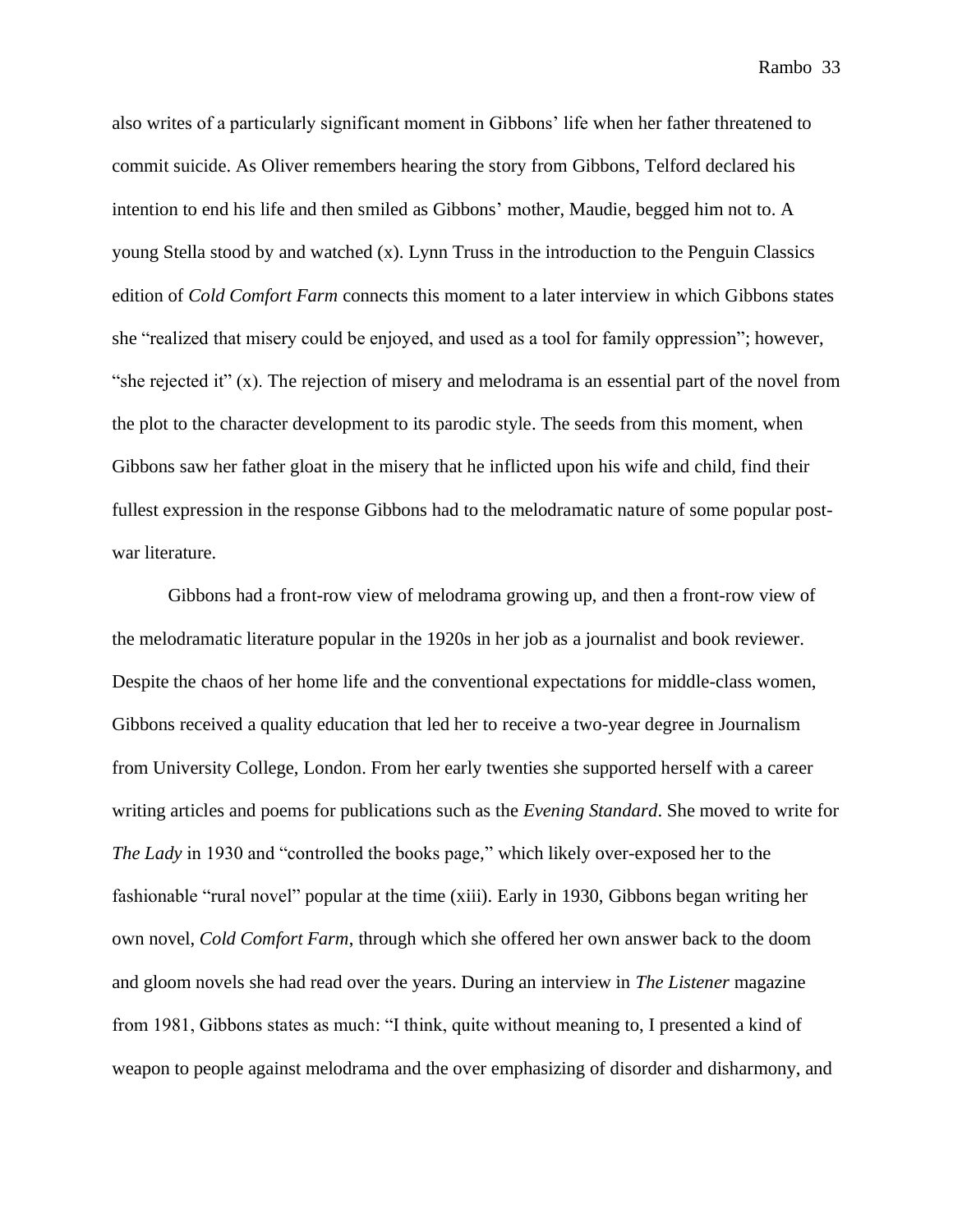especially the people who rather *enjoy* it" (x). By writing a comedy, she upended the gloomy conventions of the rural novel and offered readers an optimistic book full of agency and choice.

A year after the publication of *Cold Comfort Farm*, Gibbons married a man named Allen Webb and settled down to an—almost—conventional life. *Cold Comfort Farm* was successful with both critics and readers, making Gibbons a minor literary celebrity. However, Gibbons found fame or celebrity distasteful and "remained apart from the literary scene" for most of her life (Hammill 175). Reggie Oliver suggests that "she wanted to be simpler and more ordinary than she actually was. It could be seen in her hatred of publicity: she much preferred being Mrs. Webb to Stella Gibbons" (175). Despite her distaste for celebrity, Gibbons, like Stevenson, continued to mix her conventional life as a wife and mother with a successful writing career. She published many more novels over the next thirty years. Only later in life did she betray any dissatisfaction with the way the success of *Cold Comfort Farm* loomed over her other work. In an essay for *Punch* in 1966, she described the novel as "some unignorable old uncle, to whom you have to be grateful because he makes you a handsome allowance" (Truss xiii). Her ambiguous, mixed attitude toward her most successful work and her subsequent bit of literary fame echo in many ways the ambiguous, mixed nature of the novel itself.

*Cold Comfort Farm* received a mixed critical reception upon its immediate publication; however, this response did not prevent it from becoming a success. A review from September 8, 1932, in the *Evening Standard*, found the mix of comic frivolity and social satire a bit unsteady, but concludes that "it wobbles uncertainly, but does not crash" (Spring 17). The review is not glowing, but is characteristic of reviews of middlebrow novels. The comic or domestic nature of these novels presents them as more frivolous than they actually always are. Later in 1932, author J.B. Priestley wrote a glowing review of the novel, calling it "a triumph" and "easily the funniest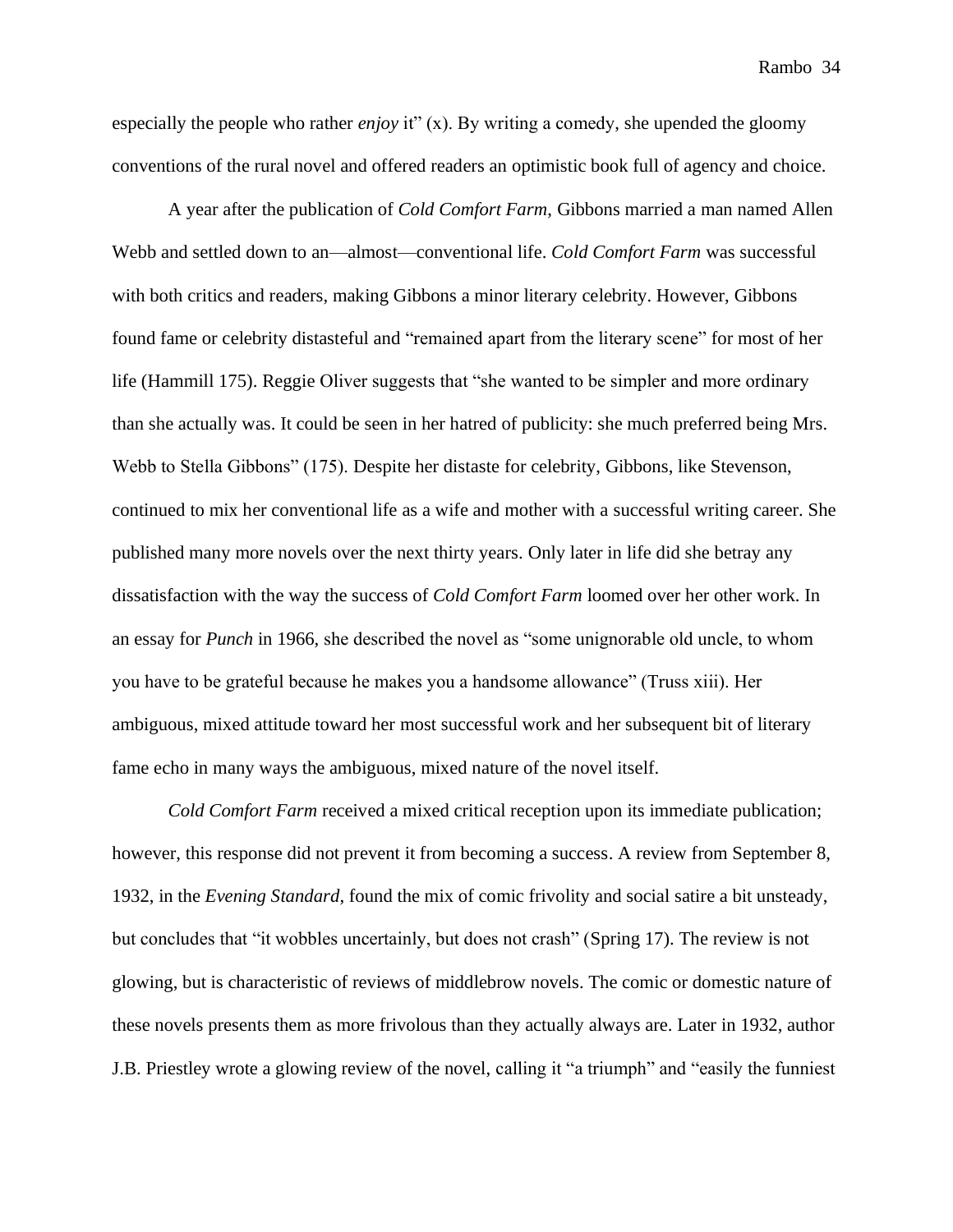book of the season," and the next year, 1933, *Cold Comfort Farm* was awarded the Femina Vie Heureuse Prize for fiction, a French literary prize (Priestley 11). The selection committee of fellow writers started giving the award in 1904 to French novels but had awarded prizes to English novels since 1920. The prize was intended to honor "the best work of imagination in English published during the year by an author, whose work has hitherto, in the opinion of the committee, not received sufficient recognition" (Hammill 174). The novels chosen for the prize were valued for their "pleasure and accessibility" (174). Faye Hammill takes this description as further evidence of the ambiguous reception *Cold Comfort Farm* found. The prize's reputation in the literary world was for lifting up overlooked authors. Although the work of many winners, such as E.M. Forster and Virginia Woolf, were highbrow, the vast majority of prize-winning novels had "realist and/or comic narratives, and many would now be classified as middlebrow" (174). Nevertheless, winning the Femina Vie Heureuse Prize cemented *Cold Comfort Farm* as a successful first novel for Gibbons.

While it found an enthusiastic audience in the early 1930s, in terms of readership the parody began to lose popularity quickly after World War II and critical conversations about the novel faded away almost immediately only to be revived in the early twenty-first century. According to Robert McCrum at *The Guardian*, "the book sold very well: 28,000 copies in hardback and 315,000 in paperback in its first 15 years" (McCrum). However, the bestseller numbers faded as time went on. As a work of parody, *Cold Comfort Farm* is tied to a type of novel that fell out of fashion as "the erosion of the relationship between the countryside and English national identity caused a decline in the literary standing of *Cold Comfort Farm* along with other once-popular regional novels" (Hammill 174). Despite drifting from high sales numbers, the novel remained in the cultural imagination. In 1978 the novel was selected to be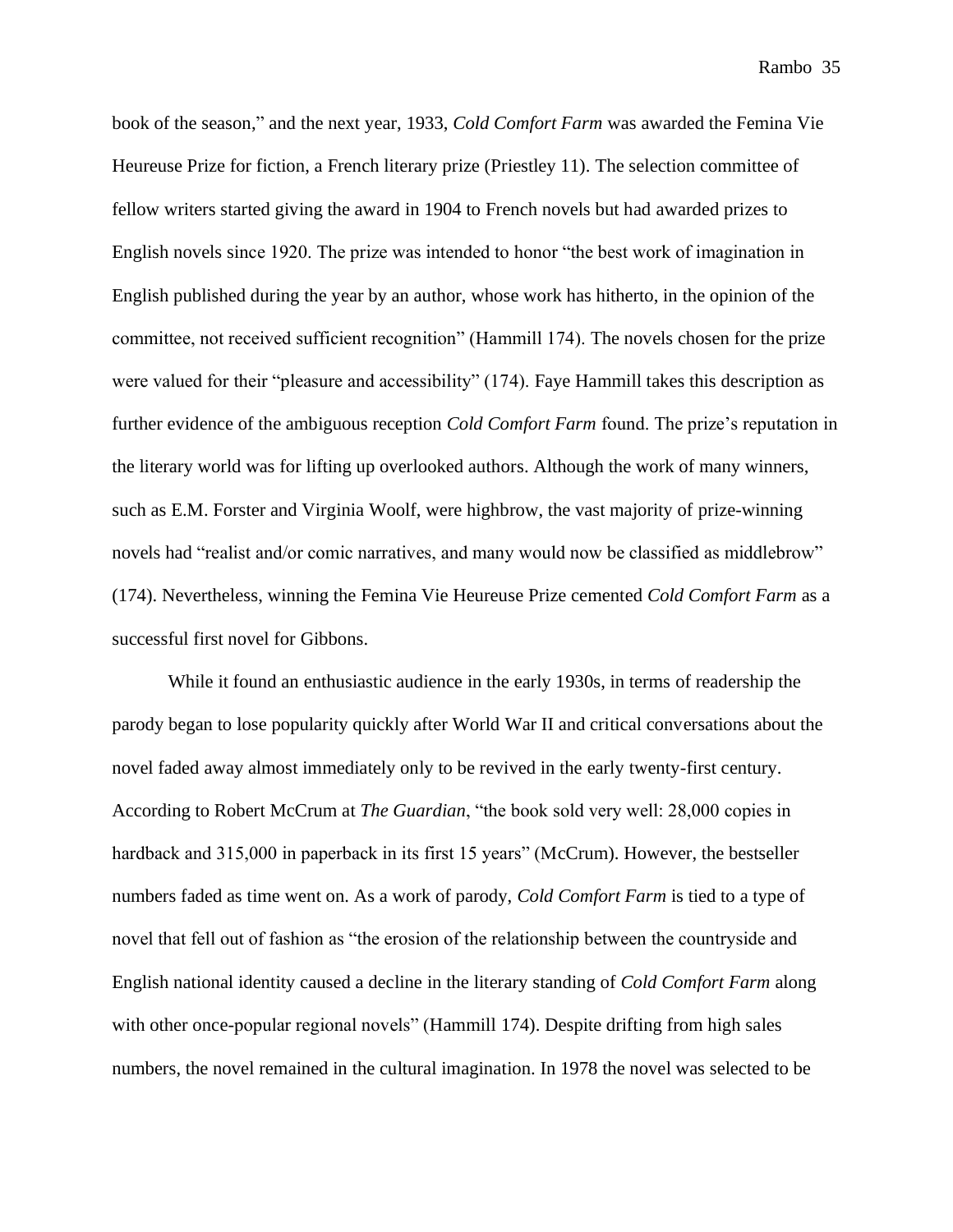part of the British secondary curriculum for the A-level literature exam, and it was adapted into a film by the BBC in 1995 (176-177). Although some interest among audiences and educators continued throughout the years, critical interest did not. Faye Hammill notes that "no published criticism on Gibbons appeared before the end of the twentieth century," but by the early twentyfirst century there was a resurgence in "critical interest" in the novel (177). Hammill argues varied critical interest is due to the fact that "Gibbons locates herself in a literary no-man's-land, between urban high modernism and pure pastoral, between the experimental and the realist" (178). Renewed critical interest in *Cold Comfort Farm* is linked to the renewed interest in middlebrow novels in general. Regardless, being a novel that occupies space in the middle ground between literary classifications is exactly what makes *Cold Comfort Farm* a middlebrow text.

Gibbons' novel exemplifies the middlebrow most in its parodic style and depictions of gender, and both of these elements are at play within the overall structure of the novel. *Cold Comfort Farm* is essentially a fairy tale that deflates the pretensions of the romanticized pastoral or rural novel. Using the basics of the Cinderella story structure, Gibbons creates women characters who push the boundaries of convention, but by and large embrace conventional roles in the end. To open the novel, Gibbons wittily sets up the protagonist, Flora Poste, to be the Cinderella of the story. The narrator reveals that Flora's parents "died within a few weeks of one another during the annual epidemic of the influenza or Spanish Plague which occurred in her twentieth year" (9). Using a blithe reference to the Spanish Influenza, Gibbons kills off Flora's parents in one sentence, rendering her an orphan. Placing a young woman in a vulnerable position is a typical trope of many stories, and given this inauspicious beginning it would be natural to expect Flora Poste to play the damsel in distress throughout the novel. Gibbons,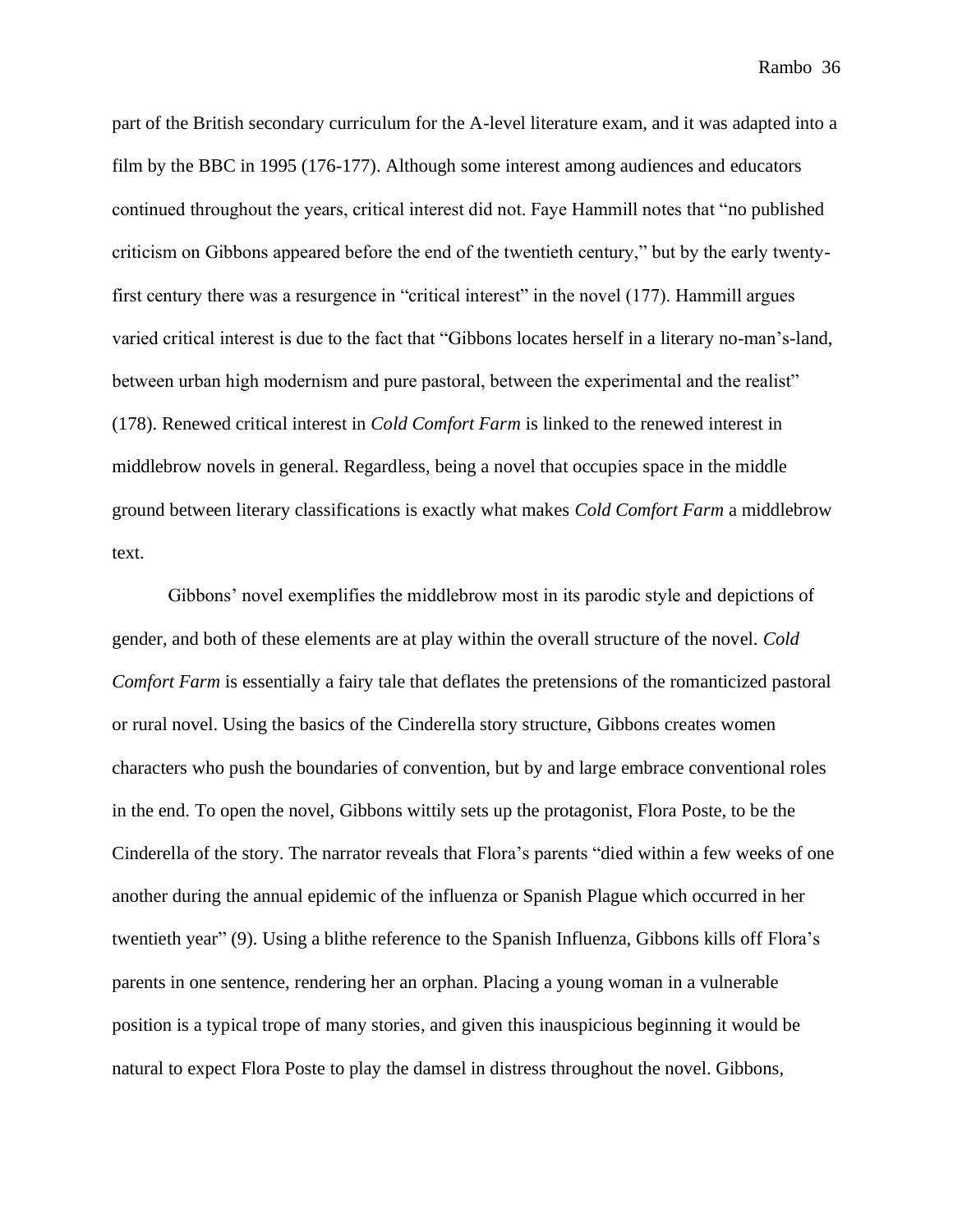however, reworks the story for her protagonist in several key ways by giving Flora an education and agency of will. Although the majority of the references to her education are dubious, revolves around an excessive emphasis on games like lacrosse and the lack of practical instructions that would provide her with a job, Flora still enters the story as an educated woman. She also knows her own mind. She likes "having everything tidy and calm all round me" (12). Later she adds that she "cannot endure messes" (19). Despite this declaration, though, she puts herself in the middle of the mess of the Starkadder family in Sussex. Flora is an orphan, but Gibbons provides her with a patroness in the form of an older, well-off, widowed friend of her mother's named Mrs. Smiling who offers Flora a home for as long as she needs. This key detail flips the typical Cinderella script. Flora's trip to Cold Comfort is entirely her own choice. Nothing necessitates Flora's journey except her own curiosity.

Although a fairytale structure could seem purely conventional, Gibbons uses it to invert the typical narrative for women in the melodramatic rural or pastoral novel of the early twentieth century. Gibbons' work ends in a midsummer triumph of marriages and proposals that leave the characters in better places than they began whereas the typical rural novel during this period did just the opposite. For a representative sample text, *Precious Bane,* by Mary Webb, can provide some contrast and context for grasping the parody Gibbons effects. Published in 1924, the novel "tells of Prue Sarn, a woman born with a harelip (the eponymous "bane") and – worse – an avaricious brother called Gideon" who over the course of the novel "loses his humanity in his quest for money" (Millar). Although Prue's story ends on a positive note, it comes at a cost as she loses just about everyone she loves. Interestingly, the novel won the Femina Vie Heureuse prize about ten years before *Cold Comfort Farm,* suggesting readers' tastes shifted in the 1930s. An early Modern Library edition of *Precious Bane* features an introduction by British Prime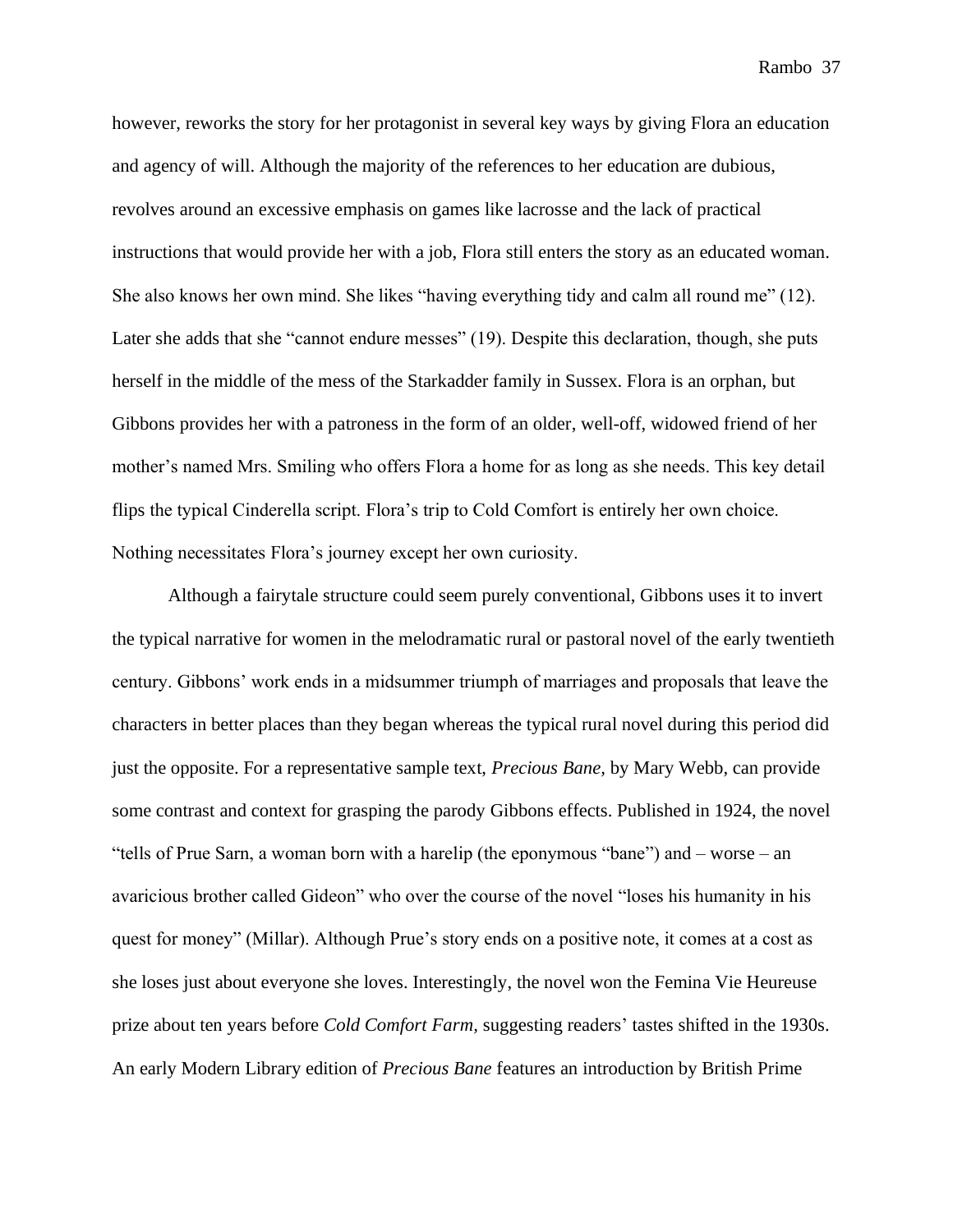Minister Stanley Baldwin. A fan of Webb's work, he writes that her novel beautifully captures the English countryside and "interlaced with this natural beauty [is] the tragic drama of a youth whose whole being is bent on toil and thrift and worldly success only to find himself defeated on the morrow of harvest by the firing of the cornricks by the father of his lover" (Baldwin xi). Gibbons' novel rejects the melodramatic tropes of unbridled passions, tragic compulsions, and unavoidable twists of fate found in Webb's work. Her fairytale rests upon the "magic" of rational thought, common sense, and personal agency.

Baldwin also praises Webb's ability to mix "turns of speech," which are key stylistic features of *Precious Bane* but are also key features that Gibbons uses to satirize the notion of great literature i.e., the highbrow (xii). In a witty foreword to the novel, Gibbons addresses an editor named Anthony Pookworthy, who becomes a kind of fictional proxy for all the authors and editors of the rural novel she will be parodying. Gibbons lays out her reasons for writing the novel by sarcastically discussing what it means to write "literature." She self-deprecatingly degrades the life of a journalist as "poor, nasty, brutish, and short," then turns to discuss the differences between journalistic writing and fiction writing (5). She asserts, "I [had to] learn, if I was to achieve literature and favourable reviews, to write as though I were not quite sure about what I meant but was jolly well going to say something all the same in sentences as long as possible" (5-6). Alluding to a fictional ten-year period in which she struggled to write the novel, she satirically thanks Mr. Pookworthy for publishing books that brought her joy, but continues: "it is just possible that it was not quite the kind of joy you intended them to give" (6). Gibbons' dig at the melodramatic novels' having the opposite effect on her than intended is carried on as she compares the books to "thunderstorms" in their ability to "paint everyday domestic tragedies as vividly as . . . soul cataclysms" (6). The novel that follows, after the foreword to Mr.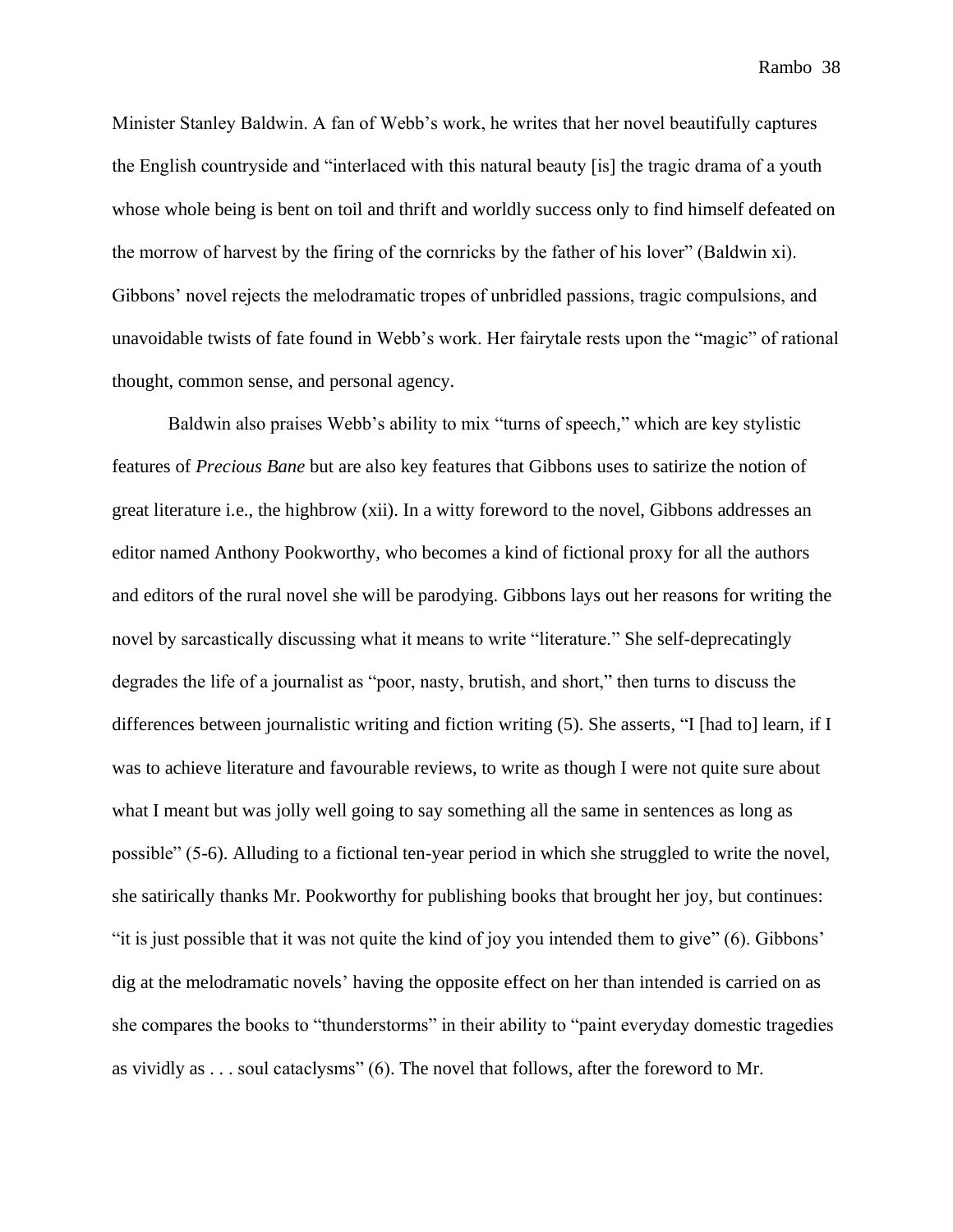Pookworthy, is different because it is intentionally funny rather than unintentionally funny. She asks forgiveness for this imperfection, but tries to amend her shortcomings by revealing that she has provided a guide system for "all those thousands of persons . . . who work in the vulgar and meaningless bustle of offices, shops and homes, and who are not always sure whether a sentence is Literature or whether it is just sheer flapdoodle" (6). Here she gets to the heart of the satirical element of her parody. Throughout the novel, Gibbons references again and again literature and the highbrow, but in ways that poke fun at the pretensions surrounding the discussions of books and types during her day. As much as she is making fun of one book tradition with all of its tropes and types, she is also making fun of the very idea of the criticisms that impose distinctions like literature versus popular fiction or highbrow versus middlebrow upon readers. Her way of doing this borrows from the Baedeker travel guides as several paragraphs in the novel have stars next to them to signal "the finer passages" to readers (6). The stars are meant to guide readers to the "artistic" portions of the novel where her "style" is shown to best effect. When coming across a one-, two-, or three-star paragraph, readers are meant to judge the writing as good, better, or best. Gibbons' parody humorously deflates the pretentions of critics who first create and then enforce hierarchical distinctions for readers.

Gibbons' flowery descriptions may serve a satirical purpose, but they are also evocative passages that deftly convey Flora's success in tidying the lives of the Starkadders, revealing the fact that hierarchical pretention, not necessarily good writing, is being mocked. Gibbons' first description of Cold Comfort Farm is a bleak three-star section:

Growing with the vicious light that was invading the sky, there came the solemn, tortured-snake voice of the sea, two miles away, falling in sharp folds upon the mirror-expanses of the beach. Under the ominous bowl of the sky a man was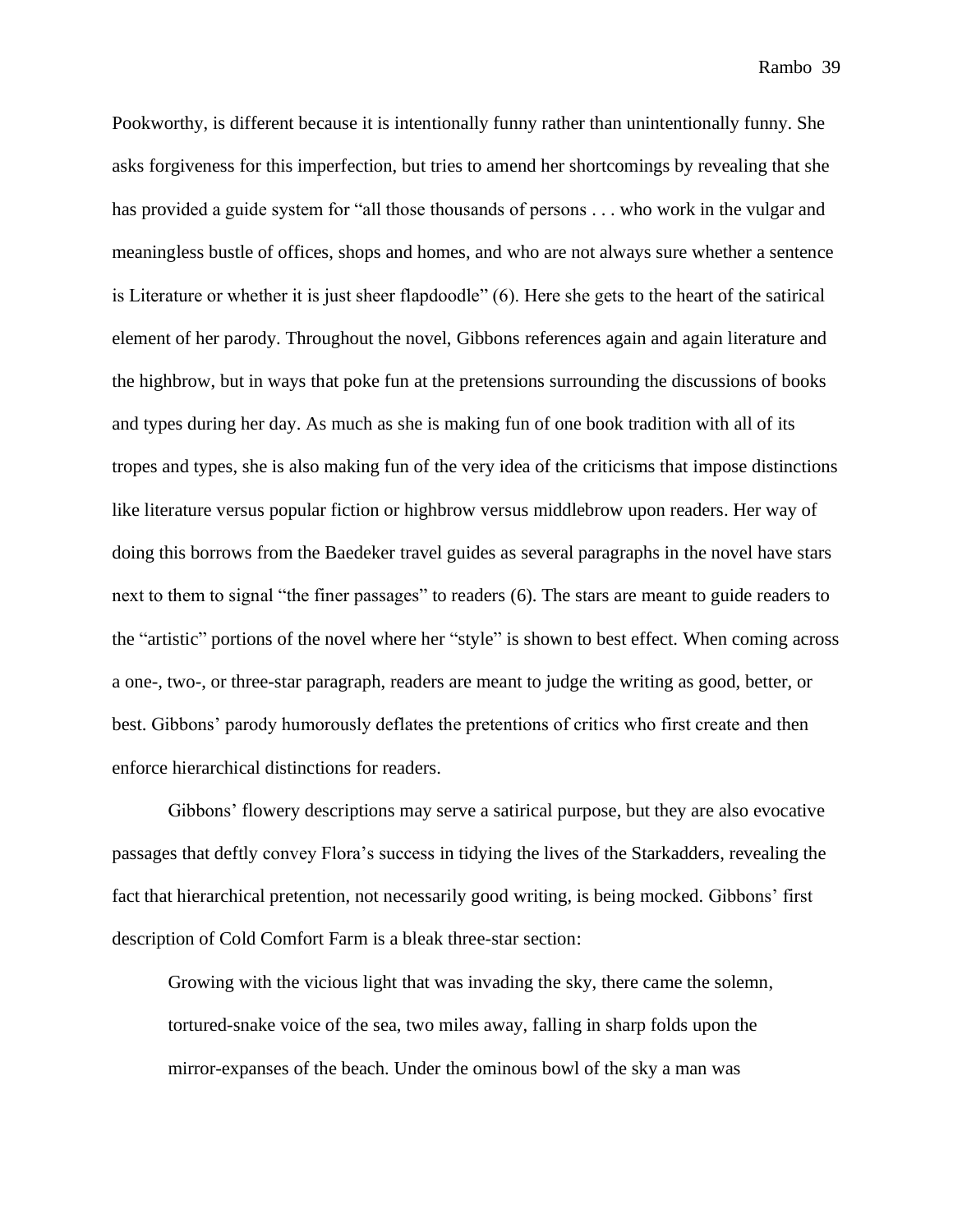ploughing the sloping field immediately below the farm, where the flints shone bone-sharp and white in the growing light. That ice-cascade of the wind leaped over him, as he guided the plough over the flinty runnels. (33)

The novel begins in the midst of a hard wintery February, and Gibbons sets Flora's first moments at the farm in "darkness only lit by faint winter starlight" (48). Flora must make her way "along a villainous muddy path between hedges" to get to the house (48). Gibbons further uses apt descriptions of the physical environment to symbolize the character's journey with the family. The Starkadders are depicted as being unkempt and dirty; however, they are also muddied and muddled in relation to their inner selves and each other. Gloom is a frequent description of the farm before Flora's "magic" begins to take effect. By the end of the novel, set on a midsummer day, the farm is transformed. Where once there had been cold mud and gloom, now there is a "heat-haze, and the sky grew blue and sunny, the farm buzzed with energy like a hive" (212). In addition to the move from winter to summer, the novel ends with a description of buzzing activity as the family prepares to host a wedding. Cold Comfort at the end of the novel radiates with heat, but it is a heat of a respectable, conventional, and natural kind that results from order and productivity. Gibbons' own skill in writing description enhances her work further, suggesting that the notion of good writing is not the issue.

Gibbons deflates the pretentions of highbrow culture or intellectual sets such as the wellknown Bloomsbury group of the early twentieth century through the misogynistic Mr. Mybug. Gibbons most often describes Mr. Mybug in a detached manner as an "intellectual." The character is another type, this one of the London literary crowd. He is an example, like Flora, of the town come to the county. He is in Sussex to write a book about Branwell Brontë that in his words is a "psychological study, of course" (101). This insistence on the psychological angle of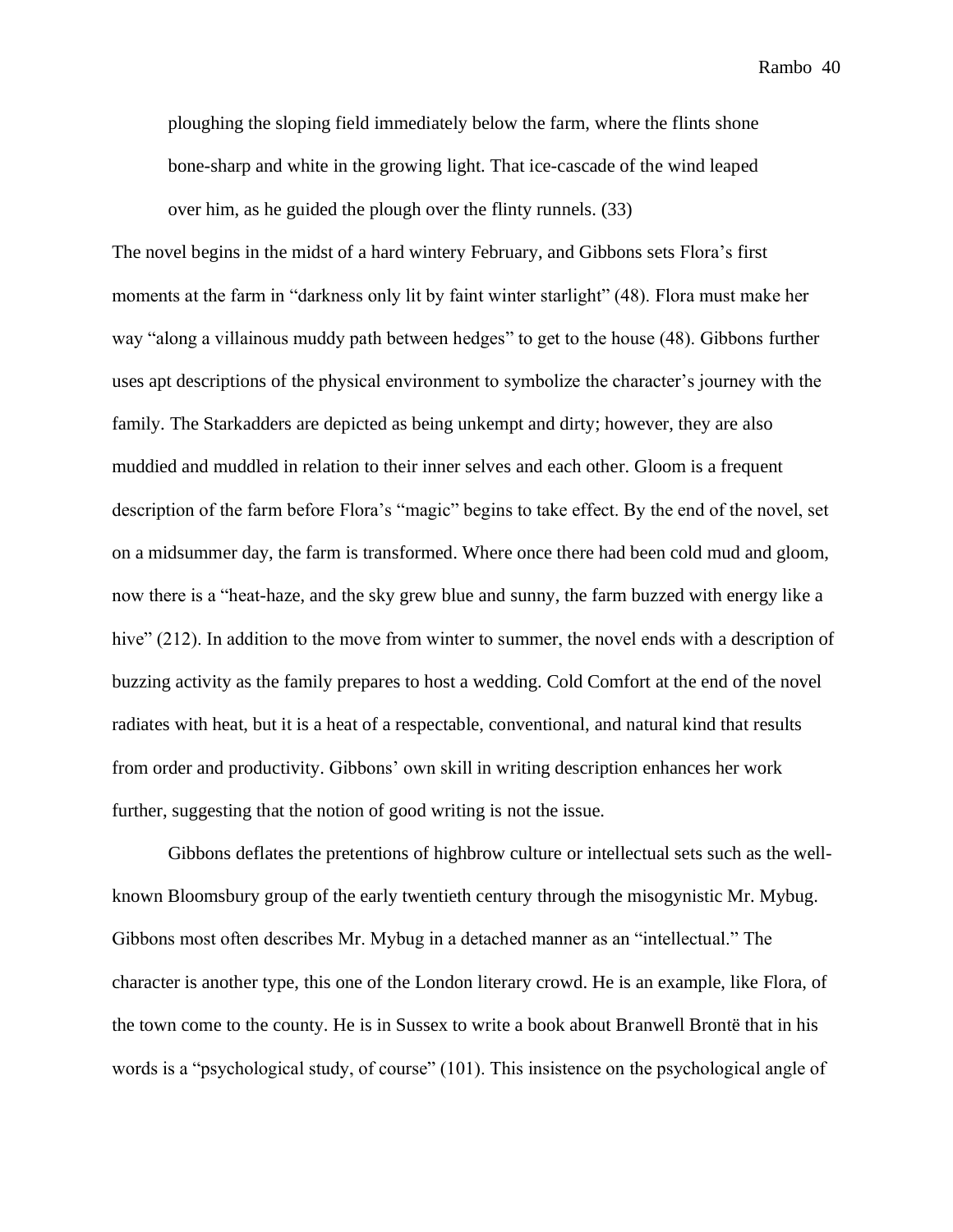his book means his work could be viewed as an example of Modernism. The character describes his work as if it is cutting edge in terms of literary study. He tells Flora that "throughout the book . . . there's an undercurrent of symbolism," but adds a pedantic "of course" to this explanation (105). Readers are told that Mr. Mybug is an intellectual, but they are shown that he is pretentious. He is also obsessed with sex and symbolism. Flora points out that when they go for a walk in the countryside, the stems of trees remind him "of phallic symbols" (121). However, if she were to "ask him the name of a tree . . . he never knew" (121). The character exudes an exaggerated intellectualism that reads sexual stimulation and male dominance all around him. On this same walk, Mybug tells Flora they are "walking on seeds which were germinating in the womb of the earth" (121). His tendency to connect nature and sex is presented as over-indulgent, and when he skips this walk one day, "Flora was pleased to have her walk in solitude" (122). Gibbons writes this character as pretentious and overwrought mostly for laughs. By sending up highbrow authors through this pedantic and annoying character, Gibbons asserts some of her own middlebrow snobbishness. Her character, Flora, is skeptical about all this symbolism and would clearly be more impressed if Mr. Mybug simply knew the names of the trees.

Behind this comic dismantling of pretentious intellectualism in male-driven literary criticism is a darker commentary on the misogynistic backlash against women in the early 1930s by leading male intellectuals. Mybug's work is *A Life of Branwell Brontë* that exposes the "truth" that "it's his book and not Emily's. No woman could have written that. It's male stuff" (102). Mybug's "great revelation" is that Emily Brontë could not possibly have written *Wuthering Heights*, but his claim does not end there. Mybug's book will reveal "secretly, he [Branwell] worked twelve hours a day writing 'Shirley', and 'Villette'" as well (102). When Flora asks what evidence he has for these claims, he references "three letters of old Mrs. Prunty,"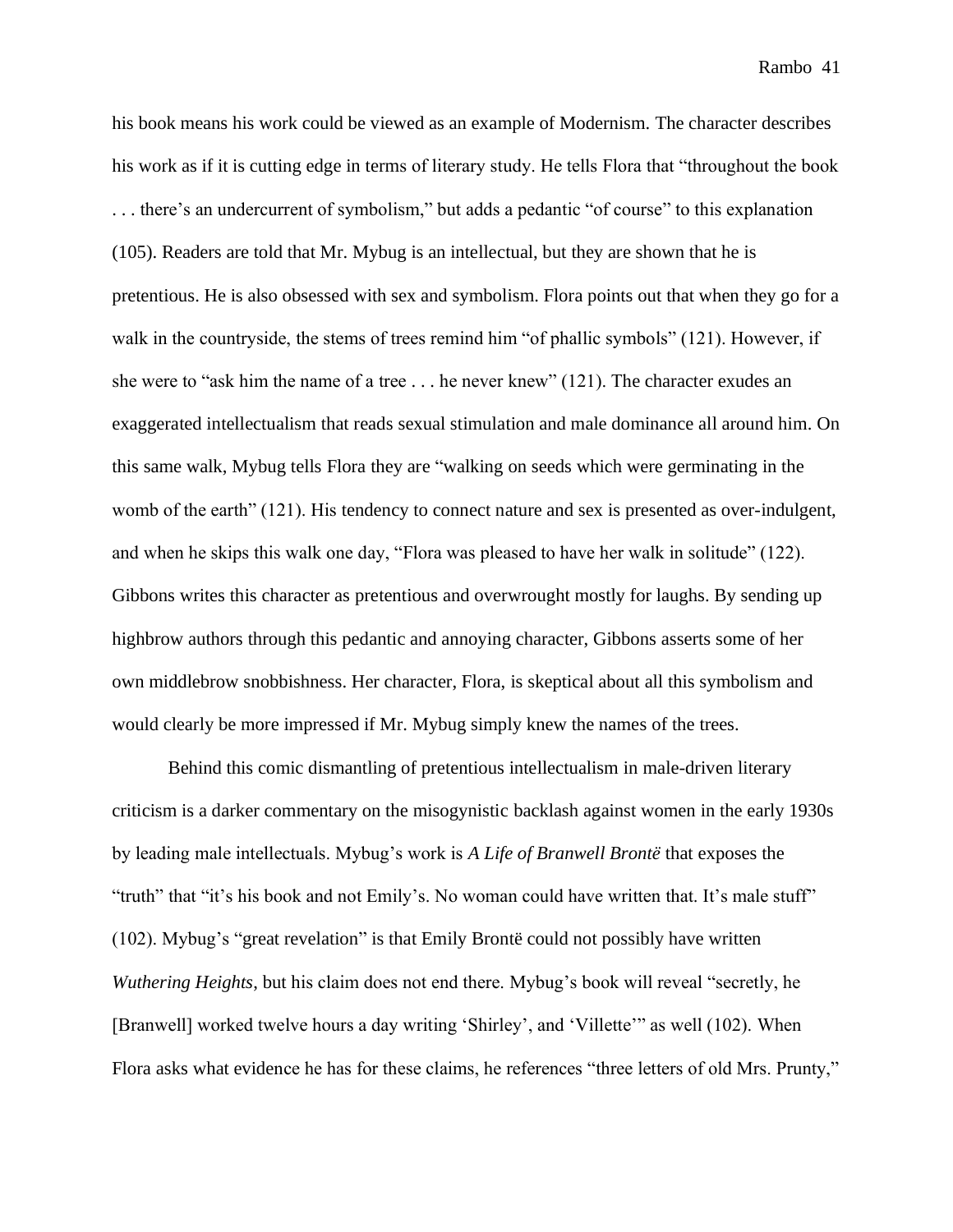an aunt living in Ireland (102). Flora presses him, "but do the letters . . . actually say that he is writing '*Wuthering Heights'*?" (103). Mybug responds, "Of course not," but then dismisses any question of his methods by referring again to his psychological approach (103). He adds, "would you expect him to mention that he was working on 'Wuthering Heights'? 'Yes,' said Flora. Mr. Mybug shook his head violently. 'No – no – no! Of course he wouldn't" (103). This reasoning makes no sense to Flora, or readers, but then that is the point. Gibbons is alluding to the growing anti-feminist pushback in the late 1920s and early 1930s. Mybug's claim—that the Brontë sisters hated their brother and stole his work—is exaggerated, but the sentiment behind it—women were not as capable as men—seemed to be having an all-too-prevalent comeback in the 1930s. For Mybug, "a woman's success could only be estimated by the success of her sexual life" and that sexual life being of the mothering kind (122). Again, in his symbolic reading of the world, "he felt as if he were a partner in some mighty rite of gestation," as if "he were trampling on the body of a great brown woman" as he walked through the woods (121). Certainly, the character represents an attitude toward women that is trampling. In this critique, Gibbons promotes a feminist eyeroll toward the kind of male pretensions that would limit the number of women scholars at a university and claim their only success is to be found in motherhood. Flora is thoroughly bored by him and his predictable misogyny. After first learning of the subject of his book, Flora's internal response is "I might have known it. There has been increasing discontent among the male intellectuals for some time at the thought that a woman wrote 'Wuthering Heights'" and her response is to avoid him (77). Gibbons, however, does not avoid the issue of the backlash, but brings it to the fore and reveals that women have a long history of being excellent writers despite the men who fail to be good readers.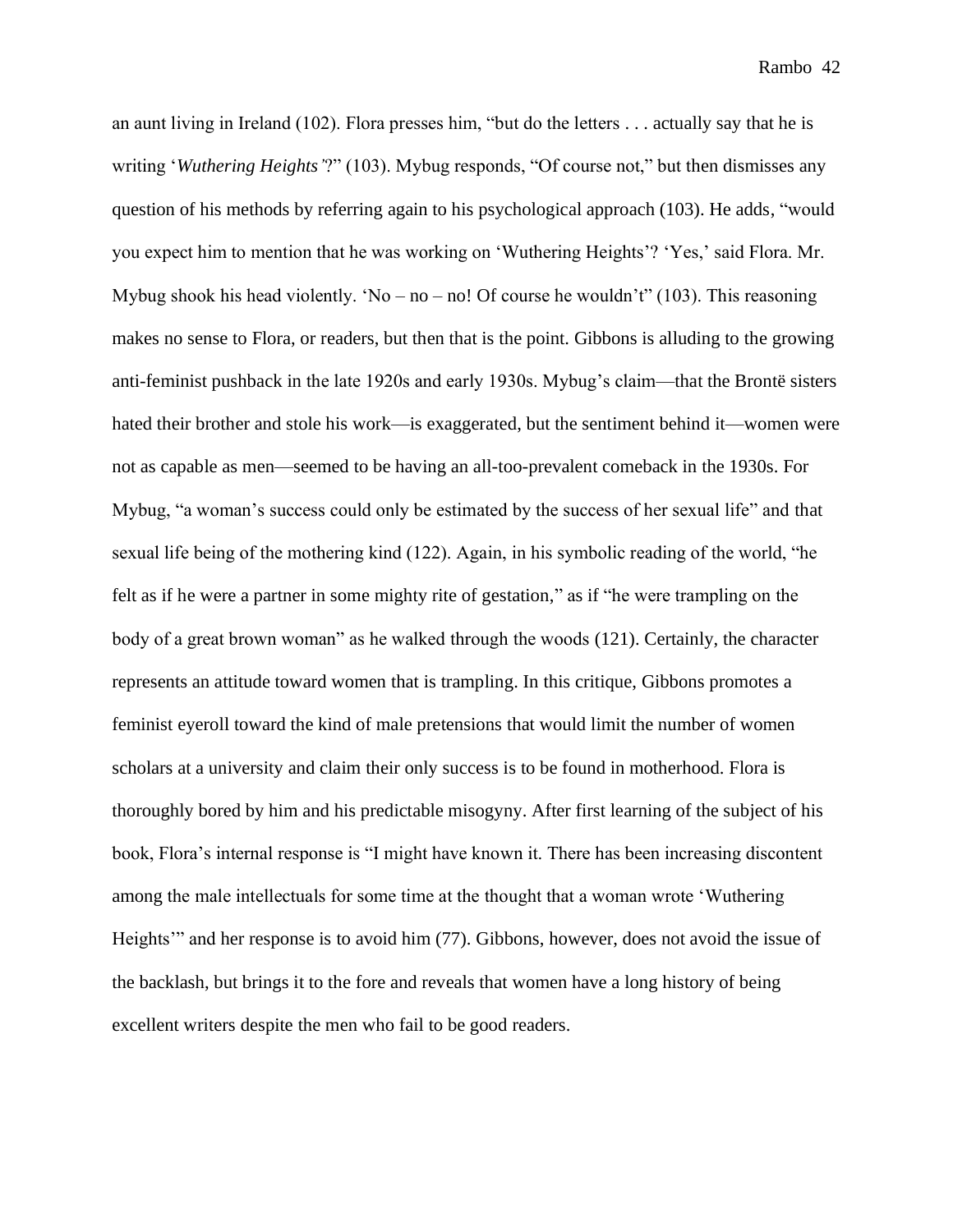Despite the misogyny of bad male readers, Gibbons highlights the progress made by women in the areas of agency and choice by giving Flora options after the death of her parents. Part of the humor in the opening chapters of the novel is the flippant way Gibbons writes about Flora's options now that she is a grown woman without parents to lean upon. Mrs. Smiling advocates that Flora get a job. She assumes that Flora "will want to take up some kind of work some time . . . and earn enough to have a flat" of her own (13). Flora's response that "whereas there still lingers some absurd prejudice against living on one's friends, no limits are set, either by society or by one's own conscience, to the amount one may impose upon one's relative" captures many conventional opinions imposed on women during the Victorian and Edwardian eras (13). Gibbons writes with detached wit, but the truth was that until the 1920s, middle-class women up were expected to live dependent upon family members. For a young woman to go out, get a job, and live in a flat by herself would have been unthinkable. That Flora is choosing to place herself in the confines of life with relatives is undoubtedly part of the comic parody of the novel, because it reinforces the notion that Flora actually does have agency over her own future. She is a young woman with options, and the joke is that she chooses to depend on her relatives. Gibbons left home and successfully earned a living through writing before her marriage, and within her novel she relegates the idea of the sheltered, dependent woman to the past.

Although a static and conventionally minded character, Flora has excellent reading skills that allow her to change the characters around her. She might fly off into the sunset at the end affianced to a respectable young man, but Flora does not fulfill the Cinderella trope during her time with the Starkadders (233). Once she arrives at Cold Comfort, Flora "reads" the state of the farm, interprets that her relatives have not "looked upon a civilized being" before, and she sets about putting the farm in order. At times she doubts her ability to change life at Cold Comfort.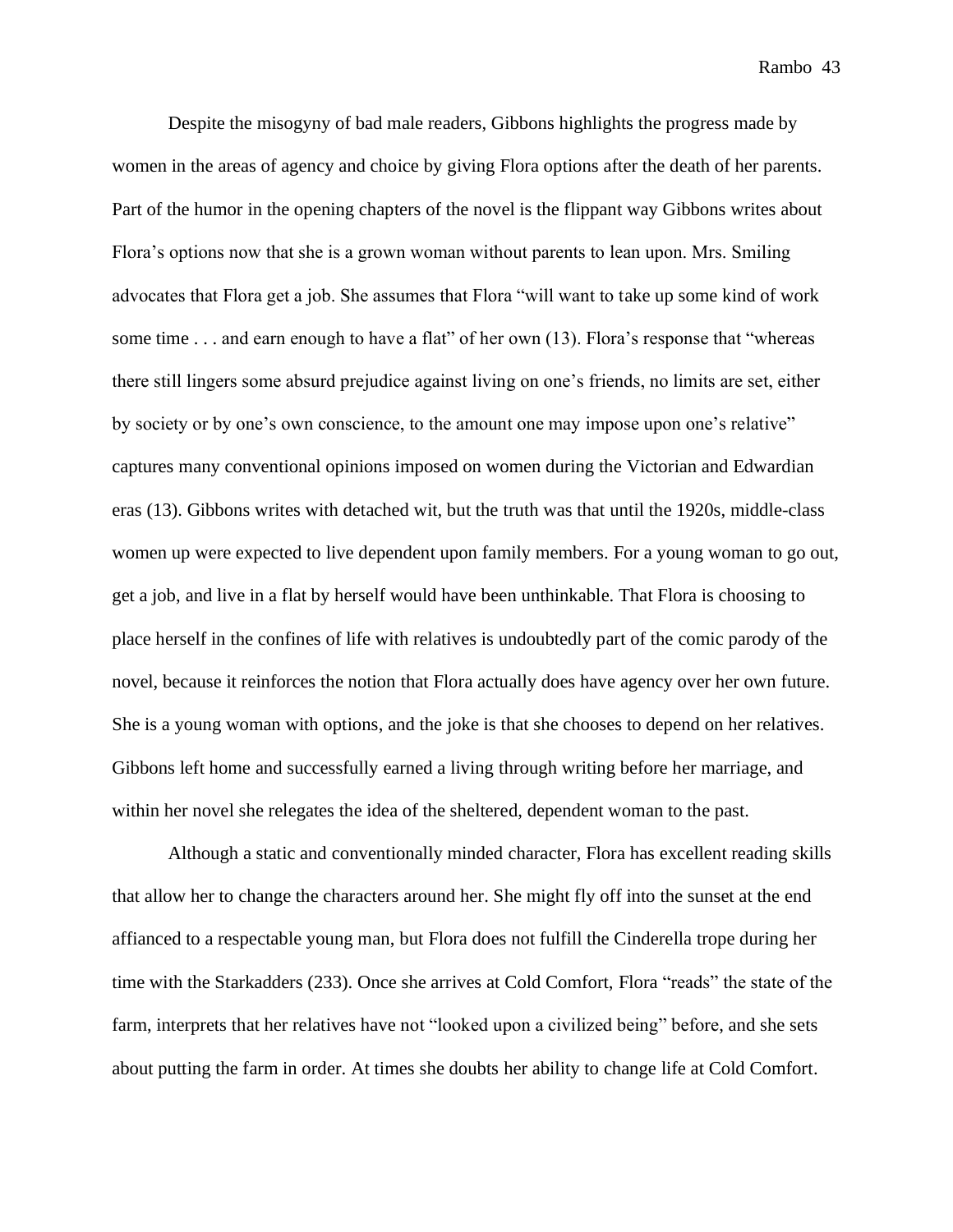She wonders whether or not it "had been wise to" go, given the "length" and "air of neglect and the intricate convolutions of the corridors" of the house and relationships; nevertheless, she resolves that "her hand was on the handle of the plough, and she would not turn back" (50). She goes to Cold Comfort to turn the Starkadders from "violent folk" in whom "life burned . . . with a fiercer edge" to more civilized beings capable of "having a nice time. And having it in an ordinary human manner" (169, 179, and 217). Gibbons sets up Flora to be Cinderella at the beginning of the novel, but quickly reveals that in many respects she is the fairy godmother in the story. It is her "magic," i.e., reading skills, that transforms life at the farm.

Gibbons connects the empowering way Flora reads the people around her with a discerning taste in reading material that favors self-help philosophy and the fiction of Jane Austen. Flora's go-to help when confronting the Starkadders is the fictional *Pensées of the Abbe Fausse-Maigre* and the Abbe's other work *The Higher Common Sense* that Flora declares to be "the wisest book ever compiled for the guidance of a truly civilized person" (47). Readers are not given many examples of the Abbe's writing, but the title of the Pensées suggests a subtle connection to Blaise Pascal. Regardless of Gibbons' intended source material, though, the fictional works are meant to suggest that Flora's study of rational and dispassionate approaches to life have fortified her against the untamed passions at Cold Comfort Farm. Flora describes *The Higher Common Sense* as a "philosophic treatise" that "attempt[s], not to explain the Universe, but to reconcile Man to its inexplicability" (58). It is to these works of philosophy that Flora turns for guidance and fortitude when confronting her wild relatives. In the realm of fiction, Flora declares, "when I am fifty-three or so I would like to write a novel as good as 'Persuasion', but with a modern setting, of course" (19). Gibbons' allusion to *Persuasion* connects readers to one of Austen's most clever, calm, and collected characters, Anne Elliot. Austen's character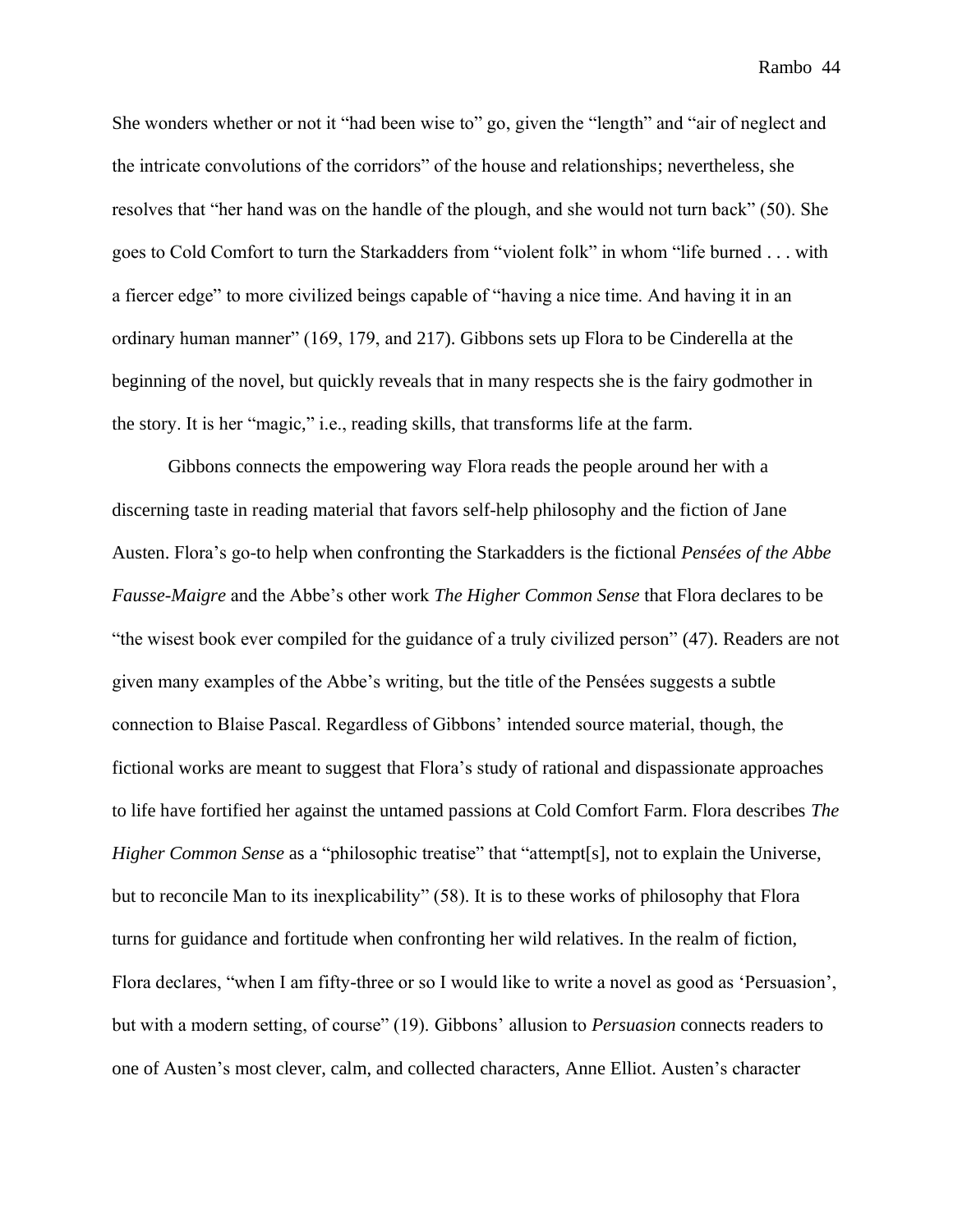might not have as much agency as Flora in terms of where she goes in the novel, but Gibbons' choice of *Persuasion* brings to mind Anne's journey of self-discovering and agency that culminates in her refusal of Mr. Elliot's offer of marriage, despite the pressure from her father. Flora defends Emily Brontë and *Wuthering Heights* from the misogyny of Mr. Mybug, but when it comes to composing a novel for her own day, Flora turns to Austen. Flora remarks, "I think I have much in common with Miss Austen. She liked everything to be tidy and pleasant and comfortable about her, and so do I" (19). In *Cold Comfort Farm*, Gibbons rejects the erratic passions found in novels like *Wuthering Heights* in favor of the witty and disciplined style of Jane Austen.

The Pensées and Austen might be elevated as discerning reading material; however, Flora's ability to notice "types" or anticipate events "typical" in rural novels also suggests she reads widely. After Flora receives an enigmatic invitation to come to the farm, the narrator notes that "things seemed to go wrong in the country more easily and more frequently, somehow, than they did in Town" (21). Gibbons then has Flora remark, "I think if I find that I have any third cousins living at Cold Comfort Farm who are named Seth, or Reuben, I shall decide not to go . . . because highly-sexed young men living on farms are always called Seth, or Reuben" (22). Of course, her cousins are named Seth and Reuben, but underneath this joke is an assumption of the idea of "types" found in books set on farms. Gibbons uses the word "typical" several times when commenting on other features of the agricultural novel, such as when Flora remarks that she does not expect anyone to meet her at the train because no one ever does in a rural novel (26). Gibbons not only openly draws the reader's attention to the parodic nature of the novel, but she also reminds readers that Flora's greatest asset for maintaining agency and effecting change at Cold Comfort is her understanding of reading.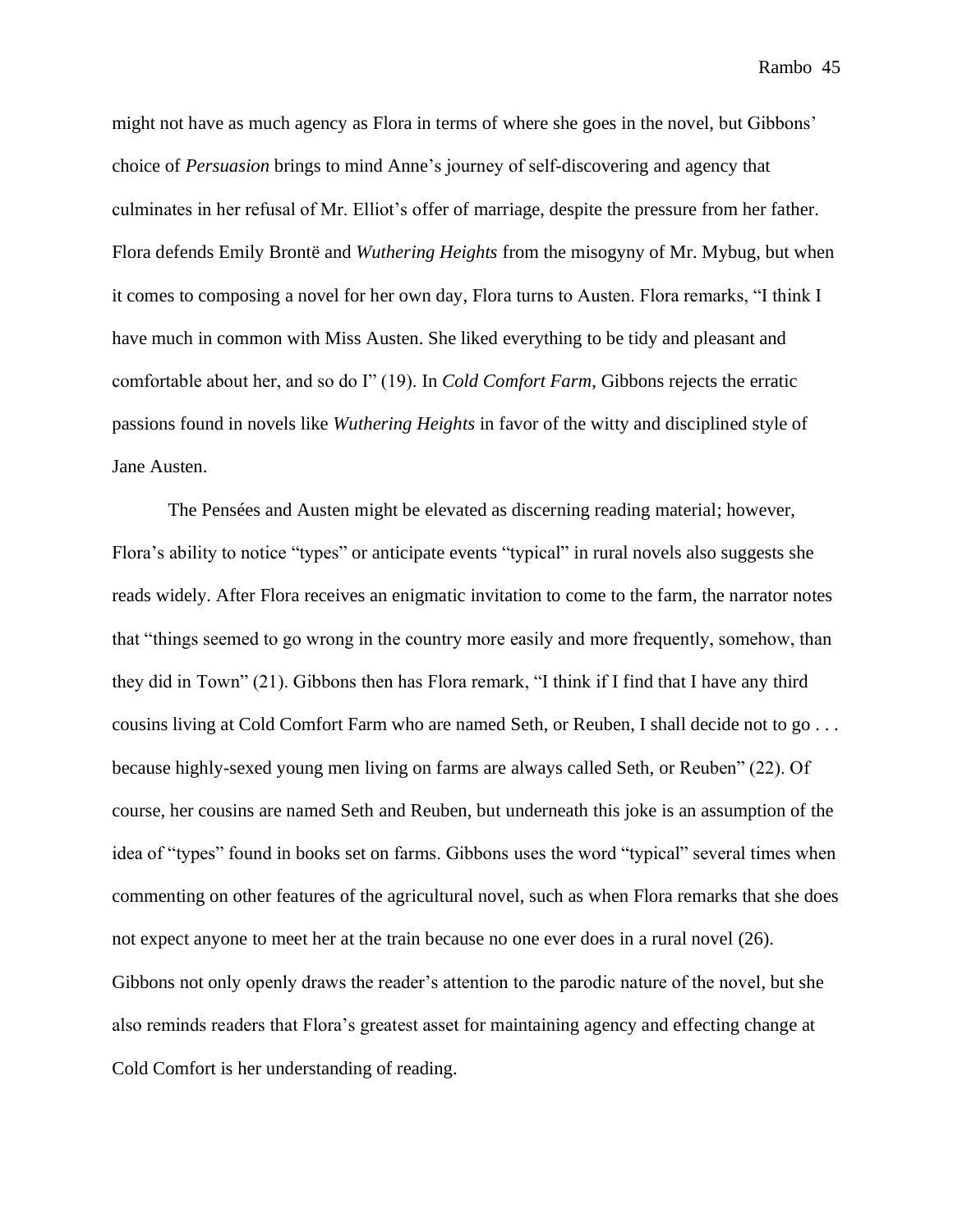Flora impacts the lives of everyone at the farm; however, Flora's interactions with three of the women in particular best reveals the ways in which her reading skills empower herself and others. By examining Flora's interactions with the working-class character, Meriam, the young woman of the farm, Elfine, and the head of the house, Aunt Ada Doom, emphasize that Gibbons' work is a product of its time: feminist, yet conventional.

With the character of Meriam, Gibbons advocates changes for women by encouraging the progressive use of birth control. Meriam is the Starkadders' working-class servant girl who frequently becomes the victim of the favorite son, Seth Starkadder, whose lustful passions that Gibbons metaphorically links to a wild flowering vine growing at Cold Comfort called the "sukebind" (41). At the start of the novel, she's already had several of his children and, as Flora learns, is having one more. Gibbons puts Meriam's introduction in the narrative voice of the farm hand Adam. The tone is distant as her imminent labor is described as "her hour near at hand," and puts the shame of the situation on her shoulders. Readers are told, "when April like an over-lustful lover leaped upon the lush flanks of the Downs there would be yet another child in the wretched hut down at Nettle Flitch Field, where Meriam housed the fruits of her shame" (41). In the eyes of the Starkadders, Meriam is a weak, ineffectual woman. As the narrative shifts back to Flora, this perspective changes a bit. Before Flora enters the hut, she reflects that although she had never had a child herself, "she had a lively acquaintance with confinements through the works of women novelists" (67). Flora's reading in this case has provided her with valuable information she can use to prepare herself for potentially walking in on a woman in labor. To Flora's relief, she enters Meriam's hut to find her reading a book, *Olga's Dream* by Norley Chester, and resting post-labor and delivery (68). Chester's work is a Victorian fairytale, which is an appropriate book for a Cold Comfort resident like Meriam to be reading, but Flora,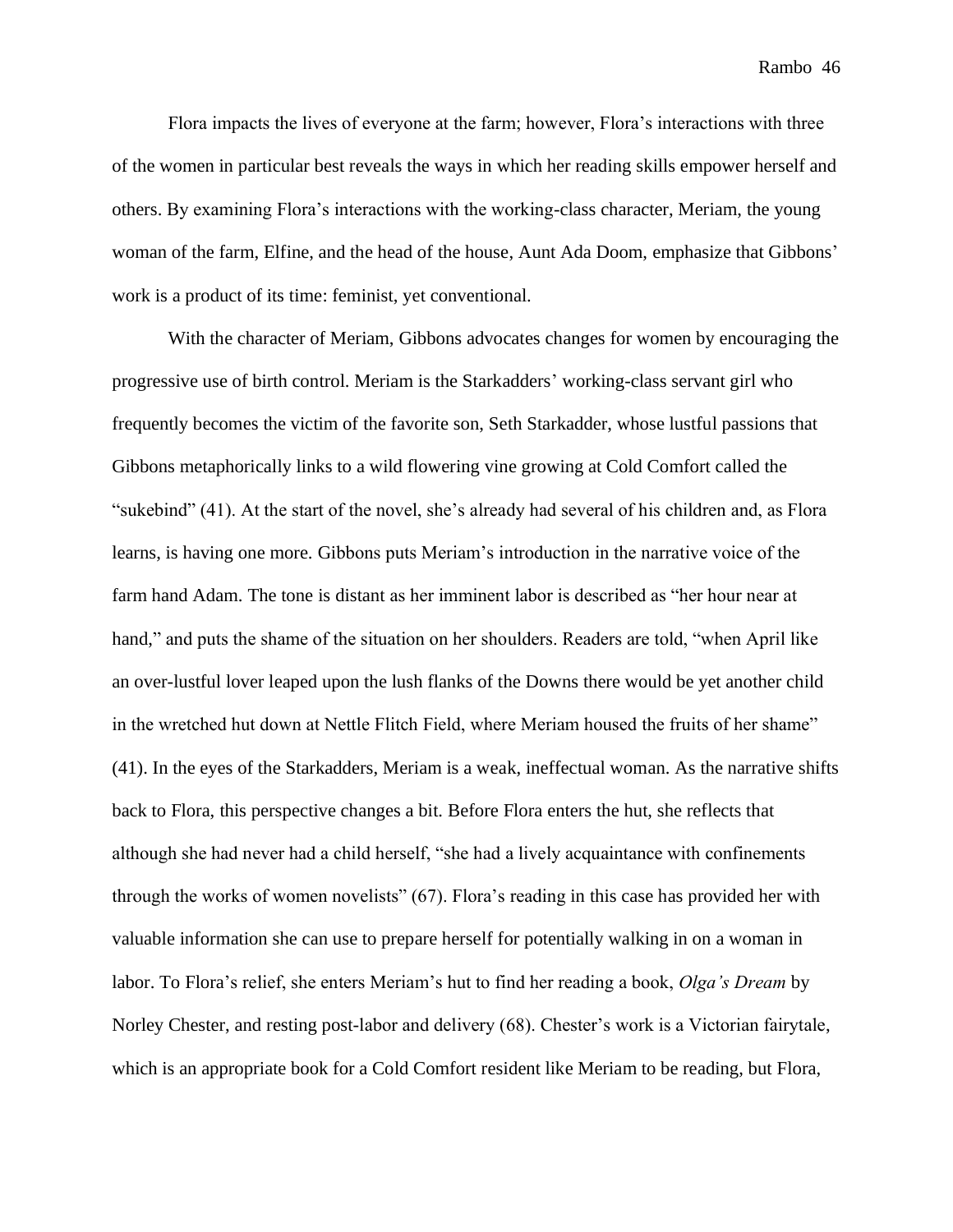ironically, walks in to give her a dose of reality in the form of birth control. Flora tells Meriam "how to forestall the disastrous effect of too much sukebind and too many long summer nights upon the female system" (70). While resisting the details or even the use of the words, Gibbons nevertheless explicitly deems birth control a good idea for women, especially working-class women, to know. Meriam's protest that such a thing "'tes wickedness" is countered by "nature is all very well in her place, but she must not be allowed to make things untidy" (70). The fact that this conversation takes place between a middle-class and a working-class woman and the working-class woman is encouraged to have "some preparation" before "sukebind and summer evenings" could be read as a dark push to curb the reproduction of the lower classes. However, Gibbons' tone through Flora's responses reads much more congenially. This bit of information being passed on to Meriam does not seem to have an agenda other than a way for Flora to help "tidy" Meriam's life. The machinations of Seth and the overwhelming allure of "the sukebind" leave Meriam in a difficult position. Again, Gibbons resists the rural novel's acceptance of passion as an unrestrainable and unchangeable force. Meriam has a way to exert some self-will now. At the end of the scene, though insisting that it is still against nature, she says, "all the same, it might be worth trying'" (73). Flora's encounter with Meriam, for which she draws heavily upon her knowledge of books, demonstrates the power of reading for disseminating information to enact changes and give women options.

Within the conversation with Meriam, Gibbons advocates a progressively feminist viewpoint, yet she also maintains conventional class structures. Meriam might now have a way to mitigate the effects of her time with Seth, but there is no hint of any recompense from or recourse against him for what happens at his initiation. Meriam is also described as a type. Flora refers to her as a "primitive woman, a creature" and says her expression is of "the Tortured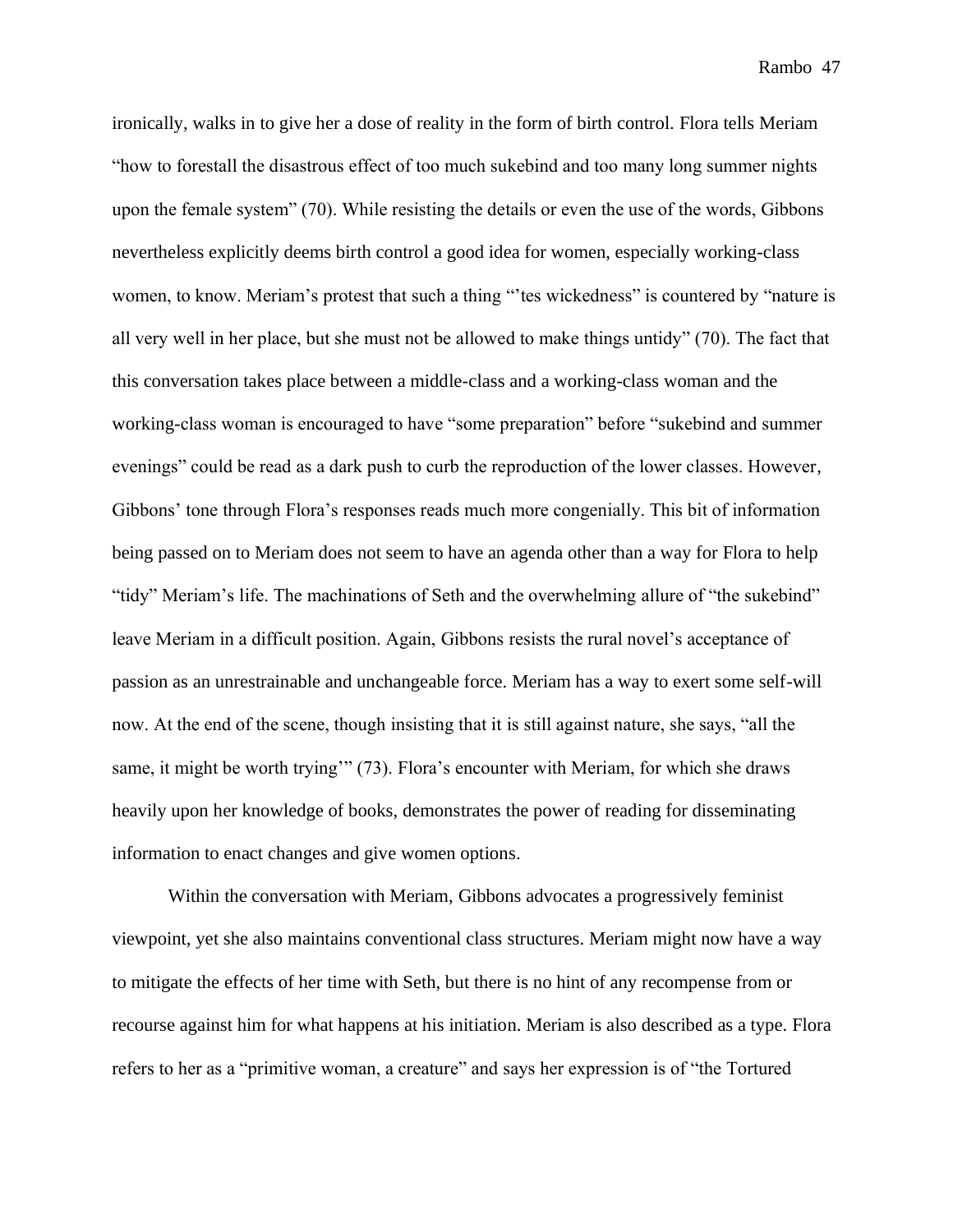Dumb Beast manner" (69). Gibbons' use of capitalization and dialect here places Meriam in a type as the lower- or working-class help. Nowhere is it ever suggested that Meriam's status could or should change. At the end of the novel Meriam is married off to a half-crazed Starkadder cousin named Urk. The scene in which he "proposes" marriage essentially by grabbing her and running out the door vacillates between horrifying and hopeful (177). The scene is horrifying in the sense that Urk is obsessed with water-voles, does not bathe, and causes Meriam to shrink "back in terror" from him (175). It is hopeful in the sense that here would be a means for Meriam and her children to find a more substantial place within the Starkadder family. Conventionally, for a woman in Meriam's time and place, the benefits of becoming a married woman would have been weighty enough to make marrying half-crazed Urk a potential net positive. Despite the dubious nature of the conventional wisdom at play in the scene, Gibbons does offer Meriam some agency and voice. Her mother is watching as Urk suggests he should marry Meriam, and her mother's response is "Don't you 'ave 'im, ducky, unless you feel like it" (176). In this moment, Meriam is offered a choice. Despite the cottage full of children, despite the possibility of gaining a place a step above a servant in the house, Meriam's mother insists that it be Meriam's choice. Yet again, Gibbons insists on choice and agency. If a character is getting hauled off in marriage, she will first give her consent, which Meriam does with, "I don't mind. I'll 'ave him, if 'un wants me . . . I can always make 'im wash a bit, if I feels like it" (176). Not a ringing endorsement, but she was given a say. It is tempting to want more from this moment, to want Gibbons to go farther and put down the parody for a moment to fully embrace a more feminist moment in which Meriam is offered a better choice, a way to escape Cold Comfort Farm all together. Instead, this moment is a muddled mix of feminist ideas and conventional class structures. In the earlier scene, Flora tells Meriam about birth control, but then very much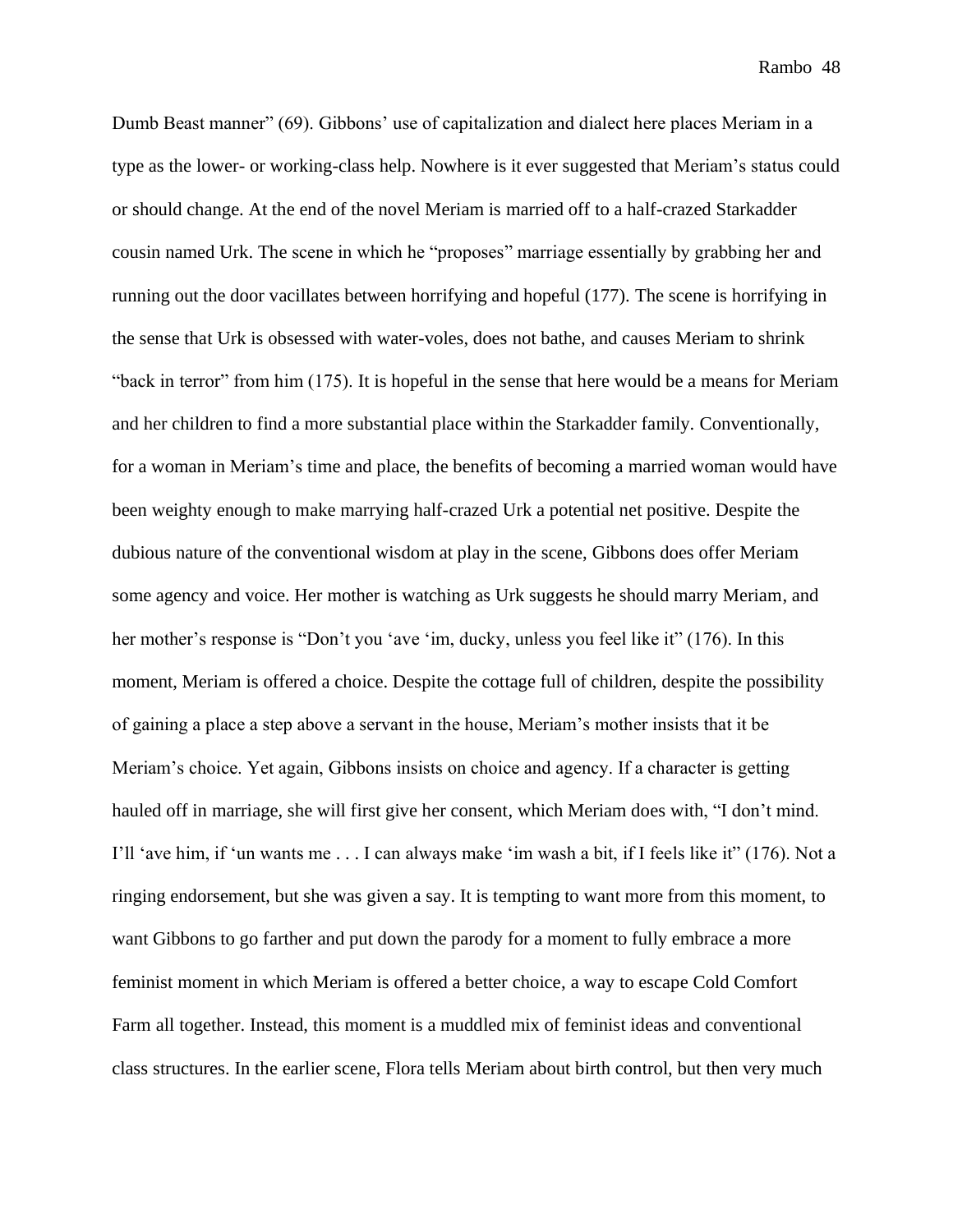expects her to come and clean the curtains. Gibbons insists on giving her female characters voices and choices, but does not openly question class distinctions—at least, not as something that should be amended or changed when it comes to the working class. The novel seems to accept that someone must clean the curtains if a middle-class woman like Flora is to spend her time tidying up the lives on Cold Comfort Farm.

Gibbons' approach shifts when it comes to the young lady of the farm, Elfine, who is given the means to change her position from lower-middle to upper-middle class because for a young woman like Elfine, the thing to be avoided is an overly bohemian lifestyle. When Flora arrives at the farm, Elfine is one of the last family members she meets because she is shy and spends her days "wanderin' on the hills" (60). She is described as having "unsteady colt's legs," and this unsteadiness causes Flora to take her in hand. True to the fairytale format, Flora becomes Elfine's godmother, providing her with a makeover, new dress, and even a chance to go to the ball to secure the man she loves.

Gibbons presents Elfine at first as a character vulnerable to being taken advantage of by her family, but then resists a fatalistic narrative by tying Elfine to a more modern and urban sense of agency. The Starkadders, or more specifically Aunt Ada Doom, "mean" for her to marry the previously mentioned Urk Starkadder, despite the fact that, again, he is a half-crazy peeping Tom who watches Elfine as she changes clothes at night (125). When Flora arrives, Elfine seems poised to fall victim to the will of her family who desire a marriage between herself and this man simply because they are both Starkadders. True to the tone of the novel, however, Gibbons has Elfine voice several alternative options she has already thought through. She explains that she could "get a job in an arts and crafts shop . . . or go to Italy and perhaps learn to be a little like St. Francis of Assisi" (124). Gibbons upends the rural novel trope in which the vulnerable young girl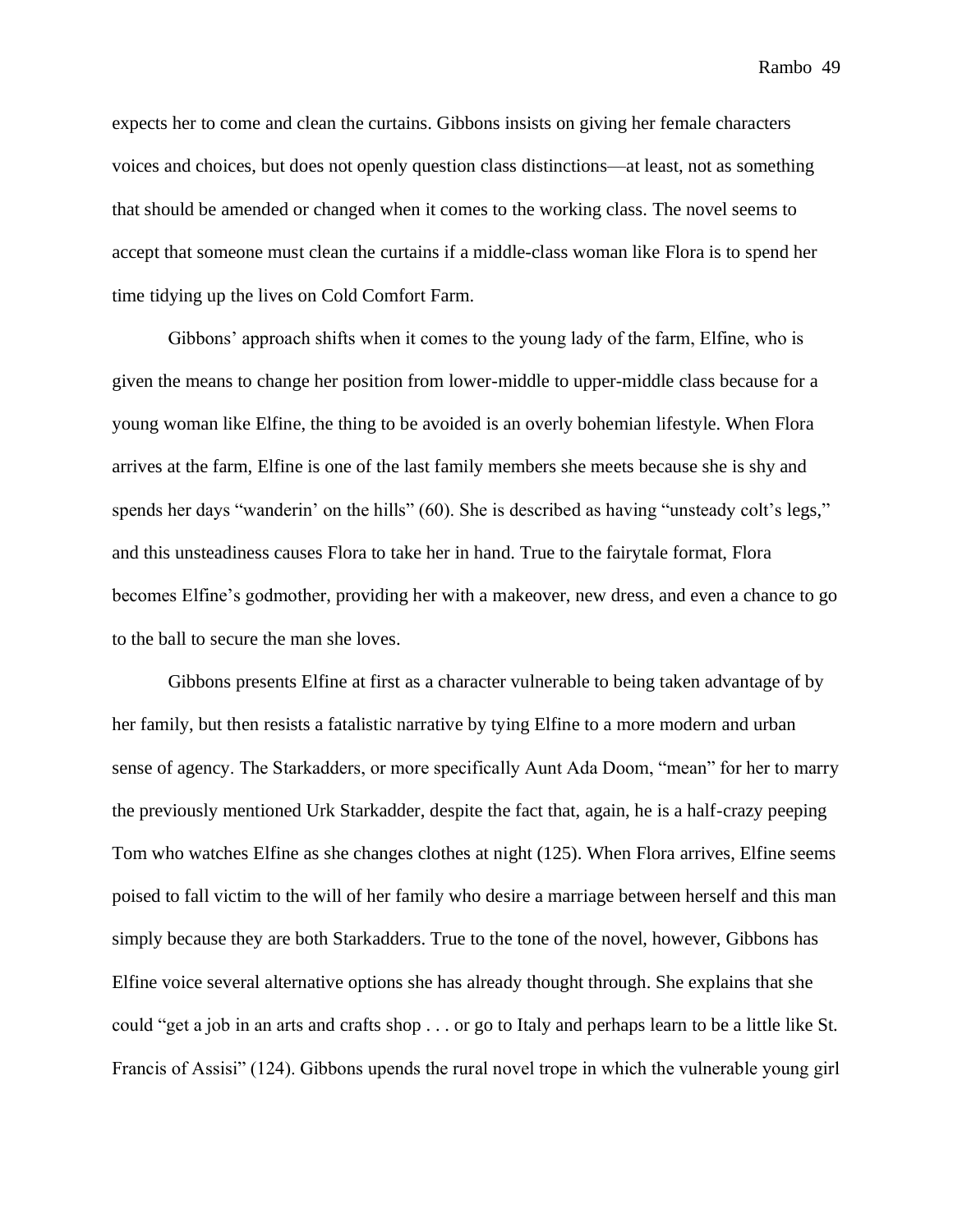inevitably succumbs to the will of others by allowing her to assume she has options. Elfine's vision of a future life either gainfully employed or pursuing a life of religious devotion aligns with the earlier conversations between Flora and Mrs. Smiling back in London.

However, Elfine's suggestion that she could get a job at an arts and crafts store is rejected by Flora because life as a bohemian or religious single woman is not quite conventional enough. From the first interaction Flora has with Elfine, she remarks that "even if she escapes from this place, she will only go and keep a tea-room in Brighton and go all arty-and-crafty about the feet and waist" (61). Flora's disdain here is for a Bohemian, unconventional life that she captures in phrases like "orange linen jumpers and hand-wrought jewelry" and "shawls in the evening" (124). Gibbons reveals more about Bohemianism by referencing a woman Elfine had befriended two summers before Flora arrived, a Miss Ashford. Flora asks pointed questions about Miss Ashford's attire and correctly guesses that she wore a "smock – embroidered with hollyhocks" and "her hair in shells around her ears" (135). Elfine admits her shock that Flora is able to guess so accurately. Gibbons argues here that conventionality is unavoidable. Flora guesses correctly because she assumes Miss Ashford likely adheres to certain conventions of dress that project a Bohemian "type" of sensibility and identity. The implication is that everyone conforms to some pattern or style of being. Flora asks Elfine if she wanted to be like Miss Ashford. She says, "Oh, yes. . . . She never tried to make me like her, of course, but I did want to be. I used to copy her clothes" (135). Elfine intuits that being like Miss Ashford would mean changing her own style to copy the clothes of the person she wants to emulate. As this moment takes place within the middle of Elfine's makeover by Flora where she is copying the clothes of *Vogue* magazine rather than Miss Ashford, Gibbons is pointing out that young women will inevitably copy someone as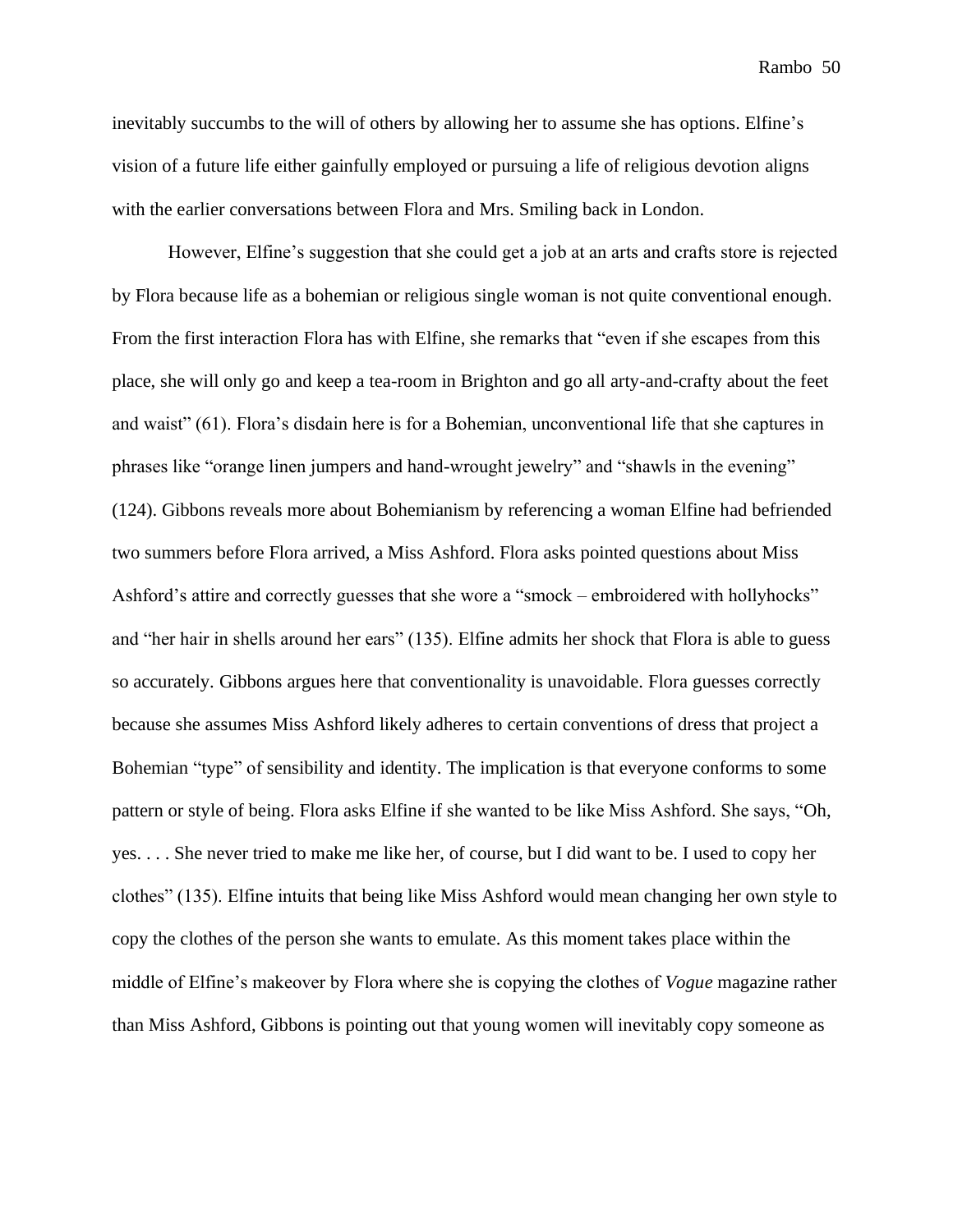they move out into the world. The question is not *will you conform*, but *what convention will you conform to*?

For Flora, tidying up Elfine's life means giving her the resources to conform to the social conventions of the upper-middle class that will allow her to marry Richard Hawk-Monitor. Flora's response to Elfine's whole situation at the farm is to be "justly indignant" and to "resolve to adopt Elfine and rescue her," and the life she guides Elfine into is that of the upper-middle class wife (125). Offering a social mobility not provided to Meriam, Flora's "magic" as Elfine's godmother is one of social connections and style. Flora takes Elfine to London where she gets her a new haircut and dress for the ball in order to persuade young Hawk-Monitor to not only propose to Elfine, but announce the engagement in front of all his family and friends. This "makeover" is not merely external. Flora instructs Elfine in the conversation points and interests of the upper-middle class. At the same time, she guides Elfine toward good literature and art by exposing her to the works of Jane Austen and Marie Laurencin (135). Once the makeover is finished, Flora concludes "she had made Elfine look groomed and normal, yet had preserved in her personality a suggestion of cool, smoothly-blowing winds and of pine-trees and the smell of wild flowers" (146). Elfine has been tamed into a freshly original young woman within acceptable bounds. Elfine can be unique, but only so much so. Upon her arrival at the ball, "Richard . . . realized, not that Elfine was beautiful but that he loved Elfine" (158). After their engagement is announced, Flora predicts that Elfine's "life would be one of exquisite, sunny natural content" (163). In essence, Elfine now embodies the novel's concept of the highest good– sunny, natural, content, and ordinary. Through Flora's teachings on style, books, and art, Elfine transforms from a vulnerable and wandering child into a loved and accepted young woman.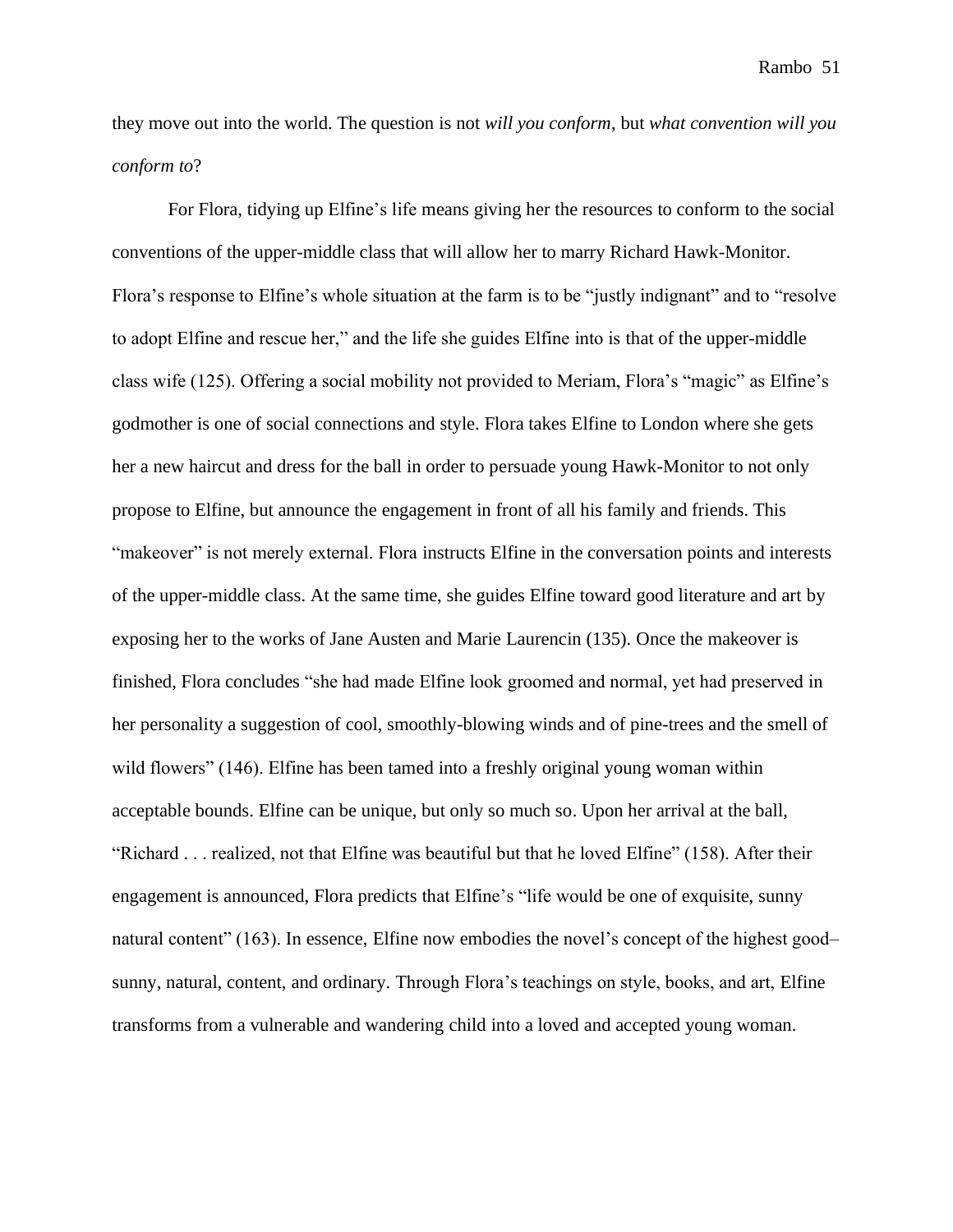Elfine is the Cinderella of the novel, and her happy ending comes by way of the "magic" of conforming to the "right" kind of social conventions.

In Aunt Ada Doom, Gibbons dispels the myth of the Victorian mad woman in the attic. Aunt Ada is the matriarch of the Starkadders, but she is also the most "typical" of all the characters in the novel. Gibbons introduces Aunt Ada with a title, "Dominant Grandmother Theme," and a declaration: "Mrs. Starkadder was the curse of Cold Comfort" (57). It occurs to Flora at once, "if she intended to tidy up life at Cold Comfort, she would find herself opposed at every turn by the influence of Aunt Ada" (57). Aunt Ada is a type of "madwoman in the attic." She confines herself to her room except twice a year when she descends to the kitchen, gathers all the family around herself, and counts them. She repeats again and again that she "saw something nasty in the woodshed" when she was a little girl that has caused her to avoid going out in the world (113). Gibbons puts the narrative inside Aunt Ada's head for a few pages early in the novel to simulate the type of conversation Ada presumably would be having with herself day in and day out. She mentions seeing something in the woodshed, never talking about it to anyone, but being made "different" by it (113). Gibbons uses "you" in this scene to reveal the way Ada talks herself into madness. One of her greatest fears is that her family will leave and "go out into the great dirty world where there were cowsheds in which nasty things could happen" (114). What exactly Aunt Ada saw is never revealed. Flora tries to find out several times but fails. However, that detail is less important than the way in which this madness is revealed to be more a method of manipulation than the product of an actual trauma. Even in her own self-talk Aunt Ada gives herself away. She admits, "it was because of that incident that you sat here ruling the roost and having five meals a day brought up to you as regularly as clockwork, it hadn't been such a bad break for you, that day you saw something nasty in the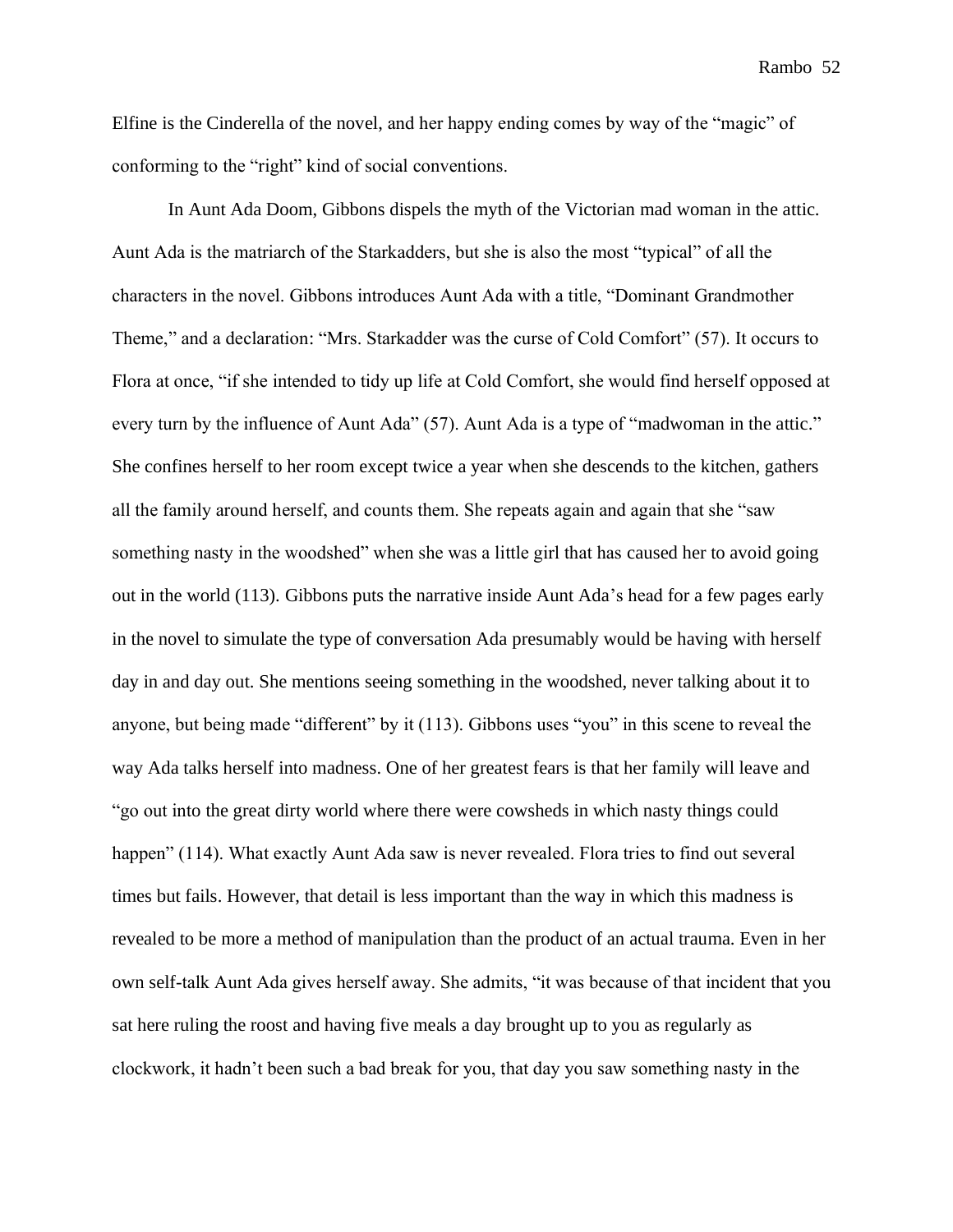woodshed" (115). As time has passed, the troubling event has been increased in significance as it gives her control over her family. Gibbons sets up the idea that for Aunt Ada, constantly referring to her madness has been the means of creating a rather cushy life for herself. Gibbons' satirical version of the "madwoman in the attic" trope fits with the rest of Gibbons' novel that rejects fatalistic situations like a mysterious, all-consuming madness in favor of choice and agency. Even Ada can recognize that her situation has given her a great advantage over her family. Flora also picks up on this and declares to herself that "if Aunt Ada was mad, then she, Flora, was one of the Marx Brothers" (171). The question, then, is how to convince Aunt Ada to choose a different kind of existence.

For the novel's climax, Gibbons takes Aunt Ada out of the attic, out of the past, and puts her on the road to a modern future, cementing the theme that life is more about choices than fate. Flora's last project is to convince Aunt Ada to leave the attic. In order to achieve this, Flora "slowly, before the fascinated gaze of the Starkadders[,] . . . began to mount the stairs which led to Aunt Ada's chamber" (208). Armed with some key reading material, Flora enters Ada's space. Gibbons withholds the conversation from readers by focusing the rest of the scene on the wait the rest of the family endures for the almost twelve hours they spend talking. However, the results are made clear when "a handsome old lady, dressed from head to foot in the smartest flying kit of black leather" welcomes wedding guests to Cold Comfort Farm at the end of the novel (220). The family is astounded by her appearance. Flora surmises that "Aunt Ada had thoroughly realized what a nasty time she had had for twenty years, and had now made up her mind to have a nice one" (222). By presenting Ada with the vision of another way of life, Flora has given her the option to choose to enjoy life rather than stew over the past. Gibbons again gives this character agency. Ada does not have to spend the rest of her life submitting to the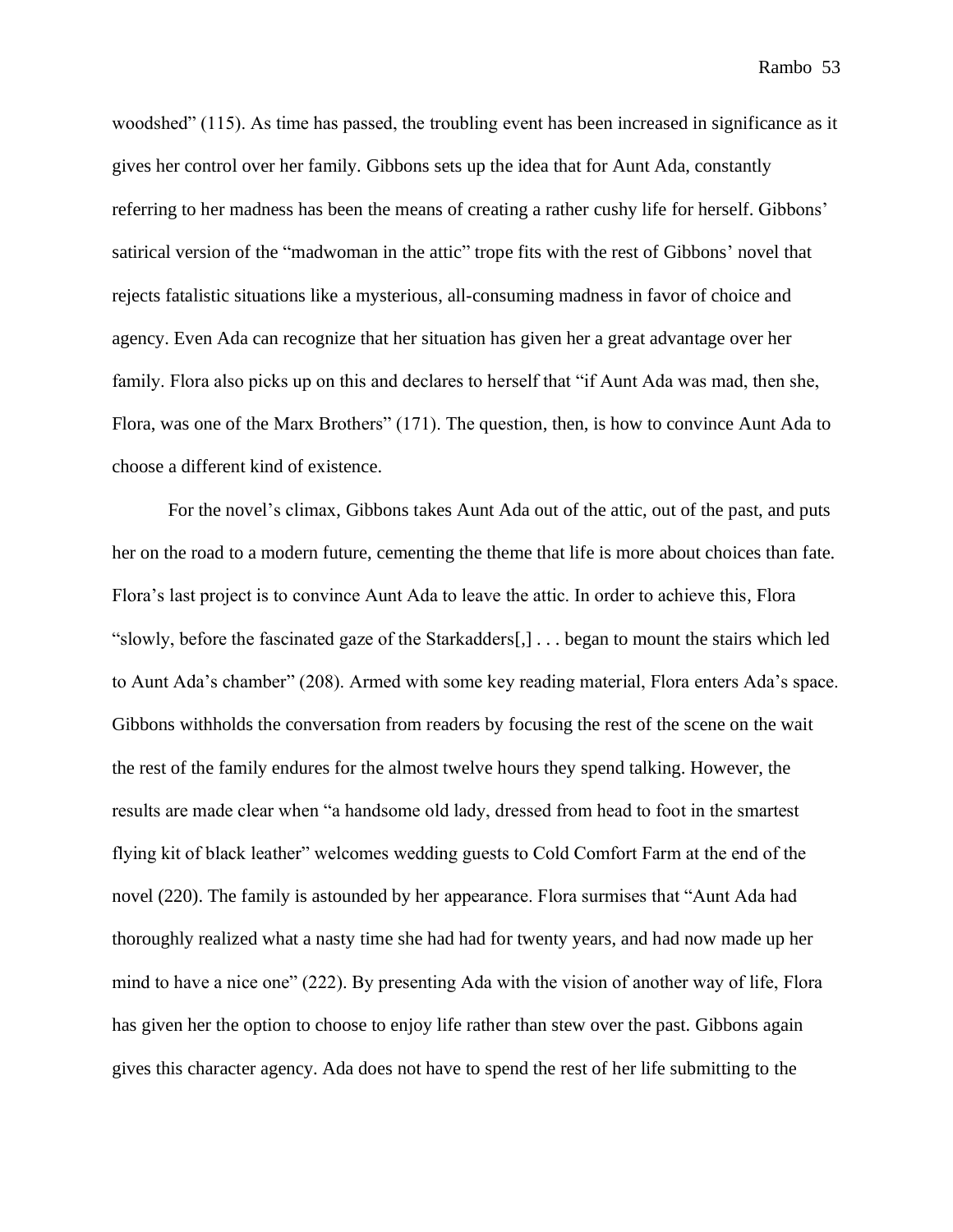control of fate, man, or her own manipulative methods. As a woman of means, she can exert her will and leave her gloomy attic behind for a new life in Paris.

Gibbons uses allusions in *Cold Comfort Farm* to further distinguish between the kind of novel being parodied and the novel she has written. When Flora first arrives at Cold Comfort, she peruses the bookshelf in her room that holds four Victorian texts. Two of them seem selected because of the humor of their titles when listed next to one another: "Did She Love Him,' by James Grant, and 'How She Loved Him,' by Florence Marryat" (54). Both novels were popular with readers, but not critics. Grant's work is a nineteenth-century yellowback novel (Grant). Yellow-backs were known for their sensational plots that were meant to compete with penny dreadful novels for sales (D'Cruze). *Macaria, or Altered Stars* by A.J. Evans-Wilson and *Home Influence* by Grace Aguilar round out the group of four. The former is actually an American novel written by Georgia-born author Evans-Wilson. It apparently served as propaganda for the cause of the Confederacy and was so effective that it was banned from circulation among the Union soldiers (Whittaker). Though not explicitly rural novels, these would likely contain story elements parodied by Gibbons in *Cold Comfort Farm*. This is evidenced in the response Gibbons gives Flora upon seeing these novels on the shelf. She reflects that she shall read them and "gloat" when she gets the time (54). While Gibbons is parodying sensational or overly-emotional novels, the tone is one of amusement. The four Victorian popular novels in the scene function as a means of characterizing the farm for readers and further emphasizing the differences between the novel being read and those on the shelf.

Creating this distinction is significant because woven into the novel is an underlying commentary on reading as a means of identity negotiation and instruction. Having a character gloat over the novels of the past subtly rejects them as suitable means for these negotiations in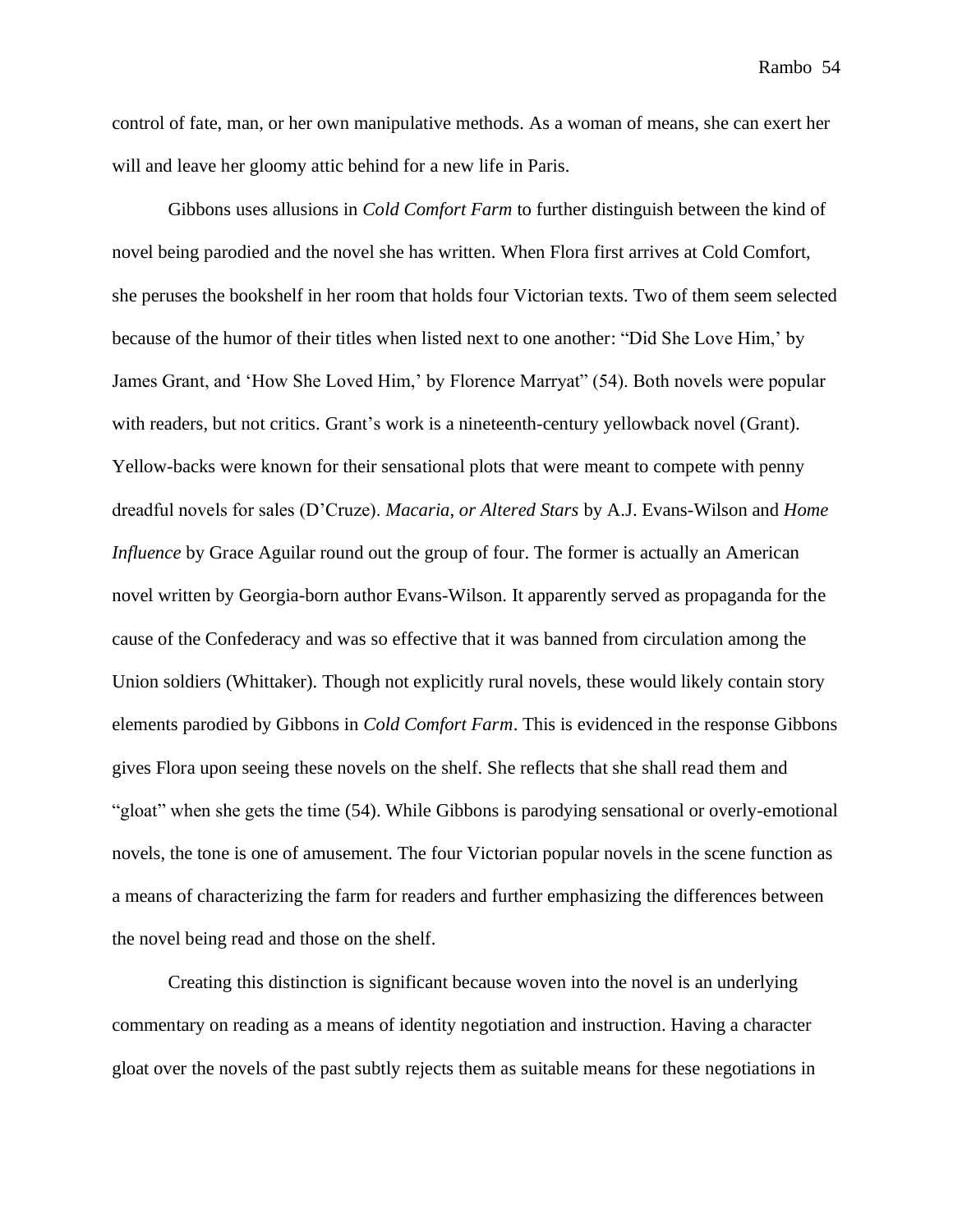the modern world of the 1930s. The Victorian novels mentioned above have been shelved in the chaotic and arrested world of Cold Comfort Farm. Meriam must put down her fairytale novel to listen to Flora's more practical, modern advice. The central modern text Gibbons uses, particularly in the transformations of Elfine and Aunt Ada, is *Vogue* magazine. Twenty-first century readers may find this allusion a curious choice; however, the magazine had a slightly different reputation in the 1920s and 1930s. From 1923 to 1934, under the editorial guidance of Dorothy Todd, and then Alison Settle, *Vogue* magazine became a champion of Modernism. When Todd took over the magazine in the early 20s, she cultivated relationships with the leading highbrow artists of the day such as Virginia Woolf, Edith Sitwell, Gertrude Stein, and Jean Cocteau (Jana). Her vision for the magazine meant "fashion editorials sat alongside articles devoted to modernist art and literature" (Jana). Her tenure as editor was short. *Vogue's* boss Conde Nast resisted both her literary direction and open relationship with her assistant Madge Garland, and fired her after only three years on the job. However, her replacement, Alison Settle, did not steer the publication too far from the Modernist direction Todd had initiated. She still commissioned work from authors such as Sitwell and Vita Sackville West ("Alison Settle Archive"). *British Vogue's* reputation as mixture of fashion and consumerism with modern art and literature creates layers of implication when Gibbons uses it as the means of identity renegotiation for Elfine and Aunt Ada. It might be a source of information for the latest hairstyles and skirt lengths, but it is also had more to offer. Gibbons' use of *Vogue* suggests that the negotiation of a middle-class identity in the early 1930s included both the outward appearance and inward cultural understanding.

Choice, agency, and determined willful optimism win over passion, fate, and gloom in *Cold Comfort Farm* through the power of reading. A fairytale to the end, *Cold Comfort Farm*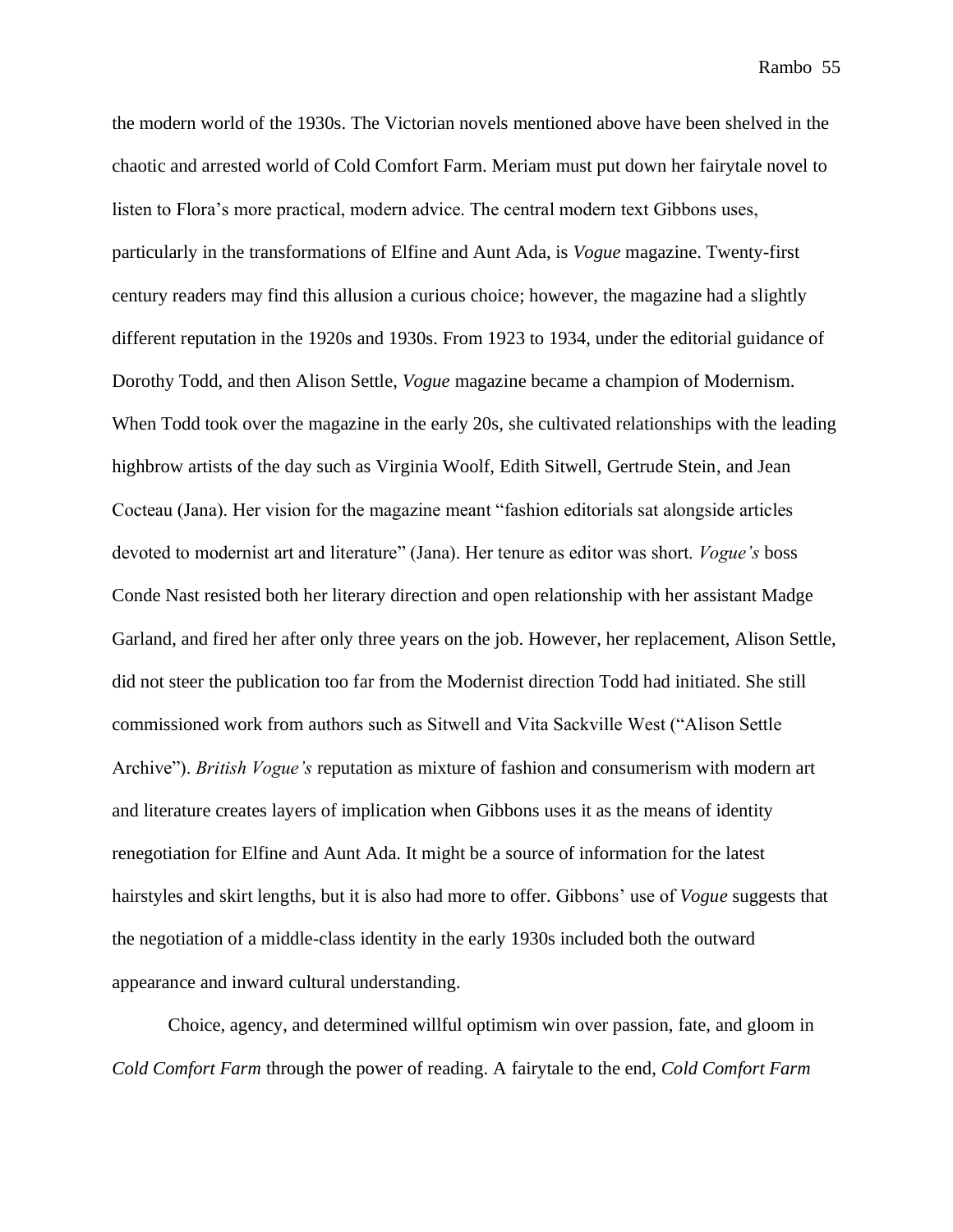flies Elfine, Flora, and Aunt Ada all off into their new lives and happy endings. At the same time, Meriam and her children remain at Cold Comfort, but gain new status as Starkadder family members. By writing a parody that turns the typical rural novel on its head, Stella Gibbons advocates for reading optimistic novels full of women with dispassionate agency. Through allusions to Jane Austen, Flora's devotion to a book of common sense, and *Vogue* magazine, Gibbons shows the power of reading for constructing new identities. Her work reveals the power of learning. Whether the learning is how to follow social conventions, use birth control, or leave the past behind, reading in *Cold Comfort Farm* is a means of conceiving new possibilities and effecting change.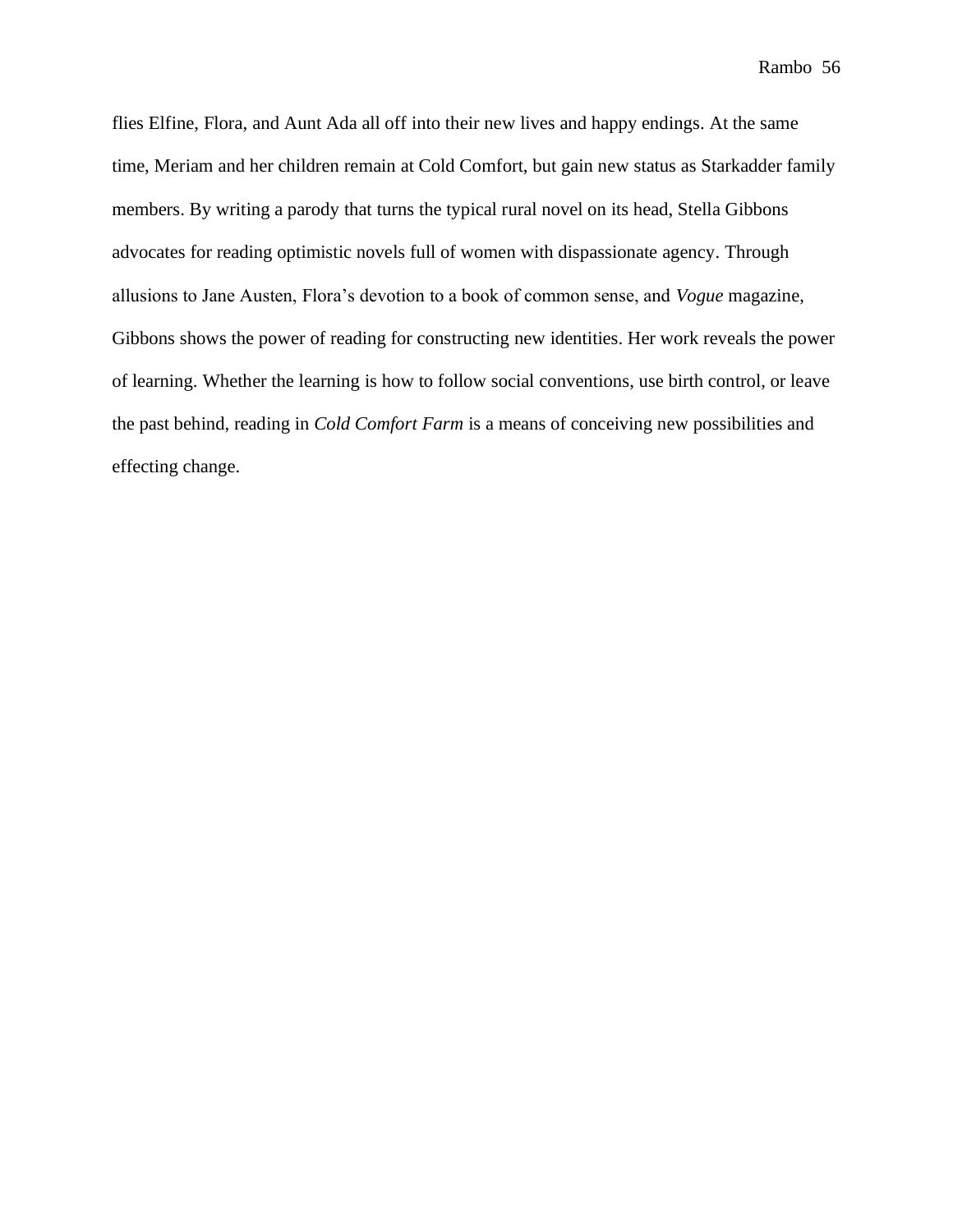## **Chapter Three:** *Christmas Pudding*

*Christmas Pudding* is a country house novel where hijinks and hoodwinks take place against a backdrop of more serious concerns regarding love, class, and identity. Nancy Mitford's novels give readers a glimpse of upper and upper-middle class life and offer a counterpoint to the optimism found in the other three middlebrow novels. By intentionally blurring the lines between reality and fiction, Mitford opens wide the country house doors and invites the reader into her version of life among the upper classes that is both privileged and uncertain. Mitford deals with the anxiety of coming of age among the expectations of a whole social class by adding her own spin – the joke: "everything, however sad, painful or dispiriting, had instantly to be turned . . . into a joke" (Hastings 33). In *Christmas Pudding*, Nancy Mitford presents a world where social expectations are best accepted pragmatically because life is not a fairytale. But she wraps this hard truth in a joke because for Mitford the hard parts of life should provoke the biggest laughs. The light façade of the novel, however, belies Mitford's own experiences growing up as a conventionally-minded woman cognizant of the social expectations of her class within a culturally rebellious and liberated moment. This mix and muddle were ripe for middlebrow expression, and Mitford creates a novel that can be read on two different levels by a 21<sup>st</sup> century reader: the humorous veneer on top and the anxious subtext underneath. For contemporary middle-class readers though, Mitford's ability to utilize the coded language of the upper class means her work could be used as a guidebook of sorts for the socially ambitious.

Nancy Mitford's career as a writer can be seen as inevitable and at the same time quite remarkable due to her unique upbringing. Mitford was a child of the Edwardian Era who saw the young men just a few years older than her destroyed in the Great War. She came of age in the rebellious post-war backlash of the Bright Young Things of the 1920s. Adding to the fodder for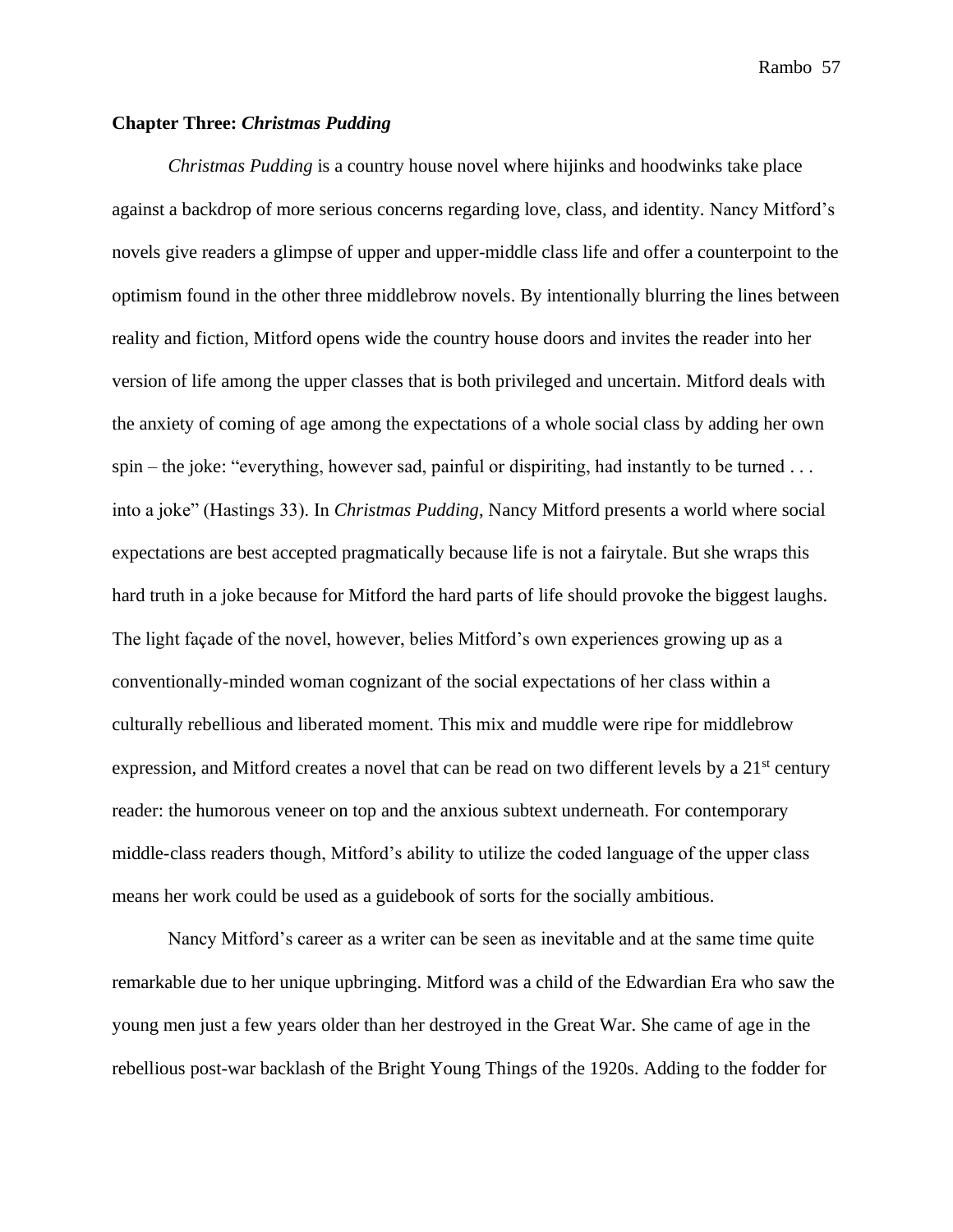future novel writing provided by the cultural upheaval during her early years was her own colorful family and unconventional upbringing. Her father, David Mitford, came from a long line of land-owning gentleman with properties in Northumberland and Gloucestershire. His father, Bertie Mitford, Baron Redesdale, was a writer of sorts who published the memoirs of his time in the foreign service (Smiley vii). Nancy's maternal grandfather, Thomas Gibson Bowles, quit the family business of clerking in the Legacy and Succession Duty Office at Somerset House to become a journalist (Hastings 3). He later became one of the founders of *Vanity Fair* and *The Lady* (3). These literary leanings from her grandfathers did not continue on to her parents. In the words of one Mitford biographer, Selina Hastings, "both Nancy's parents were the children of remarkable men, and in both cases the remarkable qualities of their fathers passed them entirely by, to reappear again, at full strength and in a number of strange permutations, in the succeeding generation" (1). Despite the fact that David Mitford worked for his father-in-law at *The Lady*, he was an avid outdoors man who hated paperwork and did not read. As Mitford family lore goes, his wife tried to get him to enjoy a novel by reading out loud *Tess of the d'Urbervilles*. He was moved to tears by the story, but upon learning that it was fiction cried, "'What! Not the *truth* . . . the damned feller *invented* all that!'" (27). He apparently never read another novel until his daughter wrote him into her own work, *The Pursuit of Love*, as the wild and comic character Uncle Matthew. In his own copy of the book, marked in pencil, he wrote, "Beastly lie" next to the disclaimer that the book was a work of fiction and all the characters came from the author's imagination (100). Unlike her father, from an early age Nancy was an avid reader. A nanny recalls being introduced to Nancy, aged six, as she read *Ivanhoe*. Nancy barely looked up to acknowledge the Nanny so engrossed as she was in the story (10). A letter to Nancy from her father who was stationed in Europe during the Great War includes the anecdote, "thank you for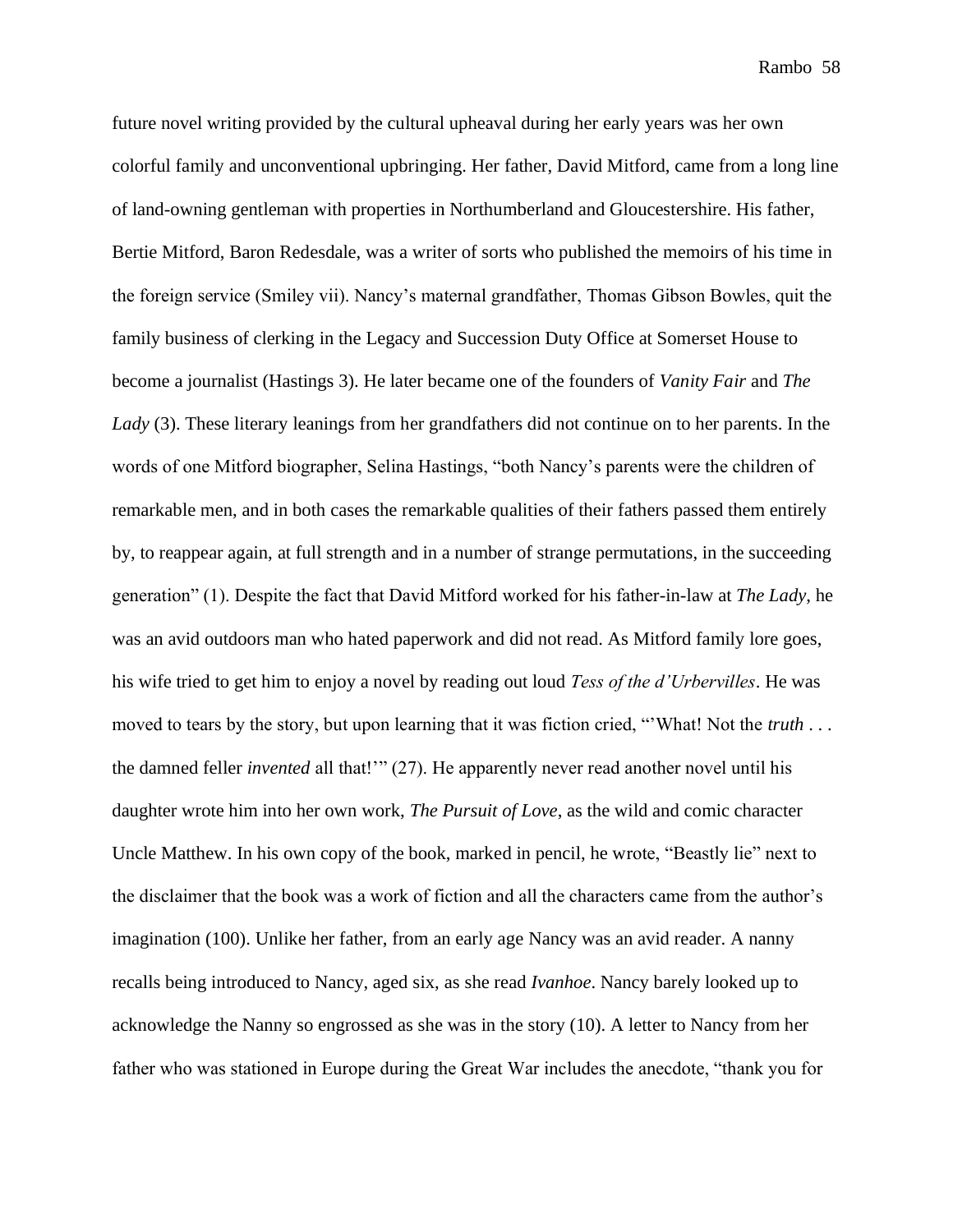the nice things you sent me. . . . I think very few daughters would give up David Coperfield [sic] in order to purchase delicacies for their brutal father" (19). Part of Nancy's love of books is attributed to her exposure to her Grandfather Redesdale's impressive library at Batsford Park. Her family went to live at Batsford when the Great War broke out, and then she had unrestricted access in 1916 when her father inherited the vast estate (19). From Mitford's biographer, "In the library at Batsford were laid the foundations of her intellectual life. Here she read most of the English classics, as well as French and English biography, history, and *belles lettres*. Tolstoy was her great passion" (24). The Redesdales, again, not being particularly intellectual themselves, did not send Nancy to a formal school. They instead hired a succession of governesses who employed the correspondence curriculum of the Parents' National Educational Union (36). Despite this lack of formal education, Nancy compulsively read and wrote throughout her life.

In the years between the World Wars, Nancy Mitford was as well known for her writing as she was for being the eldest of the notorious Mitford sisters. Famous for their beauty and social position, notorious for their extreme political views and personal scandals, the Mitfords were much discussed in the gossip columns of the 1930s. Before the end of the decade one sister, Unity, would become a close companion of Hitler; another, Jessica, would secretly run away from home to join her cousin Esmond in the middle of the Spanish Civil War; and a third, Diana, would leave her socially respectable husband for the head of the Fascist party in England. But the '30s started on a very different note for the Mitford family. In January 1929, Diana married Bryan Guinness of the Guinness brewing family (67). Young, beautiful, and extremely wealthy, the couple attracted the attention of the public and members of the artistic and literary intelligentsia. Mitford was welcomed by her sister into her newfound freedom as a married woman by often inviting her for long stays at her London home. It was here that Mitford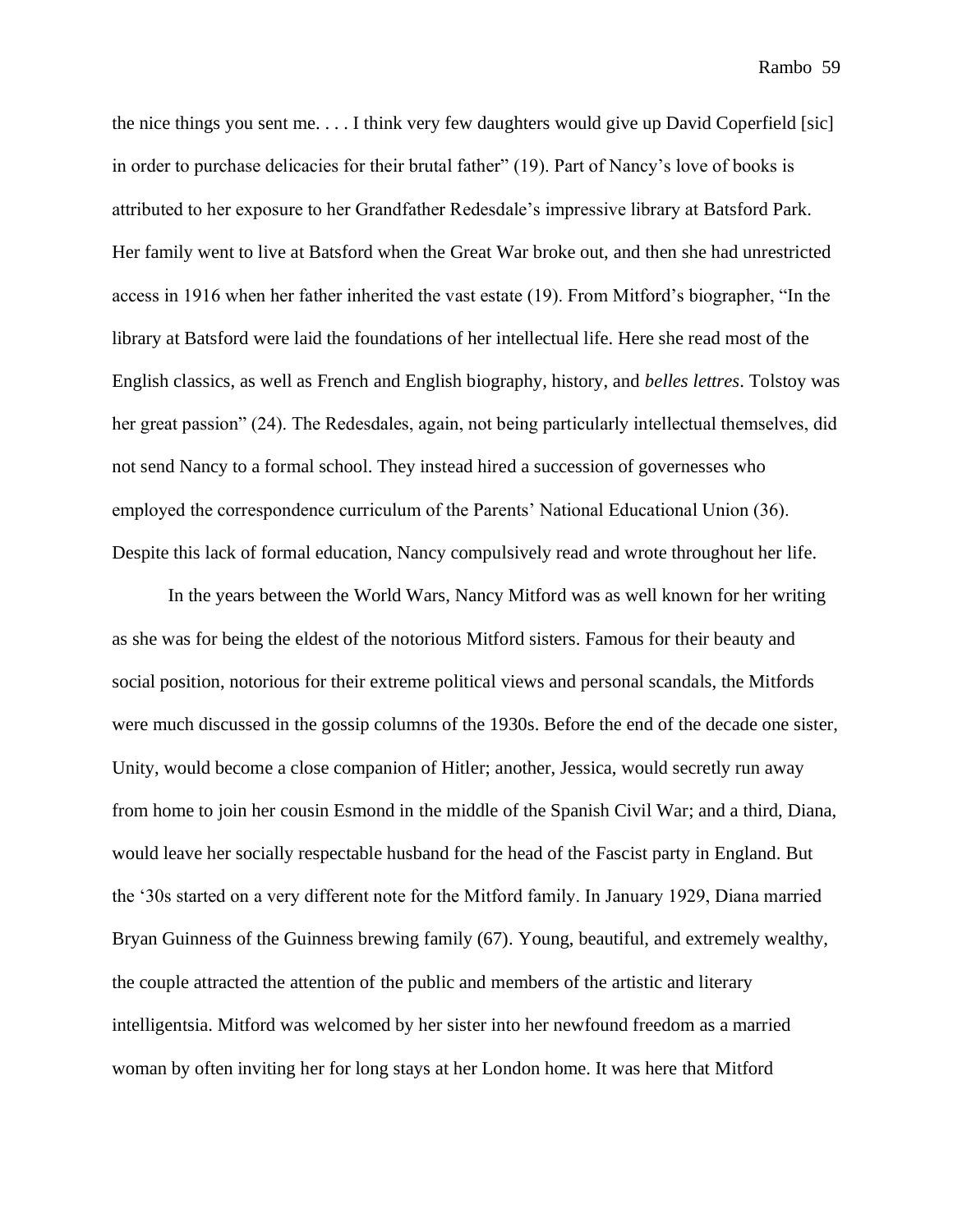socialized with the likes of Henry Yorke and Augustus John and continued to deepen her friendship with Evelyn Waugh, who encouraged Mitford to write professionally. She started as an anonymous gossip writer, then moved to named articles, such as "The Shooting Party: Some Hints for the Woman Guest" for the *Tatler* and *Vogue* (69). She wrote to a friend, "I'm making such a lot of money with articles  $-$  £22 since Christmas. I'm saving up to be married but Evelyn says don't save it, dress better & catch a better man. Evelyn is always so full of sound common sense" (69). This love of writing for money means Mitford embodied many of the characteristics of a middlebrow author so despised by Virginia Woolf. Her privileged social and familial connections not only helped to jump-start her career, but they also became the source material for her fiction.

Self-admittedly autobiographical, Nancy Mitford's novels, either in plot or character, often have easily discernible real-world counterparts (Hastings 70). One of the characters in *Christmas Pudding*, Bobby Bobbin, is a recognizable portrait of the first man Mitford loved, unrequitedly, Hamish St Clair Erskine. The second son of the Earl of Rosslyn, Erskine was "amusing, he was silly and above all he was vain. He lived to be admired; and Mitford thought he was wonderful" (Hastings 61). Hamish was one of many homosexual men in Mitford's young adult life with whom she felt particularly at ease. With potential suitors Mitford's sharp wit could be off-putting, but with friends like Hamish, "she was on terms of equality. . . . They found her teasing and high spirits delightful. She was never moody, and there was no danger of any emotional or sexual entanglement" (61). Mitford, however, let her emotions and expectations get involved, and she held out hope for five years that Hamish would move past the "unsatisfactory course of nursery romps punctuated by quarrels" and seriously commit to marriage (72). Why exactly Mitford wanted to marry Hamish is a little unclear. Mitford biographer Selina Hastings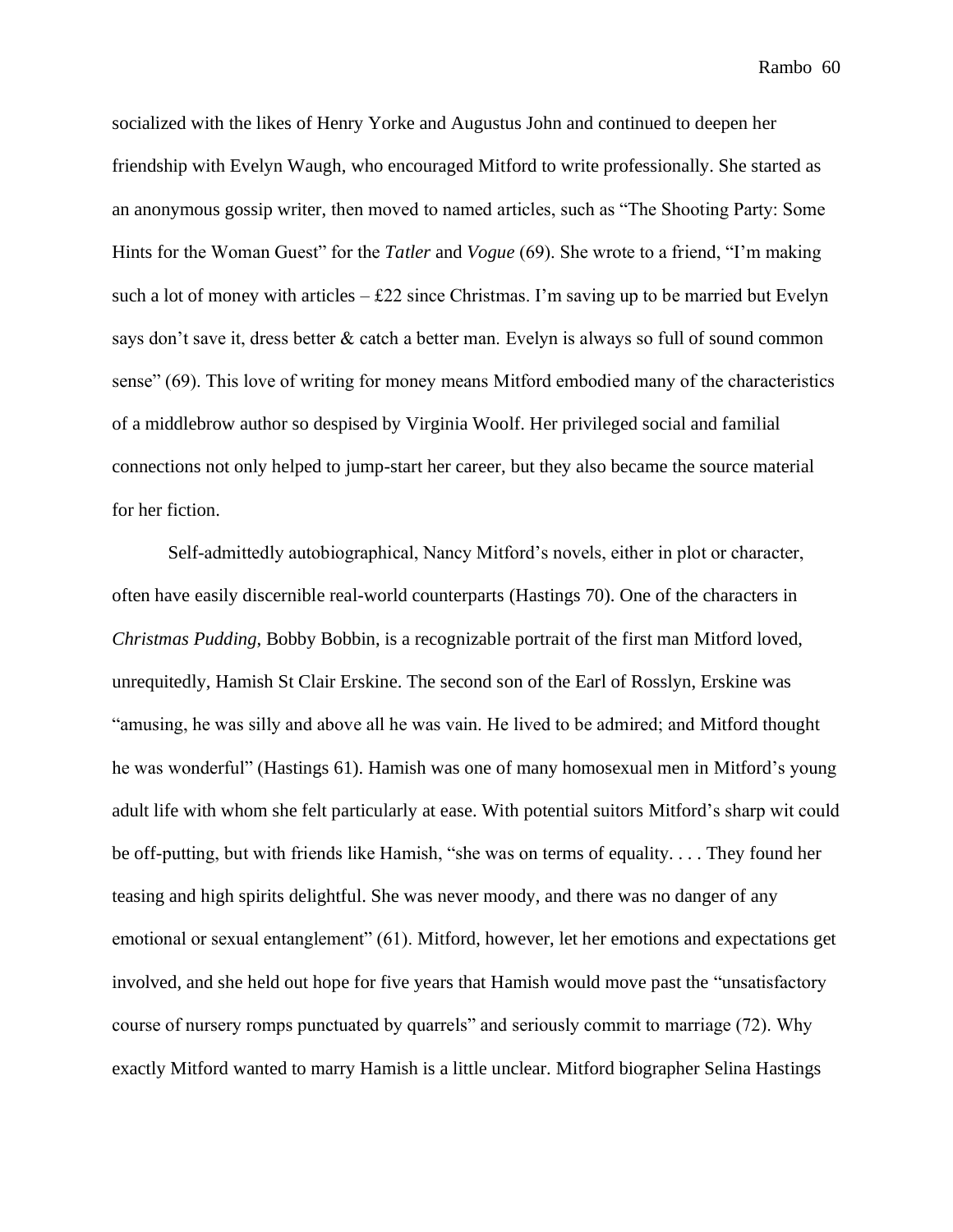suggests that part of the reason could be that his heavy drinking and boyish demeanor aroused a mothering sensibility in Mitford, which made her want to reform him. Another reason suggested by Hastings is that Hamish's elusive and fickle attitude attracted Mitford because the inconsistency was exciting. *Christmas Pudding* was written in the waning months of their backand-forth relationship. Given the personal nature of her writing, no doubt this first experience with love colors many of the relationships portrayed in the novel.

Published in November 1932, *Christmas Pudding* splashed onto the literary scene receiving praise from both the critics and those caricatured on its pages; however, for Mitford the success would quickly get subsumed by personal disappointments. The *Sunday Dispatch* calls the novel "engagingly wicked" and "deliciously amusing" ("Books to Read" 12). Many of the reviews at the time referred to the novel as a wicked amusement. The public seemed to take the book much in the way Mitford presented it—an amusing, if not always flattering, portrayal of the upper classes. One reviewer, Christopher Adams, writing for the *Birmingham Gazette*, was not particularly taken by the novel calling it "entirely ridiculous" (Adams 4). He points out the language divide between the older and younger characters: "tendencies of current slang are indicated by the remark that the speech of the old-fashioned Lord Lewes was quite devoid of 'such expressions as 'O.K. Joe,' 'I couldn't be more amused' . . . 'What a poodle-pie.' On the whole, Lord Lewes is to be congratulated" (Adams 12). Clearly, Adams was not taken with Mitford's "of the moment" use of language. Mitford herself called it "jolly good . . . all about Hamish at Eton . . . Betjeman is co-hero" (Hastings 71). Hamish is said to have loved it and from then on signed his letters to her as "Bobby" (72). Although he might not have minded too terribly being fictionalized in Mitford's creation, he very soon after made it clear that the story she wished she could write for their real lives – that he was "basically heterosexual, sowing his wild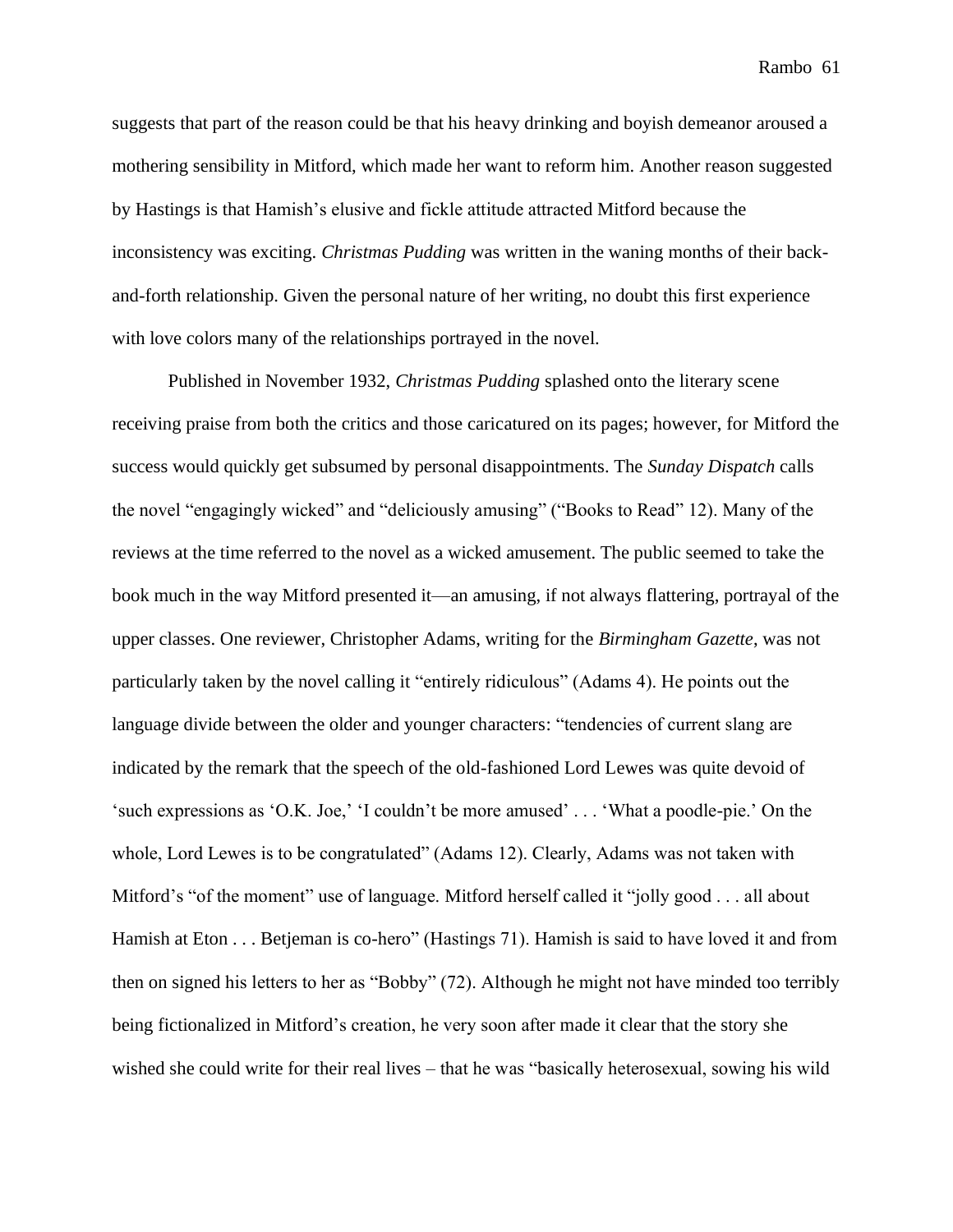oats, but soon to settle down to marriage and a family" – would never come to be (77). He announced his engagement to another woman, effectively forcing Mitford to finally accept that their relationship would never move beyond friendship (79). Perhaps this soured her perception of *Christmas Pudding* because in 1951 when her publishers asked to re-release some of her earlier work, her response was a resounding no. She called them "badly written, facetious, & awful" (208). *Christmas Pudding* is undoubtedly a piece of juvenilia missing some of the emotional development and complexity found in the characters of her later novels. However, the uncensored, half-baked nature of the novel is part of what makes it interesting to read nearly a century later. Mitford brings to the page a young woman's slow acceptance of the realities of the world around her. She asks what it means to come of age in a swirl of privilege, expectation, pragmatism, and convention.

To read Mitford's novel on a surface level is to enjoy the amusing veneer of her writing through the hijinks woven into the plot. The novel revolves around the Christmas celebration of the Bobbin family at their country estate, Compton Bobbin. The family consists of Lady Bobbin, her son Bobby, and her daughter Philadelphia. Lord Bobbin died years before in the sinking of the Lusitania. Into this familial setting come the various Bobbin relatives, the Earl and Countess Lemington Spa, the Duchess of St. Neots and her daughter Heloise, wealthy cousin Lord Michael Lewes, and several Scottish relatives including the newly elected M.P. Captain Chadlington, his wife Lady Brenda, and their children Christopher Robin and Wendy. One such hijinks over the weekend is the fake bomb Bobby places under the chair of his cousin, the new M.P. Captain Chadlington. Mitford begins the scene by revealing that "Captain Chadlington was in the middle of telling Lady Bobbin what the P.M. had said to him," but then a "loud whirring noise was heard under his chair" (121). Despite any real concrete evidence to suggest this,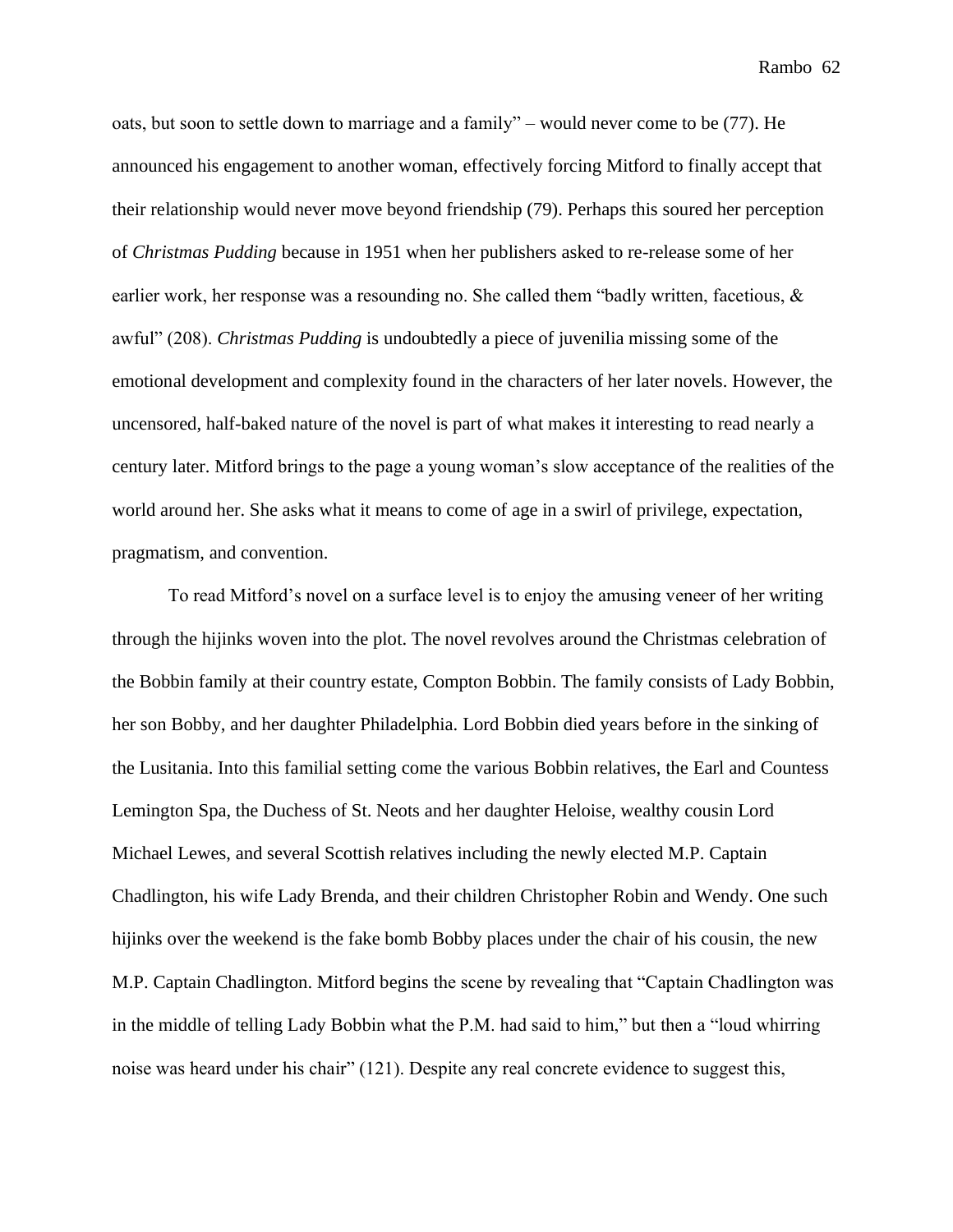Captain Chadlington stands up and says, "Will the women and children please leave the room immediately?" implying that danger was imminent (121). The Captain then gets declared a hero for remaining calm in the moment. Mitford, however, reveals the politician's smug vanity: "Captain Chadlington, secretly delighted to think that he was now of such importance politically that attempts were made on his life (he never doubted for a moment that this was the doing of Bolshevik agents) went off to telephone the police" (121). The "bomb" is nothing more than a gadget Bobby had gotten from a school mate. The pompous self-importance of the politician becomes the object of ridicule in the way he immediately concludes that his life would of course be targeted. This example is one of the many ways Mitford deflates the pretensions of the upper class. In general, they are portrayed as egotistical, eccentric, and emotionally stunted, but by bringing these characters into slightly absurd situations with no real consequences, Mitford can deflate their pretentious self-importance in a light-hearted and humorous manner.

Surrounding the family is a cast of upper-middle and middle-class characters who befriend Bobby and Philadelphia, offering them a different perspective of life than they have seen from their aristocratic relatives. The first such character is the protagonist of the novel, misunderstood author Paul Fotheringay. Paul wants to write a biography of a Bobbin ancestor, the Victorian author Lady Maria, but has been denied access to her diaries which are stored at Compton Bobbin. The conceit that gets Paul in is that he must pretend to be Bobby's tutor for his winter break from Eton. In due course, the entire household learns Paul's true identity, but all must keep the information from Lady Bobbin. Paul gets connected to the Bobbin family because of the friendship between the older, not quite respectable, but rich Amabelle Fortescue and Bobby Bobbin. Amabelle arranges this mutually beneficial deception between Bobby and Paul because Bobby is only too happy to have Paul come pretend to be tutor. That way, he will not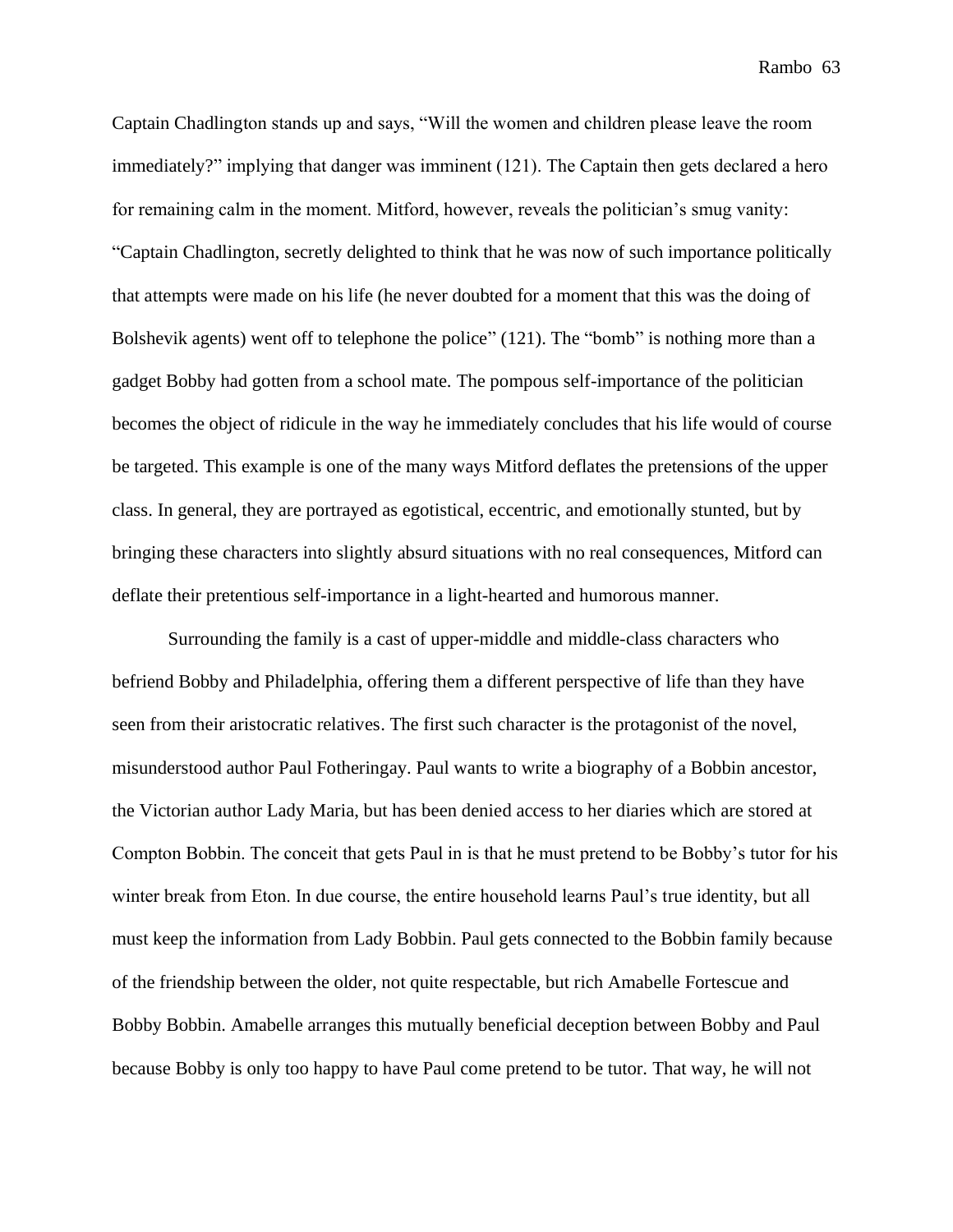have to actually study during the break. Amabelle, along with several friends, Sally and Walter and Jerome, rents a cottage next to Compton Bobbin for the winter. In contrast to the large and formal Compton Bobbin, Amabelle's cottage is cozy and relaxed. The friends lie around on sofas playing cards and drinking or they frequently leave to attend parties around the neighborhood. Mitford conveys two different ethoses of life by contrasting the structured formality of the aristocratic Bobbin family with the relaxed flexibility of Amabelle's middle-class friends.

The novel's underlying subtext of emotional anxiety comes from the contrasting female characters. Mitford fills *Christmas Pudding* with characters who have contrasting characteristics – country versus city, old versus young, established aristocracy versus the socially mobile middle class – and through them she reveals that despite their differences in position, the expectations for women in the upper and upper-middle classes were remarkably similar. These binaries can be seen in the female characters Lady Maria Bobbin, Lady Gloria Bobbin, and Amabelle Fortescue. These three female characters are foils of each other in terms of position, mobility, personality, and age, but together their expectations when it comes to marriage are remarkably similar. Between them is the young lady who is coming of age in the novel, Philadelphia Bobbin. She spends the majority of the novel bored by her life in the country and pondering what she can expect from the future. The differences in these characters' temperaments and positions allow Mitford to discuss her own doubts and anxieties about romantic love and marriage.

Through Lady Maria Bobbin, Mitford creates an idealized version of a woman both daring and conventional, and she captures a particular strand of Victoriana popular among her friends. Paul decides to write about Lady Maria because "this woman, this poet, brought up amid the conventions and restrictions of the mid-Victorian era . . . found time among her manifold duties to sing in noble, deathless verse" (Mitford 31). Lady Maria functions as an ideal woman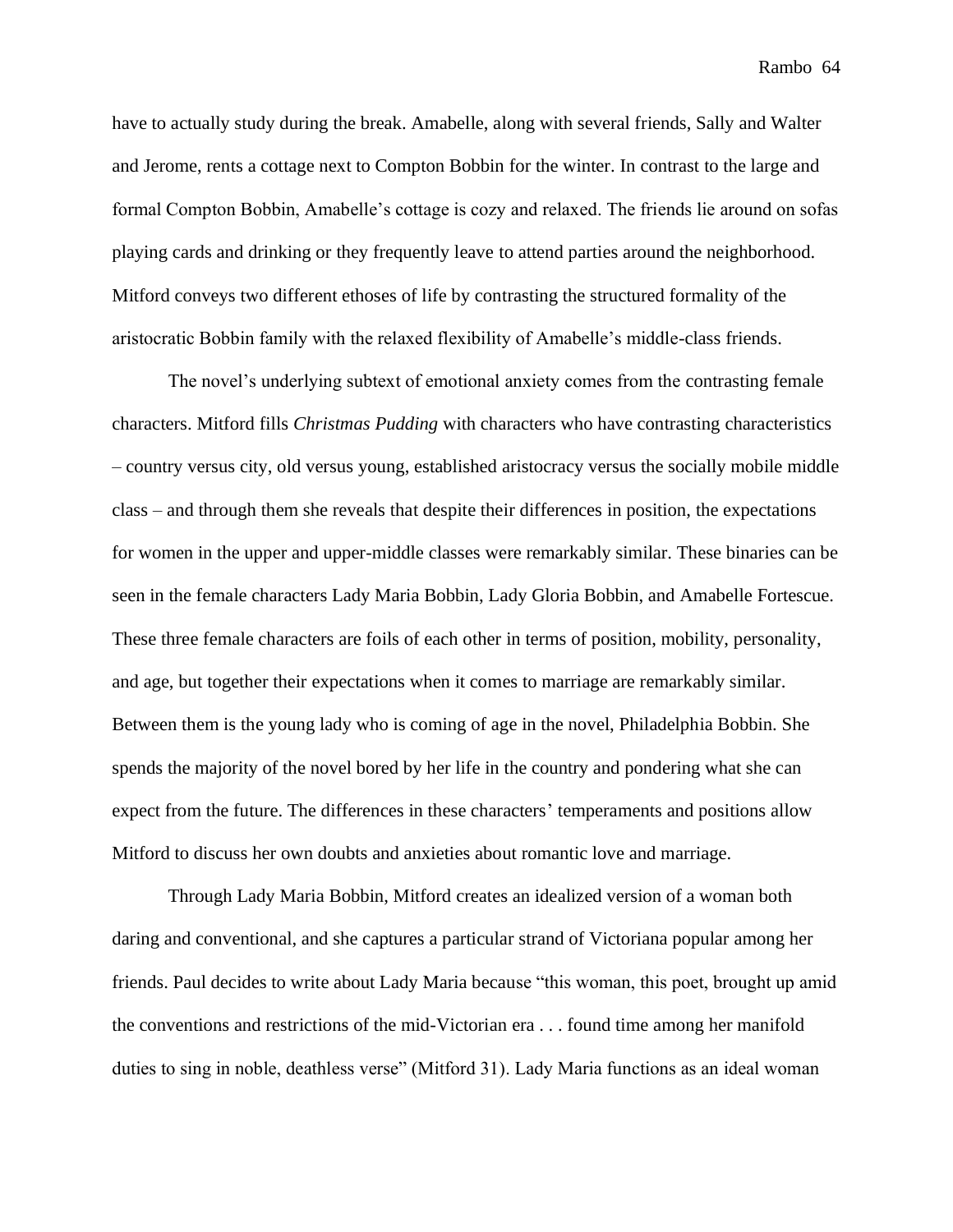capable of having it all—a loving marriage, many children, and a writing career despite the social criticism that came along with publishing (31). Through this Victorian Lady, Mitford reveals the privilege of place among the ruling aristocratic class. Lady Bobbin's position as a titled lady, the daughter of an Earl, gives her access to an education that allows her to develop her poetic voice and a social position elevated enough to absorb a counter-cultural public publishing career. Mitford writes her as a successful poet who "enjoys an almost world-wide popularity" and a successful mother "of twelve children" (32). One of the last references to Lady Maria reveals her attitude early in her life: "my future must be decided by dearest Mamma and dear Papa" (141). Lady Maria defers her wishes to her parents, but in Mitford's fictional Victorian family those parents both published Maria's poetry and arranged her marriage to a man she loved. Mitford's setting the idealized situation for a woman within the context of the Victorian age works on two levels. Since Lady Maria has no direct link to a real-life historical Victorian woman, Mitford appears to create an inside joke that would appeal to her good friend John Betjeman, known for his obsession with Victorian art and culture (Hastings 71). Mitford explicitly mentions Betjeman as her inspiration for the character Paul Fotheringay; therefore, the character could have been constructed simply to amuse Betjeman. However, within the context of the larger story, Lady Bobbin's Victoriana also works on another level. Lady Maria is the one female character who "has it all" and Mitford relegates her to the past. Mitford's choice suggests that the "ideal" situation for a woman of the aristocratic class has either faded with the past or perhaps it never really existed in the first place. Unlike so many other characters in her novels, Mitford's Lady Maria Bobbin has no clear real-life approximate. Have women ever had it all? Mitford's novel doubts it.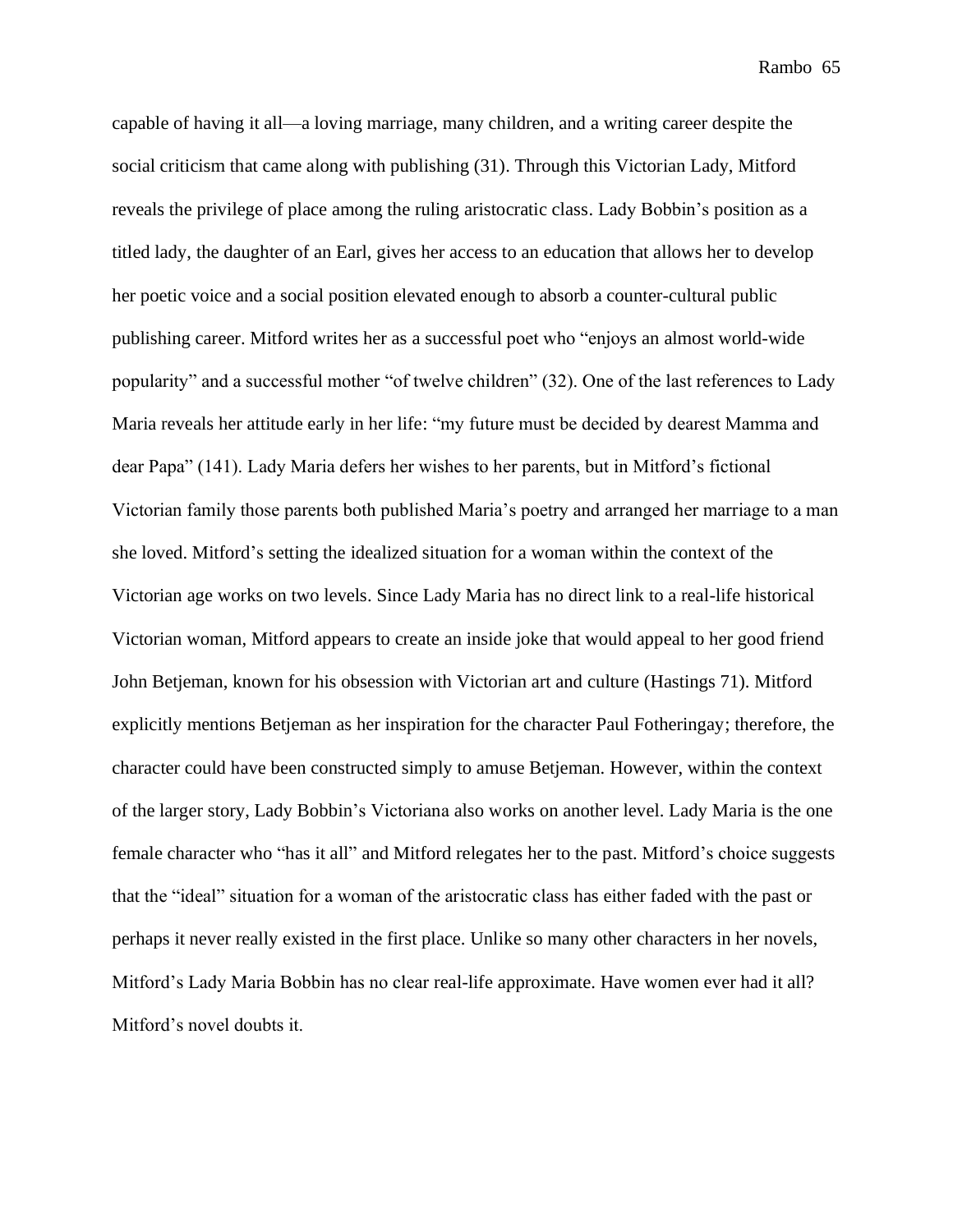The "current" Lady Bobbin, Lady Gloria, is a plain woman who values preserving the status quo and passing on the established aristocratic power structure through marriage and motherhood. Lady Gloria is not an idealized version of a woman who has it all, but an exaggerated depiction of a horse and hound type of country aristocrat ready to do her duty without asking for anything more. Mitford writes her as content with the birth of her children as the fulfilment of one of her "two main duties" (57). For a lady of her position, she was "to marry well and to produce a son and heir." Having done that, "it was of no consequence to her whether or not the marriage was a happy one . . . and she had never known much disquietude on the score of her family life" (57). Her son was an heir and she would see her daughter married "as quickly and advantageously as possible." Beyond the fulfillment of her duty, Lady Gloria Bobbin loves hunting and presiding over life at Compton Bobbin. When a proper suitor asks for her daughter's hand in marriage, Lady Gloria is perfectly happy to give her consent and tries to squash any misgiving expressed by her daughter by appealing to position and duty. She tells Philadelphia, "Michael has a very proper sense of duty, of the responsibilities attached to his position in the world . . . and in any case, if you don't marry him you'll probably remain an old maid" (164). For Lady Bobbin, to end an old maid would be most undesirable, but the real hold she has over her daughter is money. Philadelphia, unlike her brother, will not inherit automatically, and her mother would have the ability to withhold any allowance or inheritance from her should she choose to marry without Lady Gloria's consent. Lady Gloria Bobbin represents the conventional expectations facing a woman like Nancy Mitford. Women were expected to marry among their class in order to produce an heir who could keep the whole established structure moving forward into the next generation. Bobby Bobbin, Philadelphia's brother, puts it this way: "we Bobbins never marry, we contract alliances" (134). Young people of the upper classes were not expected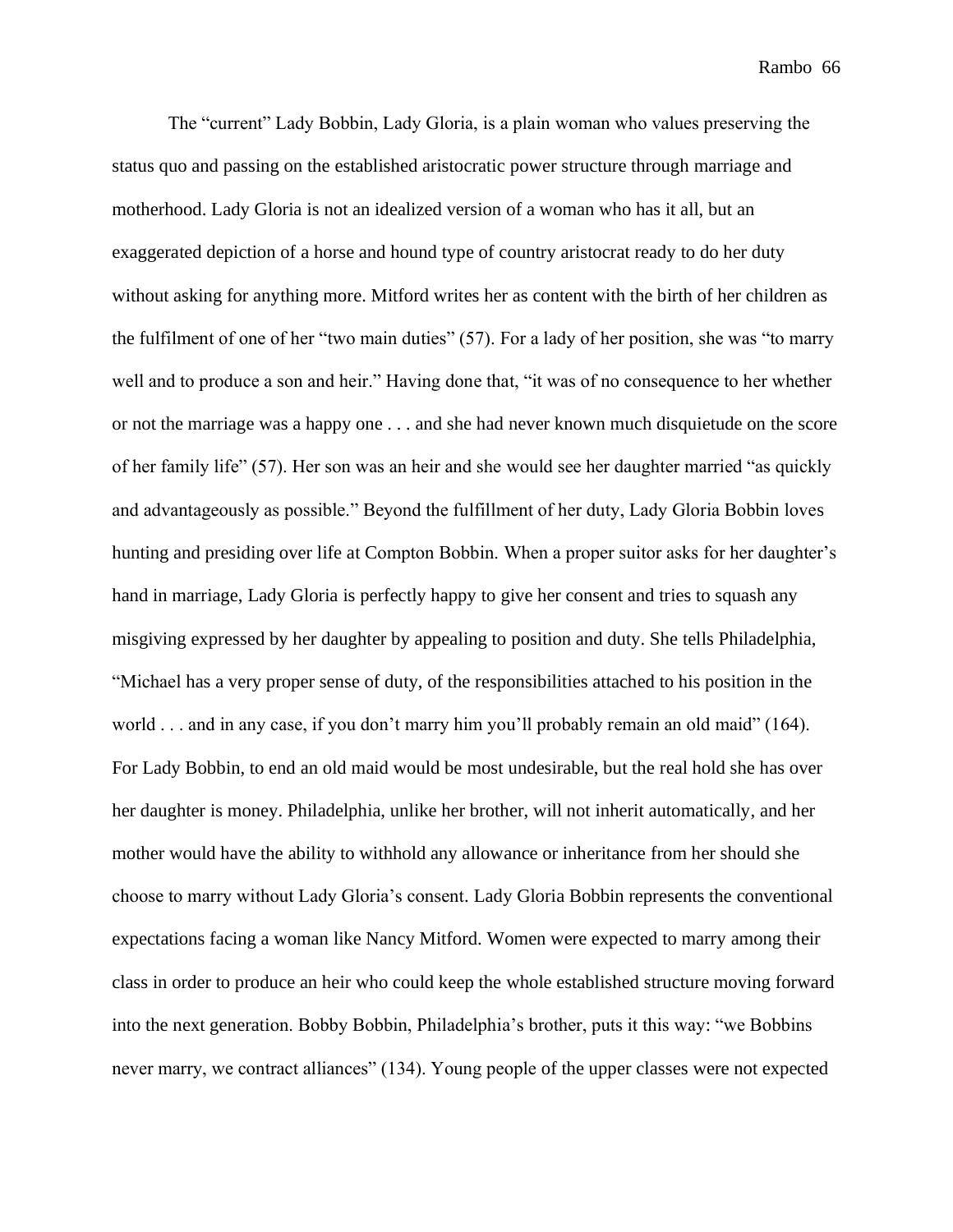to look for relationships, but alliances that might have the added benefit of a happy relationship attached, but it was not the root of the issue. Through Lady Gloria, Mitford shows that this expectation was firmly in place even in the early 1930s.

While relaxed in demeanor and socially mobile, Amabelle Fortescue's experiences on the fringes of society render in her pragmatic ideas of love and marriage every bit as mercenary as the Ladies Bobbin. The character of Amabelle is fashioned after the actress Tallulah Bankhead (Hastings 61). Mitford never fully reveals the character's background, but insinuates that the character has a similarly professional background. Whether or not that profession is as a courtesan or actress or both is not quite clear. Mitford keeps the details vague, but uses the phrases "demimonde" and "ordinary tart" when having other characters refer to her (170, 187). This early existence on the fringes of society implies that she would not have been born with the same security in terms of material or social position as the Ladies Bobbin. For Amabelle, her point of view would have been shaped by the need to procure a social standing, and Mitford produces that by way of marriage. Mitford expresses some of the same ideas regarding marriage through Amabelle as she does through Lady Gloria, but expands it even further. Amabelle states, "the older I get the more I think it is fatal to marry for love" (139). Her reasoning is that the more love someone feels for another, the more miserable they could possibly become if anything were to happen to that person. Amabelle's views are pragmatic in the way she prioritizes security over everything, but she also expresses a practicality when it comes to what a person should really expect from marriage: "the trouble is . . . people seem to expect happiness in life. I can't imagine why; but they do. They are unhappy before they marry, and they imagine to themselves that the reason of their unhappiness will be removed when they are married. When it isn't they blame the other person, which is clearly absurd" (139). Through Amabelle, Mitford questions the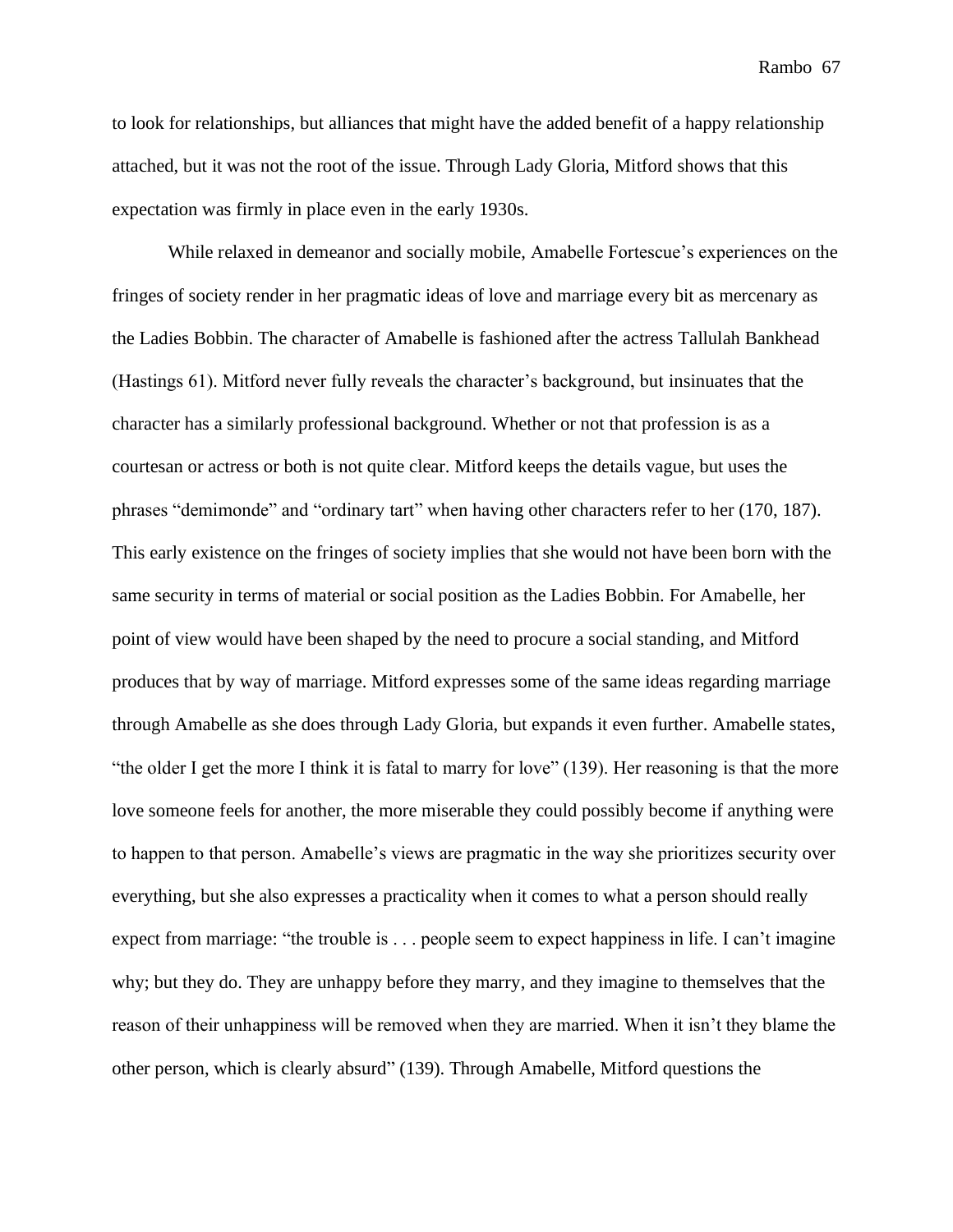practicality of placing upon marriage the unrealistic expectation of ultimate fulfillment. The ends are not the same for Amabelle as they are for the Ladies Bobbin. Amabelle does not care about duty to class or the family line, but she does understand the practical reality of all that money can provide. Amabelle uses marriage for practical advancement both socially and materially. Clearly, this is the kind of choice Amabelle made in her first marriage. Through her alliance with Mr. Fortescue, she advanced financially, materially, and socially. The environment Mitford places her in is more relaxed and comfortable than the environment of the large country manor of the Bobbins – she has a house in town and rents a country cottage – but her advice to the younger character Philadelphia aligns with the Ladies Bobbin. Love is an unrealistic expectation or basis for a marriage. When Philadelphia tells her she is engaged to Paul, Amabelle asks, "you don't expect me to congratulate you or anything like that, do you?" (175). Later, her practicality betrays itself a bit and her more flexible, mobile nature comes through when pressed by Philadelphia and Paul. She provides them some advice for how they might go about breaking the news to Lady Gloria, but Mitford does not allow this moment to pass before revealing that inwardly, the character "was incapable of seeing Philadelphia's point of view, and thought that the child was being merely obstinate" (178). The only other time Amabelle betrays a bit of her own pragmatism is when she becomes engaged to a country squire for love. There does not seem to be any material advantage to the marriage. However, even as Mitford writes this ending for Amabelle's story, the character chooses this relationship from a position of material advantage. She has risen to a point of privilege socially and materially that can afford her the luxury of marriage for love. But even in Amabelle's new relationship, Mitford maintains a note of skepticism because the book ends before readers ever see Amabelle actually married and settled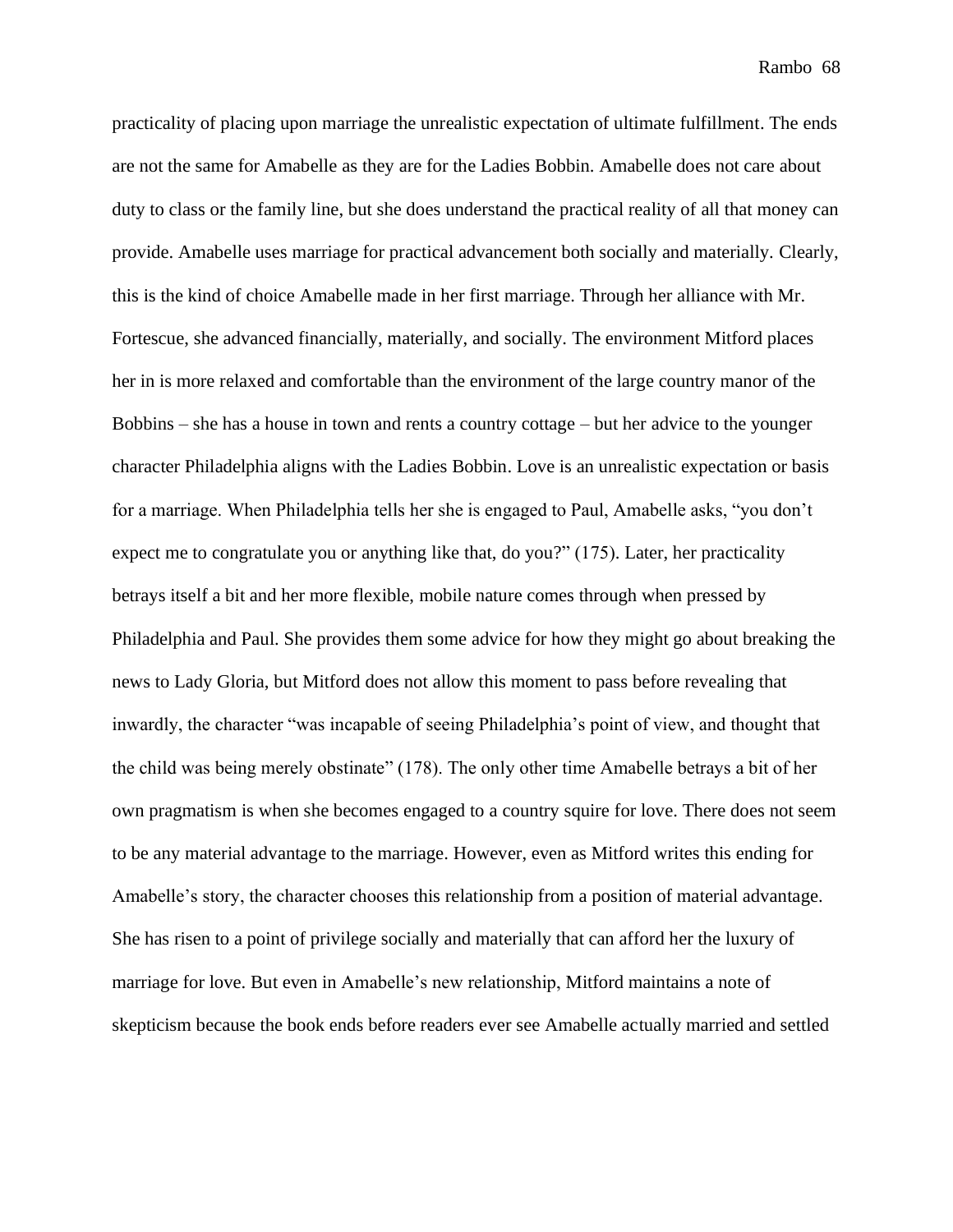permanently in the country. Whether or not the marriage brings Amabelle happiness or grief remains a question.

Closest to the real-life Mitford sisters in her frustration with her secluded upbringing in the country, Philadelphia is the young woman coming of age in the novel and for whom Mitford withholds a full happy ending. Philadelphia is frequently depicted in the novel as being silent or "bored and boring" (155). Relegated to the country full time, but having "no love for country pursuits, and no intellectual resources on which" she could draw, she lives "in the clutches of that boredom, too boring even to describe" (191). "Boring" is the overall adjective attributed to Philadelphia's situation. When Paul is introduced to her, he brings an excitement into her life that she attributes to love. For Philadelphia, the prospect of marriage means "escape from her home, which she regard[s] as a prison, and from her mother, whom she detest[s]" (157). In the end, Philadelphia is given the choice of engagement to Paul or Michael. She turns from her mother to Amabelle and Sally, a friend of Amabelle's, for advice. They both strongly point her in the direction of Michael, and money is the explicit reason. Sally blurts out, "just think of all that money" (161). Again, there is a sense of practicality in choosing Michael. Paul is presented as a thoroughly unreliable character. His book is mistaken for a comedy and his relationships with women are consistently inconsistent, so Amabelle and Sally's misgivings are in the best interests of their young friend. Philadelphia makes the respectable and safe choice, accepting Michael's proposal as much for the "diamond bracelet" he snaps on her wrist as for her disappointment in Paul's drunken disregard of her presence: "he took one of her hands in his and said with a great effort, 'Go away, darling, I'm drunk'" (198). Mitford's narrative voice moves into the perspective of Philadelphia: "That was the end. She must get back to Michael, who would never treat her so" (198). That phrase "get back to" is key here because it implies that she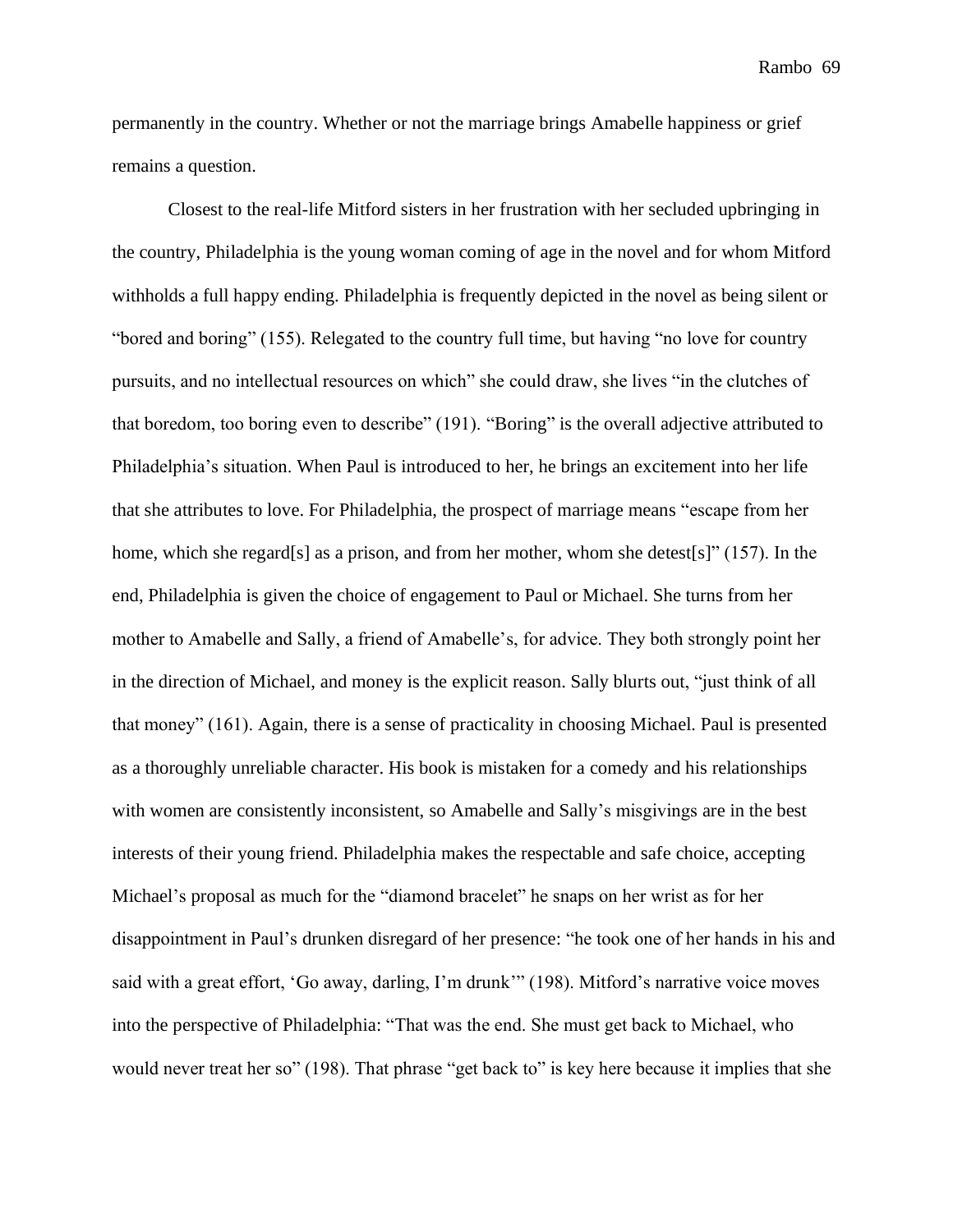has been out on a limb with Paul. Mitford, however, does leave Philadelphia's satisfaction in her safe choice a bit ambiguous. In the last scene, Philadelphia tells Sally about Paul's drunken dismissal, and Sally reassures Philadelphia by telling her "you weren't at any time properly in love with Paul" (202). Mitford uses Philadelphia to explore the options and challenges of coming of age in such a cultural moment as she faced in the 1920s. In terms of identity, Mitford reveals that for all the changes in suffrage or education that caused women in the 1920s and 1930s to feel freer than their mothers and grandmothers, the majority of the women of the upper classes still carried the weight of expectation that their womanly duty was to secure a successful marriage alliance. For Mitford, the pragmatic and conventional seems to be inevitable.

Mitford couches the anxious subtext about love, marriage, and expectations within a discussion about the potential for misreading, perhaps distancing herself from any implications that her novel is anything more than an amusing farce. Mitford opens the novel by revealing that Paul's first published novel, *Crazy Capers*, meant to be a melodramatic work, has been grossly misunderstood by the critics, his friends, and the reading public. The narrator reveals that for Paul the novel was "the child of his soul upon which he had expended over a year of labour, pouring forth into it all the bitterness of a bitter nature; describing earnestly, as he thought, and with passion, the subtle shades of a young man's psychology" (8). Unfortunately for Paul, the reviews portray his work as completely different: "a welcome contrast to the unrelieved gloom of Miss Lion's *Tragedy in a Farmyard* is provided by Paul Fotheringay, whose first novel is the most amusing piece of work to be published for many months" (9). The review resembles the reviews Mitford's own actual work had received. The humor is in the pretention of Paul who expected to create a work of profound drama. This joke is echoed a few more times in the novel as Mitford pokes fun at the pretensions around the highbrow/lowbrow (and by implication the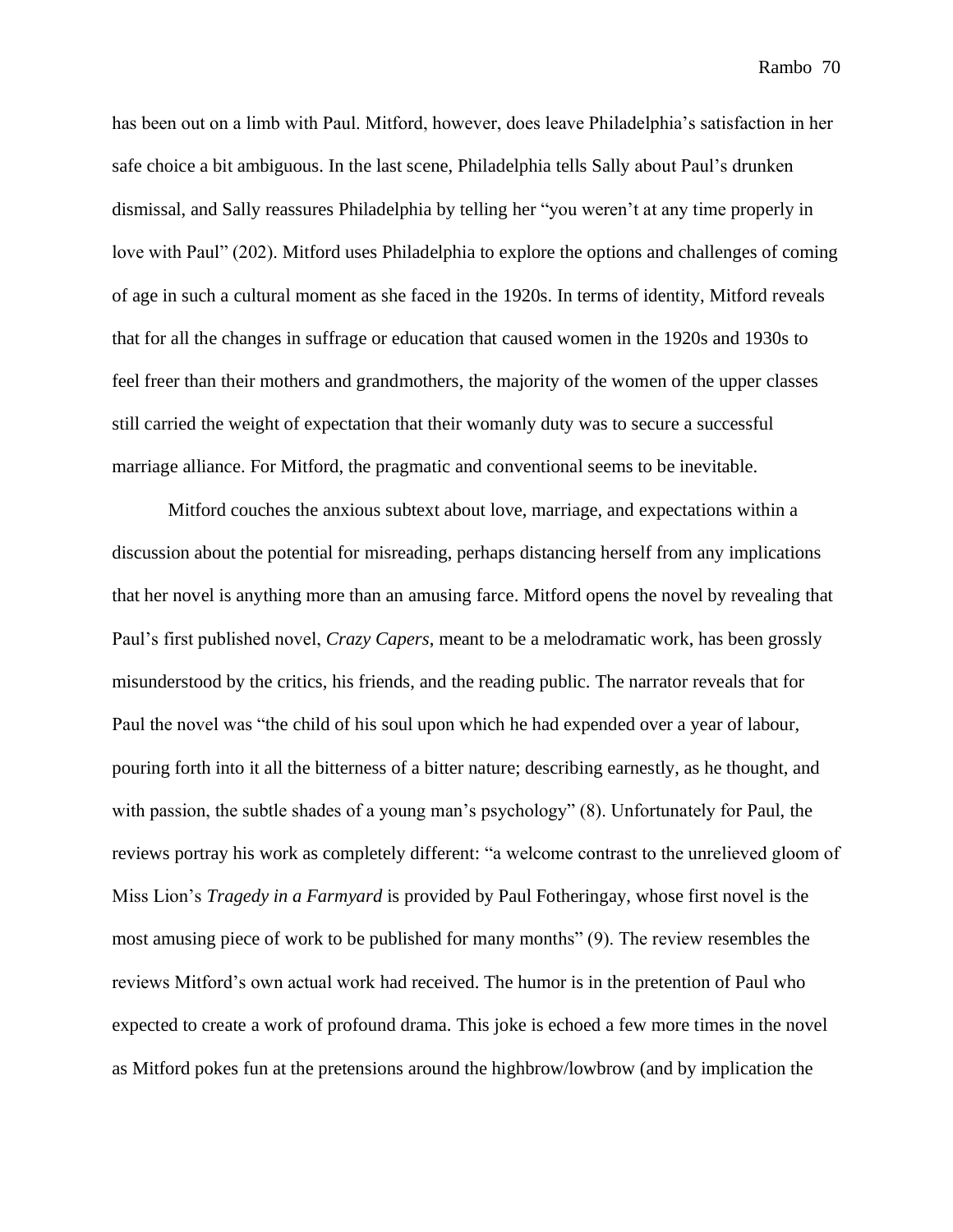middlebrow) distinctions. Amabelle tells Paul, "it's no good writing about the upper classes if you hope to be taken seriously. You must have noticed that by now? Station masters, my dear, station masters" (22). The suggestion is that he needs to focus on the lower or working classes to find artistic credibility. Furthering the joke, Paul reveals, "trouble is that I loathe station masters, like hell I do, and lighthouse keepers, too, and women with hare-lips and miners and men on barges and people in circuses" (22). The hare-lip reference seems a direct allusion to Mary Webb's *Precious Bane,* which Mitford subtly lampoons through Paul's passionate declaration that he does not want to write about the working classes. The scene goes on to discuss the idea of snobbery and whether or not people understand tragedy. Mitford leaves the discussion of reading and writing behind as the novel progresses, but including it early allows Mitford to present an important idea. This plot point is a slight hedging of her bets against any ill feelings from her family and friends. Her work is thinly biographical, so there were real-life people who could easily read themselves in the pages of her work. Mitford mitigates any real-life disapprobation towards herself by reminding the reader that novels can be misunderstood. If Paul Fotheringay's best intentions were so grossly misrepresented by the reading public, so could Nancy Mitford's, so any resentment could be passed off as part of a joke.

Later in life Mitford wrote an article titled "The English Aristocracy" in which she drew upon the work of philologist Alan Ross to describe the distinctions between the classes in terms of language usage. The distinction Ross created was "U and Non-U, denoting Upper-class and Non-Upper-class" (Hastings 223). Mitford expanded, and at times corrected, his work for her article in which she revealed to readers the class codes embedded in language. This article was not written until the 1950s; however, this same kind of coded language can be found in her earlier work like *Christmas Pudding*. Again, Mitford came from a titled family, and associated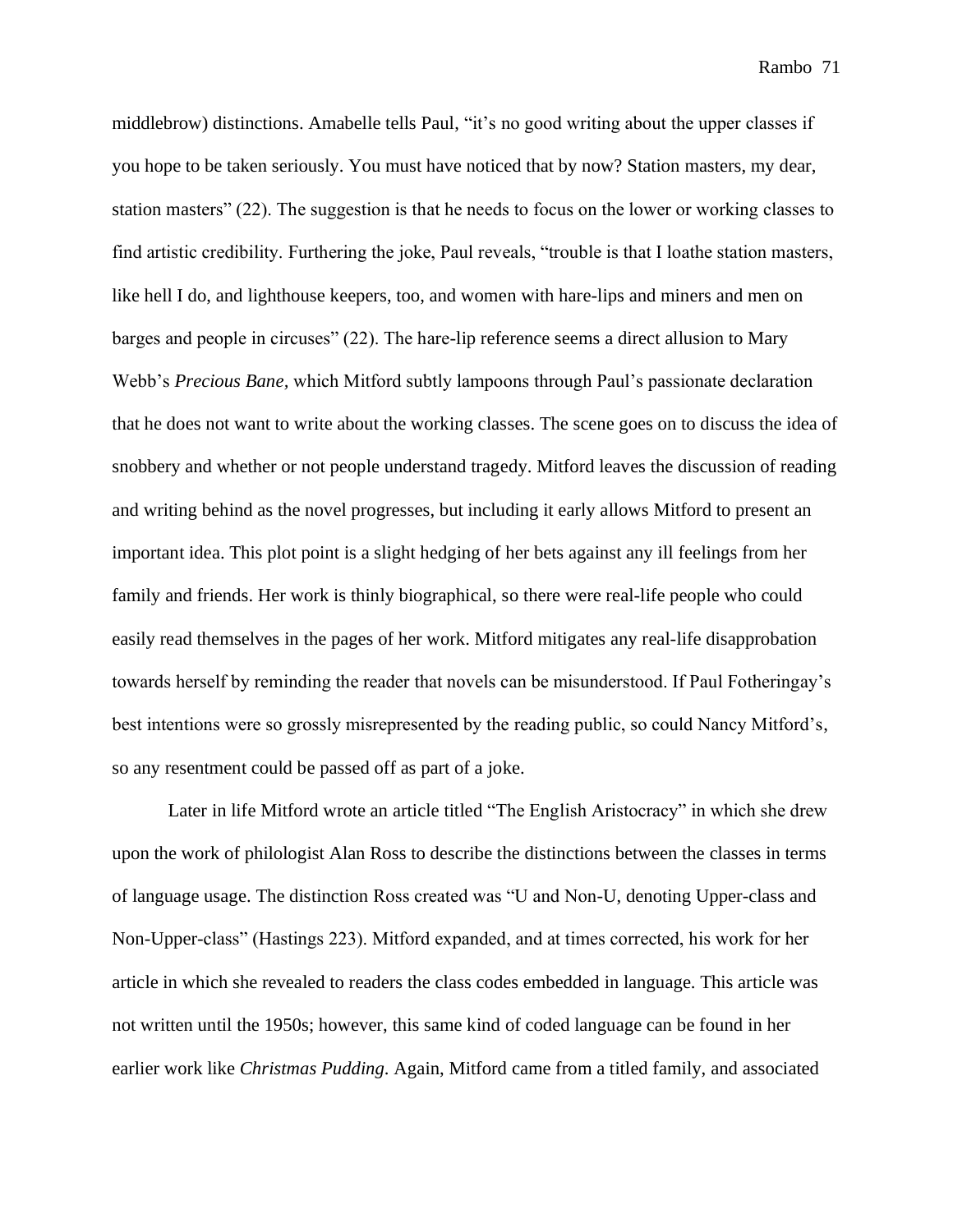with the upper classes all her life. Her biographer makes the case that this U/Non-U article was "all a tremendous joke" in line with the way in which Mitford couched most of her life in a joke, but one "which Mitford herself more than half took seriously. She was not a snob in the sense of looking up to someone solely because he had money or rank; but Mitford was never a member of the public" (224). Mitford's work presented to that public the world and words of the upper class.

Through *Christmas Pudding*, Mitford shows her reader the eccentricities and pretensions she herself found funny among her set of friends. But her work also reveals the anxiety a young woman, even in the upper class, felt at the prospect of growing up. Beneath the surface of the U/Non-U language and laughs, Mitford challenges her readers with difficult questions regarding choice and identity. On the one hand, her novel could be a kind of manual for upper-class insights if one wanted to find subtle ways to fit in. *Christmas Pudding* entertains, but it also offers a newly middle-class woman an insider's guide to the slang and social cues taken for granted by Mitford's class. On the other hand, Nancy Mitford coped with disappointment and uncertainty in her life by wrapping her anxieties in jokes and witticisms, but a deeper reading of the novel reveals the message that the greater the expectations for convention, the greater the pressure to conform whether or not doing so leads to a life of love and happiness.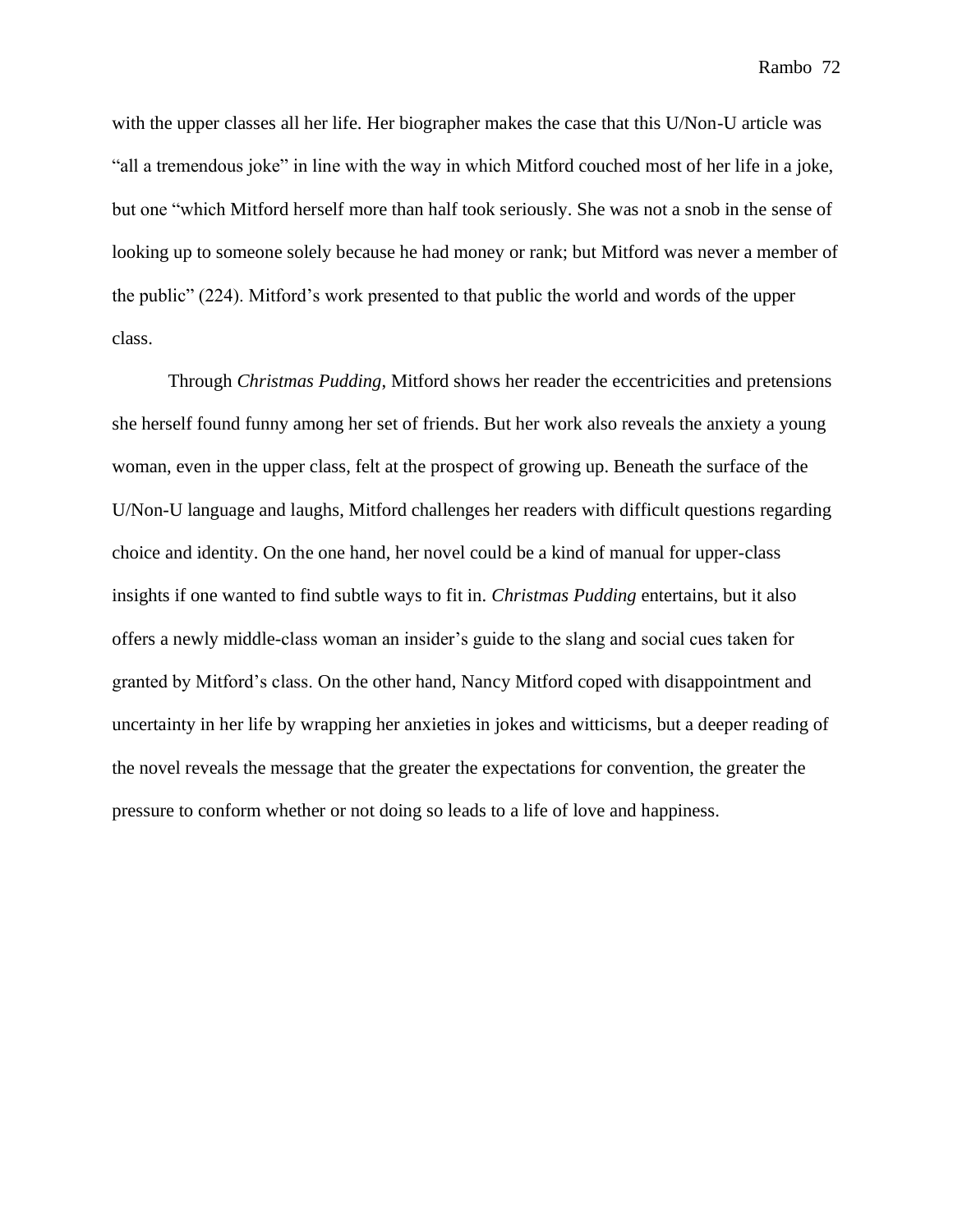# **Chapter Four:** *Diary of a Provincial Lady*

Contemporary. Close. Confiding. *Diary of a Provincial Lady* brings readers into the mind of a married middle-class woman living in the English countryside in 1929. E. M. Delafield started the story as a series of articles that were compiled into novel form in late 1930. The firstperson diary format has the effect of bringing the reader right into the complicated negotiations the lady performs on a daily basis in terms of class and gender. Delafield lightly satirizes the ways in which women, especially middle-class women, used reading as a tool in those negotiations to project a literary, but not too literary, image. As the Lady balances her role as wife, mother, community member, and middle-class woman, what she is reading and how she can discuss that reading become essential pieces of cultural currency for identity formation and projection. Through the Lady's story of social negotiation, Delafield recommends that middleclass women read for pleasure as well as place.

E. M. Delafield was a prolific writer of fiction and drama as well as a successful journalist. She published close to forty novels and short stories between 1915 and 1939. Born Edmée Elizabeth Monica de la Pasture in 1890, she grew up in a literary household as her mother was a novelist. Elizabeth Lydia Rosabelle published lightly satirical children's stories in the Edwardian period under her married name, Mrs. Henry de la Pasture ("E.M. Delafield"). Delafield's father, Henry Philip Ducarel de la Pasture was descended from French nobility and Edmée grew up bilingual with an upper-middle-class education through a series of governesses (Bloom 54). Whether or not Delafield came out in society when she came of age in 1908, as the other young women in the upper-middle class would have, is unknown. Her father died that same year, and his passing likely impacted the family's social standing for a time. Two years after her father's death, her mother remarried. Delafield's stepfather was a British Colonial Administrator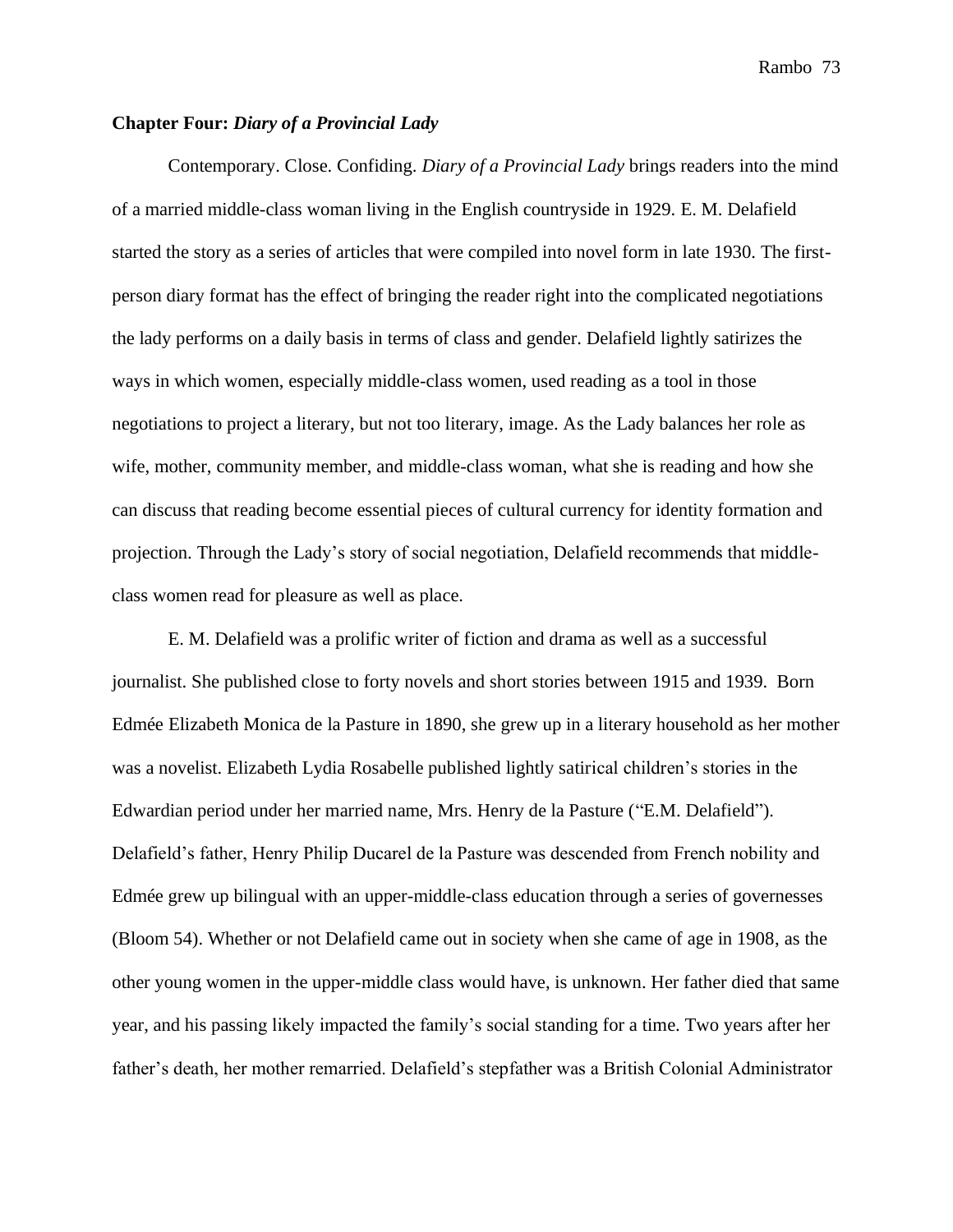who was himself a published author, although his work was mainly accounts of his time in various postings in Southeast Asia such as Malaysia and Singapore. Having grown up in a Catholic family, she considered joining a religious order in the years just prior to the outbreak of World War I. However, she spent less than a year at a convent in Belgium and wrote later in life that the experience was "suffocating and unendurable" (54). As war broke out in Europe, she returned to England to "volunteer at the Exeter Voluntary Aid Hospital" (54). It was during her time as a volunteer nurse that Delafield wrote her first novel, *Zella Sees Herself*. Her choice to use a pen name has been a point of speculation due to the fact that her mother was an author, and, according to one biographer, was "said to have been unduly dominant and aggressive in the family home" (Hammill 192). Perhaps the pen name was a pointed choice to distance her own creative output from that of her mother. However, the choice to disguise her gender by using only her initials and a constructed surname could also reflect the lingering conventional idea that there was something suspect about women who published.

After the war Delafield married Paul Dashwood, adding another layer to her identity. Faye Hammill, in *Women, Celebrity, and Literary Culture*, points out that over her lifetime Delafield's "identity was thereby symbolically fragmented into her three names: Edmée Elizabeth Monica de la Pasture, E. M. Delafield, and later Mrs. Paul Dashwood" (192). The success of her early publishing career led to opportunities in journalism including time spent as a contributor and director at the feminist magazine *Time and Tide*. She also had several plays produced in the 1930s. Alongside her writing career, Delafield had two children with her husband, and they spent the first few years of their marriage in Malaysia so that Paul could work on the Singapore causeway. Delafield in many ways embodies the middlebrow middle of progress and convention. Her life as the wife of a civil servant and mother of two would have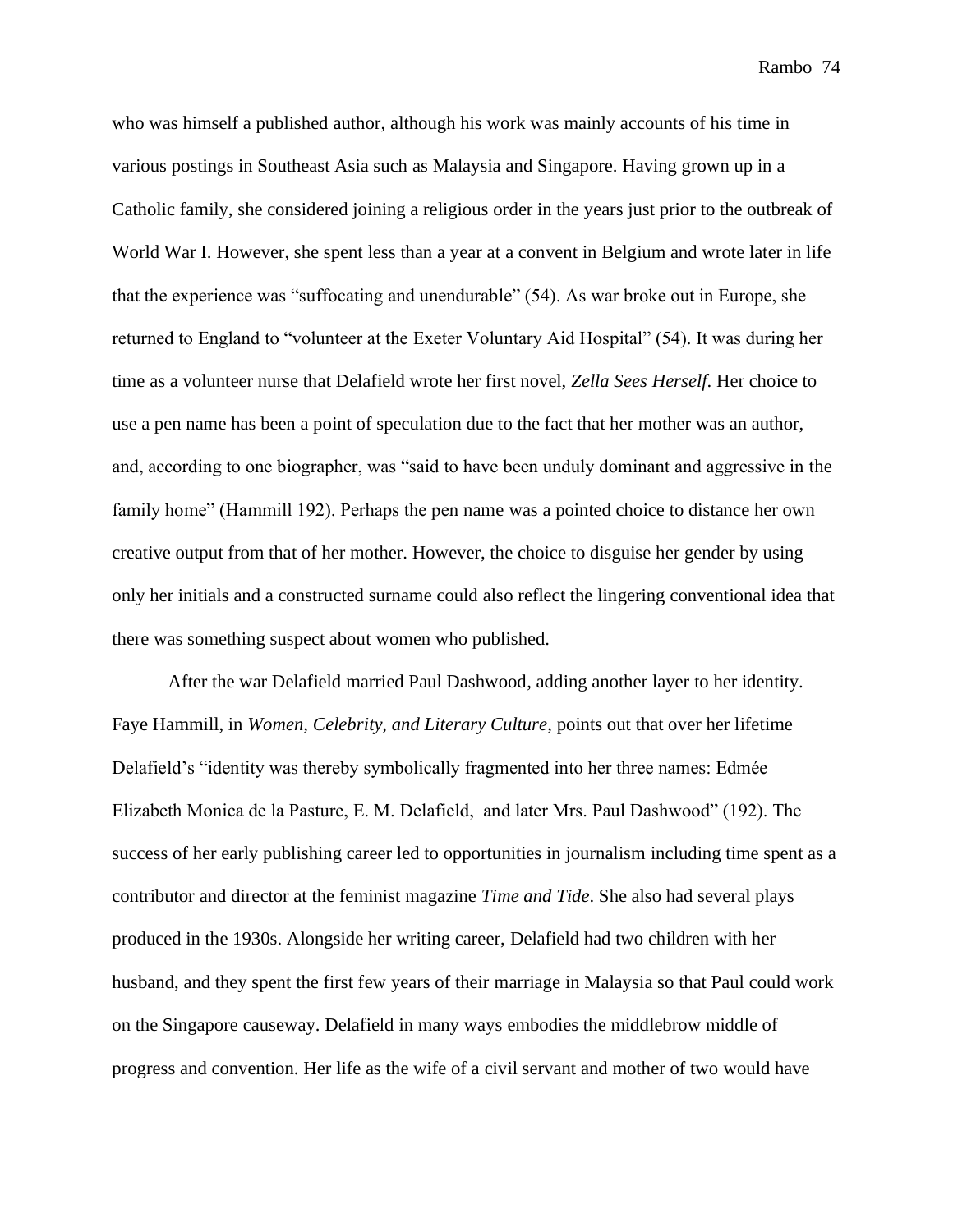meant she looked every bit the upper-middle-class English woman of the time. However, the name E. M. Delafield was known widely on both sides of the Atlantic due to the success of *Diary of a Provincial Lady*. Hammill notes that "her status as a contributor to *Punch*, a director of *Time and Tide*, a regular broadcaster on BBC radio, and a respected feminist spokesperson made her an eminent presence on the literary and social scene, whose name – though invented – carried a certain cultural authority for the middlebrow audience" (193-194). Navigating the experience of being an anonymous housewife who constructs a public voice through writing is a theme touched upon in some of Delafield's novels including *Diary of a Provincial Lady*.

The novel form of *Diary of a Provincial Lady* debuted in 1930; however, the majority of the story had already appeared in *Time and Tide* as a series of short stories. The feminist magazine then took out ads in other newspapers as a method of self-promotion using Delafield's contributions as a featured selling point. On page nine of the 22 May 1930 edition of the *Evening Standard* newspaper in London, an ad describes the novel thus: "the mirror which E. M. Delafield holds up to English family life in the Country to-day . . . sparkles with polished wit." Delafield's charming and often satirical portrayal of contemporary life attracted "wide-spread attention and high praise" (*Time and Tide*). Some of that praise apparently came from other newspapers because another ad in the *Evening Standard*, this time run by the publisher Macmillan and Co., informs readers that if they are looking for a novel with "humour crisp and unforced," Delafield's work is what to buy (Macmillan and Co.). *The Observer* ran a profile on Delafield in their November 30, 1930 edition, which did not feature her novel, but her first play *The Way Things Are*. Nevertheless, Delafield does discuss *Diary of a Provincial Lady*. She says her work is "not a novel," but then compares it to *The Diary of a Nobody*, which was a novel written in diary format in the late Victorian period by two brothers. Despite her hesitancy to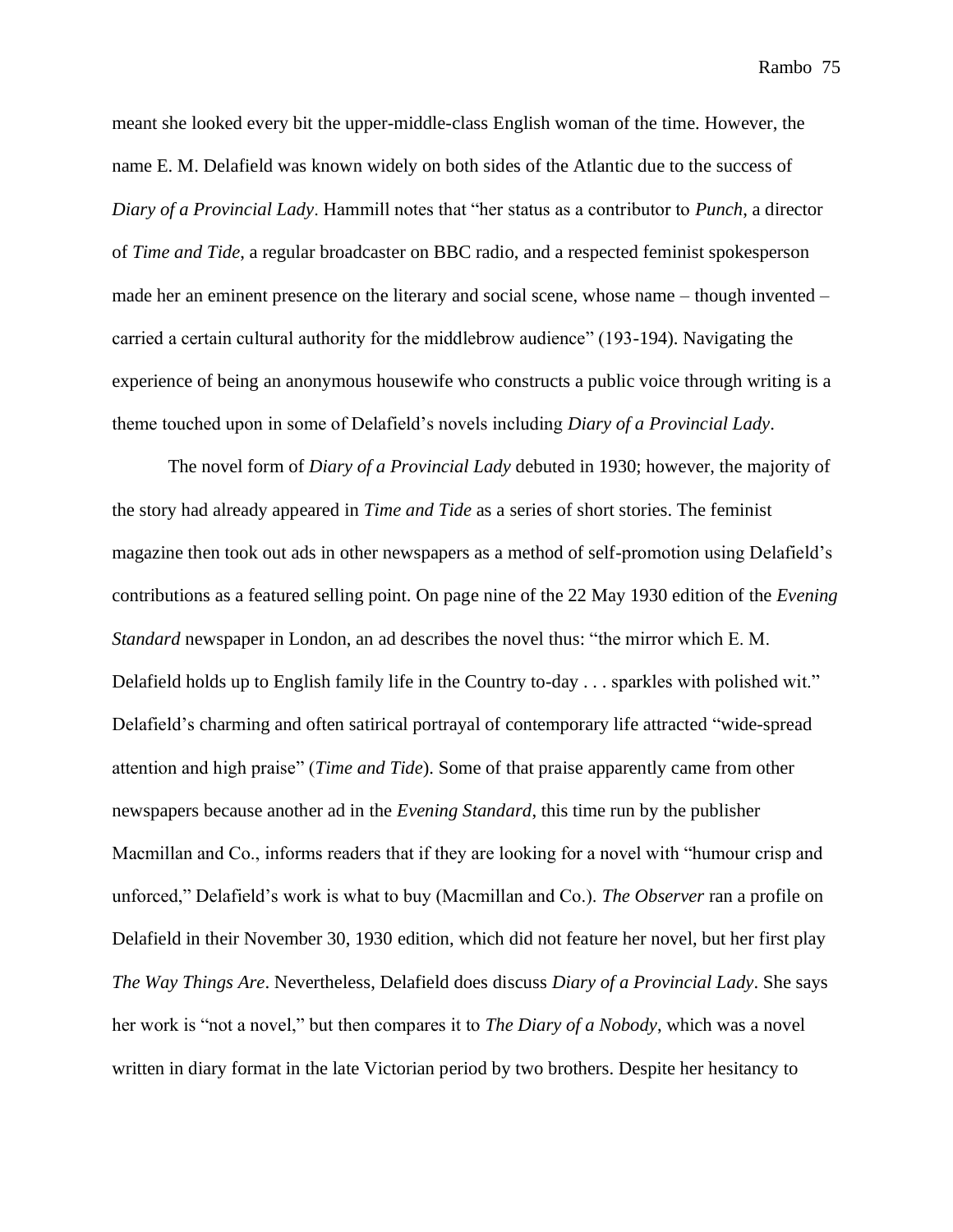categorize the work as a novel, she describes it as "the life of a wife and mother in the country, with sketches of people and things" ("Miss Delafield's First Play"). This promotional work was clearly meant to do double duty for both the play and novel as the article points out that the Book Society had selected *Diary of a Provincial Lady* as November's book. 1930 was clearly a productive year for Delafield. Having a novel selected by the Book Society despite the fact that it was a rather new organization at the time helped sell the book. Although there are not exact sales numbers on record for Delafield's novel, promotion by the society would have undoubtedly raised the novel's profile. Not all reviewers embraced the book. *The Observer*'s official review of the novel after publication was not entirely favorable as it stated, Delafield "has abandoned herself to the crudest caricature" (Gould 5). Another point of consternation for the reviewer was the mixed messages regarding the socio-economic status of the woman. For this reviewer it was confusing and distracting trying to work out how a wife and mother who "can send [her] son to a school where he hobnobs with the sons of millionaires . . . has regularly to furtively pawn a ring in order to pay the tradesman's bills" (Gould 5). This confusion touches on issues of the middlebrow middle-classness of the novel, which are now less distracting and more revealing for readers. Moreover, the reviewer is a man, Gerald Gould, who in many ways dismisses as simply un-understandable some of the more feminine and domestic points of the novel. Gould's review suggests that a divide in reception of the novel falls along gender lines even from the time of publication. Mr. Gould perhaps could not understand the difficult class negotiations the Lady engaged in, but the middle-class reader of Delafield's novel could.

*Diary of a Provincial Lady* is an exemplar middlebrow novel because of the way in which it centralizes the feminine middle-class experience through the diary format. By closely documenting the jumble of thoughts and responses of the Lady to herself and the world around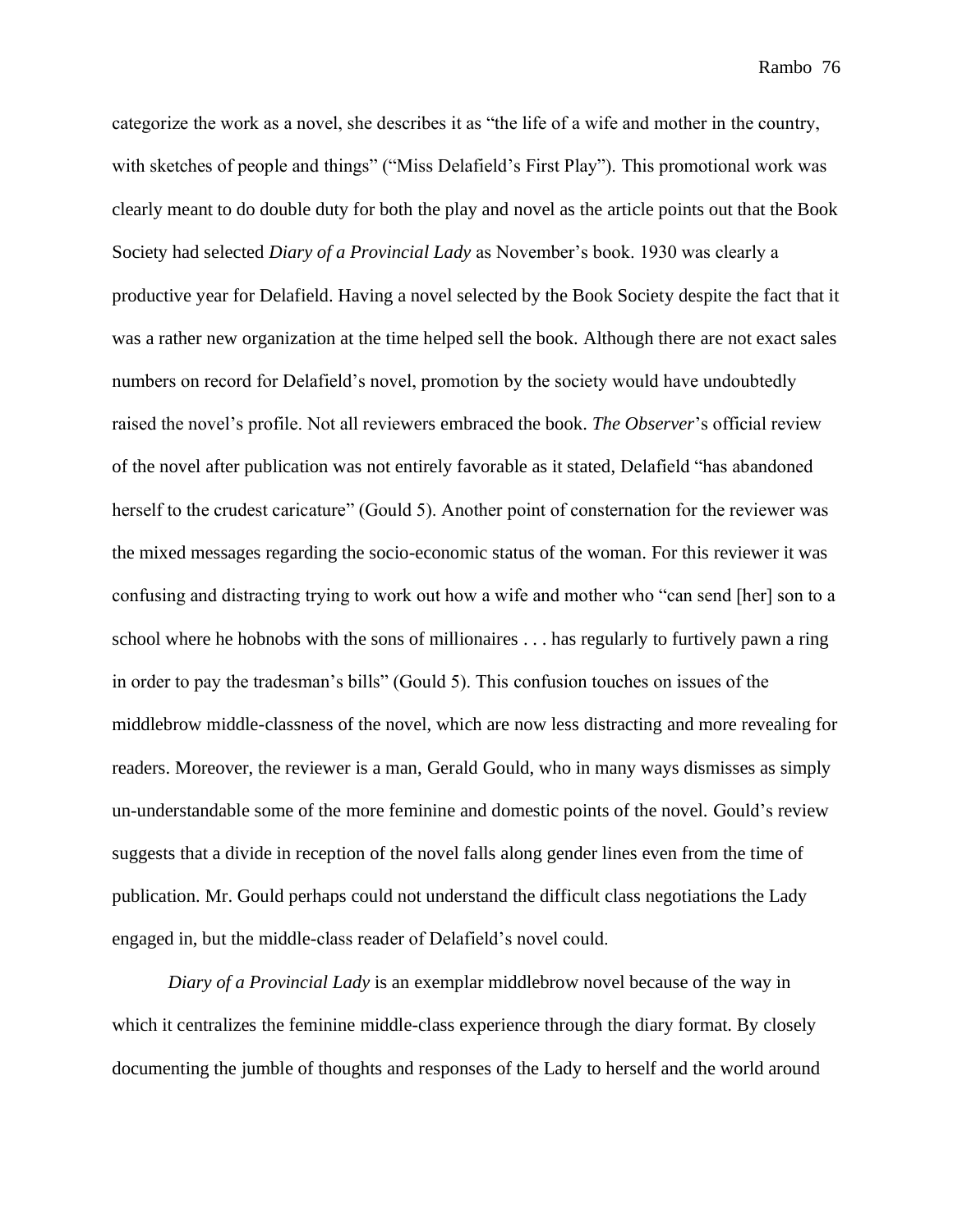her, Delafield reveals many of the concerns and interests of the middle class. Delafield sets the novel primarily in the country although the Lady does travel to London and abroad at different times within the year-long span of the diary.

From the first entry, the Lady reveals her middle-classness by drawing attention to both those in her sphere who are above her and below her in class. Within the first paragraph readers learn that a neighbor, Lady Boxe, has come to call, but the "Lady" narrator of the story is not pleased to see her because she reveals that she "untruthfully" told Lady Boxe "how nice [it was] to see her" (Delafield 7). Lady Boxe has entered the Lady narrator's space, but immediately deems herself the superior by offering unwanted advice. The narrator captures this with a series of "Do I know" statements that affect the pretention of the actual words, "do you know" (7). Lady Boxe offers impertinent information the Provincial Lady already knows, such as where to buy the best bulbs to plant indoors, and that colds in children are merely a habit to kick by the daily use of a saline solution (7-8). Each of Lady Boxe's references reflect an upper-class *noblesse oblige* that she extends down to the Provincial Lady. Her manner of speaking places the Provincial Lady in a lower rank. Lady Boxe has come to call at the Provincial Lady's house, but she does not view the Lady as a peer, never asking the Lady for her opinion on any of the subjects discussed.

Delafield also signals the financial divide between the two women by her use of details about flower bulbs. The narrator did not get her bulbs from the more expensive continental source of Haarlem in the Netherlands as Lady Boxe did. The Lady got them at Woolworth's, a decidedly middle-class establishment known for discounts and deals. Although her diary entries acknowledge these distinctions in rank, the narrator demonstrates a self-deprecating humor and annoyance in these moments. Rather than any sort of reverence or awe for Lady Boxe and her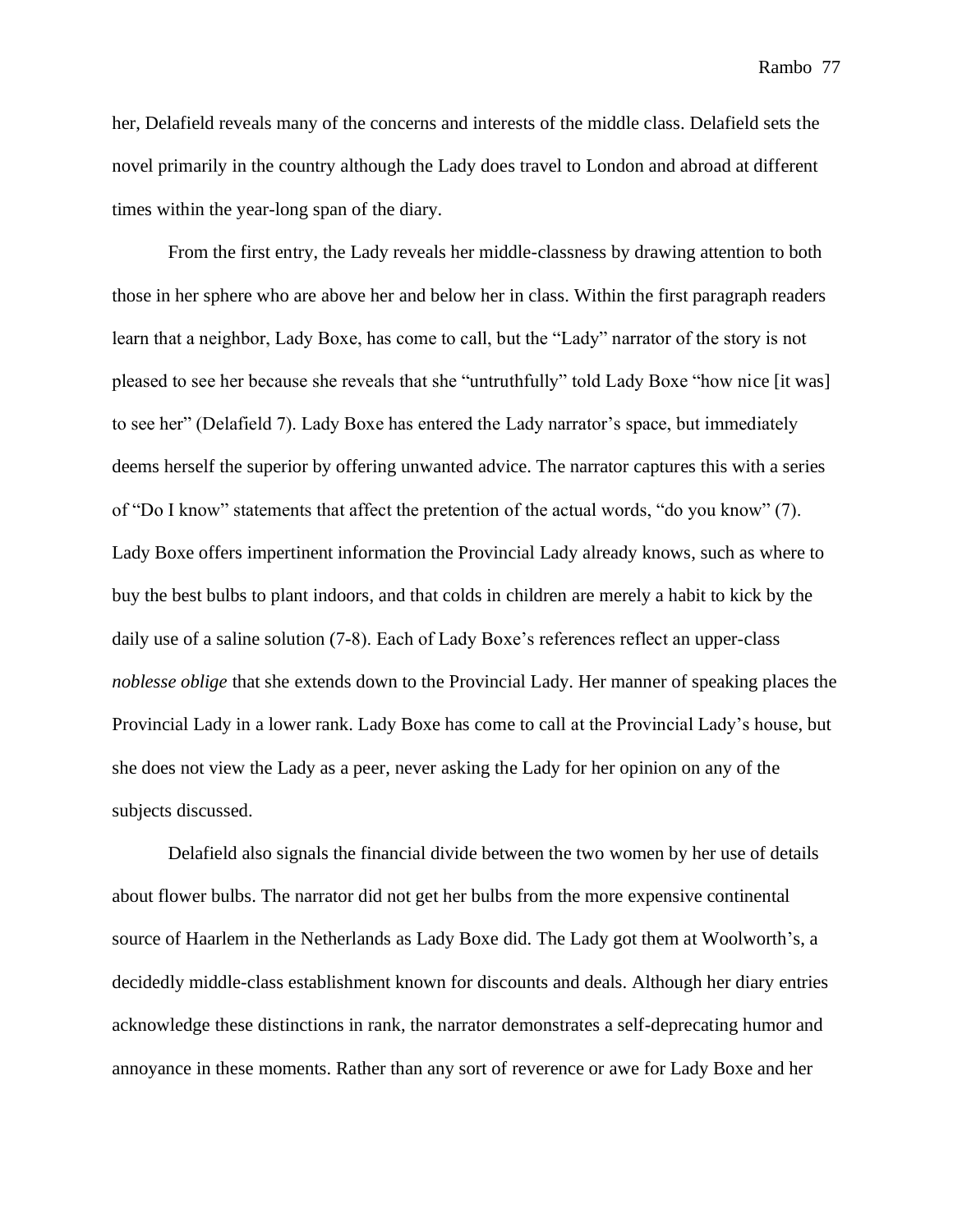advice, the Lady mostly placates and tolerates Lady B's visit. She does not openly tell Lady Boxe that her bulbs are from Woolworth's. Instead, this fact is "outed" by an innocently and poorly timed question by her daughter. The narrator had tried to imply that her bulbs came from somewhere just as good as Lady Boxe's, by insinuating that her purchase was in support of "the empire" rather than Europe (7). The impact of these first couple of paragraphs on the reader is to establish that although the narrator is middle class, perhaps even upper-middle class, but still below Lady Boxe, the titled aristocrat, she will be showing polite neighborly attention, but not undue reverence, for her social "better." The narrator is in the middle class, but she is not an aristocrat wannabe.

At the other end of the class spectrum, the Provincial Lady also expresses annoyance and frustration with those in the social class below her. Mixed with the account of Lady Boxe's visit are notes from the narrator to herself regarding the servants. When recounting the moment refreshments were served, she adds, "Bread-and-butter too thick. Speak to Ethel" (7). This again establishes the middle-class status of the narrator. She may not be buying her indoor plants from the Netherlands, but by no means is she fixing refreshments for guests herself. Later, the day's entry ends with one sentence: "Cook says something is wrong with the range" (8). Readers come to learn that a maid, cook, and governess are the total of her household staff. The Lady's lifestyle is decidedly middle class because she lands between these two groups. Again, she's not titled, and she shops at Woolworth's, but neither she nor her husband earn their living and she has servants to perform household tasks for her. However, as readers come to learn, Delafield will use the cultural upheaval between the middle and servant classes that existed within middle-class women's homes as an ongoing plot point within the Lady's story.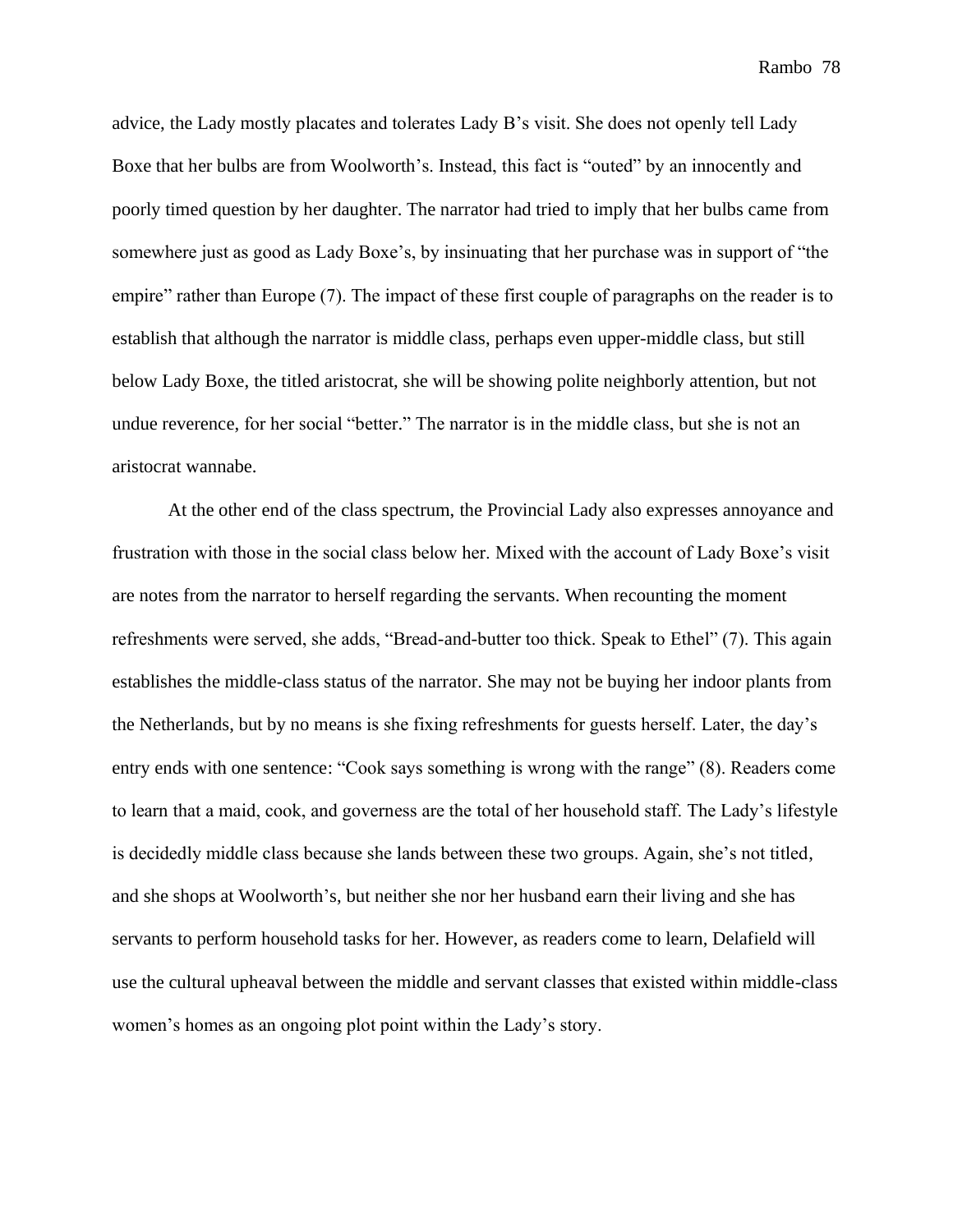Domesticity is a key element of middlebrow novels and a central concern within the *Diary of a Provincial Lady.* The domesticity of these novels often comes out through detailed descriptions of the home. The Lady records some details of her house such as the broken blue candlestick in the guest room and the "inferior dyed mat" in the nursery (12). However, these details are not as plentiful here as they can be in other middlebrow novels because much of the diary's domestic concerns are devoted to the Lady's struggle with her domestic help. As Nicola Humble points out in *the Feminine Middlebrow Novel*, this domestic struggle "echoes the contemporary sense of a domestic sphere in a state of flux. In many novels the home is foregrounded, becoming the central concern, an emblem of difficult and disturbing change" (Humble 111). As stated earlier, the change taking place is the growth of the lower-middle class and the deterioration of domestic service as valued employment. Working-class women were growing especially discontent with live-in domestic service jobs. Early in the novel, parlor maid, Ethel, quits and the Lady spends much of the rest of novel trying to replace her. Her struggle to find a replacement leaves the household in a state of flux and strains her relationship with the cook who has stayed. When Cook, no name given, shows a bit of cheek regarding the Lady's upcoming trip to London, the Lady writes, "Am precluded from making the kind of reply I should *like* to make, owing to grave fears that she should also give notice. Tell her instead that I hope to 'get settled' with a house-parlourmaid before my return" (56). The Cook "looks utterly incredulous" in reply (56). The tension between the women shows a growing dissatisfaction on both sides between these classes. The Cook is not afraid to show some level of disdain for her employer because the middle-class woman needs her services. The tension here speaks to the way the competing need for better work on one side, and the desire to keep servants on the other brought these two classes into conflict with each other in the late 1920s. The Lady knows her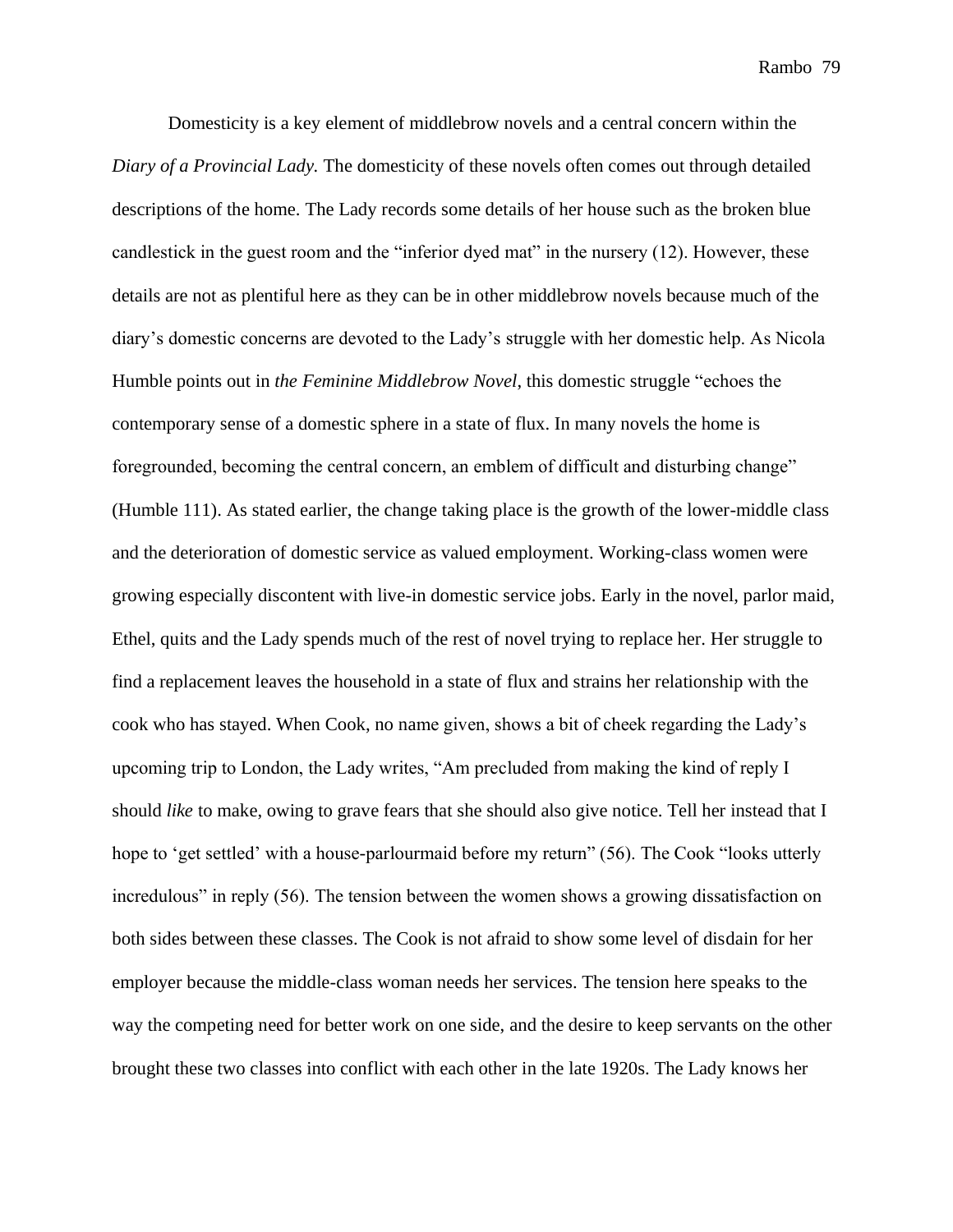position as a middle-class woman spared the drudgery of cooking and cleaning is tenuous. At any moment these women could move on to other employment, rendering the Lady vulnerable to a change of status on the middle-class spectrum. A middle-class woman facing these same issues would realize that the moment the Lady is fixing her own refreshments when Lady Boxe visits is the moment Lady Boxe will likely stop visiting. The Lady will be downgraded socially. She is in fact unsuccessful in finding a maid while she is in London and notes that "several Registry Offices" tell her that "maids do not like the country – which I know already – and that the wages I am offering are low" (60-61). As mentioned before, after the Second World War, in the mid-1950s, most of the middle class would no longer have the benefit of live-in domestic staff. For the Lady of 1929, however, that reality had not quite come to pass, and she is able to benefit from the presence of other women who takes on the daily tasks of cooking, cleaning, and childrearing. As I will discuss later, this plays a large role in the Lady's identity as a middle-class woman of means. However, her anxiety and fear around her domestic staff and the real changes in society bring a level of stress to her domestic sphere. The home is her realm, but it is not hers alone and that fact opens the door to conflict and stress. The Lady must live with the reality that her domestic situation might not be upper-middle-class enough to retain staff. However, she needs a staff in order to secure a place as a middle-class woman. The domestic tension demonstrated in the diary is just one part of the overall middle-class identity the Lady must maintain.

Reading is used by the Lady as a tool for social negotiation, and she reveals much of her domestic middle-class interests in the interior commentary she gives about the novels or magazines she references. One of her earliest commentaries on contemporary novels of the day reflects the growing divide between the high and middlebrow. In a discussion with some of the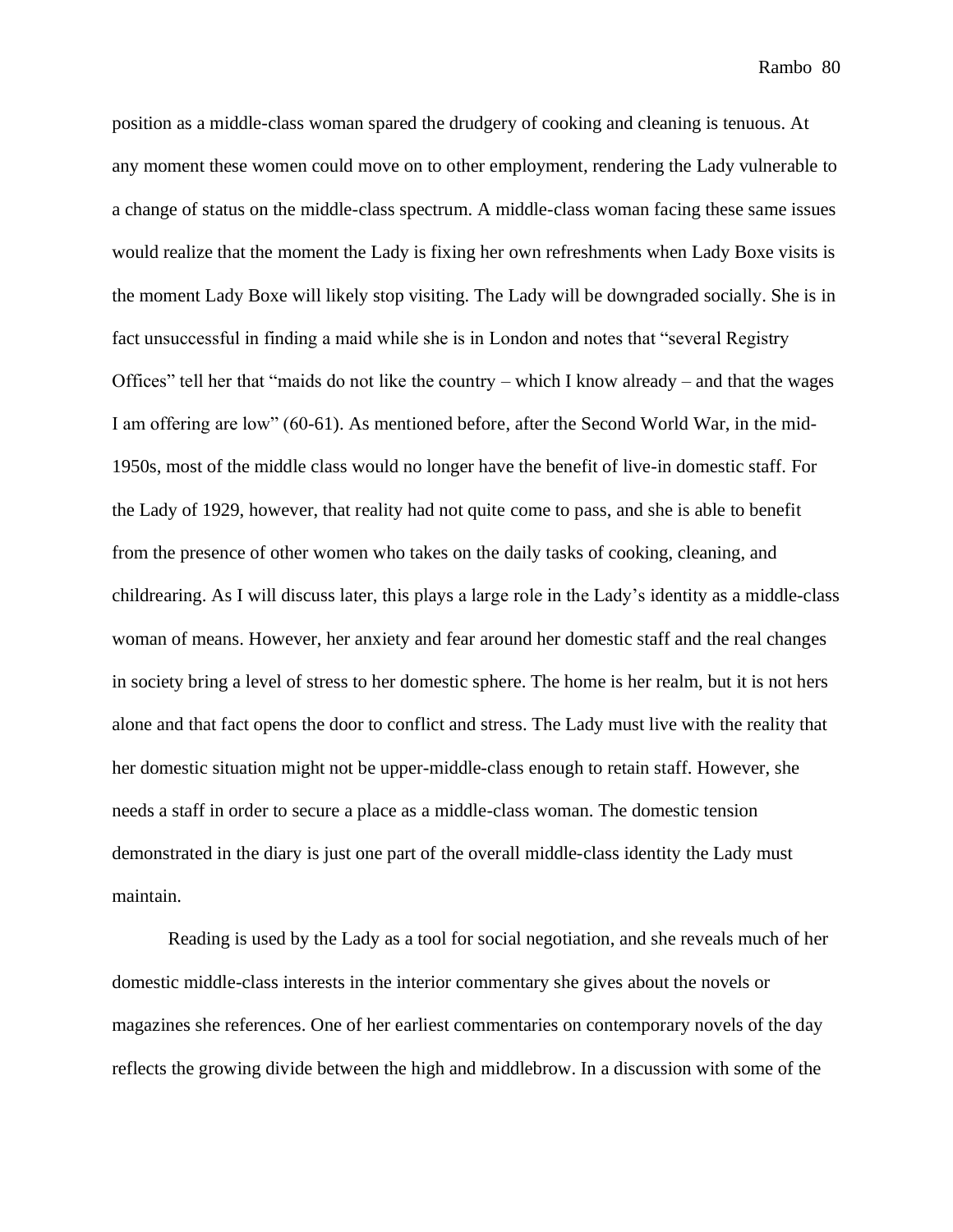other mothers during an afternoon visit to her son's boarding school, a fellow mom asks the Provincial Lady a question about reading. Later in the diary, the Lady recounts the moment: "Am asked what I think of *Harriet Hume* but am unable to say, as I have not read it" (9). *Harriet Hume* is the third novel by Rebecca West. The more experimental nature of this novel lends it a more intellectual and highbrow status. The Lady even links it to Virginia Woolf's *Orlando.* She confides to her diary that *Orlando* was a book "about which I was perfectly able to talk most intelligently until I read it, and found myself unfortunately unable to understand any of it" (9). She does not record here how she negotiated a response about *Harriet Hume*; however, within the context of the diary, the Lady clearly distances herself from the highbrow and intellectual. Her admission reveals that a middle-class woman would have been aware of the work of Virginia Woolf, and perhaps would have read it, but she harbors some skepticism toward these works. The average middle-class woman, having acquired only a middling education, did not always connect with or understand well the highbrow modernist writing of the time. However, the Provincial Lady also doubts any upper-class or aristocratic claims to intellectual highbrow superiority. Just a few entries later she reveals that Lady Boxe has invited "distinguished literary friends" to dinner, but Lady Boxe does not know the correct name of the groundbreaking work of her guest. According to Lady Boxe this work is "*Symphony in Three Sexes,*" and the Lady "hesitate[s] to write back and say that I have never heard of *Symphony in Three Sexes*" (14). The Lady does not want to admit any ignorance when it comes to intellectual works or recent publications; however, it is Lady Boxe who is ignorant as she has passed along the wrong title. The fact that the real title is never revealed suggests that actually having read a *Harriet Hume* or *Orlando* or the latest publication by some distinguished writer is less important than simply projecting the idea that you had. For both the upper-class woman and the middle-class woman,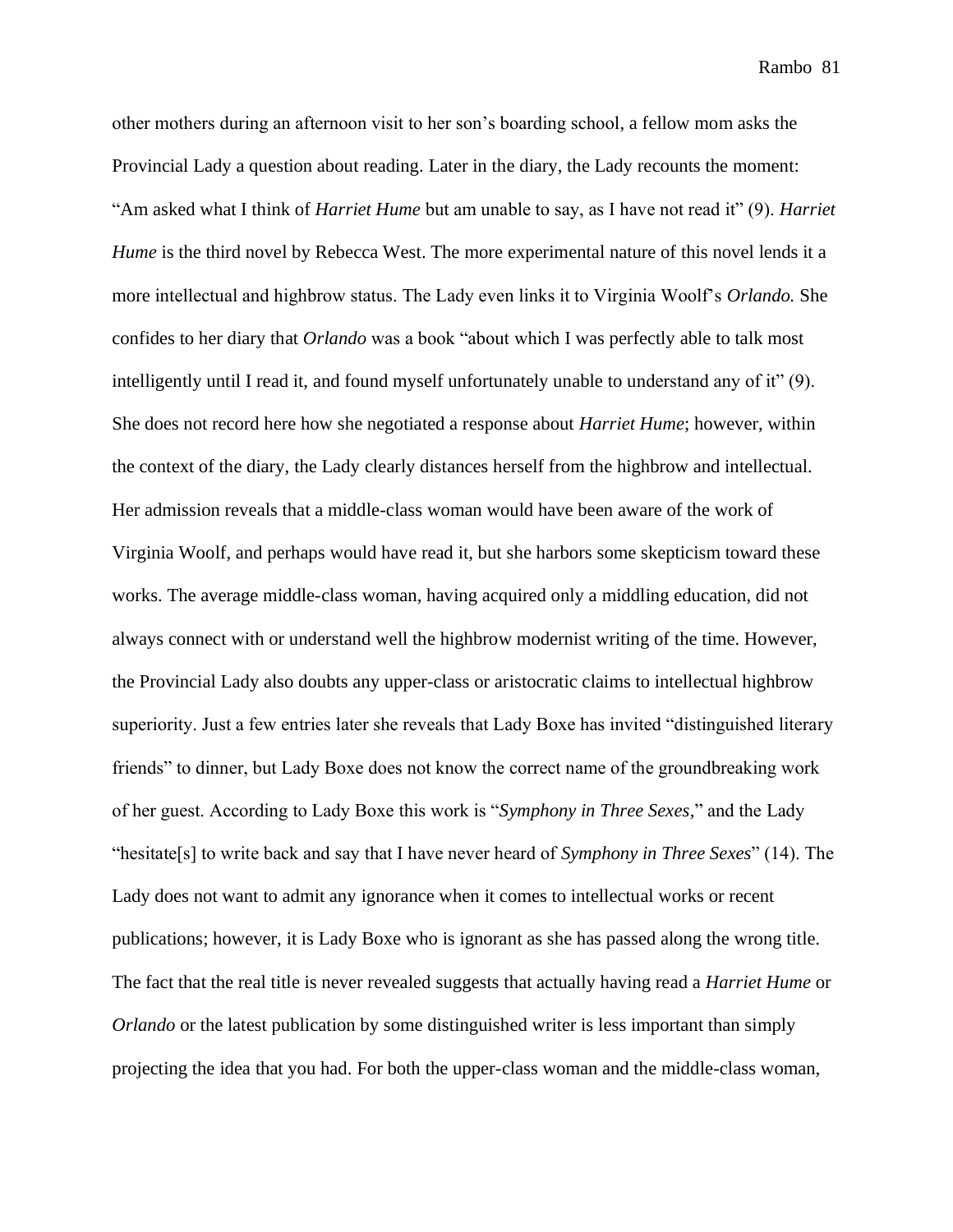the actual text and its content are less relevant than the social cache it gives through association. The Lady also does not seem to be bothered by her inability to know what the actual title is and seems to include these details in her diary as yet another jab at her snobby neighbor. Lady Boxe it can be supposed has not actually read it, but merely enjoys the social cache of hosting a person of distinction. As long as these women could simply convince each other that they knew these texts and then rub elbows with someone of minor celebrity, the real work was done. Any actual engagement with or reading of the work is subordinate to how it can help a woman's reputation. For upper-, upper-middle-, and middle-class women, reading the latest publication and having some knowledge of the intellectual literary world were important aspects to interacting with other people, especially other women of a similar class.

The Provincial Lady and Lady Boxe clash again later when it comes to the question of whether or not being literary is a desirable label to have. Lady Boxe has brought a military friend over to the Lady's house, and he makes a comment about *Bulldog Drummond* after perusing the Lady's bookcase. The Lady records in her diary that Lady Boxe has interjected that "he must not say that kind of thing to *me*, as I am so Very Literary" (77). The crime stories featuring a detective called Bulldog Drummond were lowbrow bestsellers in the 1920s; however, the Lady's record of this interaction is much more antagonistic toward Lady Boxe's slight suggestion that the Lady could be a literary snob. In fact, Lady Boxe's comment puts her at odds with the gentleman who does not speak to her again despite the fact that he is a guest in her home (77). The whole interplay reveals the complex balance a middle-class woman had to strike between being informed and intellectual. To be in the know about literary matters was essential, but being labeled too literary or intellectual was just as undesirable. The Lady seems more eager in this instance to associate and discuss the lowbrow *Bulldog Drummond* than to be labeled too literary.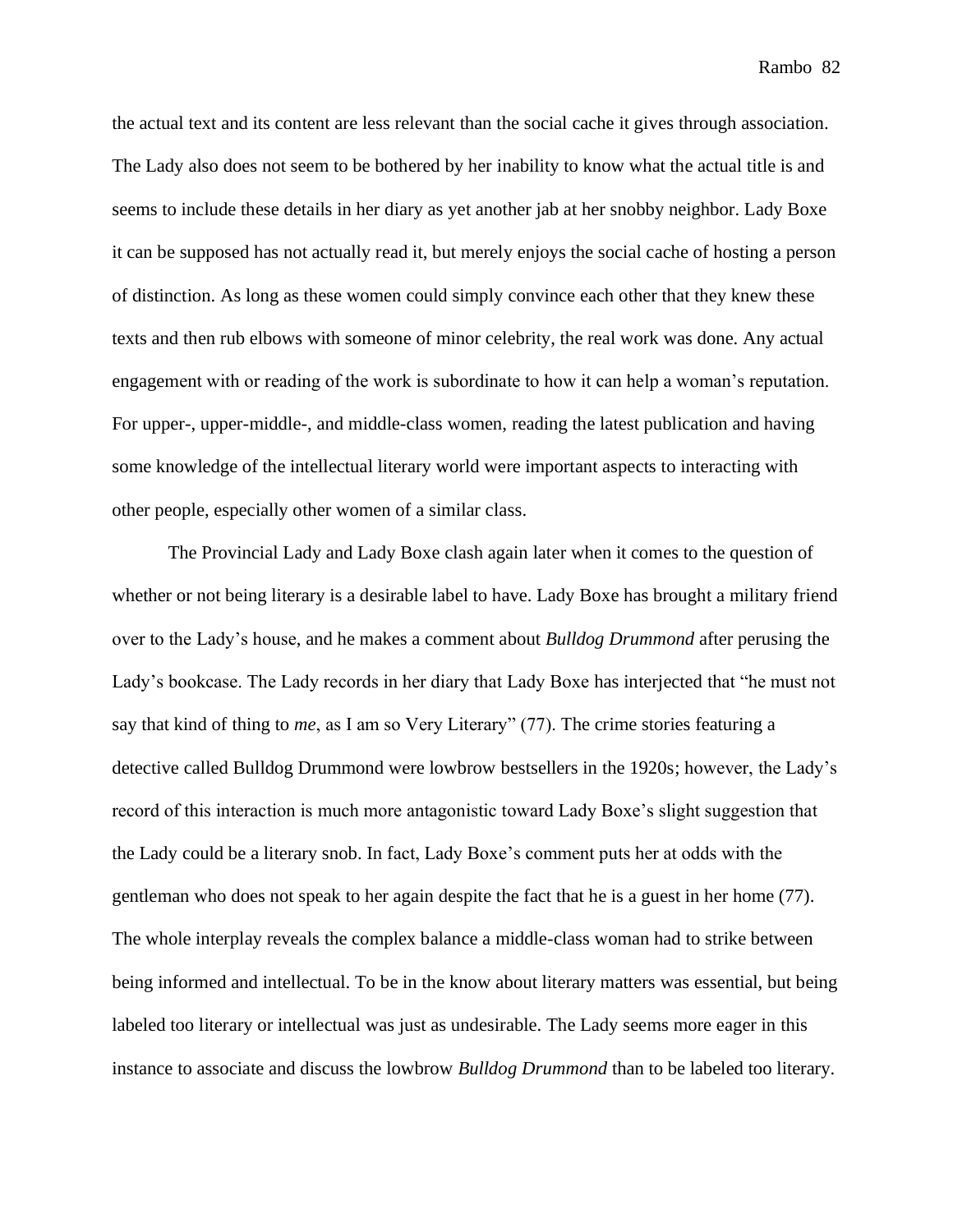Despite the Lady's open ambivalence toward being considered literary, she is depicted as a woman for whom reading is a regular part of life. Although the act of reading is not often recorded, the Lady does reveal her motivations for reading a few times. When waiting for a friend's ship to arrive in Portsmouth, the Lady writes, "take fur coat, campstool, and copy of *American Tragedy* as being the longest book I can find, and camp myself on the docks" (19). *An American Tragedy* by Theodore Dreiser is a naturalist novel depicting a crime-riddled 1920s America where the main character commits murder and is sentenced to death ("An American Tragedy"). The Lady makes one comment about the actual novel itself that it is "a little oppressive" and mostly records moving herself, the camp-stool, and the novel from place to place around the docks as she waits for her friend (19). The novel is a prop for passing the time chosen for its length rather than its content. Reading in this instance is only a means of passing the time.

Delafield satirizes the performative motives for "reading" when the Provincial Lady packs for a trip to France. The Lady considers taking some books along for the journey supposedly to pass the time, but once on board it is revealed that her selections are more about impressing her fellow passengers. She debates with her husband whether or not she should take any at all, and her daughter suggests a tragic French children's story. She ends up taking *Little Dorrit*, *The Daisy Chain*, and *Jane Eyre.* These classic Victorian novels get added to the luggage but are not recorded as actually having been read except once. The Lady describes sitting next to a school teacher and his wife on the deck of a boat while crossing the English Channel. She writes, "I take out *Jane Eyre* from coat pocket – partly in faint hope of impressing them, and partly to distract my mind" (109). The reading ends up making her sick and she puts it away. The admission of her motivations for taking the book out in the first place captures this mixed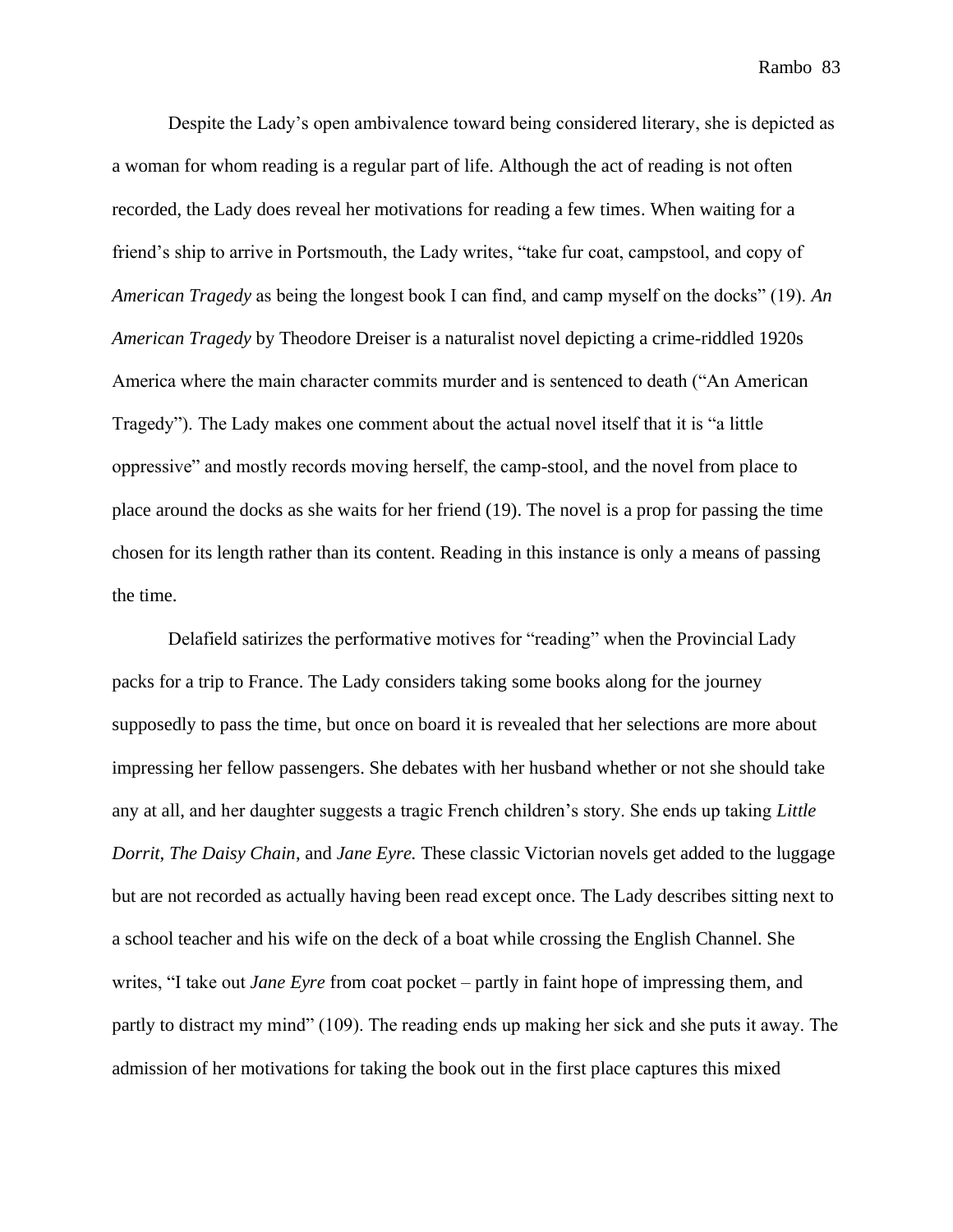attitude toward reading. Practically, a book is a source of entertainment for passing the time in the early twentieth century. The Lady notes that the edition of *Jane Eyre* she took was the pocket edition selected for its small portable size. However, when feeling motivated to get the book out, she confides that it was less about actually reading the story. The Lady wants to look good in front of the other passengers as much as she wants to pass the time. In this fragment of a scene, the Lady reveals much of the interplay Delafield gives the character and reading throughout the whole novel. Overall, Delafield satirizes the way books and "reading" could be used less for enjoyment and more for projecting status or providing distraction.

Reading is also portrayed as a necessary part of community in that books are frequently the topic of conversation between women and men across classes. Again, going back to the first few paragraphs, the Lady records topics of conversation with Lady Boxe, one of which is *All Quiet on the Western Front* (7). Later in another conversation with Lady Boxe, *Her Privates We* comes up in conversation. The Lady reflects in her diary that she had not read it, but still "gave her a long and spirited account of [her] reactions to it" (44). Again, when encountering Lady Boxe, the truth of actually reading these Great War novels and memoirs is not as important as saying she has. In the class competition between the two women, shared topics of conversation are shown to be essential. If the Lady cannot discuss Great War novels, she may be dismissed as too middle class or lower-middle class and, therefore, not a desirable member of the village social scene. The Lady is constantly dismissive and annoyed by Lady Boxe in the diary; however, her reactions reflect an awareness of her social need for Lady Boxe's attentions. Clearly, their literary interests do not align, but since social status within the village is at stake, the Lady lies and fabricates opinions about these books on the spot.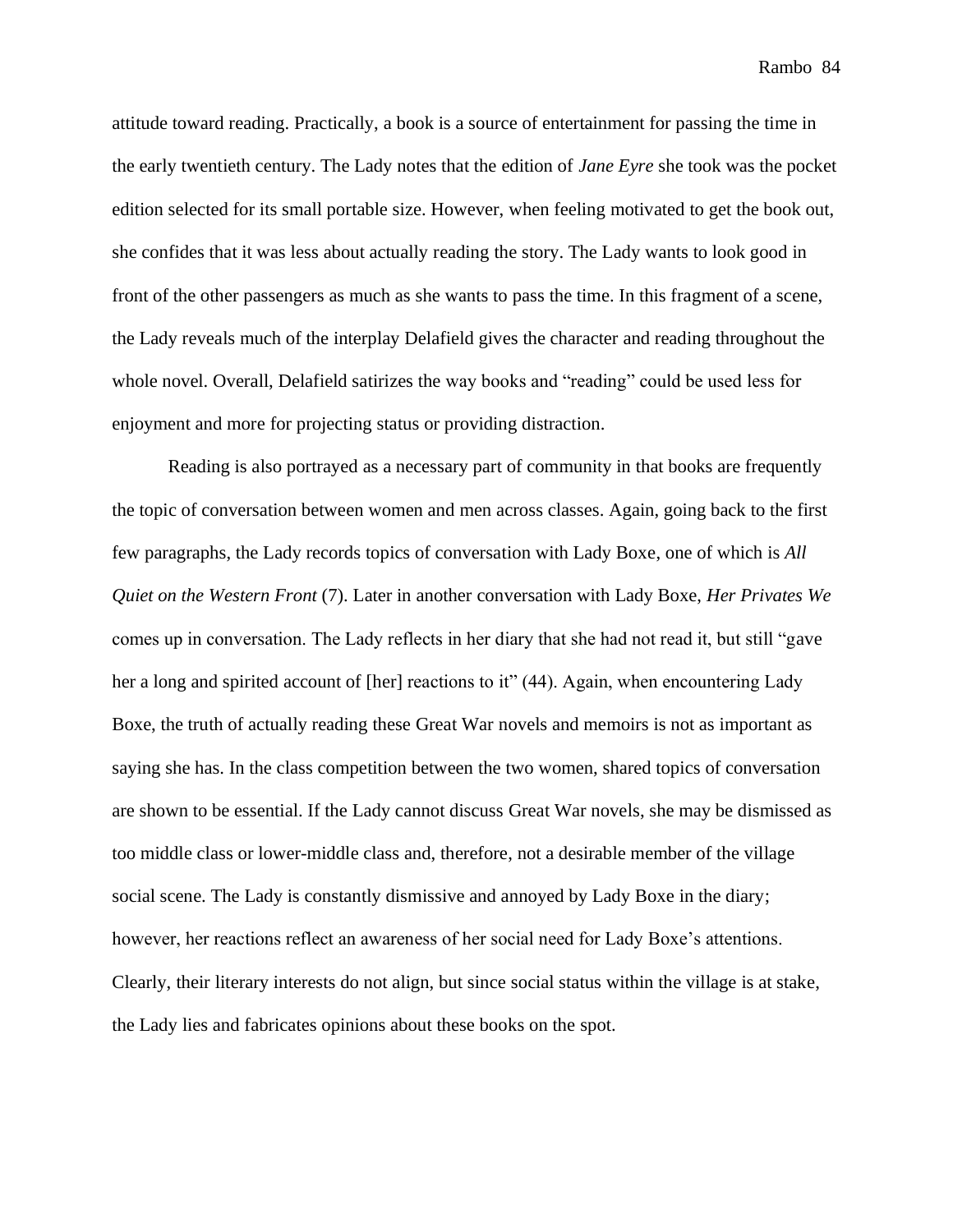The Lady records a dinner party at Lady Boxe's house where she relays the dinner conversation and reveals that the bulk of the time was spent discussing two books, J. B. Priestley's *The Good Companion* and Richard Hughes' *High Wind in Jamaica* (16). She then breaks down the different opinions people had about these novels in terms of length, readability, and their authors' success. The discussion of the novels weave in and out of other conversations but form the backbone of the topic connecting the group at the table. Similarly, when the Lady visits her widowed friend, Rose, in London, she's taken to a Literary Club meeting. The dinner conversation at the club focuses more on writing novels than reading them; however, after dinner, she records meeting "an acquaintance whose name [she has] forgotten, but [we] connect with literature" (35). Delafield does not have the Lady confess to the fact that she has not read *Harriet Hume*, because, again, the salient point in this is not showing off a particular point of view about a novel, but merely being able to partake in small talk that references authors and novels currently in vogue. Reading also connects the Lady to her children as she records reading to them once she gets back home from London. She "offer[s] to read Lamb's *Tales from Shakespeare*" but "Vicky says she prefers *Pip, Squeak, and Wilfred*. Robin says that he would like *Gulliver's Travels*. Compromise on *Grimm's Fairy Tales*" (37). In one of the rare moments of reflection upon the content of the texts alluded to in these moments, the Lady remarks that she's not sure the fairy tales are "in accordance with best modern ideals" and that she "feel[s] sure that this must have disastrous effect on both [her children] in years to come" (37). The Lady's records of these moments and the commentary she interjects reveal a mixed interest in reading. There are books she clearly feels she ought to read for herself and her children, but there are then the books she actually seems interested in reading such as *High Wind in Jamaica*. Reading for middle-class women in 1929 is a social event. Books formed the basis for many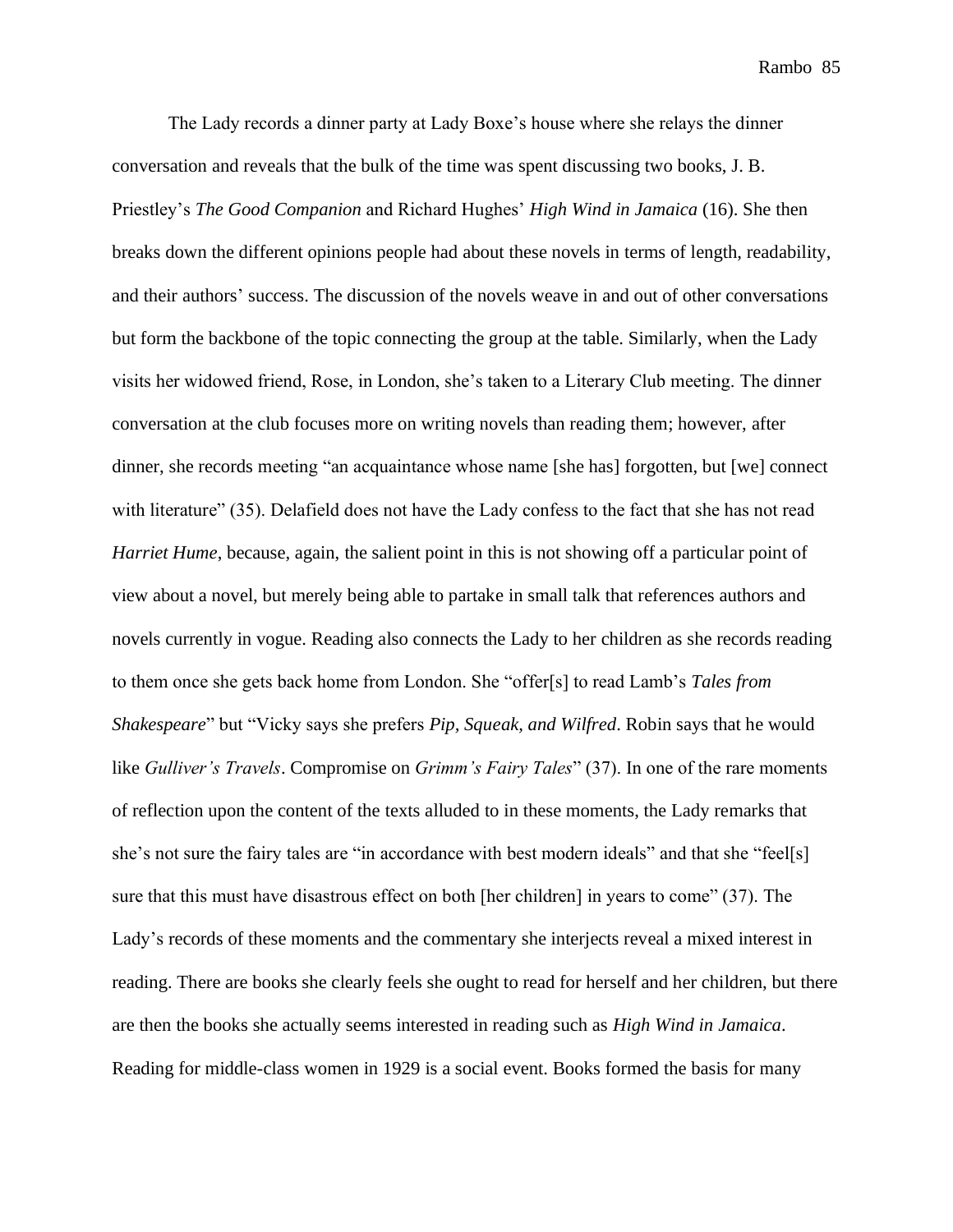points of connection across a range of social events; however, Delafield raises some interesting questions about the disconnect between the literary reputation projected by these women and their actual reading habits.

Two important conversations on reading contained in the diary disclose a particularly detached attitude toward reading and its impact on one's life, the first of which is with an aging middle-class woman. Mrs. Blenkinsop (Mrs. B.) it is noted is 66 years old, making her a product of the Victorian era. Her attitude toward books is one in which the act of reading is companionable and transformative experience. The Lady writes that according to Mrs. B., "She is never alone when she has Her Books. Books, to her, are *Friends*" (55). Delafield's use of capitalization and italicization communicate the Lady's skepticism toward Mrs. B.'s sentimental attachment to reading. The topic of reading has arisen between them in the first place because, when facing a lag in conversation the Lady had commented on the "enormous" book Mrs. B was reading, "rather ostentatiously" (54). Again, reading is a safe go-to topic in social situations, however, Mrs. B.'s emotional investment in reading is a bit too much for the Lady. She also records Mrs. B.'s claim to "Give her Shakespeare or Jane Austen, Meredith or Hardy, and she is Lost – lost in a world of her own" (55). The capitalized "Lost" conveys the source of irritation for the Lady, who writes that after leaving Mrs. B. she had the "strange tendency to snap at everybody" (55). It does not seem to be so much that Mrs. B. reads Austen or Hardy, but that she puts too much emotional weight on her reading. Regarding books as friends is a bit too sentimental an attitude toward reading for the Lady.

The second conversation on the impact of reading upon life comes at the end of the novel when the Lady receives a visit from the avant-garde, intellectual, and unfeminine Miss Pankerton (Miss P.). The Lady notes that Miss P.'s "hand-woven blue jumper" and her mannerism of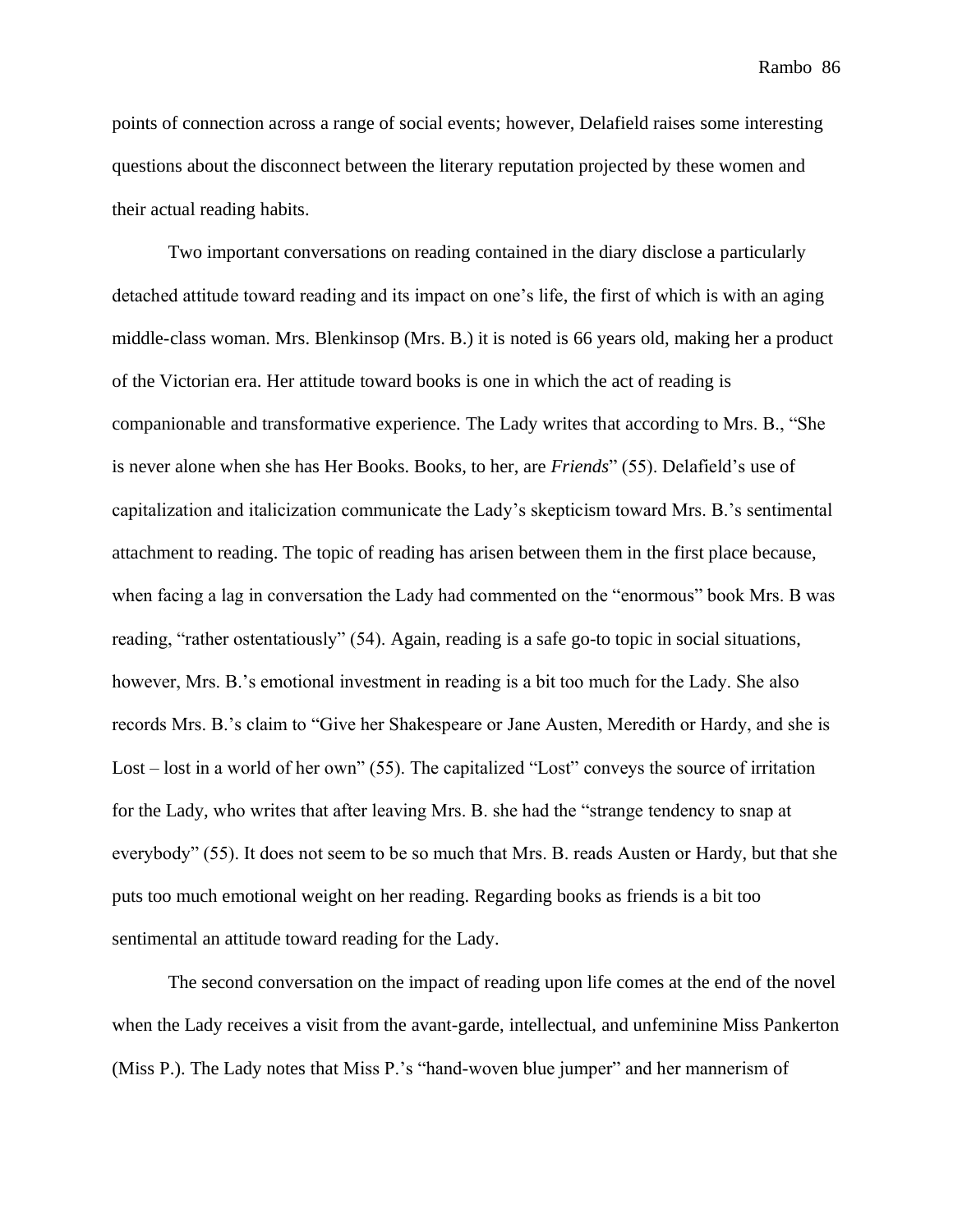"sit[ting] astride the arm of the sofa" were flamboyantly bohemian (123). She then reflects that their conversation was "very, very literary and academic, my own part in it being mostly confined to saying that I haven't yet read it, and, it's down on my library list, but hasn't come, so far" (123). The Lady distances herself from the Modern woman by candidly stating her lapses in reading. Unlike Lady Boxe, Miss P. has nothing to offer the Lady in terms of social capital. Therefore, the Lady does not put up the same pretenses about her reading habits. When Miss P. then suggests her lapses are due to the fact that she's let herself become a "domestic beast of burden with no interests beyond the nursery and the kitchen," the Lady replies with what is perhaps the most honest comment about reading that she makes to another character in the whole novel. She records, "What, for instance, she [Miss P.] demands rousingly, have I read within the last two years? To this I reply weakly that I have read *Gentlemen Prefer Blondes*, which is the only thing I seem able to remember" (123). Based on the nearly year-long record of diary entries, Anita Loos' comic novel, also in diary format, might have been the only book she actually did read. In this moment Delafield confirms that the Lady, despite all her pretensions to the contrary, is a decidedly middlebrow reader. The question to be raised, then, is whether or not Delafield's novel advocates or critiques the reader of the middlebrow novel, the very kind of text she herself has produced.

The Lady's admission about *Gentleman Prefer Blondes* looks a lot like a comment a reallife reader of *Diary of a Provincial Lady* could make after reading the novel. It points to a larger conversation the novel has with its own readers about reading. Delafield's use of allusions within the novel creates a multi-layered discourse between the narrator, author and reader. She frequently references *Time and Tide* magazine, which was the very publication at first printing the story, then later promoting its sale. Often these comments are about the comfort of reading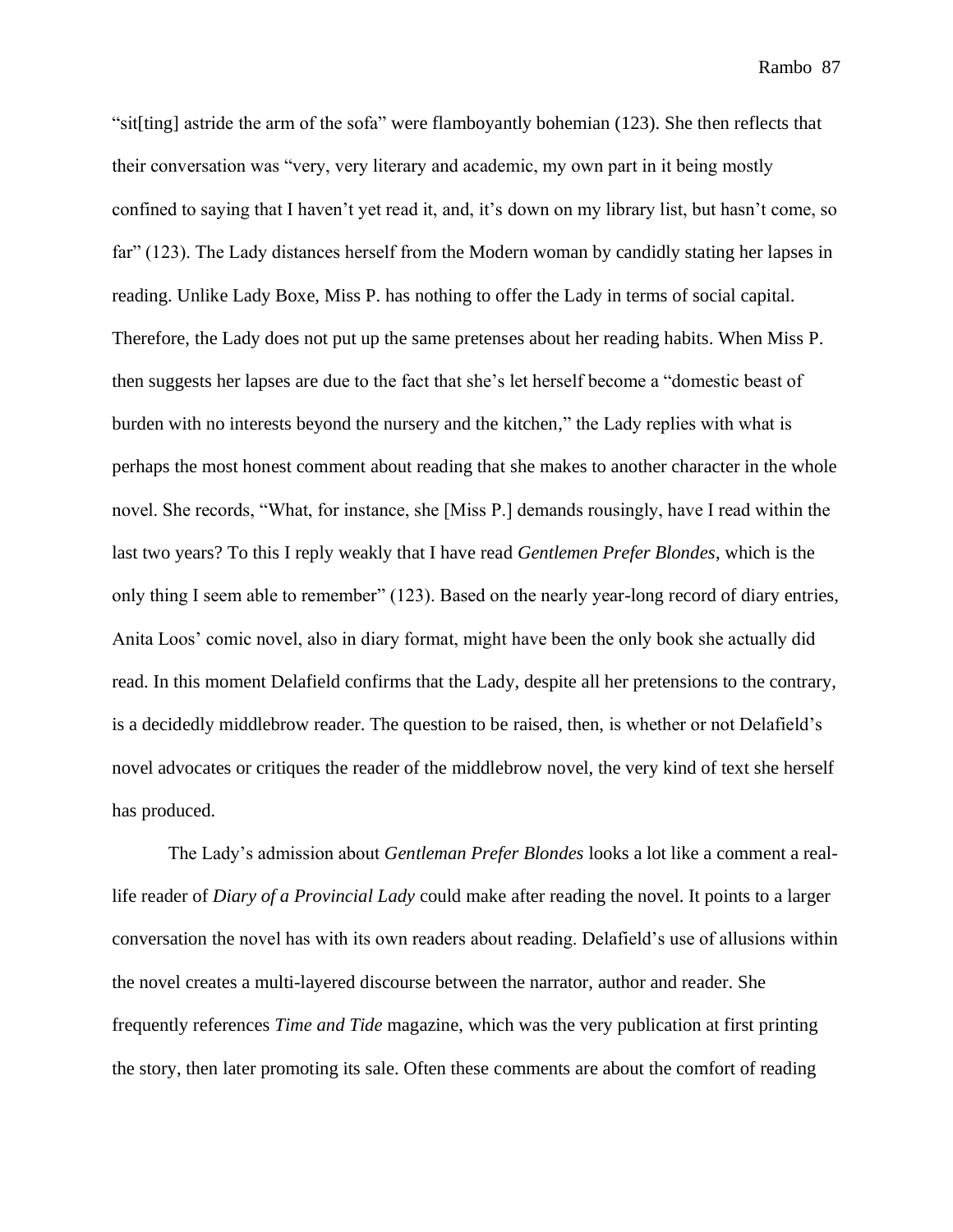*Time and Tide* as opposed to other magazines of the time such as more highbrow *Literary Reviews* (145). One reference to *Time and Tide*, however, lays out the essential thesis of the whole novel:

Read admirable, but profoundly discouraging, article in Time and Tide relating to Bernard Shaw's women, but applying to most of us. Realise – not for the first time – that intelligent women can perhaps best perform their duty towards their own sex by devasting process of telling them the truth about themselves.

At the same time, cannot feel that I shall really enjoy hearing it (67).

This is exactly what Delafield does in *Diary of a Provincial Lady*. On one level the novel reveals the pretensions of upper-class and middle-class women to use books as social props to jockey for position and acceptance in other social circles. Perhaps the middle-class woman reading *Diary of Provincial Lady* in the early 1930s cringed a little while they laughed at the Lady's social dance with Lady Boxe over what she has or has not read. Perhaps she laughed out loud when the Lady professes to Miss P. that she enjoys reading Anita Loos. If an intelligent woman should tell women the truth about themselves, then Delafield is telling some of the middle-class women of her day that their performative approach to reading is shallow. Delafield critiques women who put on a façade of highbrow aspirations in order to mask their real middlebrow preferences.

The self-deprecating humor of the Lady and the close first-person diary style give the novel a confessional tone that brings the reader into the moment with the character. Delafield creates a chatty style by incorporating side comments and plural pronouns into the diary entries in order to bring the reader into the discussion along with the Lady. When writing about the "arrival of Book of the Month choice" for November, the lady reveals that she is "disappointed. History of a place I am not interest in, by an author I do not like" (11). The Lady goes to write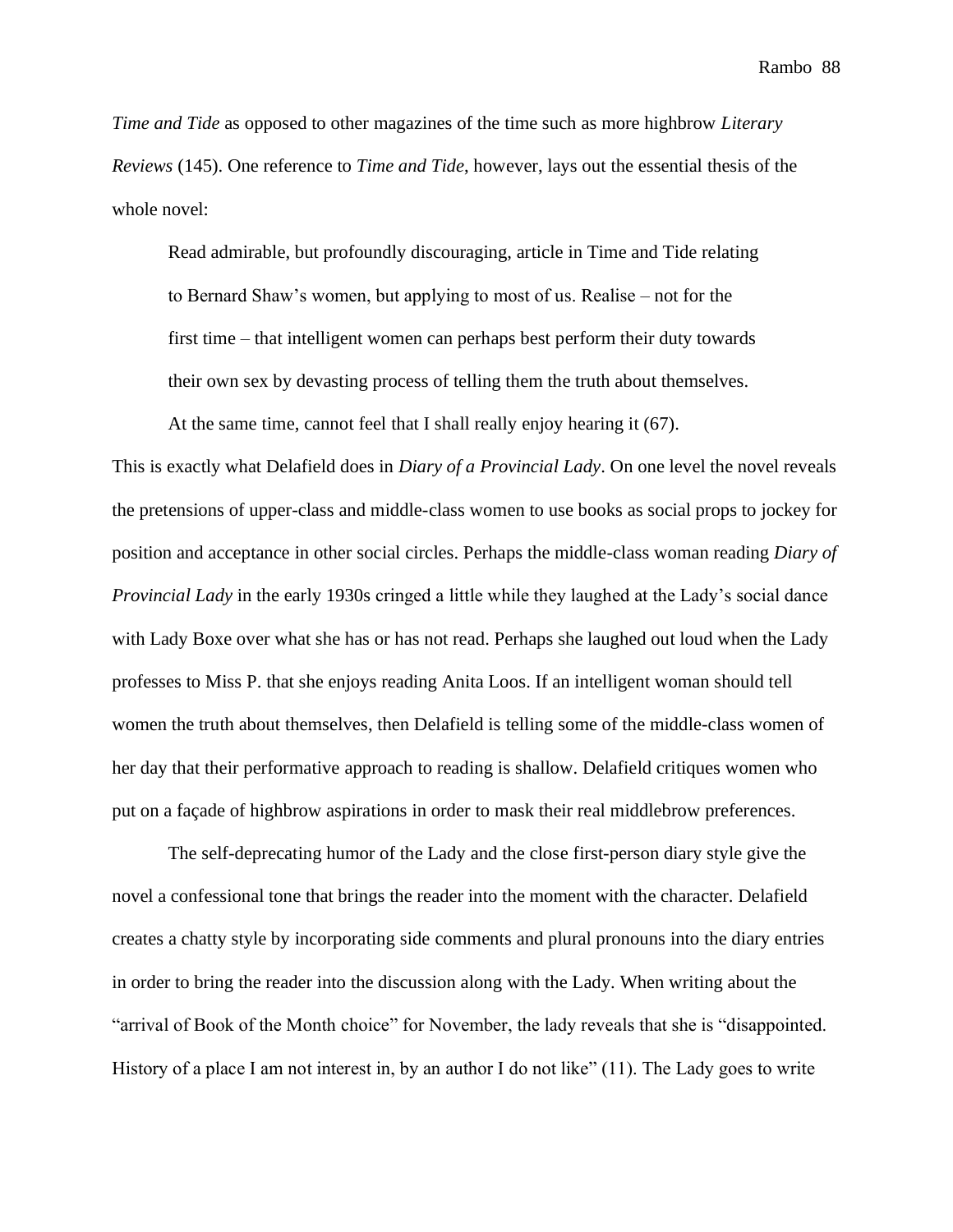that she puts it back in the wrapper, but "finds on reading small literary bulletin enclosed with book, that exactly this course of procedure has been anticipated" (11). Perhaps the reader of the novel has had a similar experience with the relatively new experience of subscription monthly reading clubs. Delafield takes the reader deeper by inserting the Lady's internal commentary regarding the book of the month business: "Am much annoyed, although not so much at having made (possibly) mistake of a lifetime, as at depressing thought of our all being so much alike that intelligent writers can apparently predict our behaviour with perfect accuracy" (11). Who is the "our" the Lady is referring to? She is referring to middle-class women such as herself, including the reader of the novel. Delafield is being just one such intelligent writer because she herself is predicting that the average reader of her own novel will exhibit some of the same behavioral characteristics as her protagonist. The novel assumes that the Lady is not the only middle-class woman to use books as props for identity projection and social acceptance.

Novels are portrayed as social props in part because, again, reading held important social implications due to the lively discussions about books that are portrayed within different social situations. At Lady Boxe's dinner party, "everybody . . . talks about books" (16). The mixed gendered and mixed class guests are divided in their acceptance of or incredulity about certain plot points in *High Wind in Jamaica*. The Lady records that

we hated – or, alternatively, adored it, and that it Really *Is* exactly *Like* Children. A small minority here surges into being, and maintains No, they Cannot Believe that any children in the World wouldn't ever have noticed that John wasn't there any more. They can swallow everything else, they say, but not *that.* Discussion very active indeed. (16)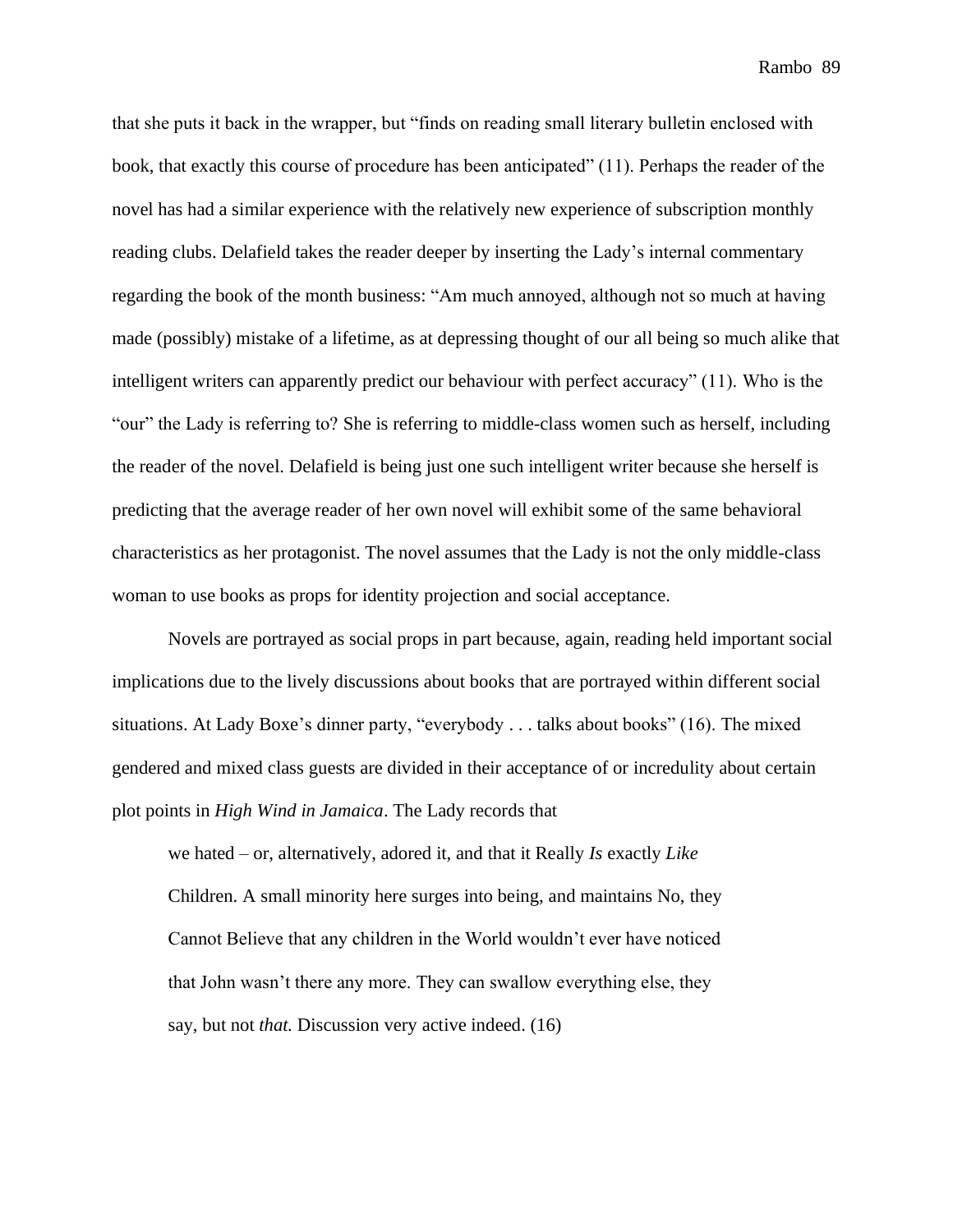In this paragraph, Delafield's use of "we" and "they" constructs the Lady's account of the conversation relays that she adored it and some of the other guests did not. Placing books at the center of conversation at this dinner where upper- and middle-class people meet establishes that reading can be an area of common ground. "Everyone" can talk about the latest books. Delafield also writes about books in way that suggests that a set of titles have the flavor of bestsellers in that "everyone" is reading them, and to miss out on the discussion places one's social inclusion at risk. Later the Lady mentions that "everybody" has read *The Edwardians* by Vita Sackville-West (136). The Lady is behind in her consumption of the book, but remarks that she is "delighted and amused" while reading it. Despite the fact that the Lady does not record a specific discussion around *The Edwardians*, her note to her diary suggests that conversations have taken place. Sackville-West's work has circulated among her social group and the Lady needs to catch up. These details reveal that within the social life of a middle-class woman of this era, book discussions were frequently a part of conversations within groups and between friends. Reading was a socially mediated practice for women in 1930.

Delafield also assumes a certain intellectual engagement with the reader of the novel through implicit and offhand allusions. While staying in a hotel in Plymouth, the Lady describes her room in a way that conveys a veiled allusion to Jane Austen's *Northanger Abbey.* She writes, "Mysterious door in corner which I feel conceals a corpse. Remember all the stories I have read to this effect, and cannot sleep" (19). A number of Gothic titles could serve as the allusion, but Delafield links the moment more to the humorous tone found in *Northanger Abbey* when the Lady reveals, "Finally, open mysterious door and find large cupboard, but no corpse" (19). The moment mirrors Austen's scene when Catherine Moreland finds the mysterious papers in a cabinet at Northanger Abbey, but upon waking up discovers that instead of letters full of dark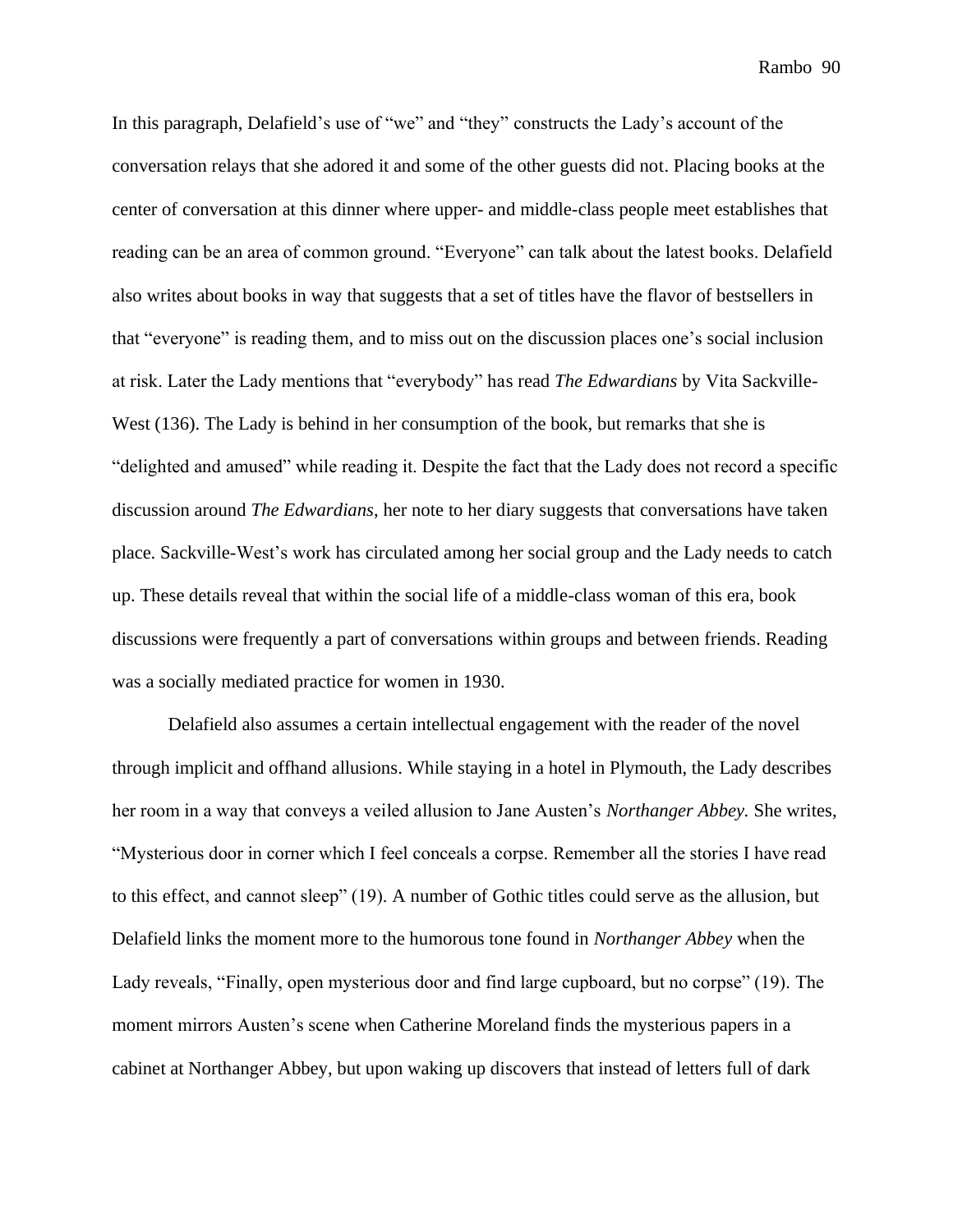secrets, they are simply old washing lists (Austen 124-126). In addition to the subtlety of the allusion, Delafield offhandedly includes titles or authors or both. The diary style of course lends itself to the casual reference, but it also then make the reference casual for the reader. If the reader is in the know, she will know that *Orlando* was written by Virginia Woolf and that James Elroy Flecker was a poet and novelist who died before he turned thirty in 1915 (Delafield 9 and 129). However, if a reader is not in the know about these references or does not quite catch the allusion, she has a handy guide for expanding her reading horizons with *Diary of a Provincial Lady*.

The Lady's use of allusion, both contemporary and classic, makes the novel a cultural resource for the social negotiation of the middle-class women reading it in the early 1930s. For example, if a middle-class woman puts down *Diary of a Provincial Lady* having identified a bit too much with the protagonist's reading behavior, the novel contains a reading list that could be used to help her expand her reading habits. Delafield's allusions compose a varied list of literary offerings including biographies, children's stories, and poetry, but the vast majority of the texts she references are novels. Among these novels are many classic texts. Should the reader use Delafield's work to compile a reading list, authors such as Austen, Hardy, Meredith, Shakespeare, Dickens, Trollope, and Yonge would form the core of the classic section. In terms of more contemporary works, Delafield mentions several Great War novels and memoirs such as *Her Privates We*, *Journey's End,* and *A Brass Hat in No Man's Land*. These texts are often referenced in the context of older women like Lady Boxe, suggesting a slight generational divide in the interest of the literature regarding the war. The Lady protagonist never mentions actually reading any of the war texts, only pretending to have read them. However, by including them in the novel, they are regarded as relevant texts to be included in the literary conversations taking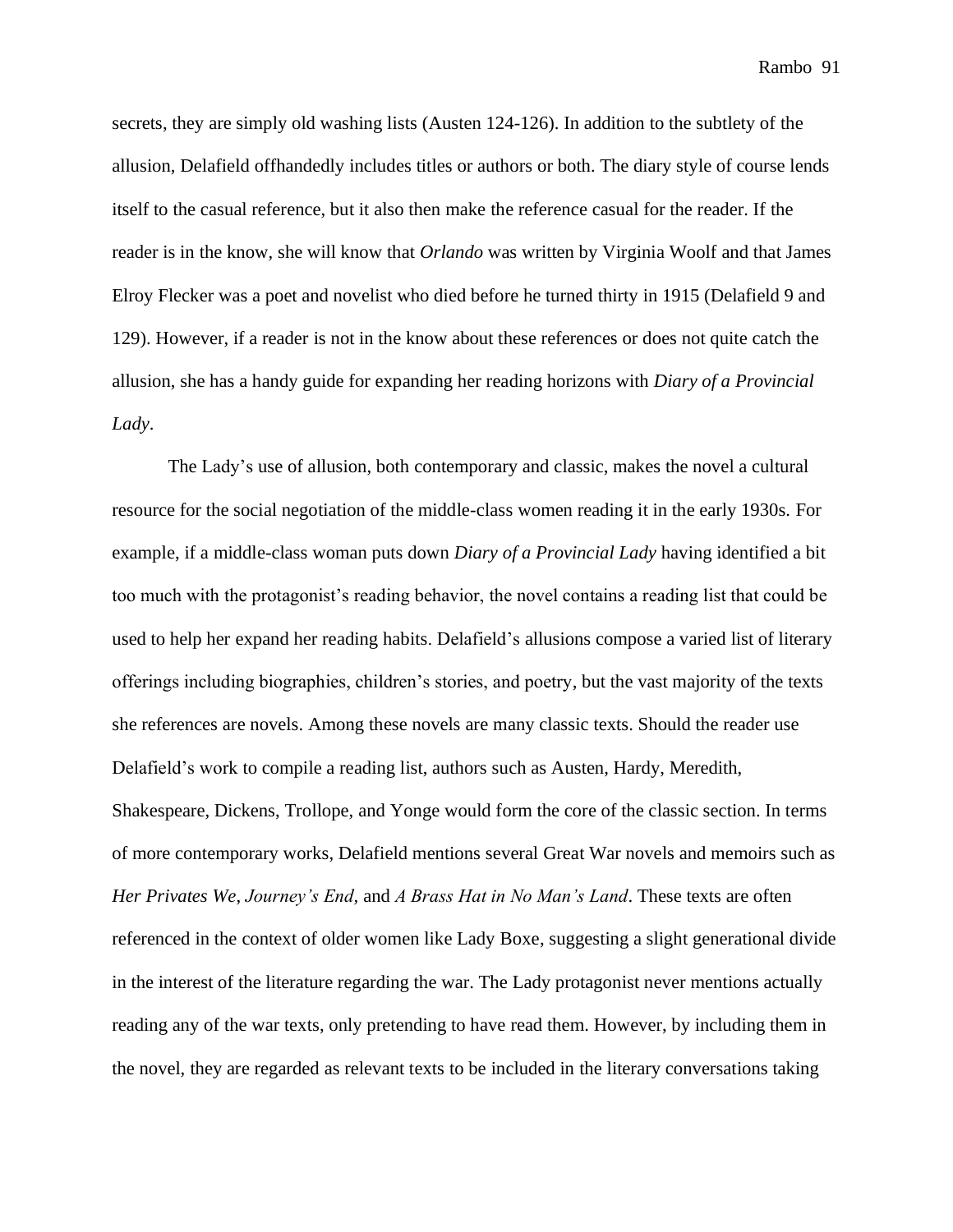place in the late twenties and early thirties. As mentioned, the divide between highbrow and middlebrow in terms of the Lady's appreciation of or even willingness to read them forms the basis for much of the humor within the novel. Delafield both deflates the pretensions of the literati as well as the upper- and middle-class pretensions of associating with the intellectuals and leading authors of the day. Yet all this discussion leaves a record of the texts sparking discussion during her day. The novel captures a reading moment when middle-class women were expected to know of Virginia Woolf even if they might not understand her work. By slightly exaggerating the Lady's ineptitude and snobbish rejection of much of the highbrow she is offered, the novel seems to nudge its own readers toward these texts while also letting them know that to appreciate the middlebrow is nothing to be ashamed of—especially when the Lady mostly writes about middlebrow texts like *Gentlemen Prefer Blondes* and *High Wind in Jamaica*. Delafield's use of allusions are best seen in the wholesale approval and promotion of the magazine *Time and Tide* which, as previously stated, brought the highbrow and middlebrow together.

Through the protagonist, Delafield paints a picture of a feminine middle-class reader recognizable to the readers of her own novel. She captures a middle-ground attitude toward reading as useful for conversations and necessary for passing the time. In addition, she prefers an entertaining middlebrow novel over an intellectual highbrow novel or emotional Great War text. At the same time, the novel ends with the Lady speculating about whether or not her whole effort to record her diary has been worth it. She writes, "Robert says, Why don't I get into Bed? I say, Because I am writing my Diary. Robert replies, kindly, but quite definitely, that In His Opinion, That is Waste of Time. I get into bed, and am confronted by the Query: Can Robert be right? Can only leave reply to Posterity" (150). Nearly 100 years later, posterity does indeed provide an answer—a resounding *No*. The Roberts of the world would not be right in thinking that a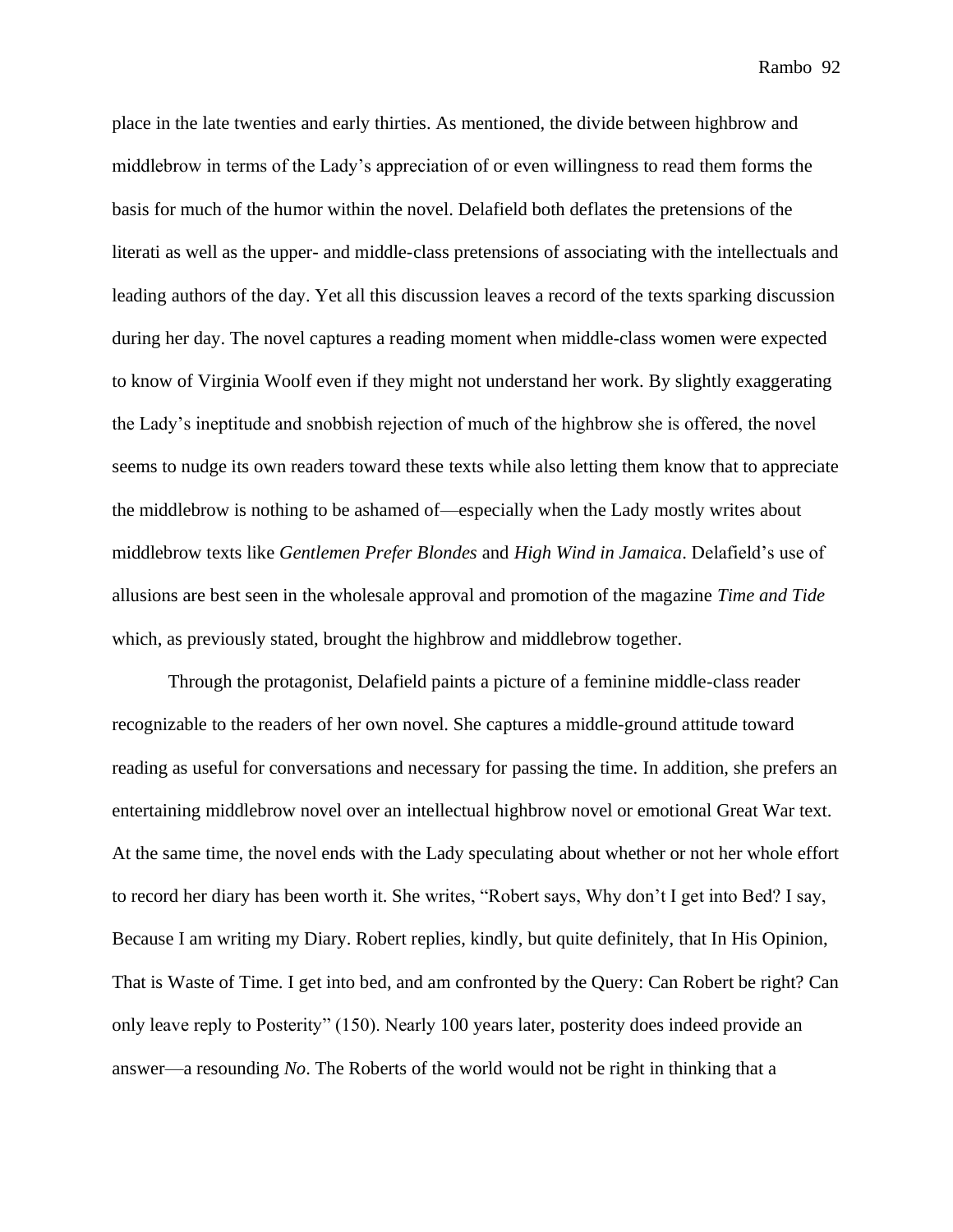fictional diary chronicling the foibles, negotiations, conflicts, and pretensions of a middle-class woman is a waste of time. *Diary of a Provincial Lady* offers readers today the same mirror with which to see how life has changed for middle-class women, but also how human nature can be remarkably consistent through the years. It is a narrow slice of life, one that enriches our understanding of middle-class life between the wars.

Delafield's novel engages readers in two main conversations about reading. The humor suggests that there is a pretentious aspect to the way in which middle-class women approach reading. Delafield questions the practice of using books as social currency instead of as objects to actually read and enjoy. Delafield also has a laugh at the shame associated with preferring middlebrow texts. The allusions Delafield includes assume that the average middle-class woman reading the book will be familiar with the highbrow versus middlebrow conversation. The satirical parts of the novel bring the reader into the conversation as an insider, free to laugh at the pretensions on both sides of the divide. The novel advocates reading what one wants for the pleasure of doing so, yet all the while supplying a reading list for expanding one's scope should one so desire. If following the reading guide laid out in Delafield's allusions, one would spend time in lowbrow, middlebrow, and highbrow texts, neutralizing the snobbery on all sides. Perhaps a book is worth reading simply because one wants to read it.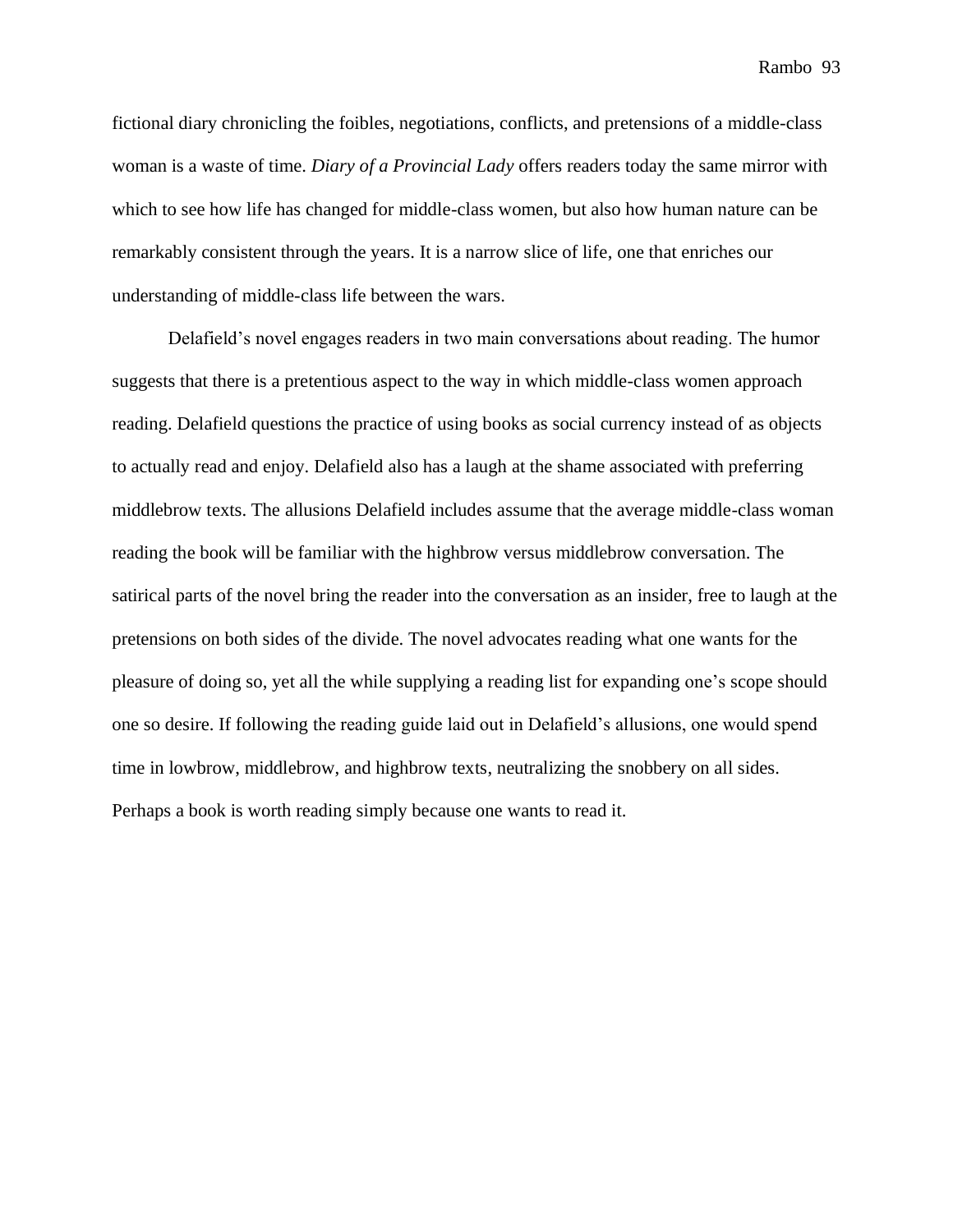### **Chapter Five: Conclusion**

While often overlooked in critical conversations due to their domestic settings and lights tones, comic feminine middlebrow novels reveal the complex interplay between the conservatism and progressivism of women writer in the early 1930s. *Miss Buncle's Book* by D.E. Stevenson, *Cold Comfort Farm* by Stella Gibbons, *Christmas Pudding* by Nancy Mitford, and *Diary of a Provincial Lady* by E.M. Delafield are middlebrow texts that engage readers in various conversation about reading, class, and identity. Major events like the First World War, global economic depression, enfranchisement for women, and Modernism sent anxietyproducing shock waves rippling through the culture about what it meant to be a good member of the middle class, a good woman, and a good reader. Middlebrow novels recorded these anxieties while also encouraging readers to utilize the power of reading for the good of themselves and others.

*Miss Buncle's Book* portrays the powerful ability reading has to open a person's eyes, and subtly affirms the benefits of middlebrow novels in particular. From the perspective of her own conventional and middle-class life, D.E. Stevenson populates her fictional villages with settled characters in need of waking up (Stevenson 16). From the husband who mends his selfish ways to the spinster who runs off to Egypt, when the villagers read themselves upon the page, their "eyes are opened and their shackles fall off and they act according to their real natures. They're not shams anymore, they're real" (97). Stevenson's work satirizes the snobbish ways critics could be dismissive of middlebrow novels by instead advocating for the benefit of reading them. Her middlebrow novel offers middle-class women a vision of women, and men, gaining new perspectives and changing their lives through the power of reading.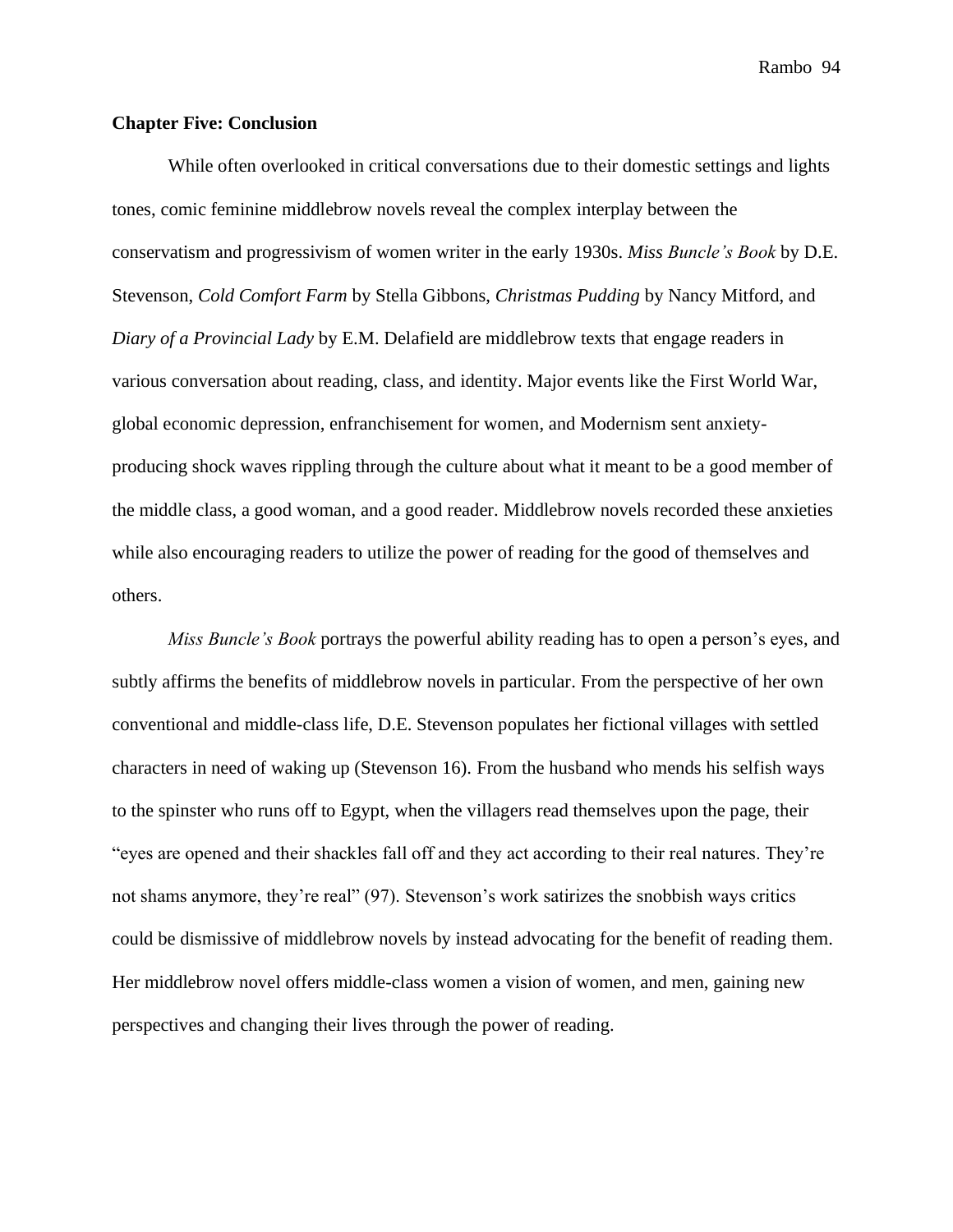Within her anti-romantic fairytale, *Cold Comfort Farm,* Stella Gibbons reveals the power of reading for learning life-changing skills. Flora Poste takes her love of rational thinking, philosophy, and Jane Austen to Cold Comfort in order to tidy the lives of the Starkadders. After reading the situations of those around her, she offers Meriam, Elfine, and Aunt Ada the opportunity to "have a nice time. And [have] it in an ordinary human manner" (217). Her primary means of offering this opportunity to them comes by way of reading. Whether the source material is *Vogue* or the philosophical Pensées of a fictional Abbe, reading is constructed as the primary way of attaining identity-changing information and life-changing possibilities.

Nancy Mitford's *Christmas Pudding* does not resolve its own anxieties but offers readers a potentially empowering glimpse of the upper-class life. As a member of the upper-middle class, Mitford expresses doubts about the opportunities for women within her class. In her work, middle-class young women have the ability to combine progressive independence with the conventional expectations of love and marriage, but upper-class young women most likely do not. Class mobility in *Christmas Pudding* is for those lower on the middle-class spectrum than those higher, and to remain upper-middle-class, Mitford suspects it would either be "fatal to marry for love" or unrealistic to expect love and status (Mitford 139). While the anxieties of growing up in the upper class forms the heart of the novel, Mitford's writing codes her novel with the slang and mannerisms of the upper classes in such a way that it offers contemporary readers cues for upper-class speech.

Everyday middle-class life provides the backdrop onto which E. M. Delafield challenges her middlebrow readers to embrace the power of reading for enjoyment as well as social negotiation. The close first-person diary format unveils for readers the complex feelings of middle-class women simply going about their ordinary lives. Delafield foregrounds the concerns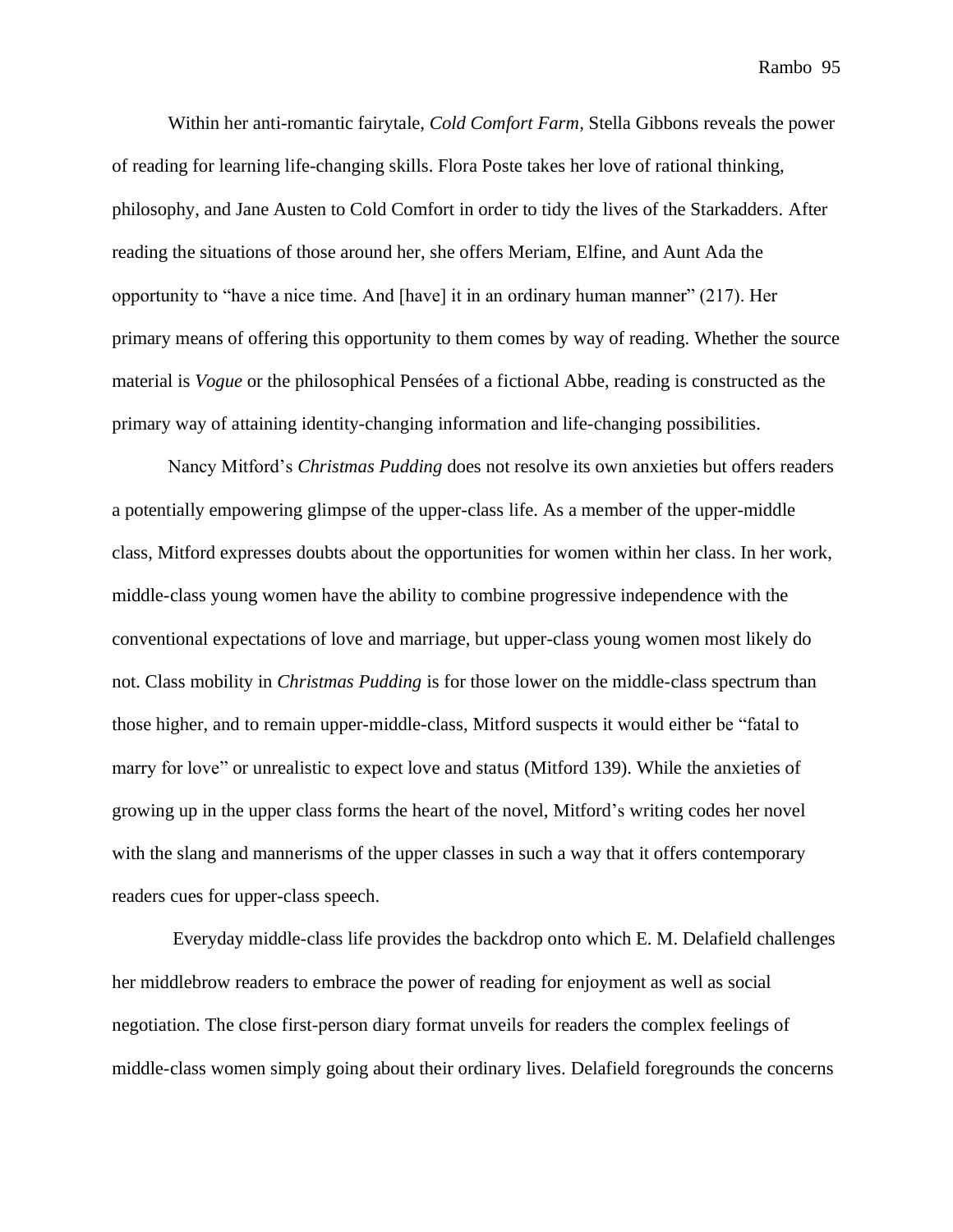of ordinary women within the diary and reveals that one primary area is reading. At a time when one's place on the spectrum of the middle class could change, reading became a means of projecting a particular identity. Delafield's novel advocates for a rich reading of life that embraces reading novels across the "brow" divide. Rather than hiding her enjoyment of middlebrow or lowbrow novels, a middle-class woman should embrace the pleasure of reading for fun. Although the ability to discuss novels of all kinds is presented as an essential social skill, *Diary of a Provincial Lady* advocates that books should be a means for authentic identity formation rather than snobbish pretentions or highbrow affectations.

Stevenson, Gibbons, Mitford, and Delafield each address the highbrow/middlebrow debate through satirical or self-referential jokes that ultimately encourage readers to read more middlebrow novels. At the time they were writing, critics and reviewers could be dismissive of middlebrow novels by distinguishing them from the highbrow or intellectual works of the age. In response, middlebrow novelists bring the debate onto the page by directly addressing the highbrow or publishing establishment head on. Barbara Buncle publishes a novel that receives mixed reviews, but she continues writing and publishes a sequel. Flora Poste encounters the literary snob Mr. Mybug who wants to revise the history of *Wuthering Heights* in favor of Branwell Brontë, but she easily dismisses his pretentions as foolish. Paul Fotheringay tried to write a complex highbrow novel, but it is misread as a comedy. Therefore, he moves on to writing biography. The Provincial Lady meets several distinguished authors over the course of the novel, but feels most empowered when she declares her preference for the middlebrow novel, *Gentlemen Prefer Blondes*. The four women authors featured in this thesis refused to let the cultural conversation about what kinds of texts were better than others prevent them from writing novels meant to entertain as well as instruct. Stevenson, Gibbons, Mitford, and Delafield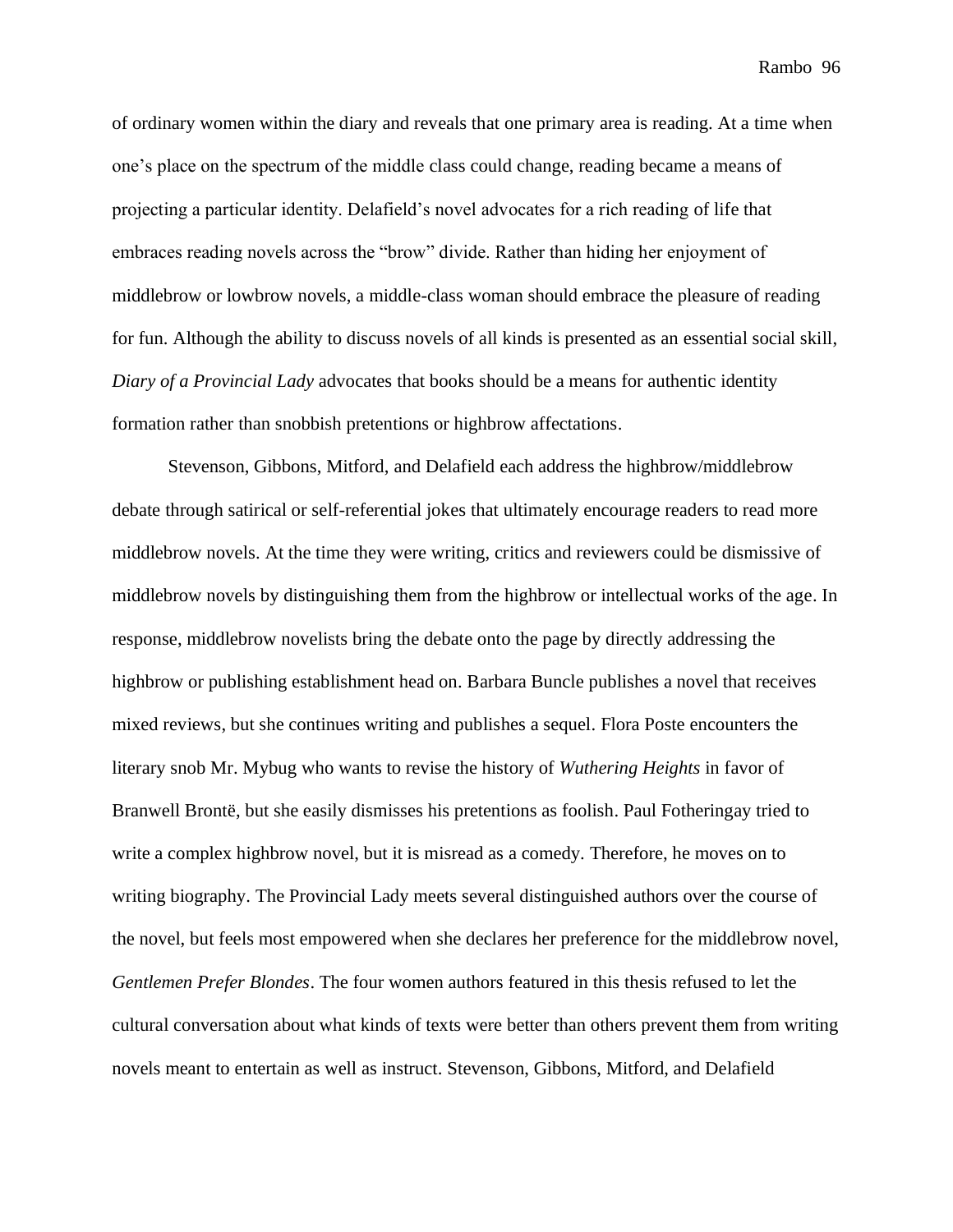expanded the reading imaginations of middle-class women by encouraging them to embrace and enjoy middlebrow texts.

Moreover, these four middlebrow novels reveal the divided nature of the feminist movement indicative of the period through the way they mix progressive and conventional ideals. Stevenson, Gibbons, and Mitford all include traditional comic endings by marrying off one or more characters. Delafield's Provincial Lady is already married, so her conventional comic ending takes the form of a fancy-dress party at Lady Box's estate. All four novels uphold traditional class and gender expectations with characteristic middlebrow conventionality. However, before coming to their conventional endings, Stevenson, Gibbons, Mitford, and Delafield infuse their female character with the more progressive ideal of personal agency. All four adhere to Catherine Clay's conclusion about middlebrow readers: "they may never have questioned traditional gender roles or envisioned themselves as feminist, but [they] were committed nonetheless to improving the position and status of women in society" (Clay ch. 6). Through Flora in *Cold Comfort Farm* and Barbara Buncle in *Miss Buncle's Book*, Gibbons and Stevenson show women taking charge and shaking up the lives of the people around them as a result of reading. For Mitford and Delafield, the power of reading is in the subtext of the act of novel writing. Mitford openly expresses the anxieties and doubts about the future she and other upper-class young women felt coming of age in the late 1920s, whereas Delafield explicitly and deliberately brings readers into the thoughts of a middle-class woman. Through the Provincial Lady, Delafield declares that the cares and concerns of an ordinary middle-class woman in the country are worthy enough to fill the pages of an entire novel. While other stories might engage the larger concerns of the world, Stevenson, Gibbons, Mitford, and Delafield elevate the daily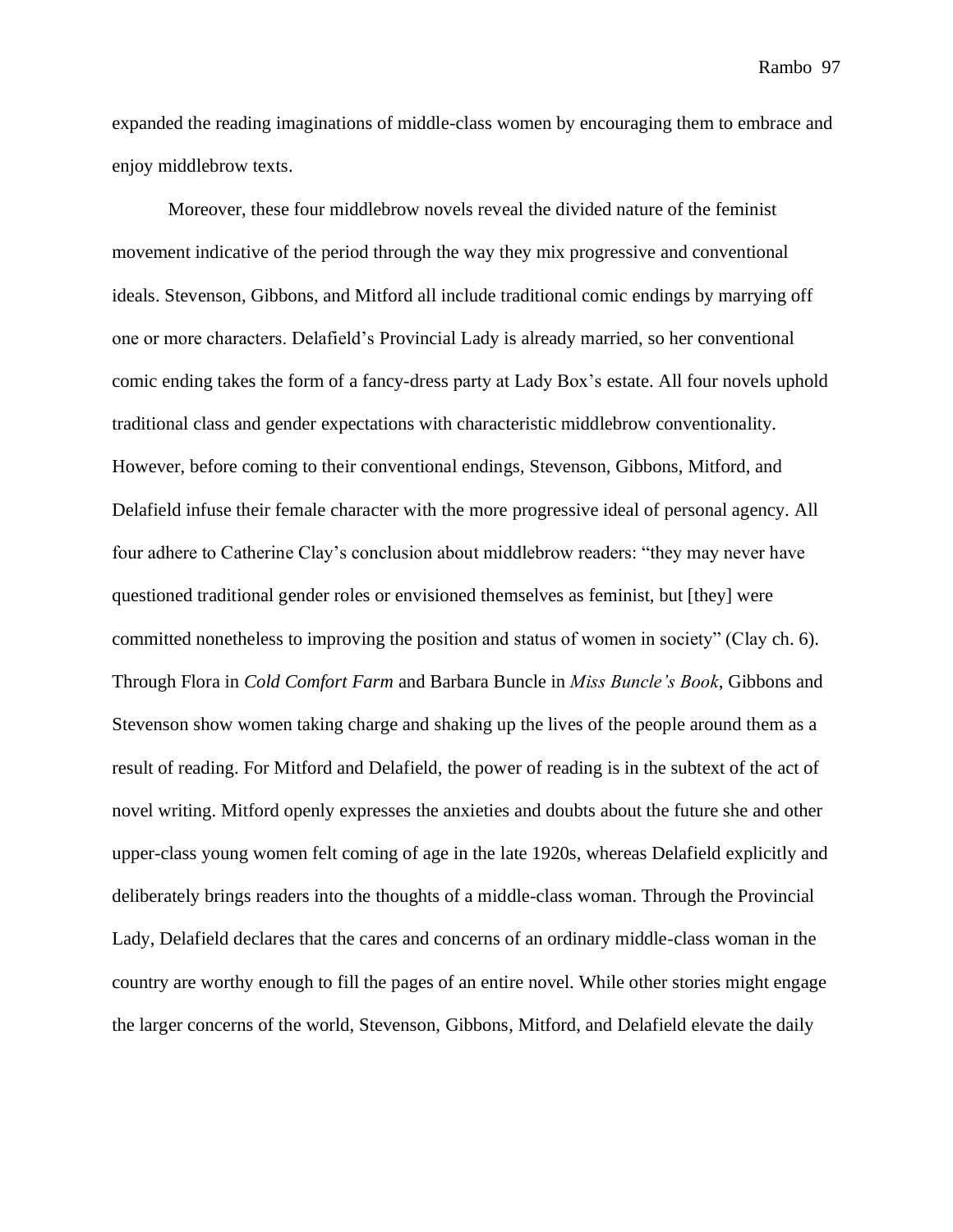and ordinary struggles of middle- or upper-middle-class women in ways that advocate for voice and agency for women, but within middle-class conventionality.

The gap Valentine Cunningham left in his tome addressing the literary scene of the 1930s can be filled with *Miss Buncle's Book* by D.E. Stevenson, *Cold Comfort Farm* by Stella Gibbons, *Christmas Pudding* by Nancy Mitford, and *Diary of a Provincial Lady* by E.M. Delafield. All four novels feature ordinary middle-class women acting with agency and voice because of the power of the written word. At times overlooked in favor of their Modernist sisters, middlebrow writers provide a record of the concerns of conventional women. Stevenson's, Gibbons', Mitford's, and Delafield's arguments for female power and agency within conventionality are embedded in the ways their novels celebrate reading—as a practical means for gaining confidence, making changes, expressing anxieties, and voicing the dignity of the ordinary everyday lives of middle-class women.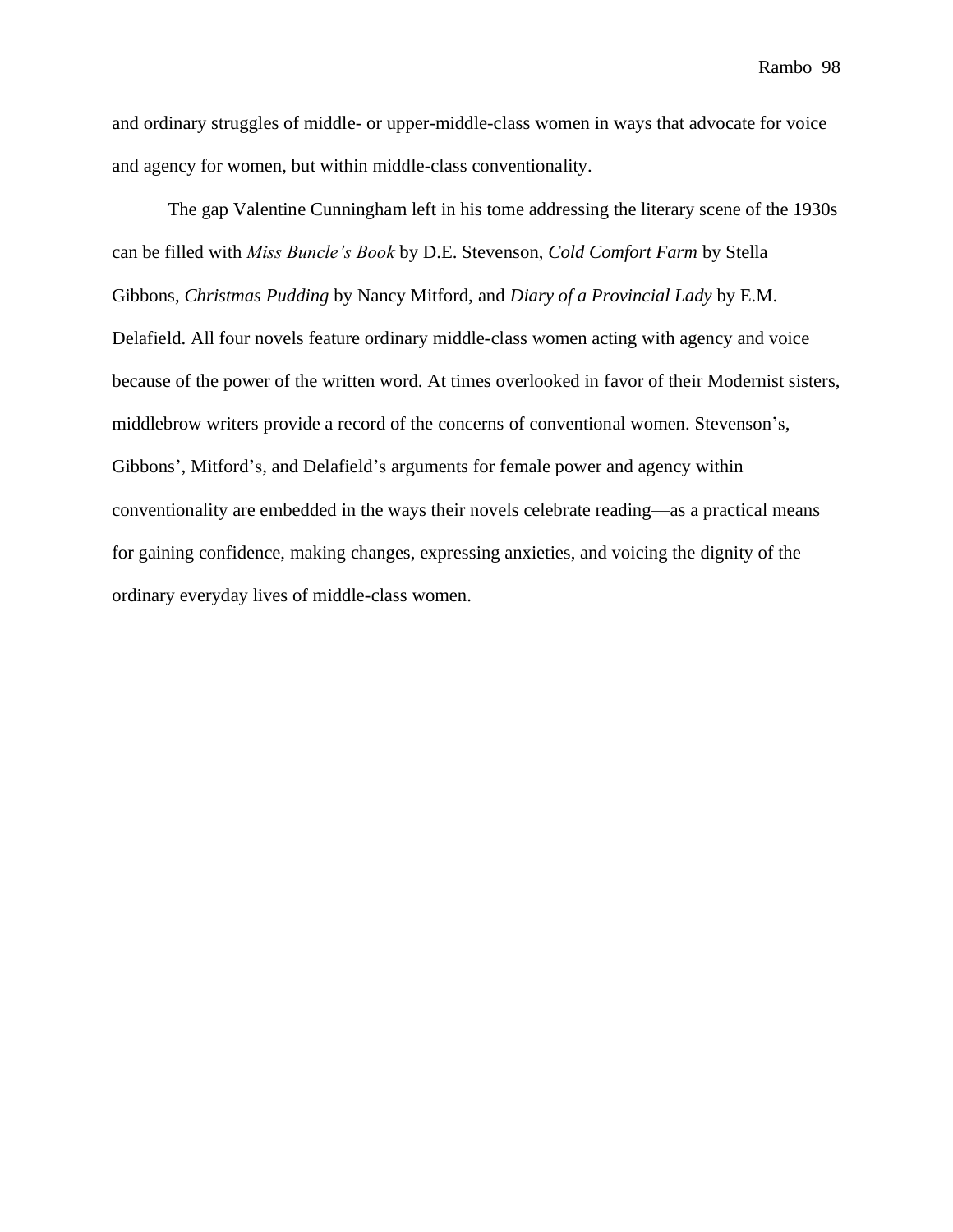## **Works Cited**

# Primary Sources

Delafield, E. M. *The Provincial Lady Series: Diary of a Provincial Lady, the Provincial Lady Goes Further, the Provincial Lady in America, & the Provincial Lady in Wartime*. 1930, Read & Co. Classics, 2020.

Gibbons, Stella. *Cold Comfort Farm*. 1932, Penguin Books, 2006.

Mitford, Nancy. *Christmas Pudding* and *Pigeon Pie*. 1932, Vintage Books, A Division of Random House LLC, 2013.

Stevenson, D. E. *Miss Buncle's Book*. 1934, Sourcebooks, Inc., 2012.

### Secondary Sources

Adams, Christopher. "Books Of The Day." *Birmingham Gazette*, 1 December 1932, p. 4.

--. "Study From Life." Birmingham Gazette, 11 April 1934, p. 8.

"Alison Settle Archive." University of Brighton Design Archives, GB 1837 DES/AST, 15 March 2022.

Austen, Jane. *Northanger Abbey*. 1818, Oxford University Press, 2008.

Baldwin, Stanley. Introduction. *Precious Bane*, by Mary Webb, Random House, 1926, p. ix-xii.

Benton, Megan. "'Too Many Books': Book Ownership and Cultural Identity in the 1920s." *American* 

*Quarterly*, vol. 49, no. 2, Johns Hopkins University Press, 1997, pp. 268–97.

Bloom, Clive. *Bestsellers: Popular Fiction since 1900*. Palgrave Macmillan, 2008.

Bloom, Harold. *British Women Fiction Writers, 1900-1960*. Chelsea House Publishers, 1999.

"Books Of The Day." *The Manchester Guardian*, 1 November 1932, p. 5.

"Books To Read." *Sunday Dispatch*, 20 November 1932, p. 12.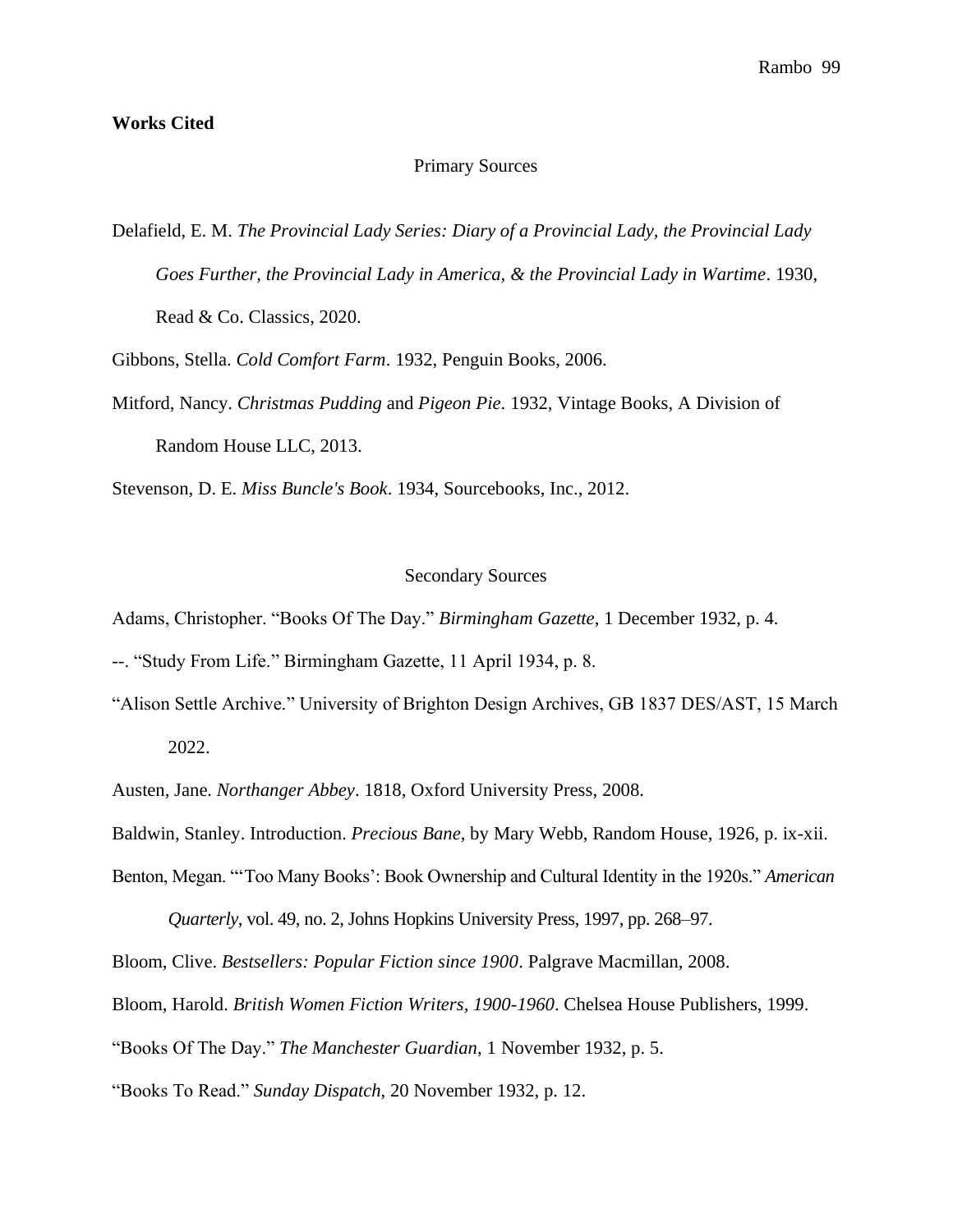"The Bookshelf." *The Western Daily Press*. 28 December 1923, p. 7.

- Brittain, Vera. *The Women at Oxford: A Fragment of History*. George G. Harrap & Co. Ltd., 1960.
- Caine, Barbara. *English Feminism 1780-1980*. Oxford University Press, 2005.
- Clay, Catherine. *Time and Tide: The Feminist and Cultural Politics of a Modern Magazine*, eBook, Edinburgh University Press, 2018.

Cunningham, Valentine. *British Writers of the Thirties*. Oxford University Press, 1989.

D'Cruze, Deborah. "Fancy A Literary Tryst? The Sordid Tale of Yellow Back Books." *Victorian London's Underworld*, 22 May 2013.

"DE Stevenson." *Persephone Books: Publisher and Bookseller.* Accessed 8 March 2022.

"E. M. Delafield." *Star Course*, 6 Jan. 2006, Accessed 1 February 2022.

Gardiner, Juliet. *The Thirties: An Intimate History*. Harper Collins Publishers, 2010.

Gould, Gerald. "New Novels." *The Observer*, 4 January 1931, p. 5.

Grant, James. "Did She Love Him?" *AbeBooks.com*, Accessed 12 March 2022.

- Hammill, Faye. *Women, Celebrity, and Literary Culture between the Wars*. University of Texas Press, 2007.
- Hastings, Selina. *Nancy Mitford: A Biography*. Random House, 1985.
- Humble, Nicola*. The Feminine Middlebrow Novel, 1920s to 1950s: Class, Domesticity, and Bohemianism*. Oxford University Press, 2007.
- Jalics, Kristi. "A Few Words about D.E. Stevenson." *D.E. Stevonson.org,* Accessed 8 March 2022.
- Jana, Rosalind. "How one gay Vogue editor paved the way for LGBTQ+ in the roaring 1920s." *Vogue*, 28 May 2020, Accessed 25 February 2022.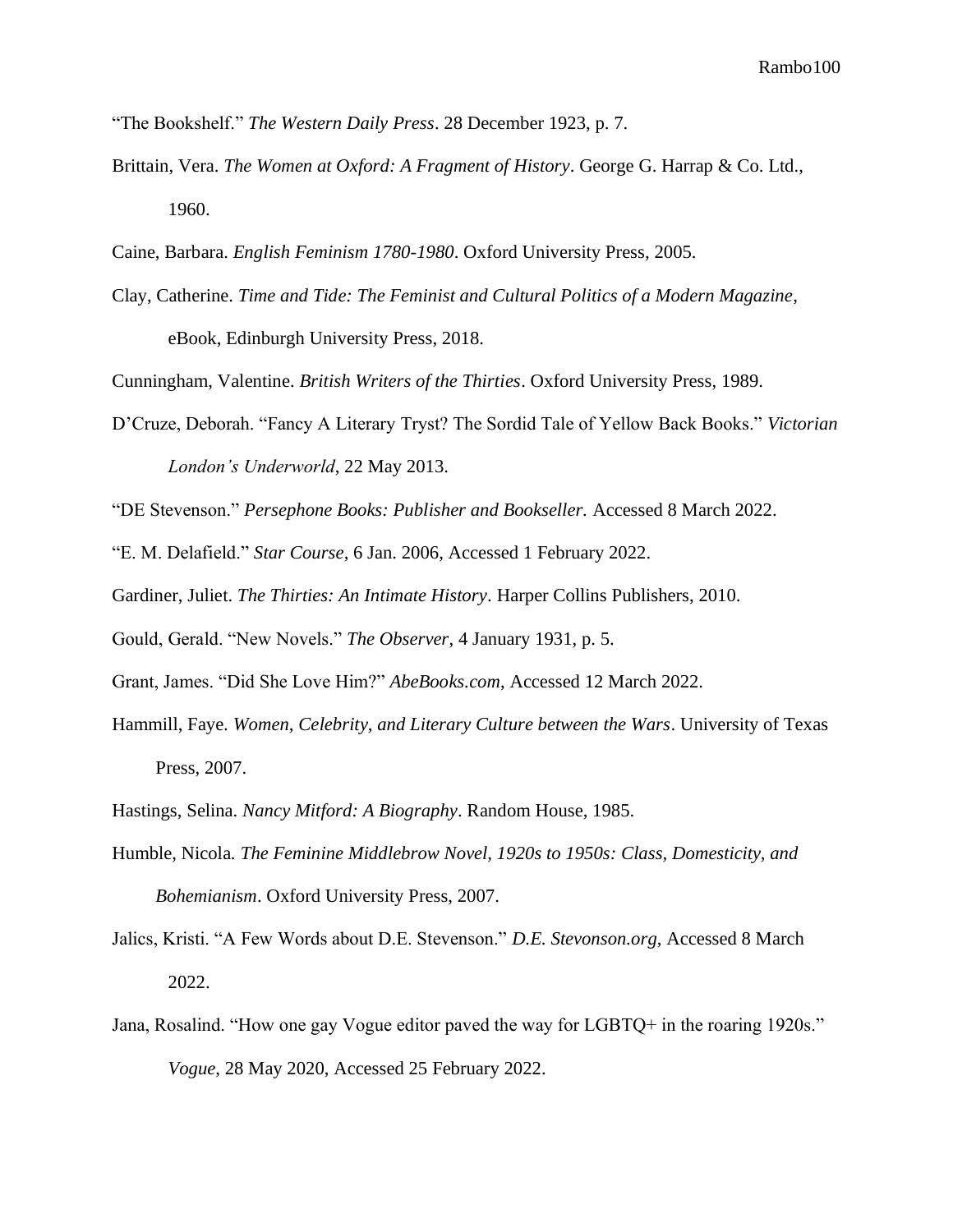Light, Alison. *Forever England: Femininity, Literature and Conservatism between the Wars.* Routledge, 2013.

Macmillan & Co. Ltd. *The Observer*, 28 December 1930, p. 4.

- McCrum, Robert. "The 100 Best Novels: No 57—*Cold Comfort Farm* by Stella Gibbons." *The Guardian*, 20 October 2014, Accessed 15 February 2022.
- Millar, Eloise. "Mary Webb: Brighter and Better Than Thomas Hardy." *The Guardian*, 10 March 2009, Accessed 15 February 2022.

"Miss Delafield's First Play." *The Observer*, 30 November 1930, p. 18.

- Nicholson, Virginia. *Singled out: How Two Million British Women Survived without Men after the First World War*. Oxford University Press, 2008.
- Priestley, J.B. "To People Who Have No Time For Books." *The Evening Standard*, 15 December 1932, p. 11.
- Radway, Janice. *Reading the Romance: Women, Patriarchy, and Popular Literature*. The University of North Carolina Press, 1991.
- Smiley, Jane. Foreword. *Christmas Pudding* and *Pigeon Pie*, by Nancy Mitford, Vintage Books, 2013, p. vii-xiv.
- Spring, Howard. "Novelist Refuses to Be Hampered by His Characters." *The Evening Standard*, 8 September 1932, p. 17.
- "Time & Tide." *The Evening Standard*, 22 May 1930.
- Truss, Lynne. Introduction. *Cold Comfort Farm*, by Stella Gibbons, Penguin Books, 2006, p. viixix.

Wallace, Diana. *Sisters and Rivals in British Women's Fiction*, 1914-39. Macmillan Press, 2000. Whittaker, Heather L. "Macaria." *New Georgia Encyclopedia*, University of Georgia Press, 18